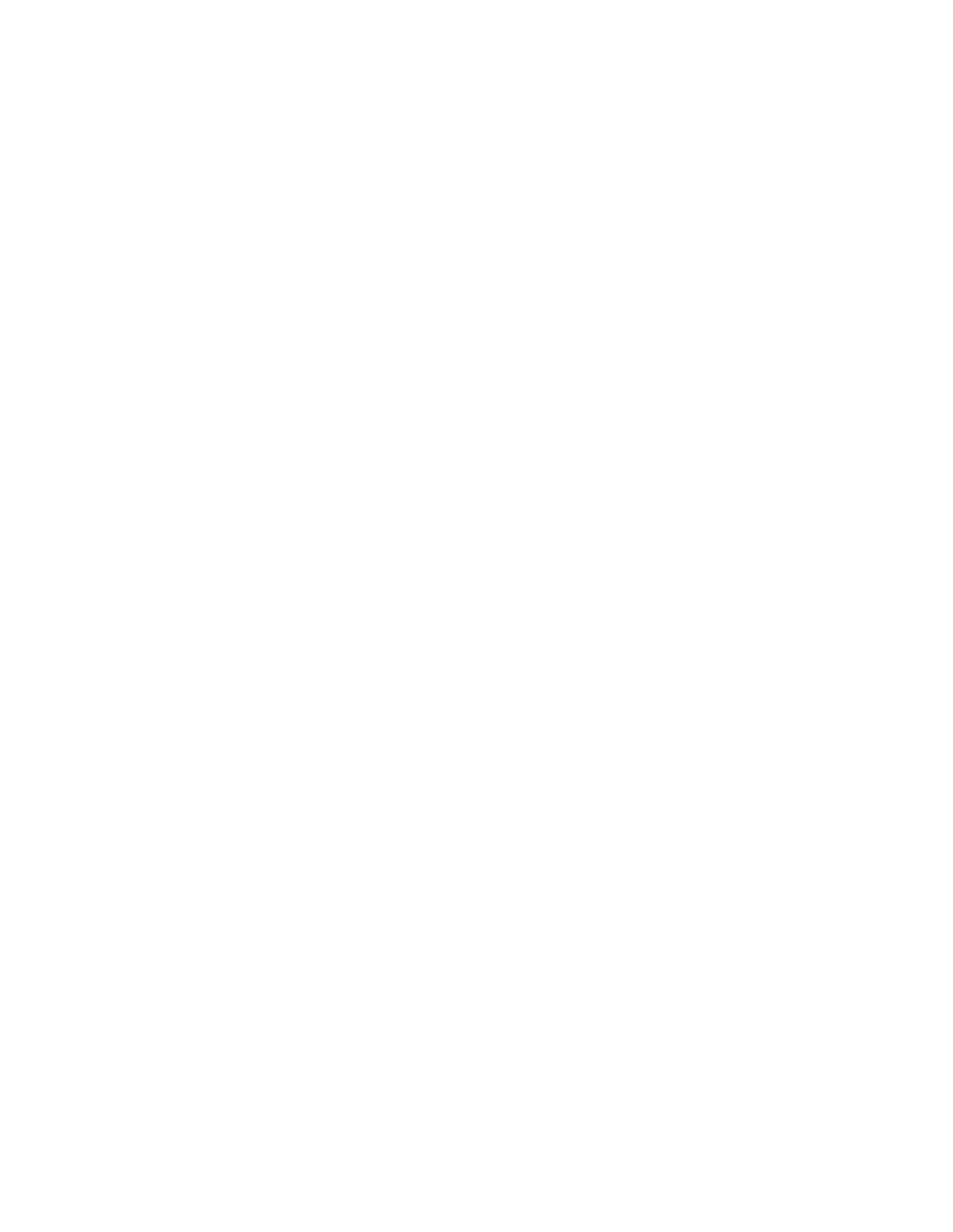# **CONTENTS**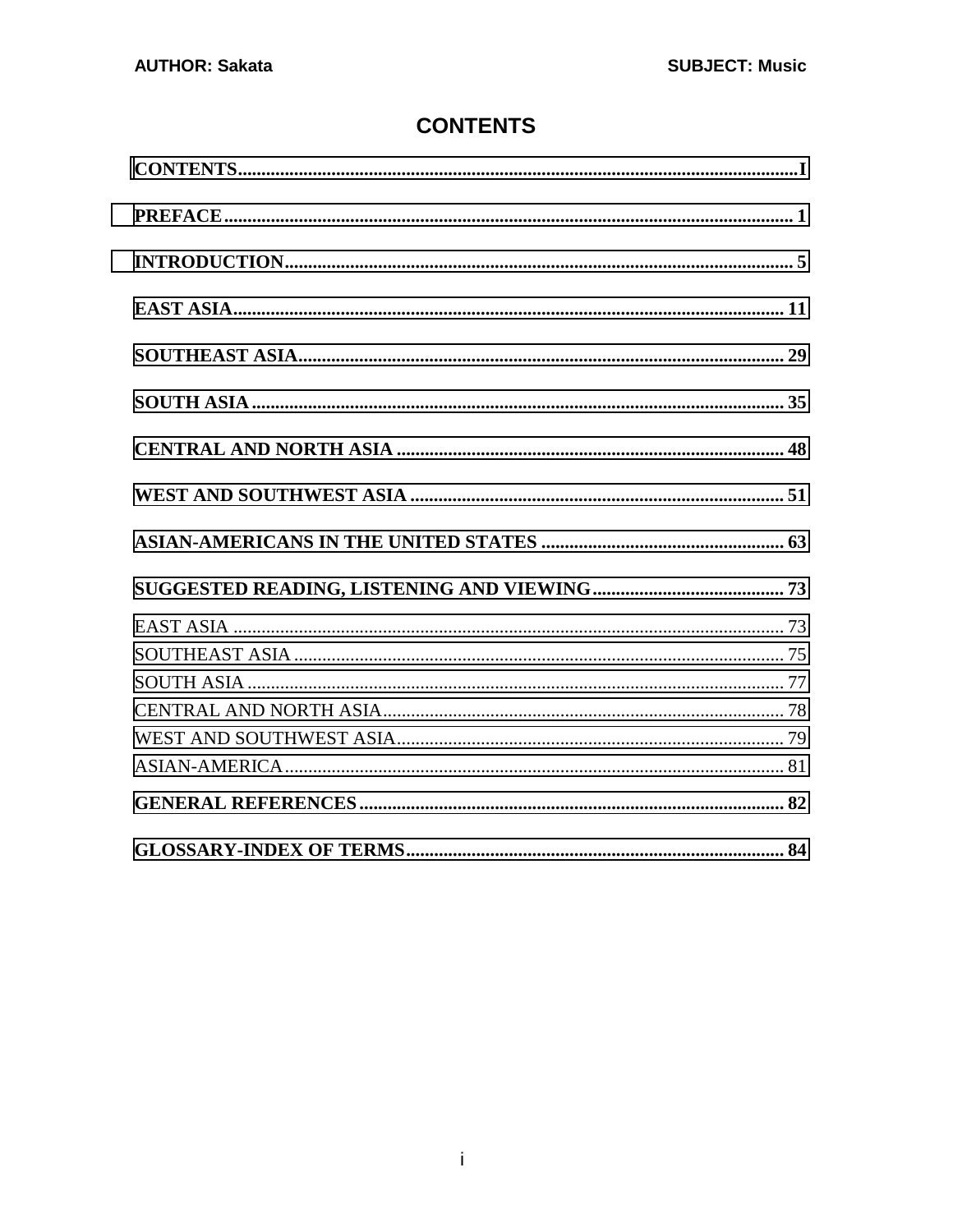# **TABLE OF ILLUSTRATIONS**

|     | 1. A gagaku (court music) ensemble of the Japanese Imperial Palace12                  |  |
|-----|---------------------------------------------------------------------------------------|--|
|     |                                                                                       |  |
|     |                                                                                       |  |
|     | 4. left to right, Katsutoshi Miyagi and Wataru Shinjo playing the Okinawan sanshin 19 |  |
|     |                                                                                       |  |
|     |                                                                                       |  |
|     |                                                                                       |  |
|     |                                                                                       |  |
|     | 9. Phong Thuyet Nguyen playing the Vietnamese guitar, luc huyen cam33                 |  |
|     |                                                                                       |  |
|     |                                                                                       |  |
|     |                                                                                       |  |
|     |                                                                                       |  |
|     |                                                                                       |  |
|     | 15. Detail from Assyrian relief showing vertical harp, lyre and double pipes 54       |  |
|     | 16. Detail from Assyrian relief showing a procession of musicians55                   |  |
|     |                                                                                       |  |
|     |                                                                                       |  |
|     |                                                                                       |  |
| 20. | The Persian nay (Zonis, Ella. "Classical Iranian Music." In Music of Many             |  |
|     | Cultures. Elizabeth May, ed. University of California Press, Berkeley, 1980,          |  |
|     |                                                                                       |  |
| 21. | Japanese taiko drumming by Asian-American musician, Kenny Endo. 70                    |  |
|     |                                                                                       |  |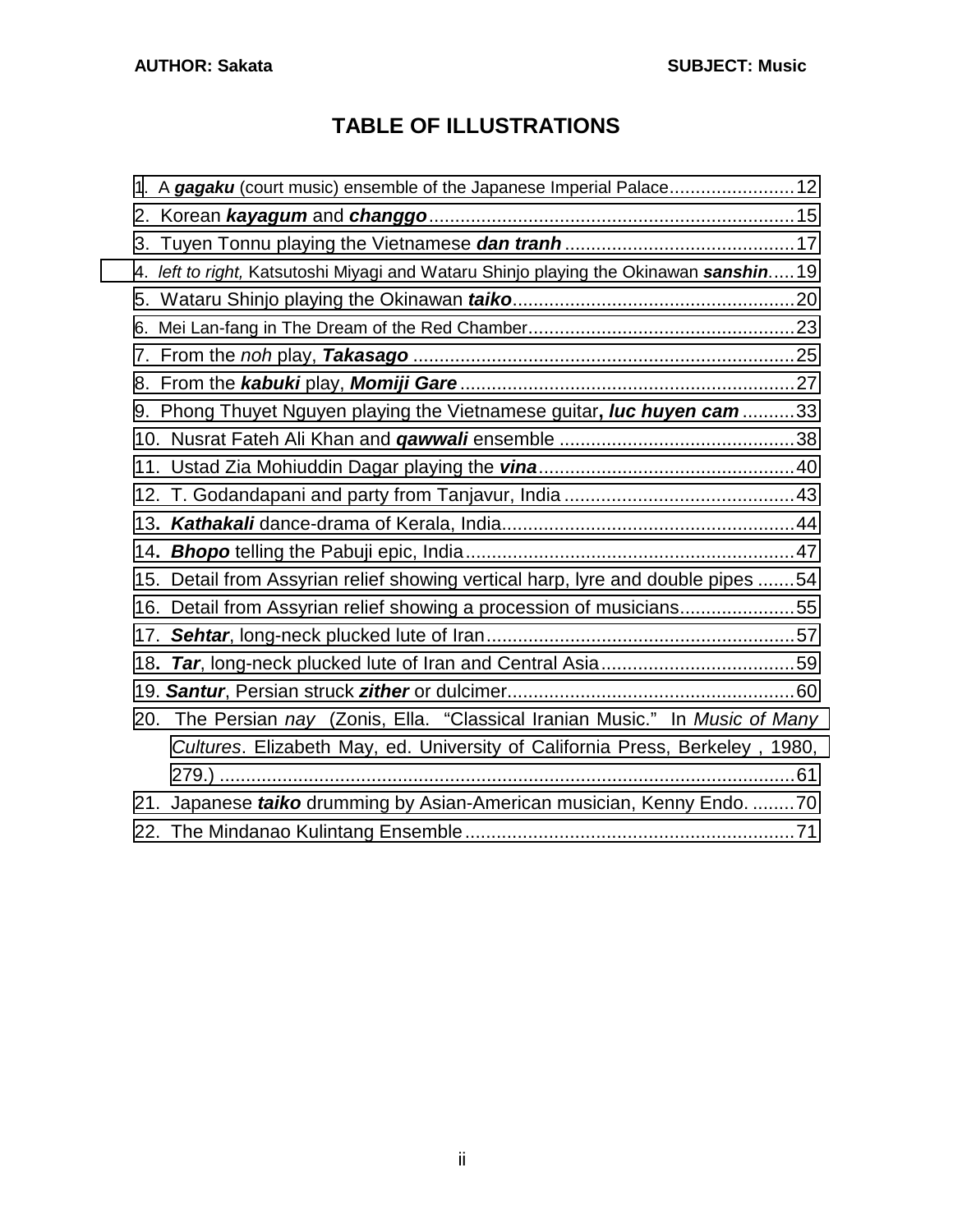# <span id="page-4-0"></span>**ASIAN AND ASIAN-AMERICAN MUSIC**

by Hiromi Lorraine Sakata

# **PREFACE**

#### **Approach to Essay**

 When I was first asked to write the Asian-American Baseline Essay on Music, I declined, saying that it was an impossible task to talk about the music of *all* of Asia as well as the music of the Asian-Americans. I am an Asian-American ethnomusicologist who specializes in the music of parts of Asia and have uneven knowledge, both firsthand and secondary, about different parts of Asia. I knew even less about Asian-American music at that time than I do now. However, I was persuaded by the vision and mission of the Portland Public Schools to publish original essays with pertinent content to serve as resources for their multicultural/multiethnic education program. So much of the available resources today are determined by the economic market rather than the educational needs of our population. As a result, resources specifically directed towards multicultural/multiethnic education or general readers, listeners and viewers are limited.

 As a university professor, I share the desire with the Portland educators to widen the perspective and open up the world view of students, especially where this view concerns music and culture. At the same time that a diverse range of ideas are introduced, I want to instill a respect for the different sounds, functions and concepts of music and the performing arts in their own right. I do not want to have everything filtered through Western notions of what is and is not music, nor do I want to compare all other musics to the model of the Western art music tradition that is still central in most of the educational institutions in America. Sometimes there are no comparisons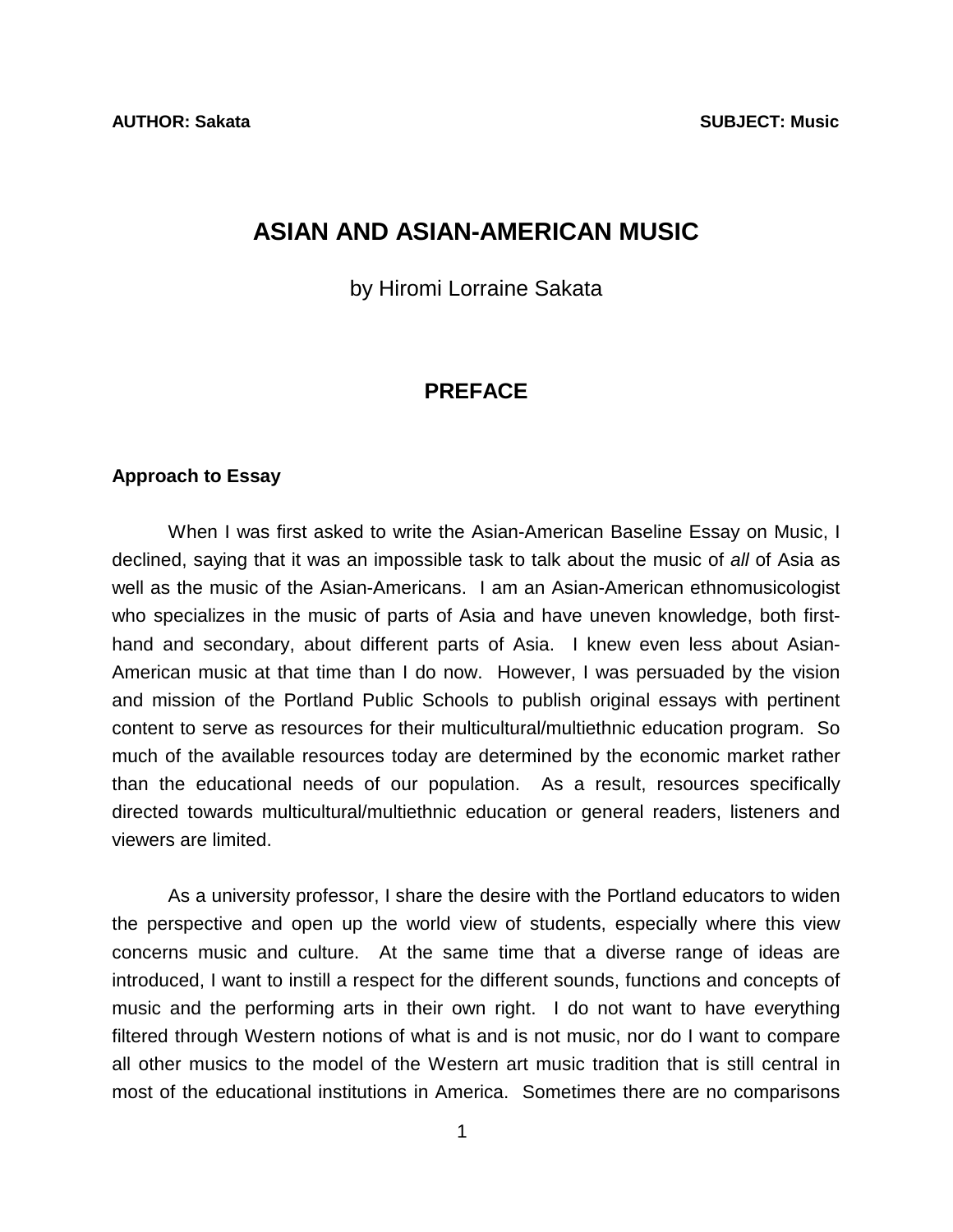to be made, but this does not mean we should not attempt to understand something completely new. In the past, educators justified the study of "other cultures" to understand ourselves in relation to others, but our population of "us" today incorporates and involves more of "them." They are us! We need to catch up to our present concerns for our society in order that we are equipped to act as knowledgeable and responsible members of an international community.

 With such thoughts in my mind, I decided to base the essay on my class lectures at the University of Washington. The class is a survey of Asian music intended for undergraduate, non-music majors. No one is expected to have a background in music. They listen to music, much of which they have never had an opportunity to hear before; they learn a little about geography, history, languages, religions, political systems, educational systems, musical genres, etc., but they are not expected to gain mastery over a standard body of information. At most, I am satisfied when a student is inspired to find out more than I can offer in class.

 I therefore write this essay with the hope that you will be inspired to find out more than what is offered in this essay. The lists of references, printed materials, audio and visual documentation are included so that you may set out on your own explorations to new musical worlds. Not all references listed are still in print or easily accessible. It is impossible to keep up with the ever-changing information now available to us. I regularly frequent the international section of record stores to see what is new. I am constantly revising my lectures with new information and new ideas. One result of writing this essay has been an increasing awareness of the music of Asian-Americans on my part and the inclusion of Asian-American music in my class on Asian music.

 Because I want to present information from its cultural perspective, I use many indigenous terms in this essay. In order to deal with the numerous terms and somewhat specialized vocabulary, I have provided a glossary-index at the end. Foreign terms are italicized, and all terms written in boldface are listed in the glossary-index.

 There are two things that you will not find in this essay: a teaching guide and a list of music and musicians that represents the minimum core content of the essay.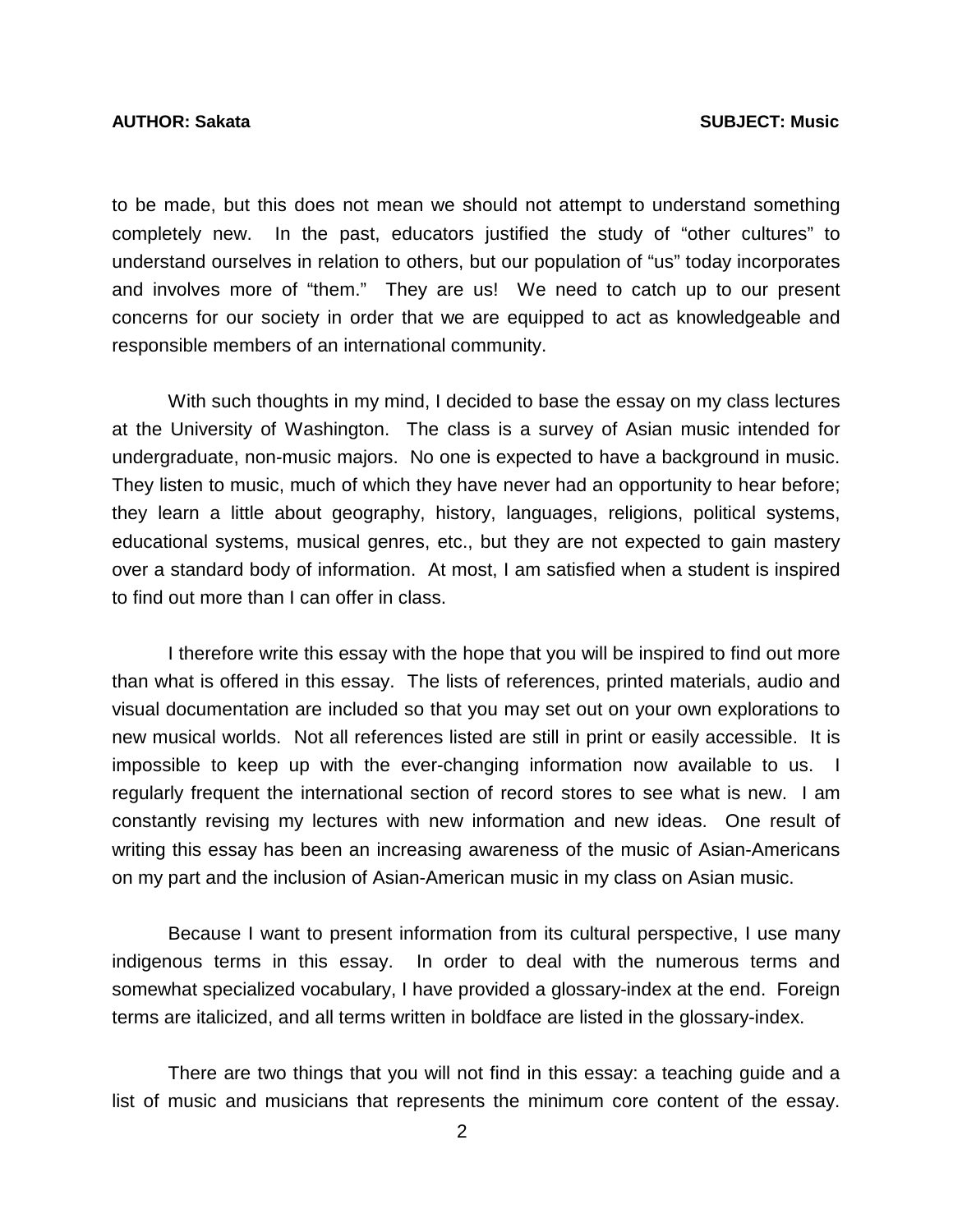Most readers are aware of the many Asian-Americans who are recognized artists and contributors to Western art music. There is no denying the strong presence of Asian-American conductors, soloists and composers such as Seiji Ozawa, Yo-Yo Ma and Chinnary Ung, just as there are some non-Asian-American composers who incorporate Asian musical traditions into their compositions, such as Lou Harrison and Michael Tenzer. I wanted to focus on those Asian and Asian-American artists who are able to transmit to their children, students and audiences the importance and meaning of a cultural tradition, and who, in their own way, have had great impact on the tradition as we understand and appreciate it today. There are many thousands of musicians and artists who deserve to be acknowledged, but my limited knowledge and the limited space in this essay prevents the inclusion of most of them.

 Information in this essay is not presented chronologically because I felt that this type of historical approach was not necessarily conducive to the ethnomusicological approach I have taken. Where relevant dates and significant occasions explain the development of certain musical ideas, I of course include the information. There is the ever present danger of believing that all "traditional" music is old music, or one that is static. If a particular tradition does not incorporate change and remain relevant to contemporary institutions and people's daily lives, it dies. For example, the Asian harp tradition, an ancient tradition that can be traced back to Mesopotamia, died out in most of Asia by the twelfth century (except in Burma and isolated regions of South Asia) though mentioned in literature and represented in paintings.

 Although I was guided by general topical considerations, I have purposely avoided using the systematic approach of using the same section headings throughout the essay because information is not equally available for each region, and one cannot discover culturally significant aspects of music by using the same template for each and every culture. Wherever appropriate, I do try to draw out the similarities or point to historical connections, but there is no sense in forcing a comparison where none exists, or adopting a narrow focus, allowing factors outside this constricted view to go unnoticed. Above all, I wanted to remain flexible, to be open to new and diverse ways of thinking about music, and to retain the excitement of being a student throughout my life.

3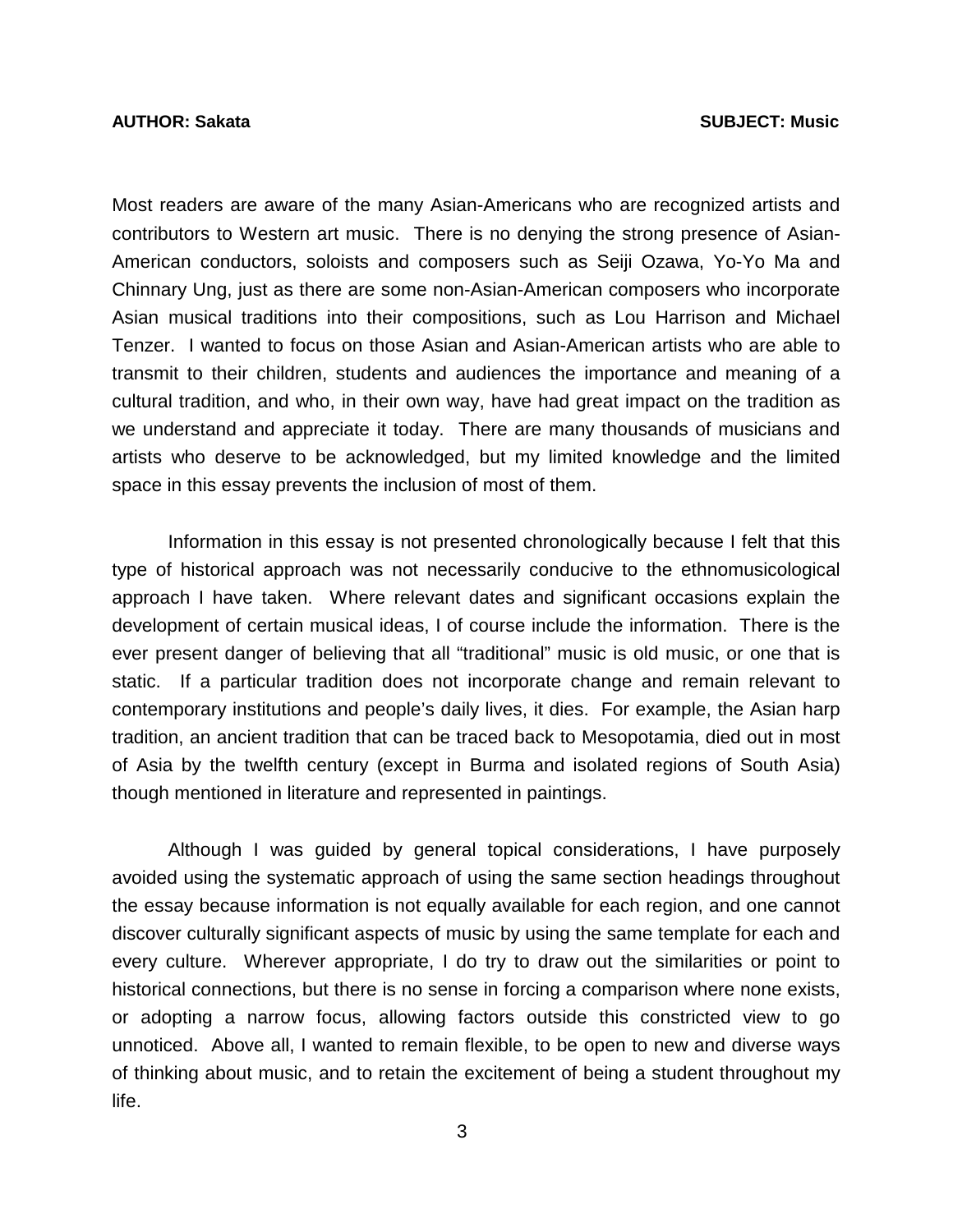### **Acknowledgments**

 I wish to extend my appreciation to the many reviewers who offered invaluable information and suggestions on draft versions of this essay. Their perspectives as educators, sociologists, ethnomusicologists, musicians and members of Asian-American communities have certainly enriched the stated intention of this essay, "to widen the perspective and open up the world view" of music and culture. They are, in alphabetical order, Mariam Baradar, Joseph Chang, Jim Cuomo, Tracy Dillon, Aseel Nasir Dyck, Yildiray Erdener, Ramesh Gangolli, Robert Garfias, Shirley Hune, Fred Jackson, Chris Landon, Carolyn Leonard, Theodore Levin, Kanta Lutra, Luis Machorro, Vinh Nguyen, Nosratolah Rassekh, Ted Solis, Minh Tran and Ricardo Trimillos. Mariam Baradar deserves special mention for her encouragement and patience, which helped a sometimes recalcitrant author see the project to its end.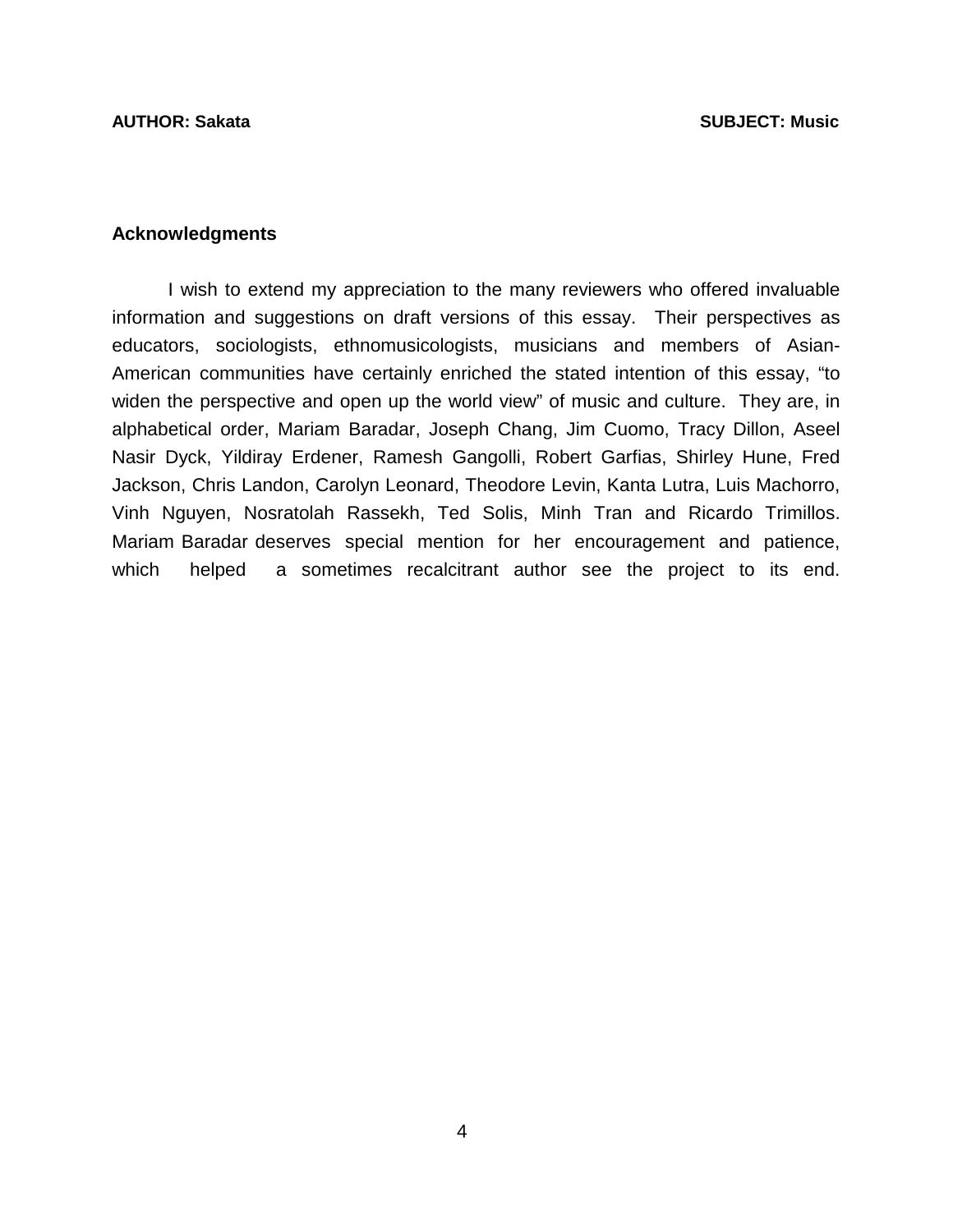# <span id="page-8-0"></span>**ASIAN AND ASIAN-AMERICAN MUSIC**

Hiromi Lorraine Sakata

## **INTRODUCTION**

### **Asian Culture**

 A vast number of peoples identified as Asian inhabit the continent of Asia and beyond. They cannot be identified as a particular ethnic group, nor do they originate from a single racial stock, nor do they belong to one language family. What, then, constitutes the basis for grouping these people, representing over 50 countries, areas and sovereignties, together in a single essay on Asian music? From ancient times to the present, Asia has experienced active exchanges of material goods, information, and populations. The ancient civilizations of the Near East, Persia, India and China spread their religions, philosophies, and knowledge far beyond their political and geographic boundaries. The spread of Buddhism, Christianity, Confucianism, Hinduism, Islam and Judaism went hand in hand with the spread of kingships and dynasties as well as a way of life that penetrated much of the cultural life of Asia. Shamanism and localized nature worship of various types were incorporated into the major religious beliefs. Some examples of these exchanges took place through economic trade, religious missions and pilgrimages, and the spread of political influences and wars.

 Asian religions and philosophies spread common attitudes involving the importance of family and ancestors (filial piety and ancestor worship), the importance of nature (in ruling as well as in philosophical thought), the importance of education and the transmission of knowledge (both literary and oral tradition), and the observance of hierarchies (strict codes of social conduct). Ceremonial music in Asia entertains gods, and signals correct procedures for humans.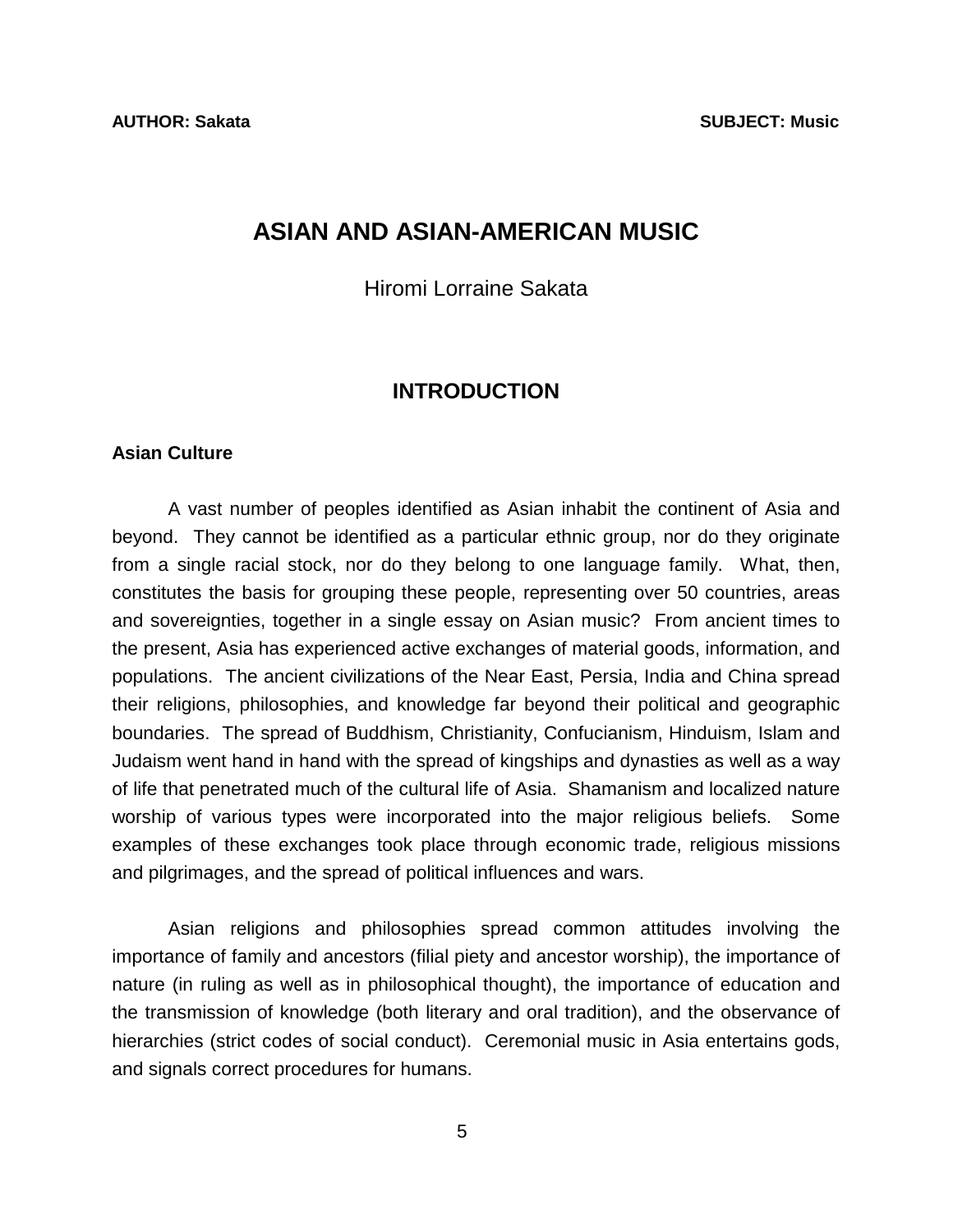There is a distinct analogy between the aesthetic theories of Confucius (died 479 B.C.) and those of Plato (died 347 B.C.). Both sages discoursed on music and ritual as means of producing desired kinds of emotion, attitude and character. They showed how young men could be educated to strengthen and harmonize the state. Both praised music of a stately and dignified sort, which helps to produce inner harmony. Confucius emphasized the value of traditional ritual in the development of emotional self-control.<sup>1</sup>

 Buddhist monks, Islamic mystics, and pastoral nomads symbolize their close connection to nature through the simple reed cane or bamboo pipe. Hindu mythology and epics form the basis for much of the dance and theatrical traditions of South and Southeast Asia. Islamic scholars translated Greek writings on music as a science.

 A famous trade route (a caravan track of 4,000 miles) known as the Silk Road or Silk Route connected West Asia and East Asia as well as China and the West, carrying goods and ideas between the two great civilizations of Rome and China. During the famous Tang Dynasty of China (A.D. 618-907), many international musicians from Persia, Central Asia, India, and Southeast Asia lived and performed in the capital Ch'ang-an (now Xi'an).<sup>2</sup> They influenced the musical tastes of the ruling classes. They introduced new instruments into China, most notably the Persian *barbat,* which developed into the *pipa* of China, the *biwa* of Japan and the *ty-ba* of Vietnam.3 In the other direction, the *barbat* developed into the Arab *'ud* and the European **lute.** Some of the musical instruments from this period are preserved in the Shosoin Repository in Nara, Japan. This treasure house was built in 752 A.D. and contains over 10,000 items including musical instruments from China, India, and Persia brought to Japan some

l

<sup>1</sup> Encyclopaedia Britannica, 15th ed., s.v. "aesthetics."

<sup>2</sup> Edward H. Schafer, *The Golden Peaches of Samarkand: A Study of T`ang Exotics*, Berkeley: University of California Press, 1963, 50-57.

<sup>3</sup> Shigeo Kishibe, "The Origin of the P'i P'a," The Transactions of the Asiatic Society of Japan, Second Series, Vol. XIX, 1940, 261-304.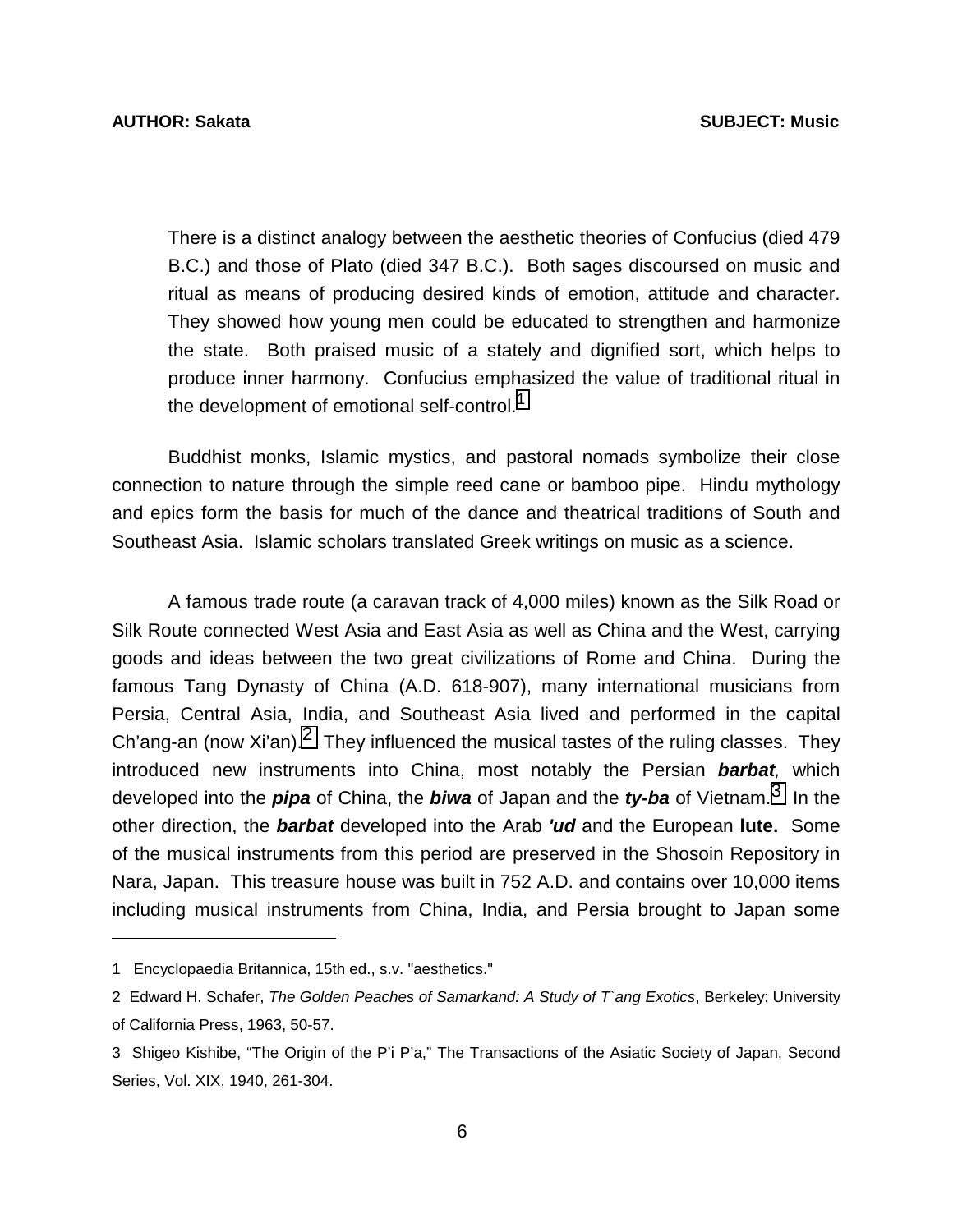1,200 years ago. Among the musical instruments is a *biwa* with a Persian motif inlaid with mother-of-pearl and the extant fragments of two Persian harps, the *chang,* related to the Assyrian angular harp.<sup>4</sup> The Silk Road was later used by Marco Polo in the 13th and 14th centuries to travel from Italy to Cathay (China).

 The influence of power of the Hindu kingships, the great Mongol invasions, and the spread of Buddhism and Islam all played an important part in contributing to the cultural life of Asia as well as to the religious and political aspects of their dominion. Wealth and power are symbolized by the ownership of bronze gongs in Southeast Asia. The Chinese scholar expresses his poetry through the Chinese **zither**, *qin*. The proper reading of the Qur'an involves correct observance of melody and rhythm.

### **Cultural Areas of Asia**

 The following areas are defined as general regions and spheres of musical cultures. Geographic proximity and shared environmental conditions, as well as direct exchanges of information and goods, contributed to similar musical thoughts and practices that spread throughout the region.

### I. East Asia

 East Asia includes Asian cultures that have been heavily influenced by ancient Chinese culture and include those of Korea, Japan and Vietnam. The spread of the written Chinese language and the importance of Confucian and Buddhist thought did much to influence the music culture of East Asia. Each of these areas has developed compositions based on poetry, to be performed on **zithers**.

#### II. Southeast Asia

l

 This region includes mainland Southeast Asia, Malaysia, Indonesia and the Philippines. Hinduism spread throughout major parts of this area, which adopted more

<sup>4</sup> Shigeo Kishibe, "The Origin of the K'ung-Hou (Chinese Harp)," *Toyo Ongaku Kenkyu, The Journal of the Society for Research in Asiatic Music*, Vol. 29, Nos. 2 and 3, 1954, 1-51.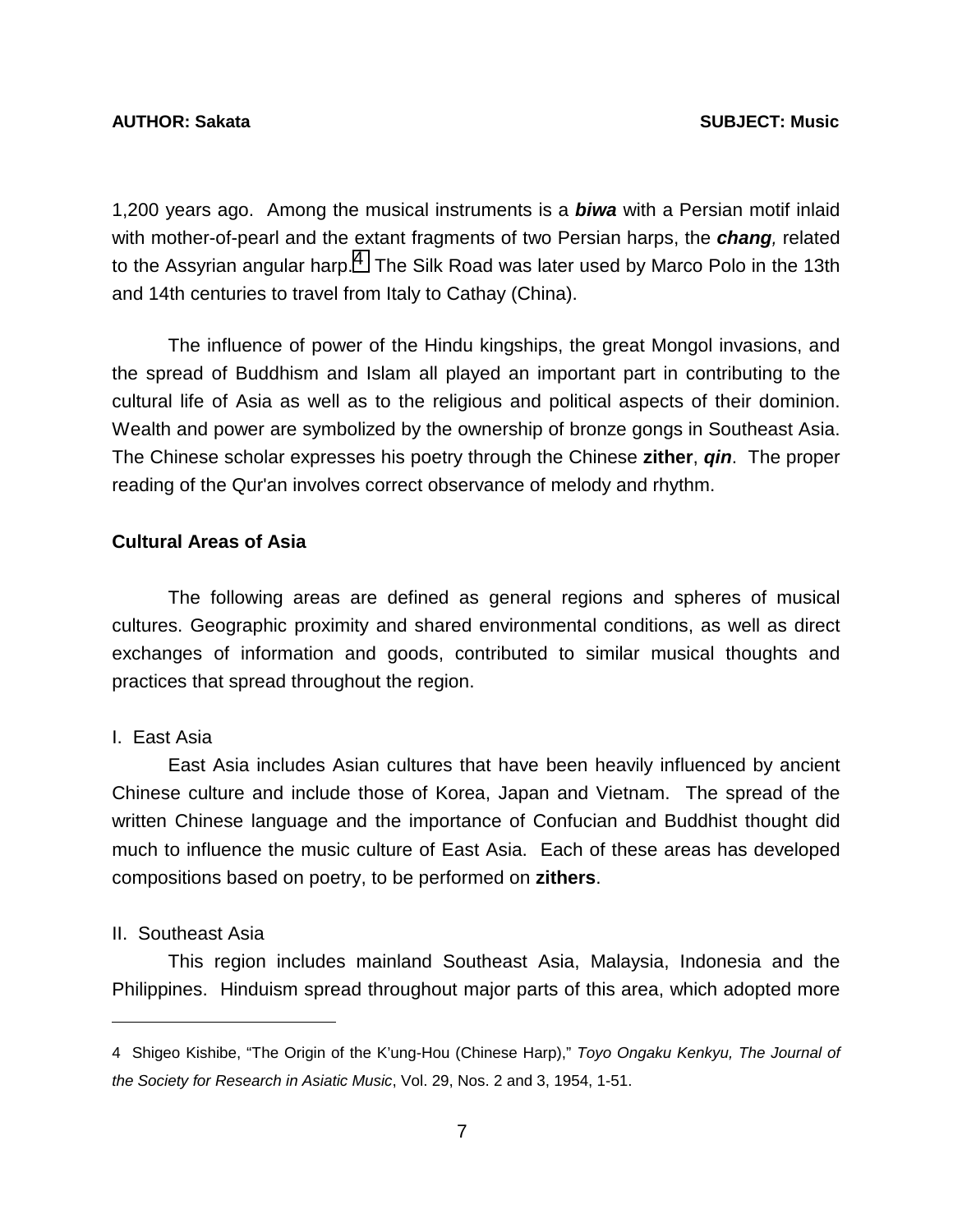recent overlays of Buddhist, Muslim and Christian cultures. This region is musically characterized by the importance of bronze gong instruments and ensembles.

### III. South Asia

 The Indian subcontinent, surrounded by Buddhist cultures to the south and east and Muslim cultures to the north and west, comprises the core of South Asian culture. Two important contexts in the development of classical music and dance traditions are the Hindu temples and the Mogul courts.

#### IV. Central and North Asia

 The area includes Mongolia, Southern Siberia, Tibet, and the Turkic-speaking areas of China and the former Soviet Union once known as Turkestan. A strong nomadic element in these societies explains the paucity of large musical ensembles and the rich development of complex vocal techniques.

#### V. West and Southwest Asia

 The area encompasses Arabic-, Turkish- and Persian-speaking areas where Islam plays an important part in determining musical concepts and aesthetics. The importance and reverence for the word in Islam is reflected in the respect given to songs rather than instrumental music, which is not based on poetry or text.

 Although the essay is organized into sections based on five principal regions of Asia, there are a number of prevailing themes that are prominent and consistent across all the regions. There is a close relationship between music and the spirit and religion. Therefore, one finds devotional music at the core of religious ritual, or as part of activities originally conceived for the entertainment of gods and spirits. Music is often associated with state and power, used as a symbol to acknowledge the presence or activity of authority. Music, often of a participatory nature, commemorates life-cycle and seasonal events. Although literature has a high place among many of the Asian cultures, music is normally treated as an oral tradition. Repertoire, performance practice and music theory are passed on orally from teacher to student, or, on a more informal basis, one learns from listening to musicians. Oral tradition places heavy emphasis on memorization (both mental and tactile) and conceptualization and is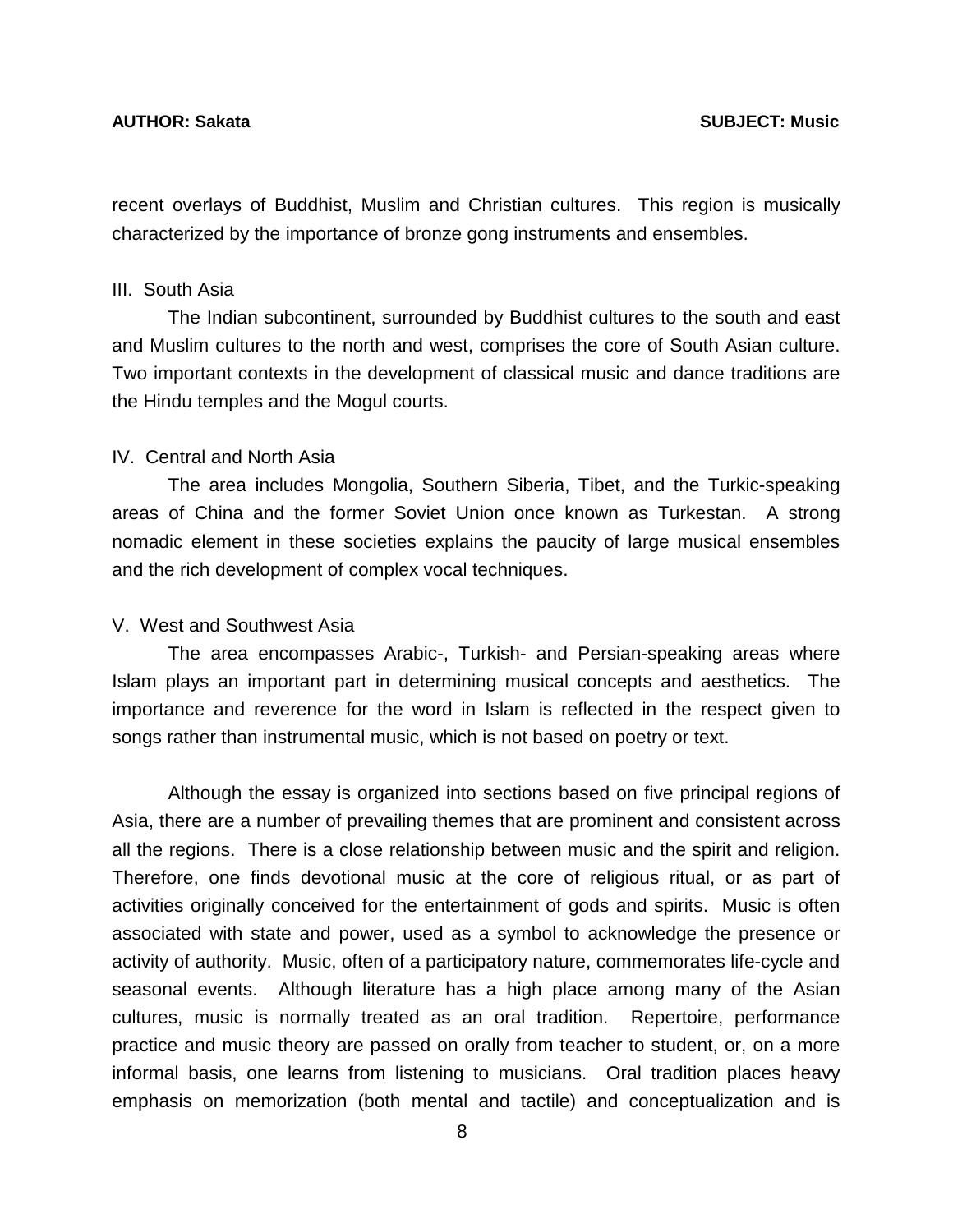l

responsible for the continuity of musical traditions through the ages, from one area of the world to another. Continuity in itself does not imply preservation or petrifaction, but rather innovation and change, for in order for a music tradition to remain vital, it must adapt, absorb, and change according to new influences and circumstances. These new influences often came about as a result of exchanges of information, material goods, and populations that took place among the peoples of Asia as well as with peoples outside Asia.

 In this essay, no attempt is made to be encyclopedic in the coverage of the music cultures of Asia or of Asian-America. Only a few representative examples have been presented in this essay to show at one and the same time, the rich variety of music in Asia as well as the similar musical contexts, notions, and practices found throughout Asia. Many indigenous terms are used in this essay because English terminology does not fully convey the special and significant meanings contained in the indigenous term. Even terms such as "music" do not find exact cognates or parallels in Asia. At times, it is closely associated with dance and poetry, and one should not necessarily distinguish or separate these arts as they are in the West. At other times, something very musical may not be conceptualized as music if the occasion or function of the performance is not thought to be musical.

#### **Asian Immigration to the U.S. and Experiences**

 The earliest Asian immigrants to the United States were immigrants who came for economic reasons.<sup>5</sup> They initially worked on the railroads or were employed as agricultural laborers. Mainly Chinese, Japanese, Filipinos and Indians, they initially settled on the West Coast (and Hawaii, then an independent kingdom, later a U.S. territory and state). The bulk of the Korean immigration to the United States took place after the 1960s and today, they, along with Americans of Filipino and Vietnamese heritage, form one of the largest Asian-American populations in Los Angeles. The bulk

<sup>5</sup> For a source on Asian-American immigration, see Sucheng Chan, *Asian-Americans: An Interpretive History*, Boston: Twayne, 1991.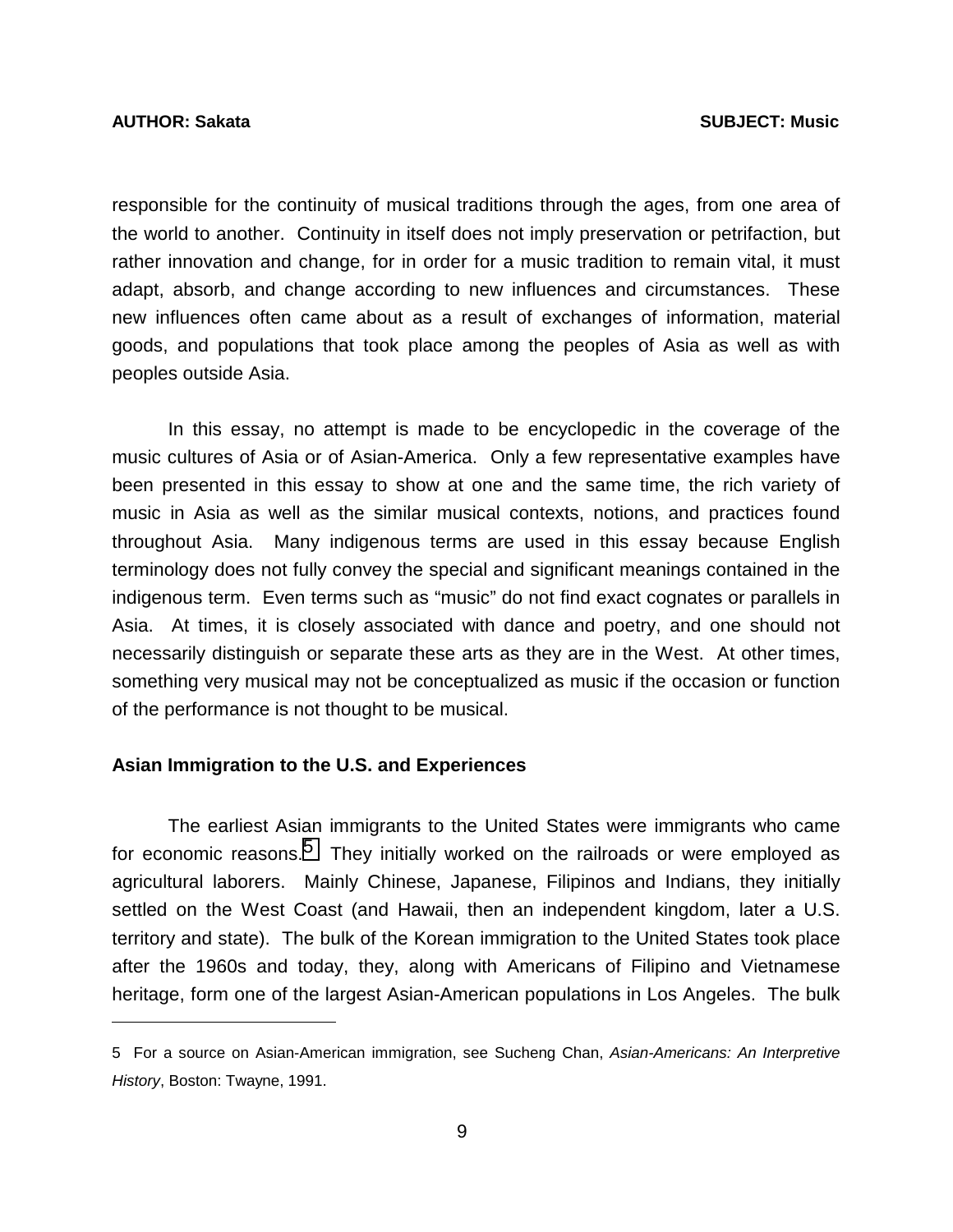of the recent Asian Indian immigrants, however, have settled in and around New York City. At the turn of the twentieth century, the United States welcomed the first wave of Arab immigration that centered in New York, Boston and Chicago. After W.W. II, Arab immigrants concentrated in the area near Detroit where they could get jobs in the auto industry. Today, Dearborn, Michigan is considered the U.S. center for the Arab world and receives new groups of immigrants from the Middle East. The more recent Asian-American populations include refugees who came for political reasons as a result of conflicts in their countries. The largest concentration of Iranians is in the Los Angeles area, while the Afghans have settled mainly in the Oakland Bay Area of California in the communities of Hayward, Fremont and Concord. The most publicized recent groups of immigrants are the various Southeast Asians who came as a result of the war in Vietnam, Laos and Cambodia.

 Although Asian-Americans faced prejudice, hostilities and segregation and were the target of restrictive exclusionary acts and laws during the first century of their lives in the United States (1850-1950), they nevertheless managed to maintain cultural ties with their original homelands. Asian-Americans traveled to Asia to visit relatives. Some went to Asia for an education. Movies as well as performing troupes from Asia toured Asian communities, principally on the West coast. Since that time, modern technology has enhanced the exchange of information and the movement of peoples. "World Beat" is a category of popular music that incorporates western and traditional music from different parts of the world. Asian performing musicians still tour the United States but now play in large urban centers such as New York, Washington, Chicago, San Francisco, and Los Angeles to a general American audience. Although many American students travel to Asia to study traditional performing arts, there are more and more opportunities for learning from dedicated artists who teach and perform in the United States. Community-based organizations sponsor classes and workshops and sponsor performances. Many university programs have faculties of Asian performing arts and encourage student participation. These individuals and institutions of learning have developed a multicultural awareness and regard that enrich the general musical life of the United States.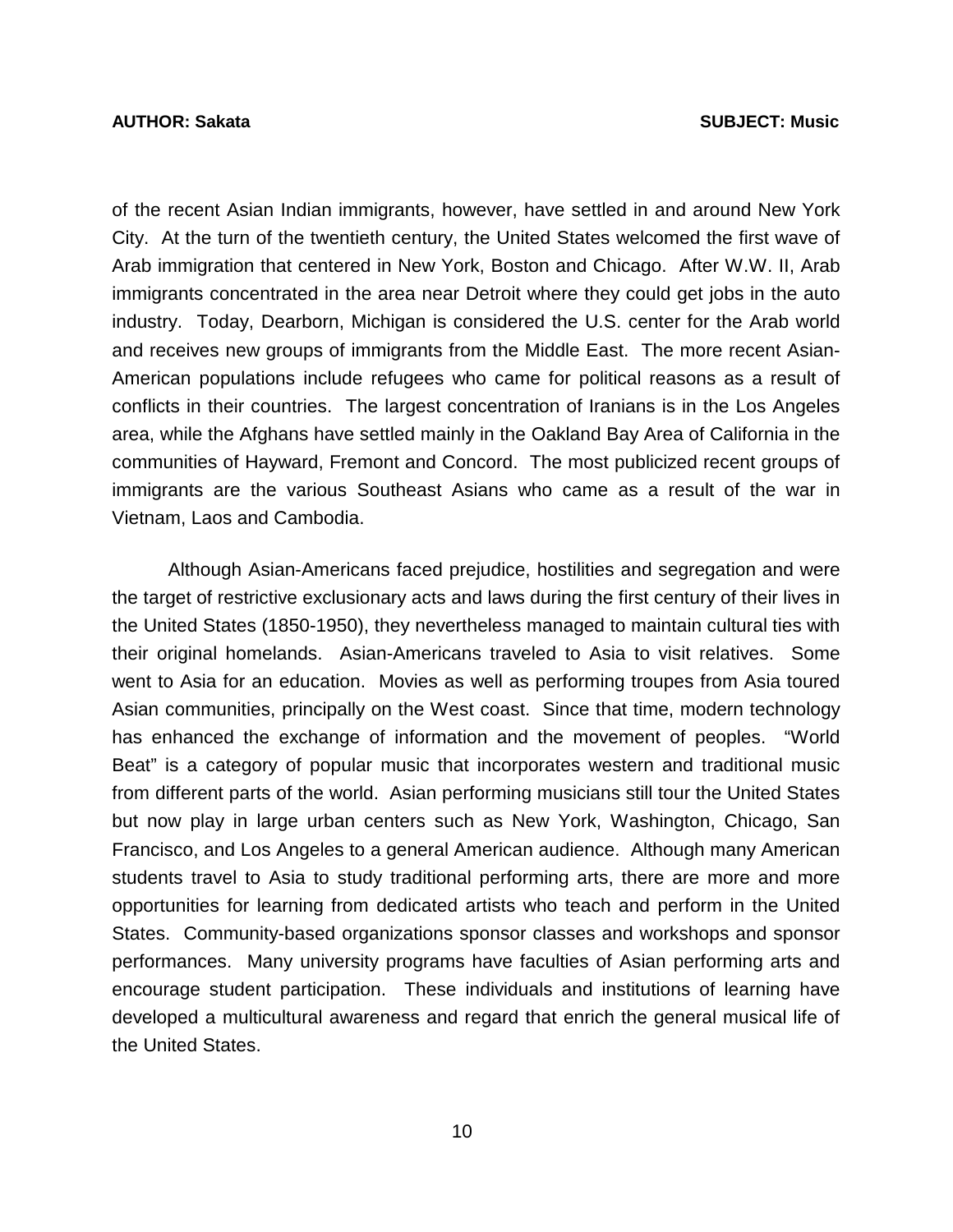# **EAST ASIA**

#### <span id="page-14-0"></span>**Ritual-Ceremonial Music and Court Traditions**

 Music was associated with the state and cosmological order in ancient China. The relationship between harmony in nature, in state government, and in ritual and ceremonial music prompted the Chinese to include offices of music as a part of the government. The music was based on symmetry and balance of sound, and correct performance was insured by government musicians with official ranks. This close relationship between music and state rule is represented today in Korea and Japan in the court music traditions. The court repertoire includes ritual ceremonial music as well as entertainment music. Although court music in Asia is not particularly appreciated or known by contemporary Asians, its importance lies in the fact that it represents cultural continuity. Some of the repertoire has survived to this day, and performances, however infrequent, are still held. Although the Confucian ceremonial orchestra is no longer found in China, it survives in Korea where it was introduced in the twelfth century. The Imperial Household in Japan still employs court musicians, many of whom are descendants of court musician-families (Plate 1).

 The ritual and court music traditions of both Korea and Japan are based on the Chinese idea that ritual and ceremonial music must represent harmony in nature by including musical instruments such as bamboo flutes, **zithers** with silk strings, stone and metal chimes, drums, etc., made from the eight natural elements of wood, bamboo, silk, stone, metal, earth, gourd, and animal skin. Although the Korean Confucian ceremonial ensemble still maintains all the representative instruments, other Korean and Japanese court and ritual ensembles no longer include the complete instrumentarium that represents all eight natural elements of nature.

#### **Instrumental Music**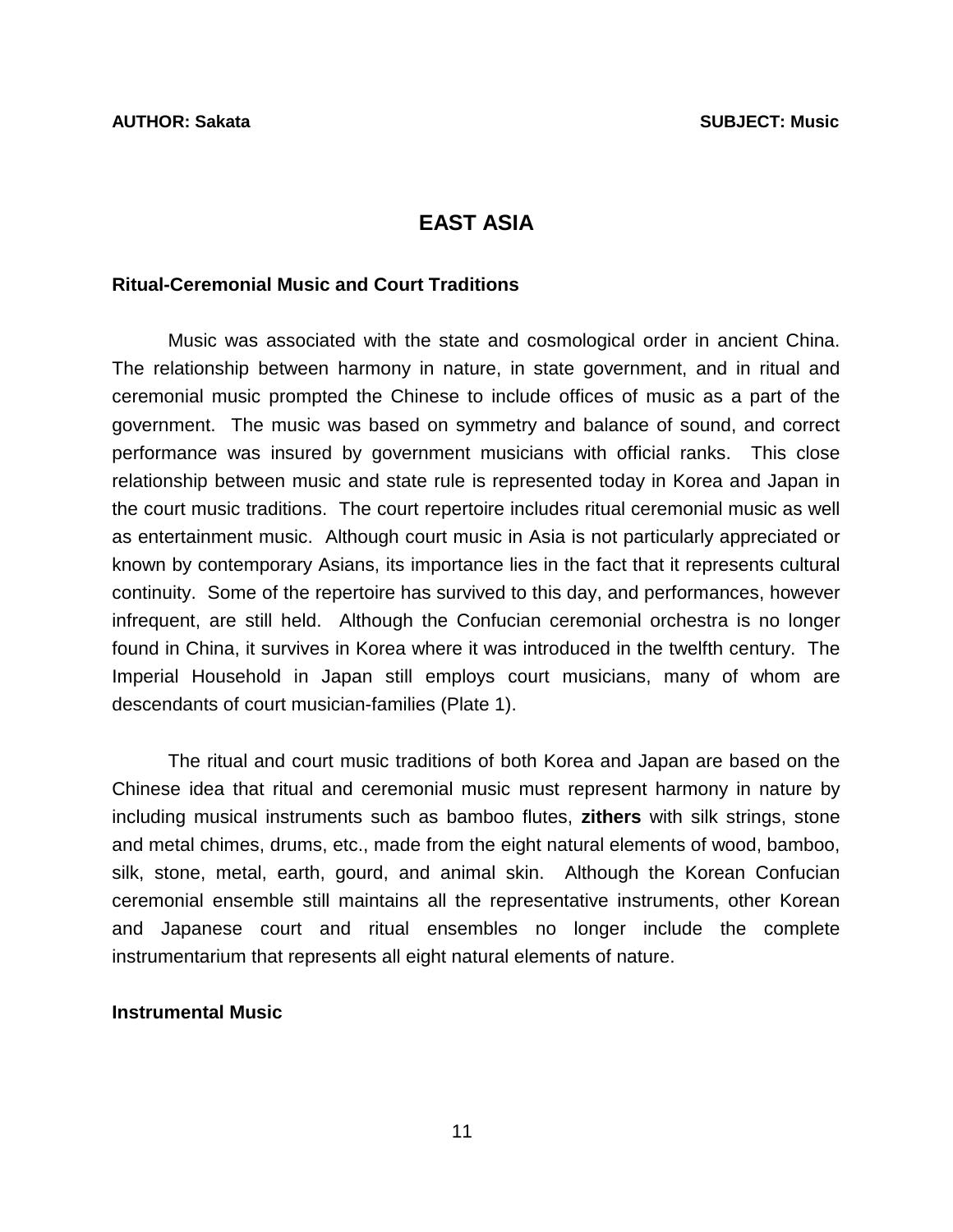### <span id="page-15-0"></span>**AUTHOR: Sakata** SUBJECT: Music **SUBJECT: Music**

 Non-ritual East Asian instrumental forms feature instruments generally described as "Silk and Bamboo" from the Chinese descriptive term *sizhu. Si* literally means "silk" and denotes stringed instruments because the strings used to be made of silk.



**1.** A *gagaku* (court music) ensemble of the Japanese Imperial Palace (Courtesy of Robert Garfias)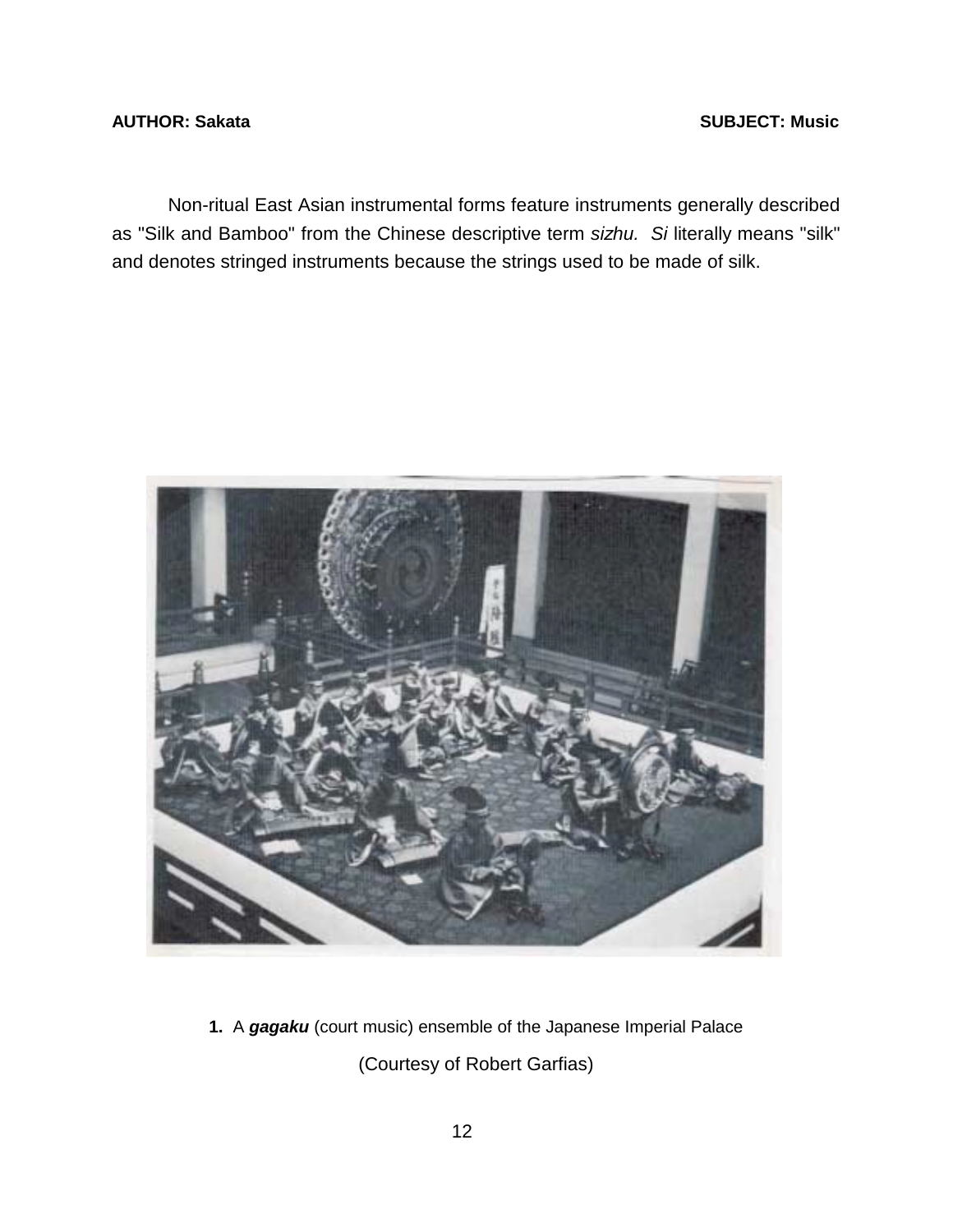$\overline{a}$ 

Nowadays strings are sometimes made of nylon for greater durability or steel for greater volume. *Zhu* literally means "bamboo" and denotes wind instruments because many made of bamboo. $6\degree$  Some instruments such as the mouth organ represented the "gourd" category in the ancient eight natural elements system and the "bamboo" in the *sizhu* system.

 Common musical instruments belonging to the "silk" category include plucked **zithers** such as the Chinese *qin* and the *zheng*, the Korean *kayagum*, the Japanese *koto*, and the Vietnamese *dan tranh*. Plucked **lutes** such as the Chinese *sanxian* and *pipa*, the Japanese *shamisen* and *biwa*, the Okinawan *sanshin* and the Vietnamese *ty-ba* also belong to this category. There are also bowed lutes such as the Chinese *erhu* and Korean *haegum*. Instruments belonging to the "bamboo" category include the Chinese *dizi*, *xiao*, and *sheng,* the Korean *taegum*, and the Japanese *shakuhachi* and *sho*.

 The *qin* is one of the oldest indigenous Chinese instruments and has been in use for at least 3,000 years. It is a long, relatively flat board **zither** made of wood with seven silk strings of varying thickness. At one time, it was used in ceremonies and rites with other instruments, but it has been played as a solo instrument during its recent history.

The *qin* has always been an instrument associated with scholars and with Confucian and Taoist philosophy. Its music is believed to express the harmony of nature. In the Confucian sense, music of the *qin* expresses the harmony between man and the state. Music was used by ancient, wise rulers to keep the peace in the state by improving morals and human relations. However, unlike Confucian ceremonial or ritual

<sup>6</sup> Isabel K.F. Wong, "China" in *Excursions in World Music* , Englewood Cliffs: Prentice Hall, 1992, 79.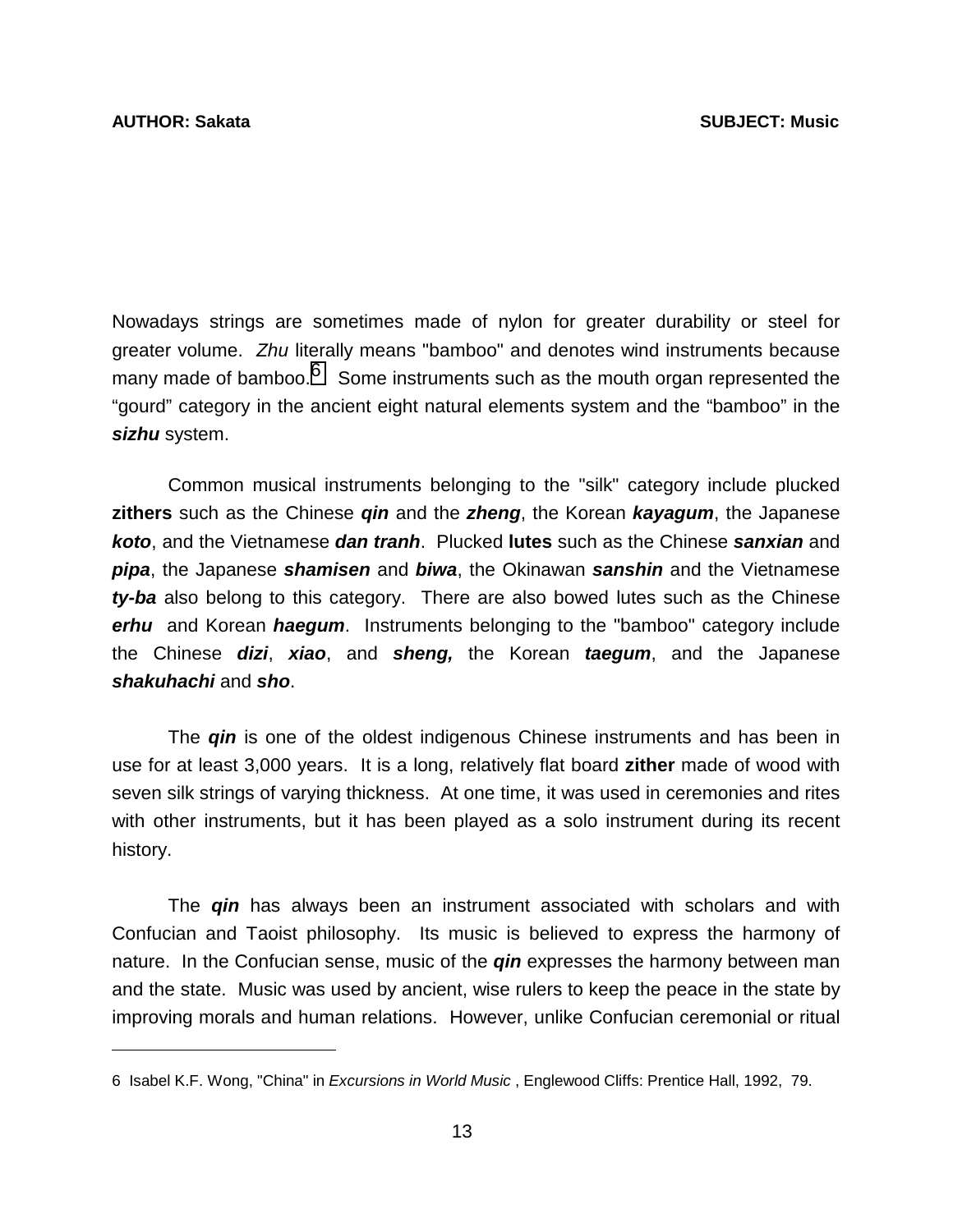music, the music of the *qin* is private, and performed solo, ideally played for an audience of one. Other conventions associated with playing the *qin* are that it should be played in a beautiful place, preferably outdoors in a scenic setting, and after washing oneself and changing clothes.

 Much of Chinese instrumental music is descriptive. Often it is based on a poem describing nature; it may be evocative of nature in mood and color, or it may imitate the actual sounds of nature. In the music of the *qin*, the emphasis is not so much on a melody created by a succession of tones, but on the individual tones and their timbres. *Qin* players spend time learning the nuances of touch in order to produce the various timbres.

 The *zheng* is also an indigenous Chinese **zither** that is not as old as the *qin*, but it has been played at least since the 3rd century B.C. The *zheng* has sixteen strings (though larger models with 21 strings have become popular). Originally the strings were silk, but now metal strings are used. Metal strings give the instrument a brighter sound

than that of silk strings. Unlike the strings of the *qin*, the strings of the *zheng* are of equal thickness. The strings pass over bridges, which are moved for tuning. The right hand plucks the strings with the fingernails while the left hand presses the strings on the other side of the bridge to ornament the sound or raise the pitch. The music of the **zheng** has always been used for entertainment rather than for rites.

 The Korean **zither**, *kayagum*, was introduced to Korea from China where it acquired its distinctive playing technique and musical style (Plate 2). It has 12 silk strings, each of different thickness, passing over moveable bridges on a body. The strings are plucked with the thumb, index and middle fingers or flicked with the fingers of the right hand while the left hand tightens or loosens the strings by pressing or releasing the strings on the other side of the bridges. The sound holes on the bottom side of the resonating body are shaped in the symbols of the sun and the moon.

 The Japanese *koto*, like the Korean *kayagum*, was introduced to Japan from China. Thirteen silk strings of equal length, tension, and thickness are strung over moveable bridges. Like the *zheng* and *kayagum*, it is tuned to a **pentatonic** (five-tone)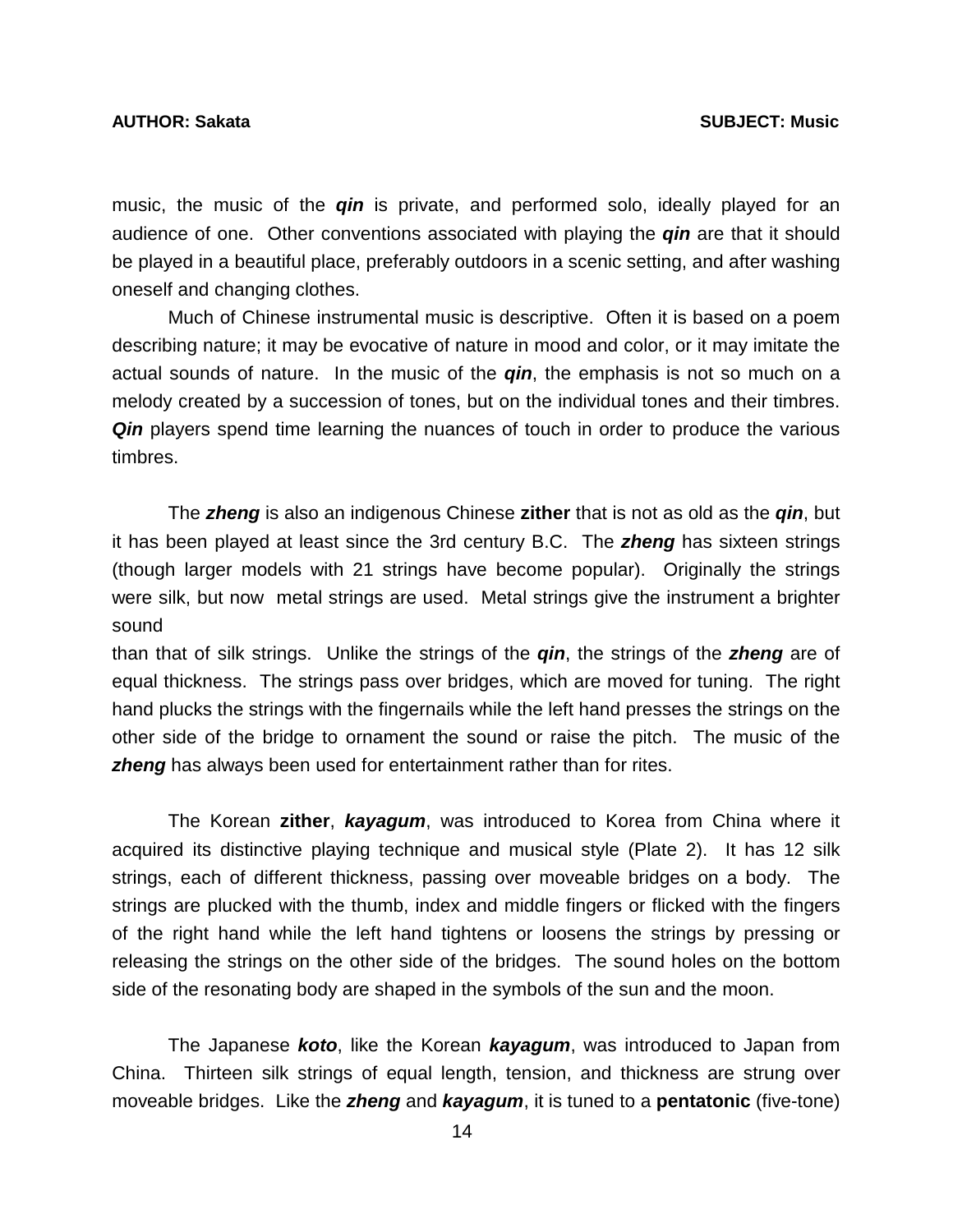### <span id="page-18-0"></span>**AUTHOR: Sakata** SUBJECT: Music **SUBJECT: Music**

scale with other pitches and ornaments produced by pressing the strings on the other side of the bridge. The strings are plucked with plectrums or finger picks made of ivory and worn on the thumb, index and middle fingers of the right hand.



# **2.** Korean *kayagum* and *changgo*

*left to right*: Jeong-ju Jeong playing the *kayagum* and Maria Seo playing the *changgo*  (Courtesy of Jeong-ju Jeong)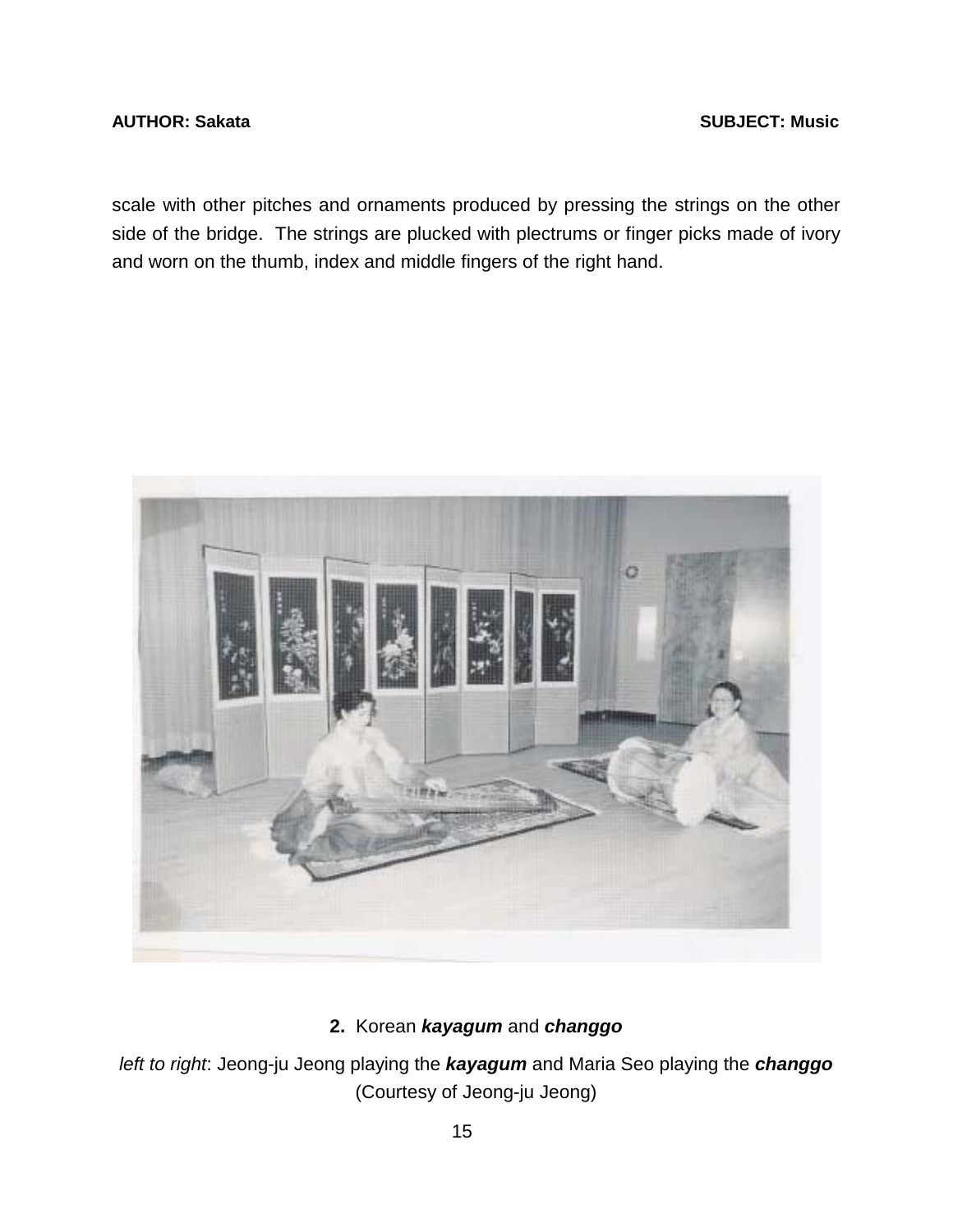In the old tradition, the *koto*, like the *qin*, was played by priests, scholars and noblemen for aristocratic and religious performances. The first teachers were priests who had learned the *qin* in China. The *koto* was also used for social entertainment at the courts. Eventually, the repertoire was passed on to blind, professional musicians who adapted the *koto* repertoire to popular music dominated by the *shamisen*, a three-string spiked, plucked **lute**. Today, the *koto*, along with the *shamisen* and *shakuhachi*, an end-blown bamboo flute, forms the core of Japanese chamber music.

 Although Vietnam is not considered a part of East Asia for the purposes of this essay, it is necessary to mention the Vietnamese **zither**, *dan tranh* (Plate 3), because of its obvious relationship to the Chinese *zheng*. It has seventeen metal strings over moveable bridges. The strings are pressed with the first three fingers of the left hand and plucked with the thumb and first two fingers of the right hand. The music of the *dan tranh* is performed for entertainment, not rituals, similar to the repertoire of its relative, the *zheng*. Examples such as these highlight the great exchange of ideas and the spread of musical traditions over vast areas of Asia and beyond.

 Other examples of shared instrument-types in this area are the plucked strings, bowed strings, and struck strings as well as the instruments belonging to the "bamboo" category. The three-string plucked **lute** with a long, fretless neck is known as *sanxian*  in China. First introduced to Okinawa, this instrument was adopted by the Japanese as the *shamisen* and became an important folk and popular instrument throughout Japan. The sound box is covered with snake skin in China and Okinawa and with cat skin in Japan.

 A plucked **lute** with a short bent neck and pear-shaped body known as *barbat* was introduced to China from Persia through the old Silk Route. It became known as the *pipa* in China from where it spread to Japan and Vietnam where it was known as *biwa* and *ty-ba*, respectively. The two-stringed fiddle with a hollow, wooden, cylindrical sound box covered with snakeskin known as *erhu* in China can be found in Korea as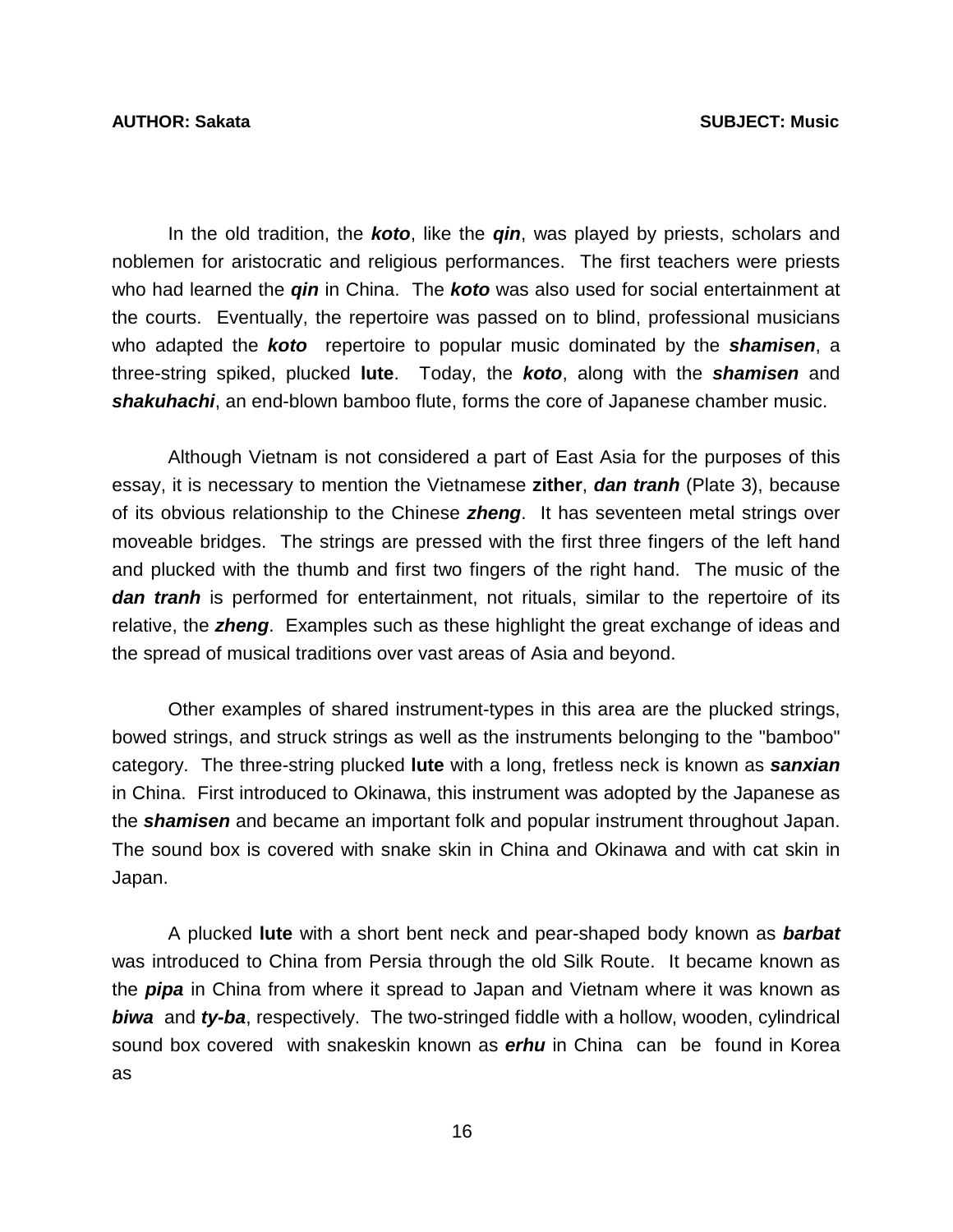<span id="page-20-0"></span>

**3.** Tuyen Tonnu playing the Vietnamese *dan tranh* (Courtesy of Phong Thuyet Nguyen)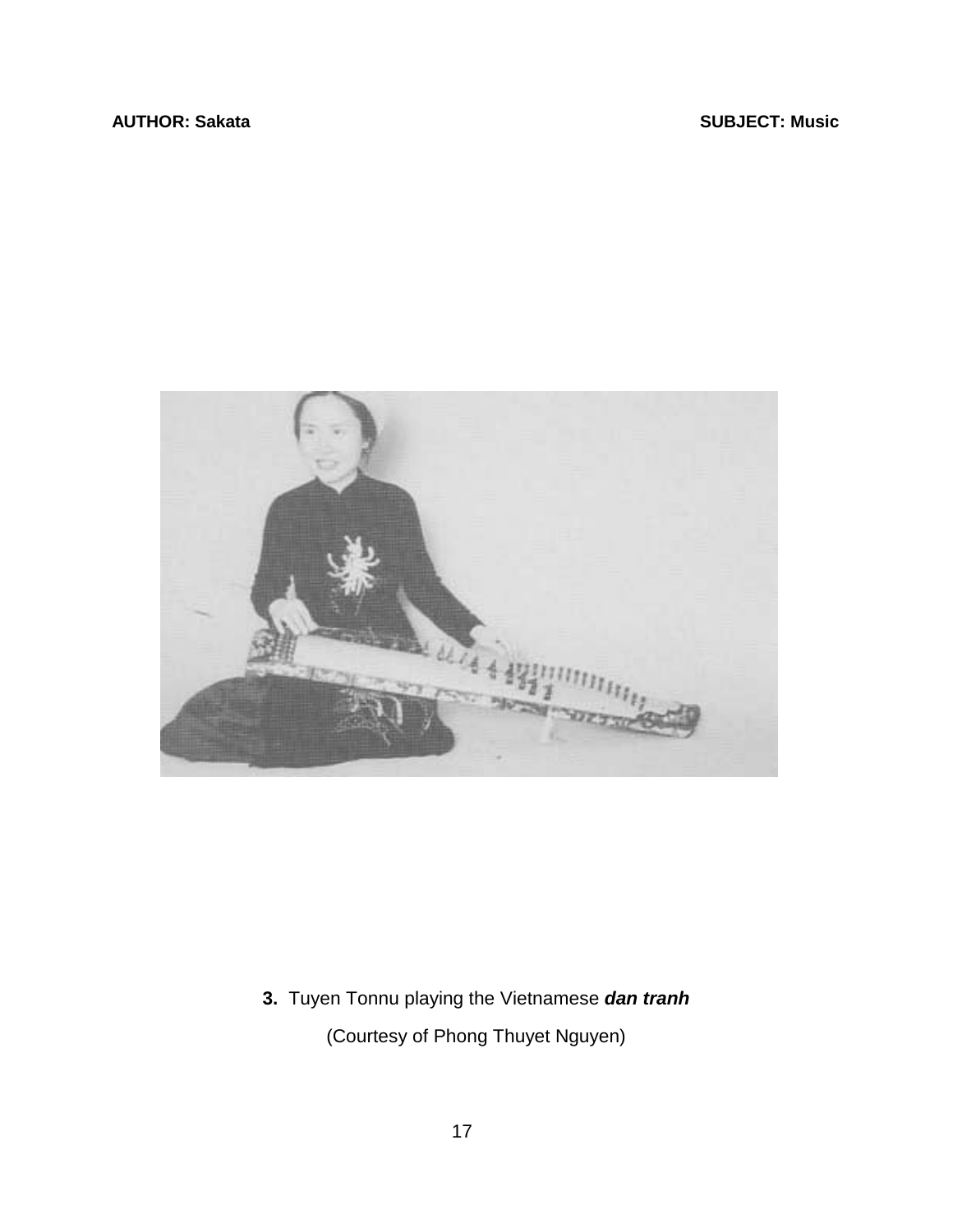the *haegum.* The *yangqin*, a dulcimer struck with a pair of bamboo sticks, was also possibly introduced to China from Persia where it is known as *santur*. The same instrument in Korea is known as *yanggum.* 

Shared instruments of the "bamboo" category include transverse flutes (sideblown) and end-blown flutes (vertical flute). The Chinese *dizi* and the Korean *taegum* are transverse flutes with a hole covered by a thin membrane that vibrates to give the instrument a reedy sound. The Chinese *xiao* and the Japanese *shakuhachi* are endblown flutes. Another Chinese instrument of the bamboo category is the *sheng*, a freereed mouth organ. In Japan, the mouth organ, known as *sho*, is used mainly in the court orchestra.

 Okinawa, the largest of the Ryukyu Islands of Japan, has served as a stepping stone from mainland China to Japan in the past, and at present serves as a musical stepping stone from Japan to other parts of Asia. As mentioned earlier, the Japanese *shamisen* was first imported to Japan from the Ryukyu Islands in the sixteenth century where it was known as *sanshin* (Plate 4). The *sanshin* developed out of the Chinese *sanxian*. Like its Chinese counterpart, the *sanshin* retained its snakeskin covered body. When the Japanese began to play this instrument with a large plectrum, they discovered that the delicate snakeskin could not withstand the beating of the plectrum; thus, the Japanese adapted their instrument by changing the membrane to a tougher cat skin. This plucked **lute** developed into the main regional folk and popular urban instrument of both Japan and the Ryukyu Islands. Other Okinawan instruments include the *kutu* (related to the *koto*) and *taiko* (Plate 5), a pair of drums played with sticks.

 Besides their musical instruments, Okinawan musical culture reflects a number of Chinese and Southeast Asian elements. The musical scales of Okinawa are distinct from Japanese scales and closer to those from Indonesia. Western popular music was heard in and around the U.S. military bases on Okinawa since 1945 and was influential in formulating an Okinawan popular style combining the use of Okinawan and Western dance rhythms, melodies and musical instruments including the electric guitar, bass and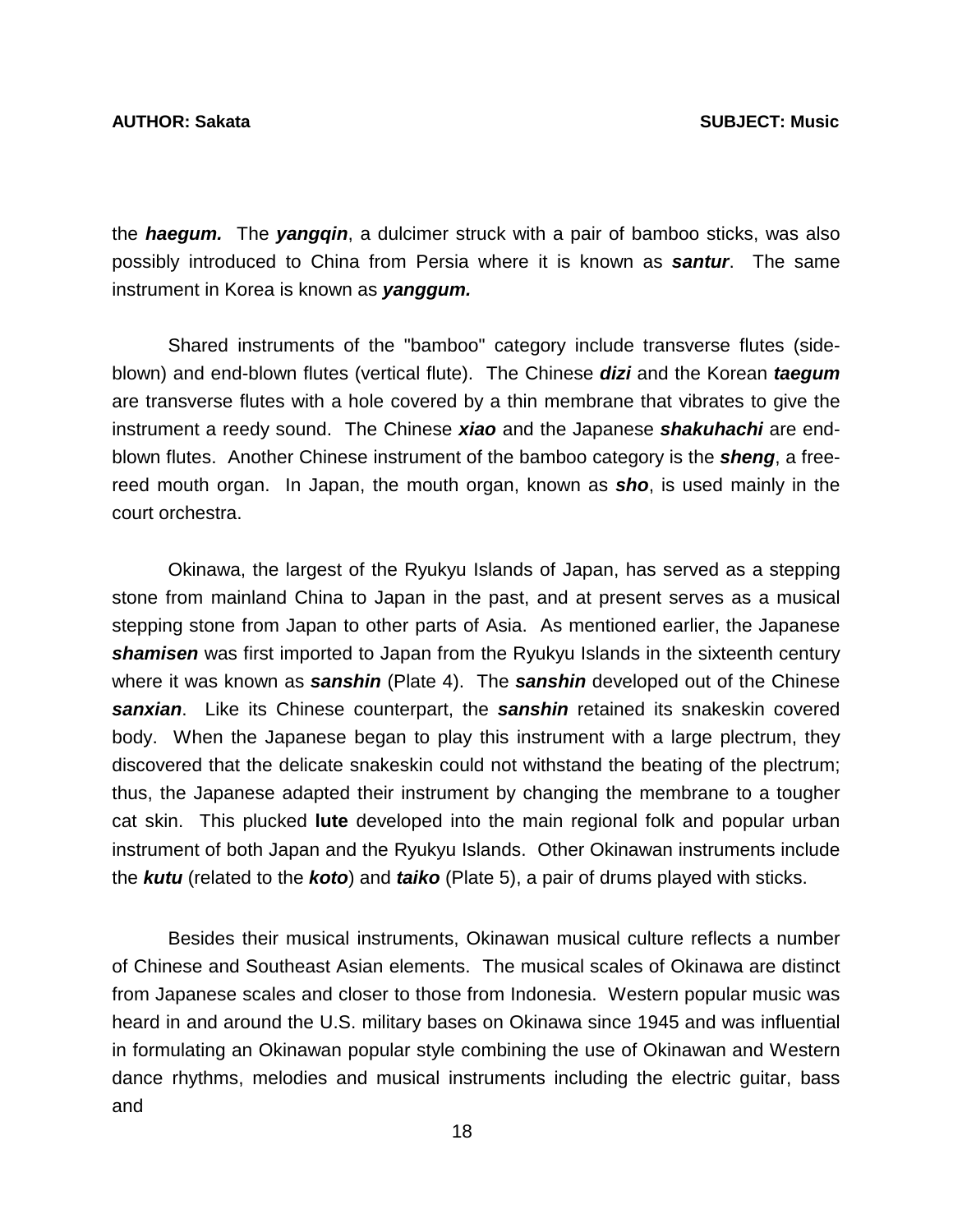<span id="page-22-0"></span>

**4.** *left to right,* Katsutoshi Miyagi and Wataru Shinjo playing the Okinawan *sanshin***.** 

(Courtesy of Wataru Shinjo)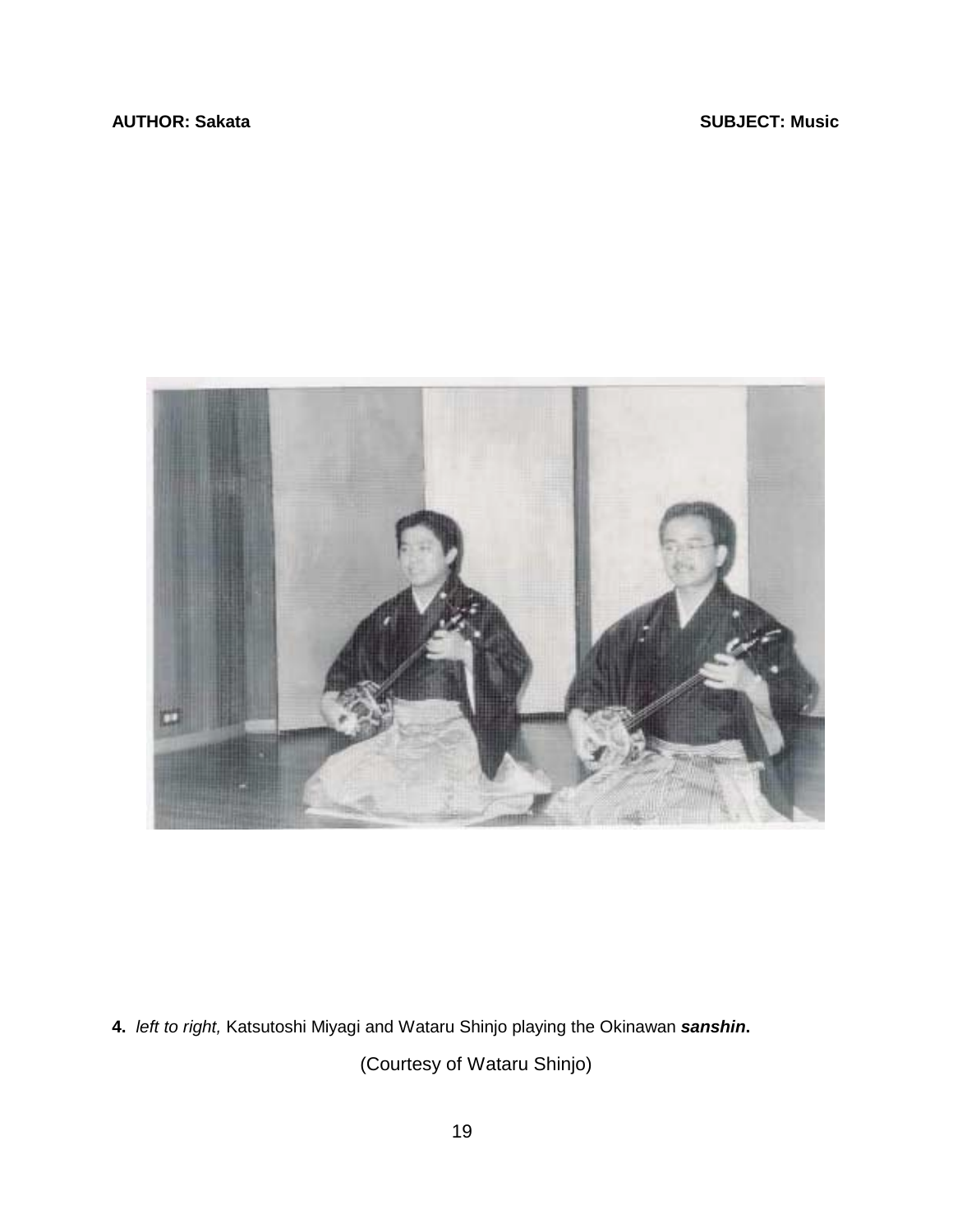### <span id="page-23-0"></span>**AUTHOR: Sakata** SUBJECT: Music **SUBJECT: Music**



5. Wataru Shinjo playing the Okinawan *taiko*

(Courtesy of Wataru Shinjo)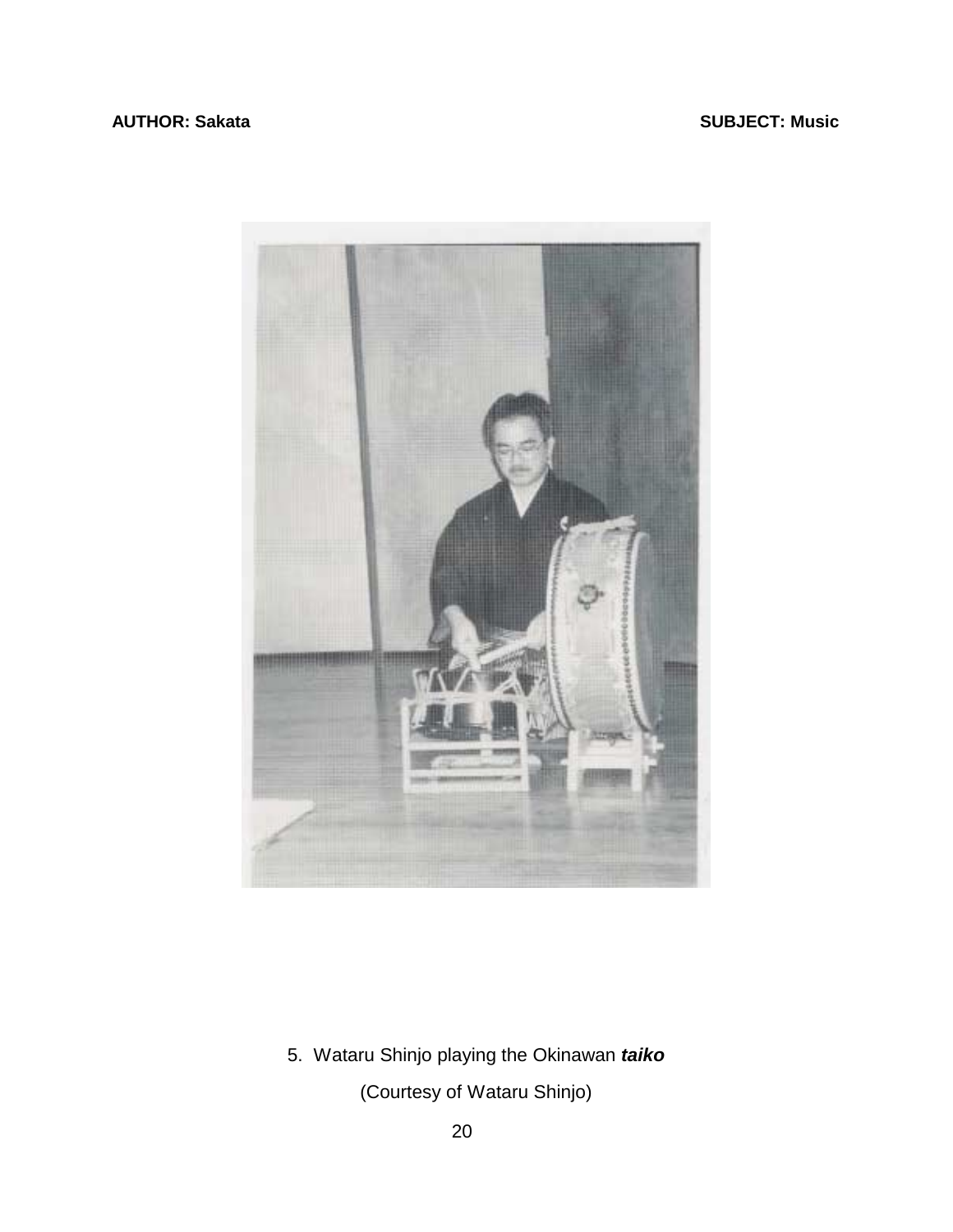l

*sanshin*. This Okinawan "sound" has become of increasing interest to contemporary Japanese rock musicians who are now incorporating these elements into their music. The strong appeal of Okinawan popular music has spread outside Japan to Southeast Asia and beyond where one is likely to encounter an Okinawan song sung in Okinawan or in the local language.<sup>7</sup>

#### **Narrative and Dramatic Forms**

 Solo narrative forms are popular amongst the people of East Asia. Without any props, makeup or costumes, the solo singer-narrator weaves a story providing commentary as well as the voices of all the characters in the story, often using a stylistic vocal quality which tends to mask the identity of the teller of tales or to distance the character of the storyteller from the characters of the story. The Chinese "drum song"identifies the large drum that the story-teller plays as s/he tells the tale while accompanied by string instruments such as the *sanxian*, *pipa*, and *erhu*. Japanese forms of story-telling are often accompanied by the *shamisen* or the *biwa.* 

In Korea, the solo-narrative genre of *pansori*, which developed out of shamanistic traditions, has come to represent the major narrative tradition of Korea and has further developed into a theatrical form involving a number of actor-singers, some props and scenery. The art of *pansori* demands vocal virtuosity, great power and stamina. A single performer standing on a mat conveys an entire saga by impersonating and enacting all the roles of epic folk tales, including the role of the narrator. The performer uses no theatrical trappings or props such as scenery, costume or makeup, but simply uses a fan to illustrate the stories or punctuate certain words or phrases. The *pansori* singer is accompanied by a single drum, a *puk* (a

<sup>7</sup> For an example of Okinawan popular music, listen to the recordings of Shoukichi Kina. One of his compositions, "Flowers for your Heart," heard on his album, *Shoukichi Kina & Champloose* for Sky Ranch 652316, can be heard as the song "Hana" sung in Malagasy on *A World Out of Time: Henry Kaiser & David Lindley in Madagascar* on Shanachie 64041.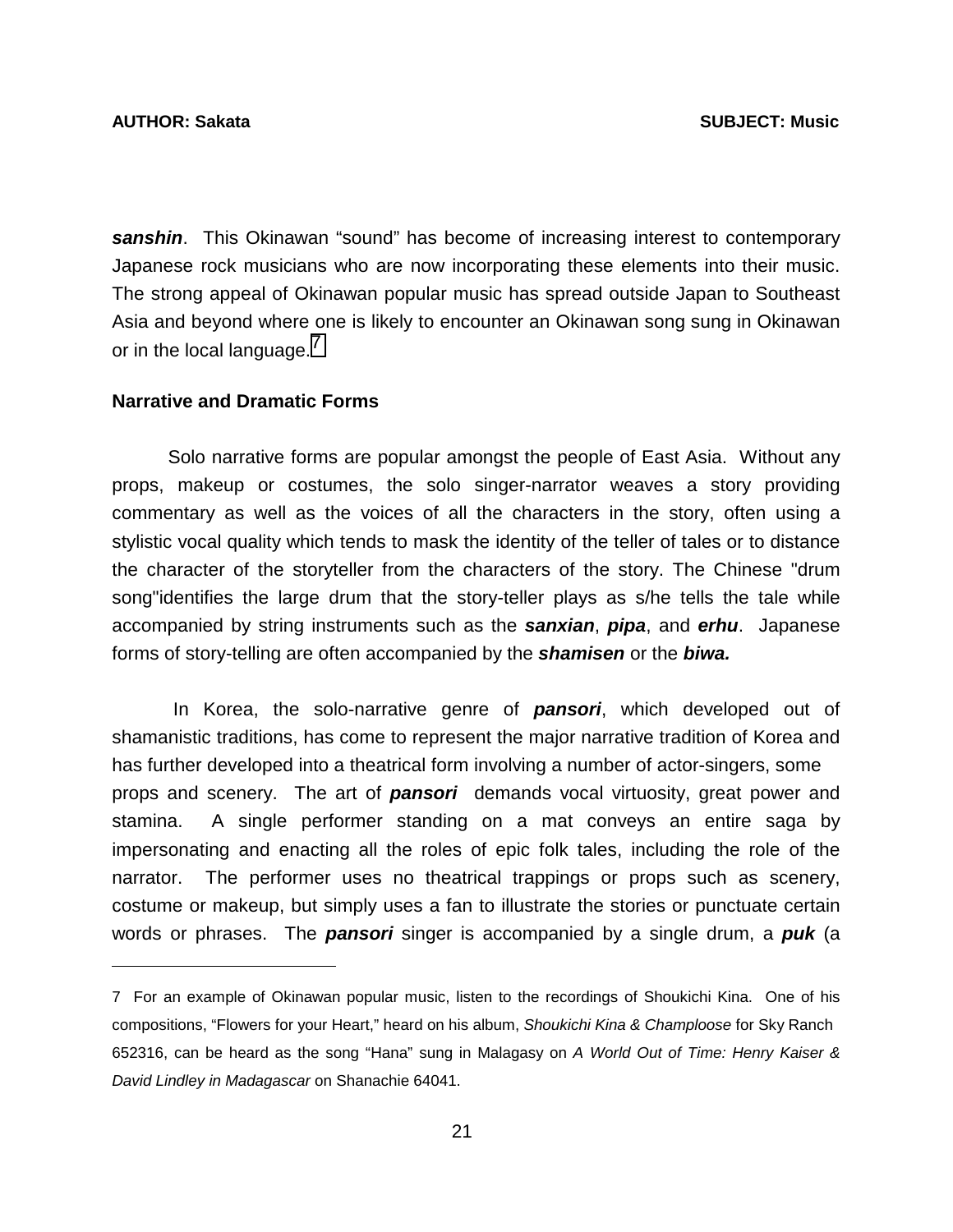double-headed drum played with a stick). The singer often addresses the drummer as a second character, and the drummer often interjects rhythmic shouts or words of encouragement, which are an essential part of the performance. In this last respect, the similarity to the Japanese dramatic forms in which the shouts of the instrumentalists are considered part of the musical accompaniment cannot be ignored.

 East Asian theatrical forms developed out of storytelling and narrative forms. Many of the theatrical performances probably developed from religious festivals where there were presentations of mimes, jugglers, acrobats, and dancers. A favorite context for narrative forms was the teahouse. Eventually, many of the teahouses became more of a theater than a place to drink tea.

 Although there are a number of regional musical theatrical forms in China, Peking or Beijing opera (regional music-theater associated with the capital, Beijing) is the best-known form of Chinese musical theater in the West. It emerged as a national style in the nineteenth century, combining plots, gestures and movements, acrobatics, makeup, costumes, and simple props from several regional styles. Performances took place on a relatively bare stage, providing an empty canvas where the actors and musicians drew fantastic, colorful scenes full of wonderful sounds and movements.

 Role types in Beijing opera are identified by characteristic costumes, makeup, vocal timbre and style of singing and speech. There are four main categories of characters: male role, female role, painted face role, and comic role. Each category has subcategories that are distinguished by age and character.

 Prior to 1930, all roles were traditionally played by male actors because women were not permitted on stage. The most famous actor of this century, Mei Lan-Fang (d. 1961), was an actor who made his reputation playing female roles (Plate 6). He was born into a theatrical family in 1894, and there was never a question that he would have a career in the theater. He started his training at the age of seven. According to his physique, personality and facial character, he began studying for women's roles from the very beginning. He underwent the strict training required of all theatrical performers that included lessons in singing, movement, memorization of songs, physical training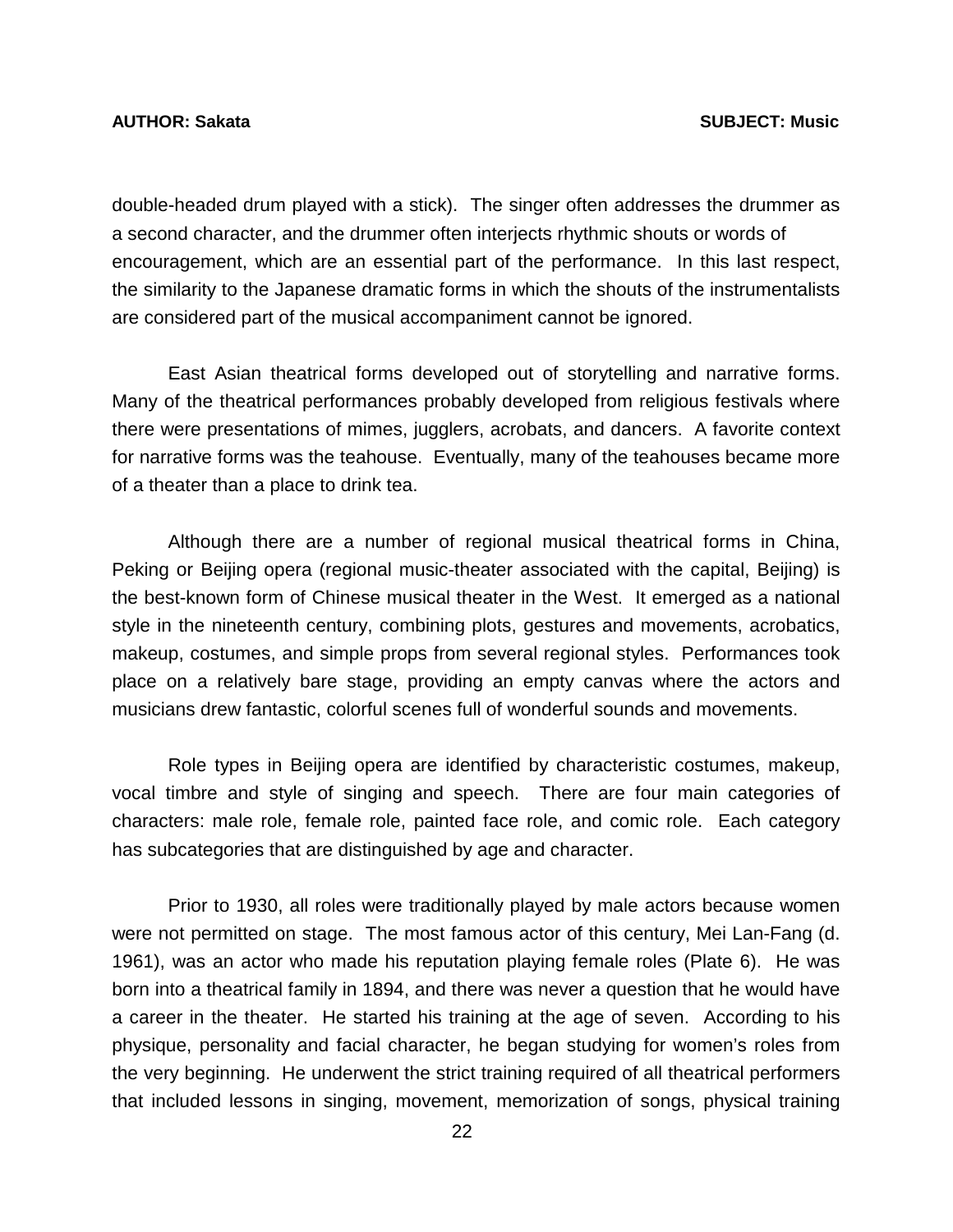### <span id="page-26-0"></span>**AUTHOR: Sakata** SUBJECT: Music **SUBJECT: Music**

and conditioning, which included learning to walk on stilts to imitate the walk of women with bound feet. After seven years of training, he joined a professional acting troupe at



6. Mei Lan-fang in The Dream of the Red Chamber (A.C. Scott. *Mei Lan-Fang*. Hong Kong: Hong Kong University Press, 1959.)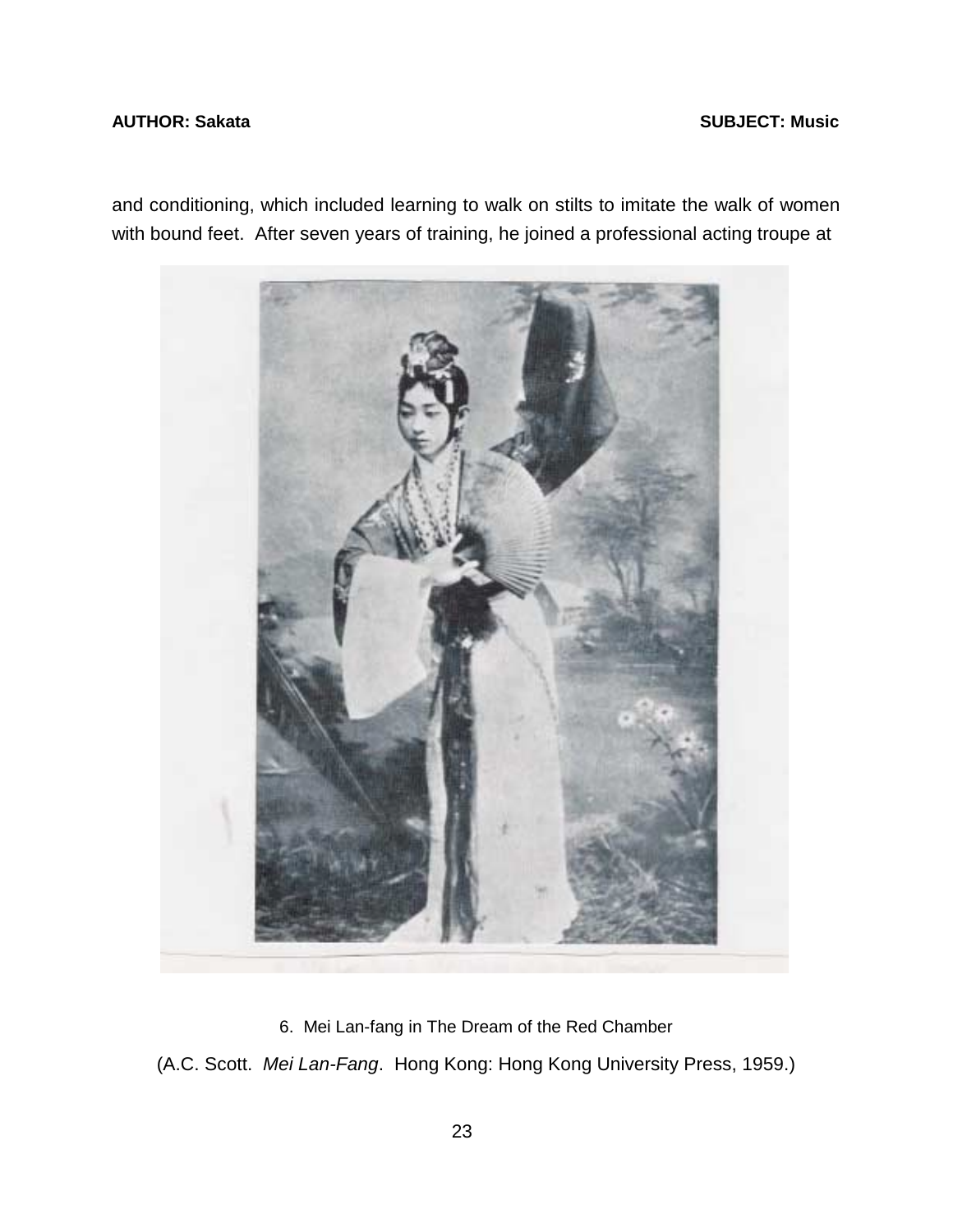the age of fourteen. By 1913, he was an established actor in Beijing. Although Mei Lan-Fang had strict traditional training, he was open to new ideas. A number of female actresses began appearing on stage, but their appearances were restricted to certain theaters. None of the best teachers would take female students. Mei Lan-Fang was one of the first famous actors to teach a female student. In 1928, actors and actresses appeared together on stage for the first time in Shanghai. Mei Lan-Fang's popularity went beyond the Chinese public; he caught the attention of foreign circles in Beijing and Shanghai. In 1919, 1924 and in 1956, he led a troupe to Japan. In 1930, he toured the United States, performing in Washington, New York, Chicago, Los Angeles, San Francisco and Honolulu. In 1935 he was invited to Russia. Mei Lan Fang became a representative of Chinese performing arts and raised Chinese theatrical arts in the consciousness of international audiences.

 The basic musical elements of Beijing opera are songs, musical speech and instrumental music. Instrumental music accompanies singing, physical movements and dance. It also helps set the mood. Two types of ensembles are used in Beijing opera the percussion ensemble made up mainly of drums, clappers, cymbals and gongs and the melodic ensemble made up mainly of winds and strings. Vocal music involves lyric songs as well as heightened speech.

 Two of the best known theatrical forms of Japan are the *noh* and *kabuki* theaters. *Noh* is an aristocratic, refined genre that reached its zenith in the fourteenth and fifteenth centuries and was patronized by the feudal lords and upper classes while *kabuki* was meant to entertain the merchant class and townsmen of the seventeenth century. Many pieces in the *kabuki* repertoire are based on *noh* dramas, and a number of the stylistic elements of dance, music, costume and staging are borrowed from the *noh*.

 The *noh* theater of Japan is a classic form dating from the fourteenth century (Plate 7). *Noh* plays are heavily imbued with Buddhist philosophy, with many references to classic Chinese poetry. Like traditional Beijing opera, all actors, musicians, chorus and participants are male. Unlike the Beijing opera, however, there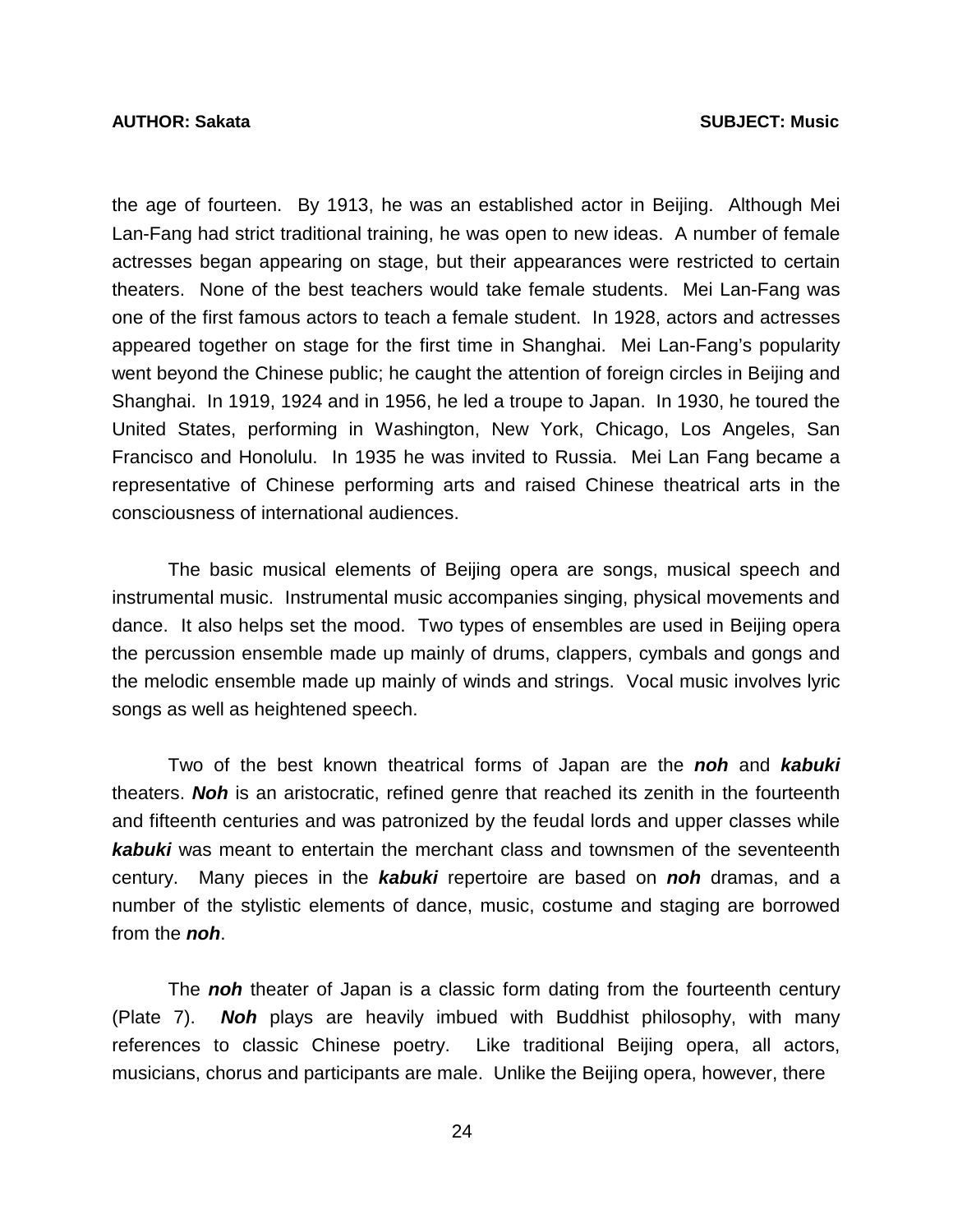## <span id="page-28-0"></span>**AUTHOR: Sakata** SUBJECT: Music **SUBJECT: Music**



7. From the *noh* play, *Takasago*

(Courtesy of William P. Malm)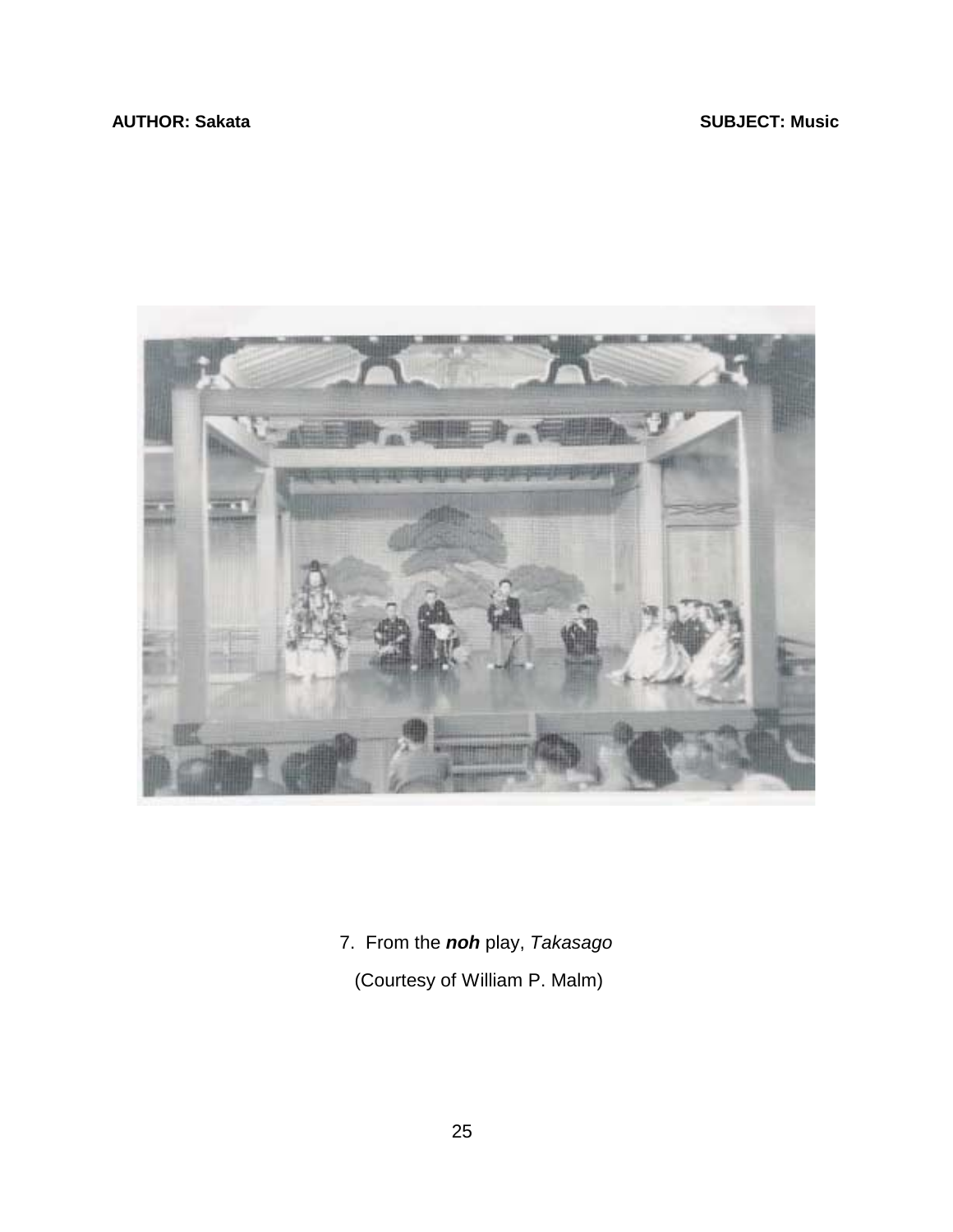is no stylized makeup, and some characters wear masks. The *noh* actor, often wearing splendid brocaded robes, moves and dances slowly with perfectly controlled and restrained movements.

 Everything in *noh* appears minimal or simple yet symbolizes complex meanings. There are only two principal actors in *noh*. The main actor often changes his outward identity in the second half of the play. Often, the two identities are of the same person— for example, a man and his ghost. The second actor usually appears first and explains the circumstances of the plot and acts in a supporting role. The stage is connected to the **greenroom** by a bridge/walkway. The bridge symbolizes a journey, sometimes representing a bridge from one world to another. There are three living pines along the bridge, the largest of which is placed closest to the stage in order to give the perspective of distance. The only "scenery" is that of a stylized pine tree depicted on the back wall of the stage. In keeping with its outdoor theater origins, the *noh* stage itself has four pillars supporting a roof. Rocks border the stage area, giving the illusion that the stage is outdoors. The movements of the actors are restrained and highly stylized, where a simple raising of the hand can symbolize a great or even violent action.

 The story is told by the actors who chant their lines as well as the male chorus who sits on the side of the stage, narrating and giving commentary in much the way a Greek chorus functioned. A small instrumental ensemble sits on the stage in back of the actors. The ensemble—consisting of a transverse flute, *nohkan*, two hour-glass shaped hand drums, *kotsuzumi* (small, shoulder-held hand drum) and *otsuzumi* (large, hand drum hit with hard finger thimbles) and a *taiko* (a drum played with two thick sticks)— accompanies the chorus and the dancing. The shouts and calls made by the percussion players are an important feature of the music.

 Today, *noh* is supported mainly by intellectuals. "As a traditional performance system passed down in an unbroken line from generation to generation of practitioners since the fourteenth century, every aspect—text, melody, instrumentation,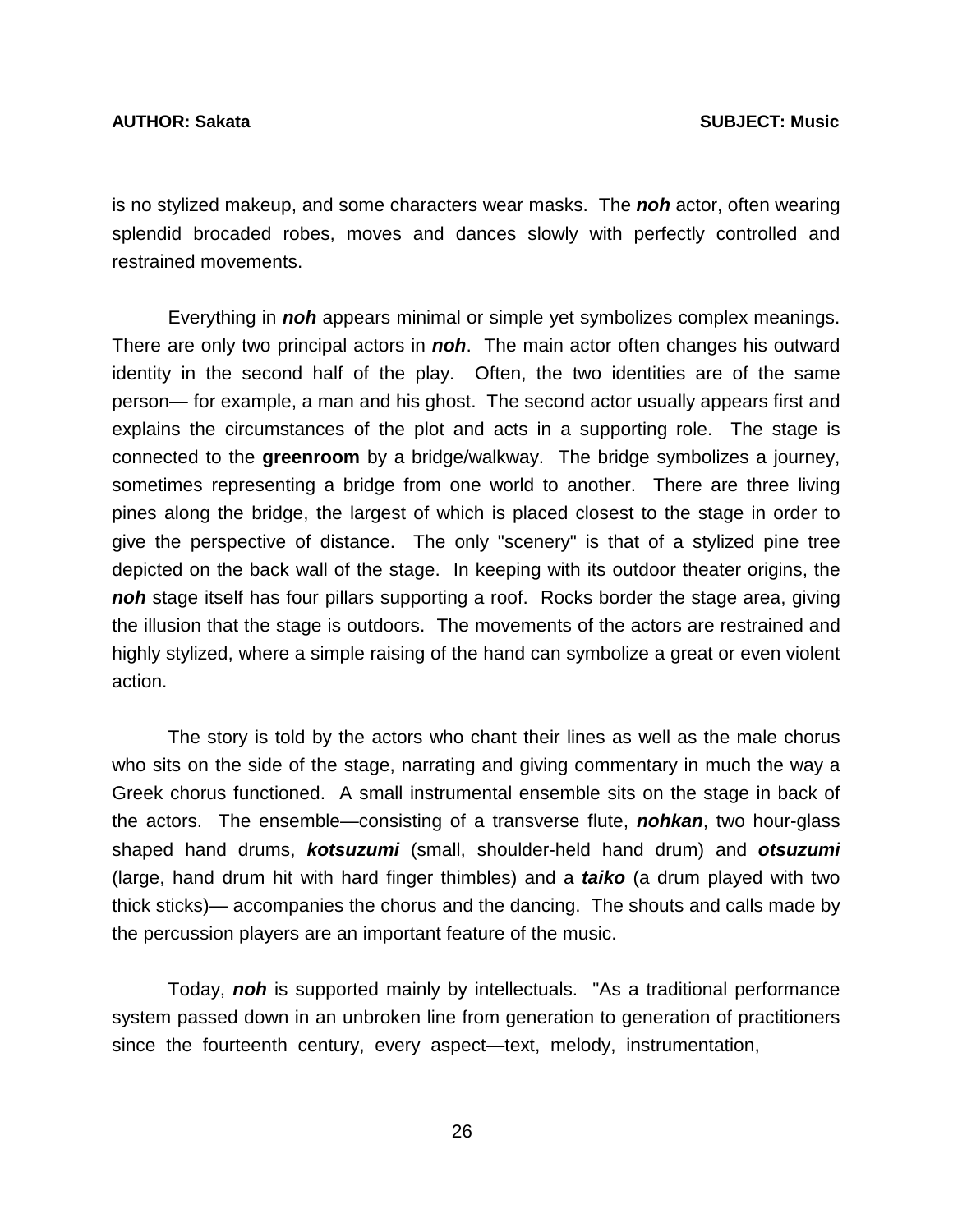<span id="page-30-0"></span>

8. From the *kabuki* play, *Momiji Gare*

(Courtesy of William P. Malm)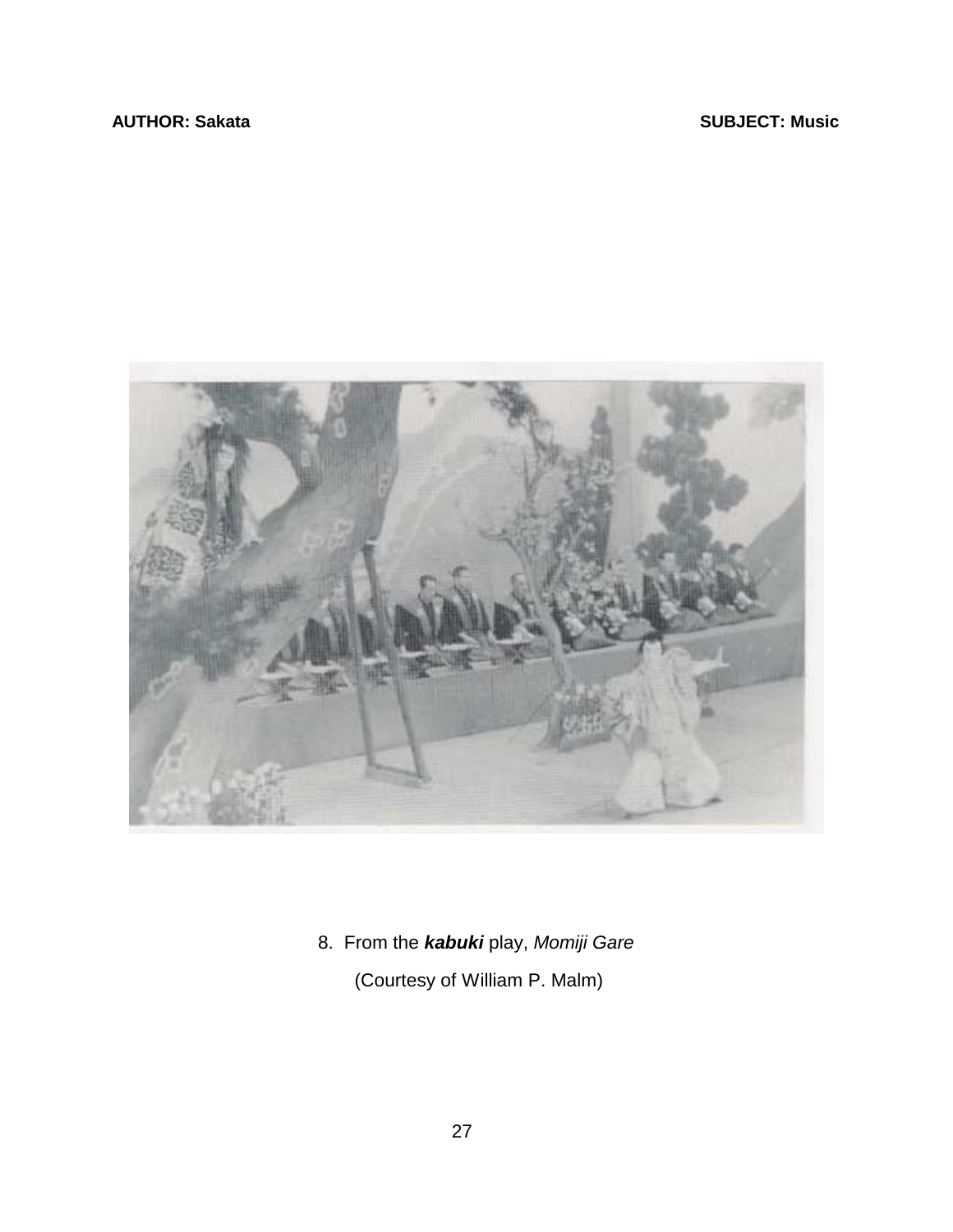$\overline{a}$ 

choreography, and costuming—has been codified. The current repertory is essentially the same as that performed in the sixteenth century.<sup>"8</sup>

 By contrast, the *kabuki* theater is elaborate, flamboyant and lavish and involves a great number of actors, musicians and technicians working with different musical ensembles, revolving stages, mechanical props, exaggerated makeup and costumes (Plate 8). Nevertheless, it is based on some of the same principles, and indeed, some of the same plays, as the *noh* theater. The stage is large and elaborate with splendid scenery. In place of the bridge of the *noh* theater, a walkway runs from the stage through the audience to an entrance at the back of the theater. This walkway is known as *hanamichi* or "flower walk," and most of the highly stylized stances of the main *kabuki* actors take place on the walkway in close proximity to the audience. There may be as many as ten actors, twenty or so musicians, and a number of technical assistants on stage at the same time. *Kabuki* actors do not wear masks but use makeup instead. The stylized makeup of many character types is reminiscent of the makeup used in Beijing opera. In traditional Beijing opera as well as in *noh*, the female roles are played by men. *Kabuki* holds a place in the hearts of Japanese in much the same way that Chinese opera does for the Chinese. Thus, the Japanese had an affinity for Chinese opera and proved to be one of the most loyal audiences for Mei Lan-Fang.

 Several musical ensembles accompany the dances, sing the songs, and provide sound effects and mood music. An off-stage ensemble provides sound effects and accompaniment to the drama. An on-stage ensemble consisting mainly of *shamisen* and singers accompanies dances and performs narrative songs. For those dances taken from *noh* plays, a *noh* ensemble is incorporated into the on-stage ensemble. Plays taken from the puppet theater (*bunraku*) repertoire are accompanied by a third type of ensemble that consists of a singer-storyteller and an accompanying *shamisen* player, both of whom sit to the side of the stage, as in the *bunraku* theater.

<sup>8</sup> Monica Bethe and Karen Brazell, "The Practice of Noh Theatre" in *By Means of Performance*, Richard Schechner and Willa Appel, eds.,Cambridge: Cambridge University Press, 1990, 167.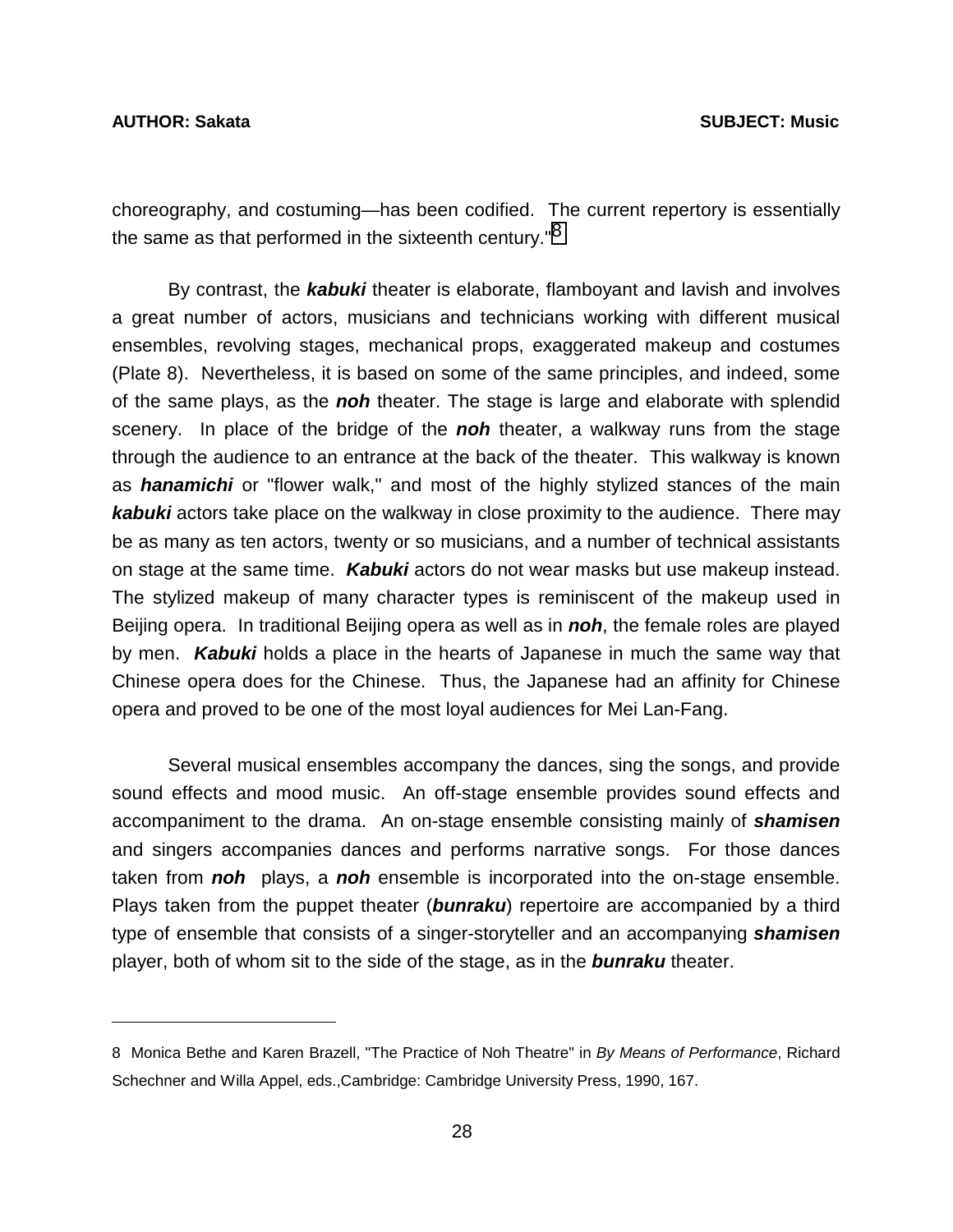# **SOUTHEAST ASIA**

#### <span id="page-32-0"></span>**Gong Ensembles**

l

 The music culture of Southeast Asia has been described as a "gong" culture because so many of the traditional, large ensembles of the area consist mainly of tuned metal gongs. In fact, the Javanese word, *gamelan*, 9 referring to the large gong ensembles of Indonesia, has entered our vocabulary. It should be remembered, however, that the gong ensembles of the different regions of Southeast Asia have different, specific names. The production of early, ritual bronze drums, shaped like inverted kettles, dates back to about 400 BC in Southeast Asia and is associated with the Dong Son Culture of Indochina. It is thought that these bronze drums were used as signaling instruments as well as melodic instruments when played in sets of four to sixteen drums.<sup>10</sup>

 Basic forms of gong ensembles are found in the mountainous regions of mainland Southeast Asia and the islands of the Philippines, Malaysia and Indonesia. The ensemble consists of a number of single gongs often played in interlocking patterns to produce a single melody line. In many cases, the gongs are communally owned and are played for ceremonial purposes. At the other extreme are large court ensembles consisting of a single or sets of tuned gongs, **metallophones**, xylophones, string instruments, flutes and drums. The instruments of these large ensembles often function in different ways to produce a stratified or layered texture. The metal instruments of these large ensembles are specifically tuned to be played with the other

<sup>9 &</sup>quot;The name "gamelan" refers to the method of playing the instruments—by striking them—as they are almost entirely percussion." Quote from Jennifer Lindsay, *Javanese Gamelan*, Kuala Lumpur: Oxford University Press, 1979, 9.

<sup>10</sup> Mantle Hood, "Bronze Drum," in *New Grove Dictionary of Musical Instruments,* London: Macmillan, 1984, 274.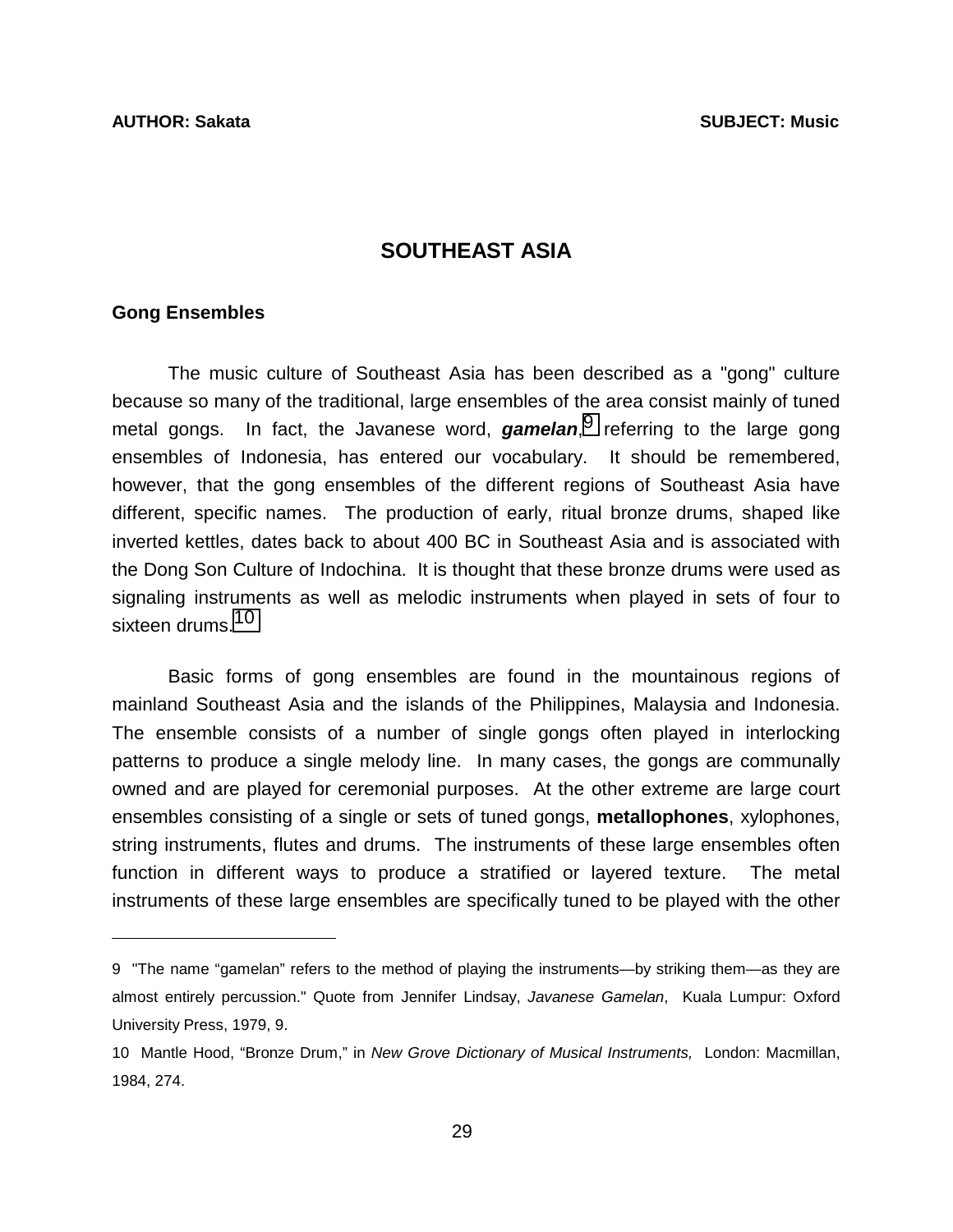instruments of the ensemble, and as such are owned by a single group or individual and cannot be interchanged with instruments in other ensembles.

#### **Court and Ceremonial Music**

 As in other parts of Asia, music in Southeast Asia is related to ceremonies connected with religion, the state, community festivals, and family affairs. Also, there is a strong theatrical tradition that involves music and dance and probably derives from religious rituals. Many popular Indonesian plays are based on the Hindu epics, the **Ramayana** and the **Mahabharata**. Many of the court ensembles play for religious rituals, perform ceremonial music, and also provide music for the theater.

 The large court *gamelan* ensembles of Java are famous for their bronze instruments and the resonant sounds they produce. Consisting mainly of instruments with metal keys (**metallophone**); tuned horizontal gongs on racks and hanging gongs; xylophones; plucked and bowed string instruments; bamboo flutes; and drums, they represent two major groupings: the loud-playing instruments and the soft-playing instruments. These groupings reflect what at one time may have been two separate ensembles: a loud ensemble for outdoor, ceremonial occasions consisting mainly of percussion instruments (**metallophones** and drums), and a soft ensemble for more informal, intimate gatherings consisting of softer sounding metal instruments and xylophones, strings, flutes and voices. Separate ensembles for different occasions still persist in Bali, an island lying just east of Java, and in Thailand on the mainland of Southeast Asia.

 Gong ensembles in other parts of Southeast Asia are also characteristically used for loud, ceremonial and theatrical or dance performances, while the softer sounding string instruments are reserved for more informal, intimate contexts. The ceremonial ensemble of Myanmar (Burma) is known as *hsaing waing*. It consists of tuned gongs, drums, conical double-reed instruments and cymbals and is led by a circle of 21 tuned drums known as *pat waing.* These small, double-headed drums that hang vertically in decreasing order of size are related to the tuned drums of India. The softer sounding chamber instruments are the flute, the xylophone and the Burmese harp known as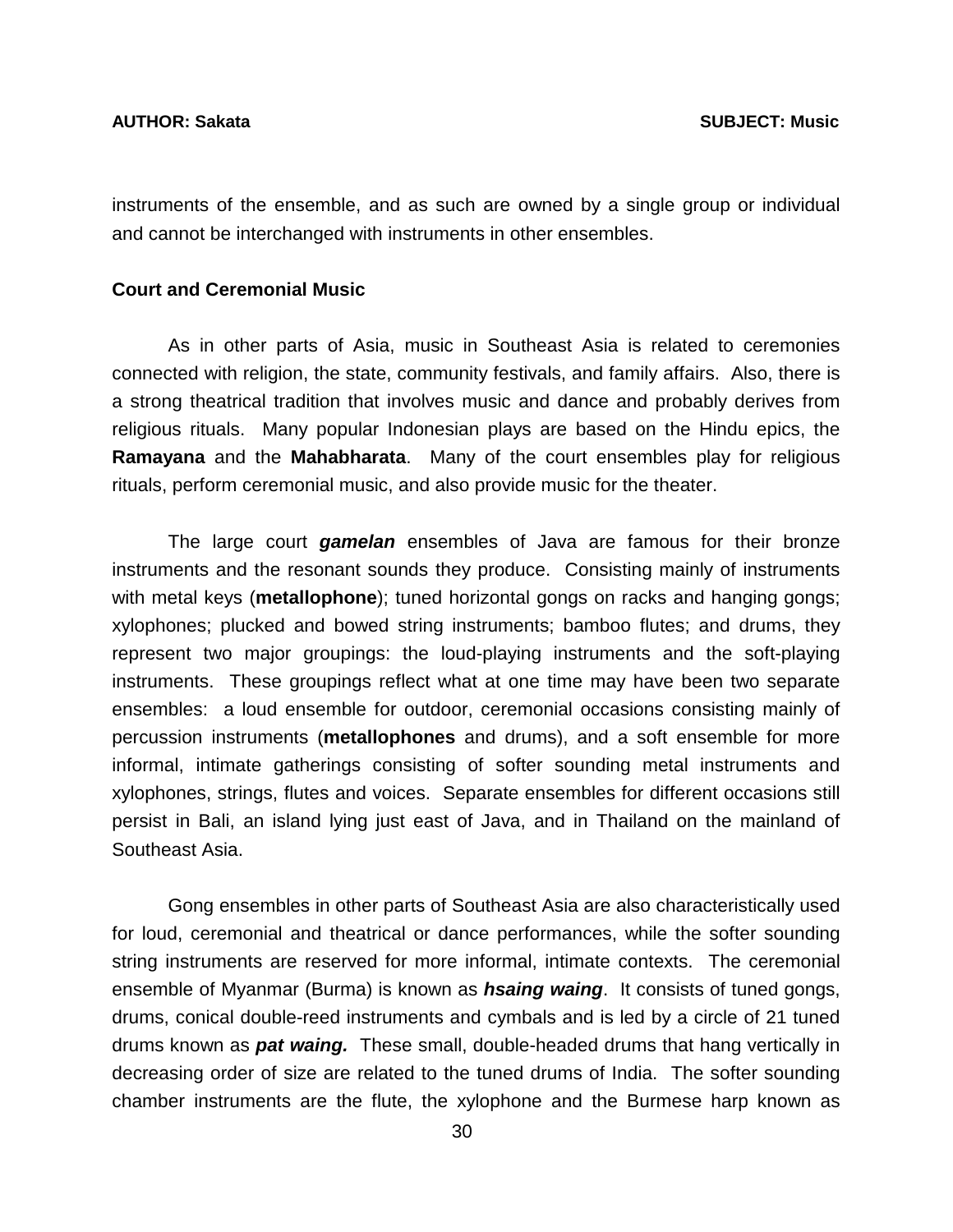#### **AUTHOR: Sakata SUBJECT: Music**

*saung gauk.* The Burmese harp is the only Asian harp with a classical repertoire still in use today. Other classical harps such as the Persian *chang* have now vanished and only exist as a museum piece in Japan.

 The outdoor, ceremonial ensembles of Thailand, Laos, and Cambodia consisting of tuned gongs, **metallophones**, xylophones, drums and quadruple-reed aerophones also play for dances and theatrical presentations. There are softer-indoor ensembles that include string instruments and flutes as well. Many of these instruments are depicted on the walls of the great temples of Angkor in Cambodia, representing the height of Khmer civilization from the ninth to the fifteenth centuries. Depicted instruments such as the circular gong, barrel drum, hand cymbals and quadruple-reed oboes make up part of the instrumentarium of the present day *pinpeat* ensemble, which accompanies dances, plays and religious ceremonies. In Thailand, there are three types of ensembles: the loud, ceremonial ensemble, *pi phat*; the softer string and wind ensemble, *kruang sai*; and the *mahori*, which mixes melodic and rhythmic percussion instruments, the flute and strings.

#### **Musical Instruments**

 An important folk instrument in this area is a mouth organ related to those of China and Japan. The instrument, known as *khaen* in Thailand and Laos, is made up of a number of bamboo pipes with a small, freely vibrating metal reed in each. The pipes are held together in a wooden chamber through which the player breathes in and blows out. The player can sound more than one pipe at a time by covering the holes of the pipes to be sounded, thereby producing chords.

 Other common bamboo instruments found in Southeast Asia are the tube **zithers**. The "strings" of bamboo cut out of a single tube of bamboo are plucked by the first finger and thumb of both hands holding the tube. The gongs, the mouth organs, and the tube **zithers** are all based on the technique of interlocking parts. The individual gongs, bamboo pipes, and bamboo "strings" are played in interlocking patterns in order to produce melodies.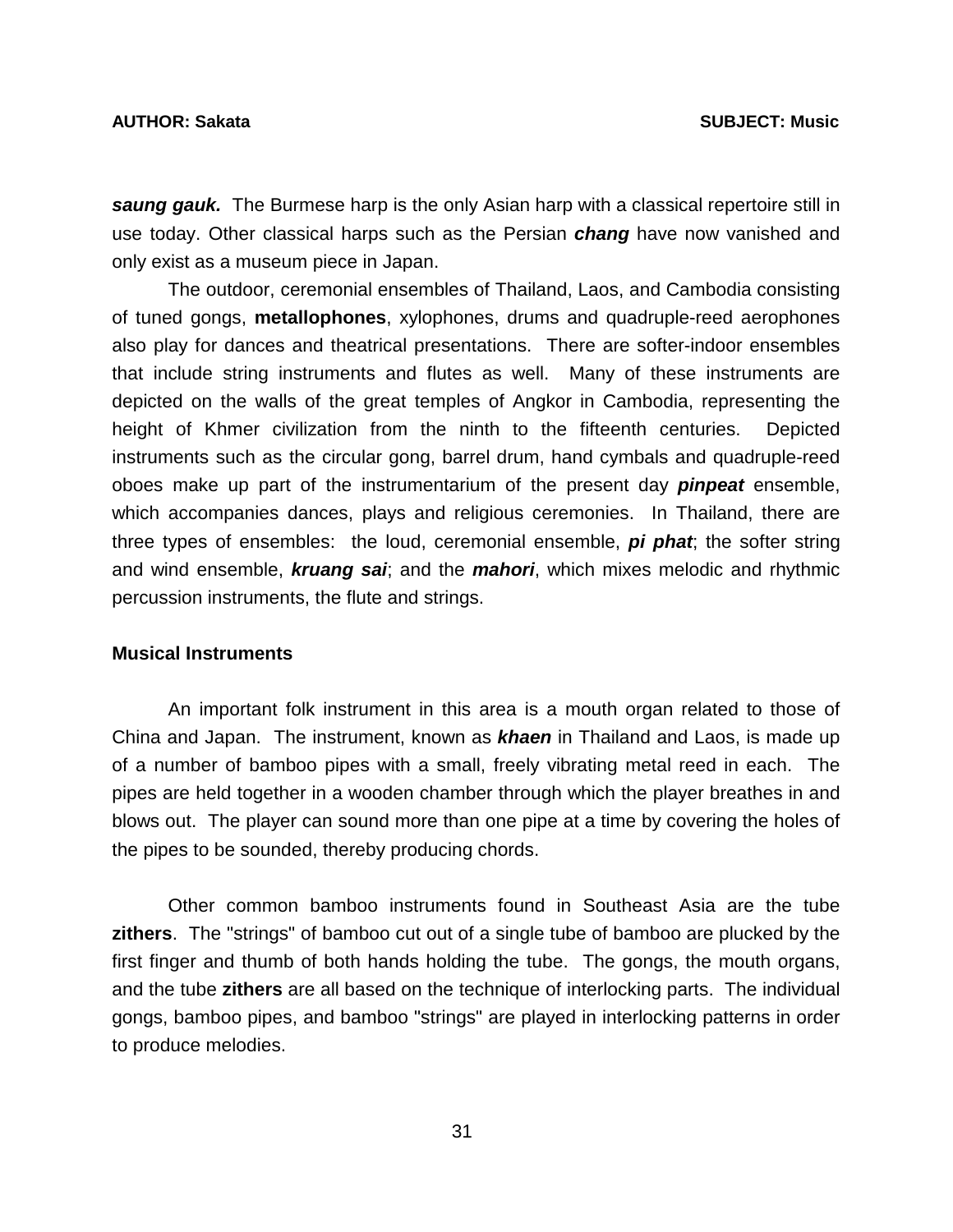Evidence of cultural exchange between various Asian cultures can be seen in the use of quadruple-reed aerophones in the Southeast Asian, outdoor, ceremonial ensembles such as the *hsaing waing* of Myanmar (Burma), the *pi phat* of Thailand, and *pinpeat* of Cambodia. These instruments of the oboe family are related to doublereed instruments similarly used in outdoor ensembles in other parts of Asia. Doublereeds are made from cane reeds while quadruple reeds are made out of folded palm leaf cut into four small tongues. Such adaptations are made according to the availability of materials in the environment.

 Although there are Southeast Asian elements in the music of Vietnam and the Philippines, much of their music is influenced by music cultures outside the region; mainly China for Vietnam and Spain for the Philippines. The Vietnamese instruments of *dan tranh* and *ty-ba* have already been discussed in the section on the musical instruments of East Asia. A modified Western guitar (the neck is scooped out between the frets) was first introduced into South Vietnam in 1920. The guitar, known as *luc huyen cam* or "six-stringed instrument," is now a regular member of Vietnamese chamber ensembles (Plate 9). More recently, an electric *luc huyen cam* is used in the theater ensemble.<sup>11</sup> The Western tradition in the Philippines dates back to the seventeenth century when European musical instruments such as the guitar and harp were introduced. String ensembles known as *rondalla* and brass bands play at fiestas and other important gatherings. The Southeast Asian gong traditions are found in the northern hill areas as well as in the southern coastal areas of the Philippines where the gong ensemble is known as *kulintang*.

### **Dramatic Forms**

l

 Throughout Southeast Asia as in East Asia, it is not unusual to find drama, dance, mime, music, song, and narrative conceptualized and presented as integral parts of a single performance. They include masked or unmasked dance or drama and

<sup>11</sup> Phong Nguyen and Terry Miller, Notes accompanying CD, *Eternal Voices: Traditional Vietnamese Music in the United States*, Lawndale, CA: New Alliance Records, 1993*.*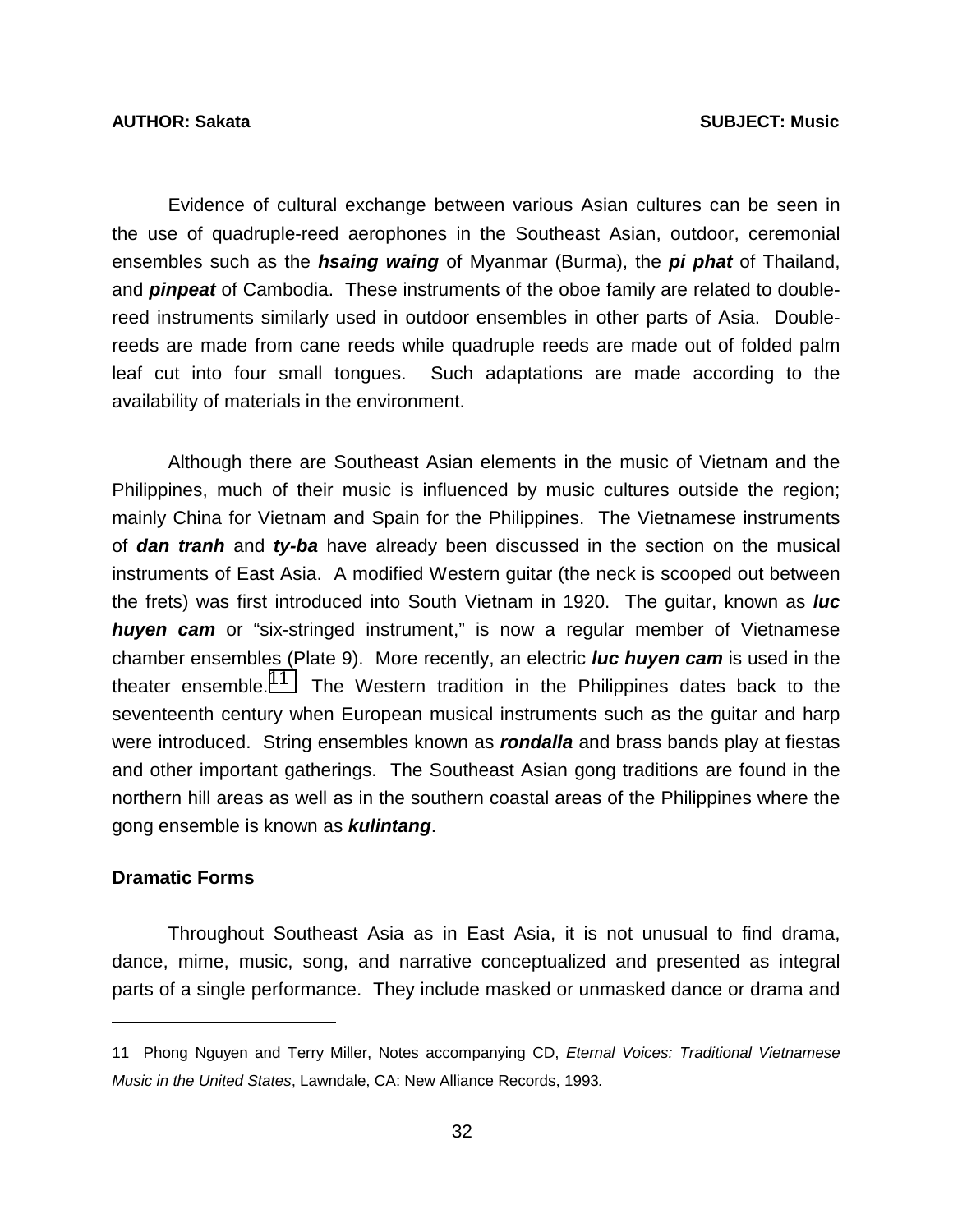## **AUTHOR: Sakata** SUBJECT: Music **AUTHOR: Sakata**

puppet plays using both doll puppets and shadow puppets. Many of these plays are based on the Hindu epics, **Mahabharata** and **Ramayana**. Some of the more familiar of these performing arts are the *lakon* dance-dramas of Cambodia and Thailand; the *mohlam* ballads accompanied by the *khaen* in Laos; the *zat pwe* court dramas of



9. Phong Thuyet Nguyen playing the Vietnamese guitar, *luc huyen cam*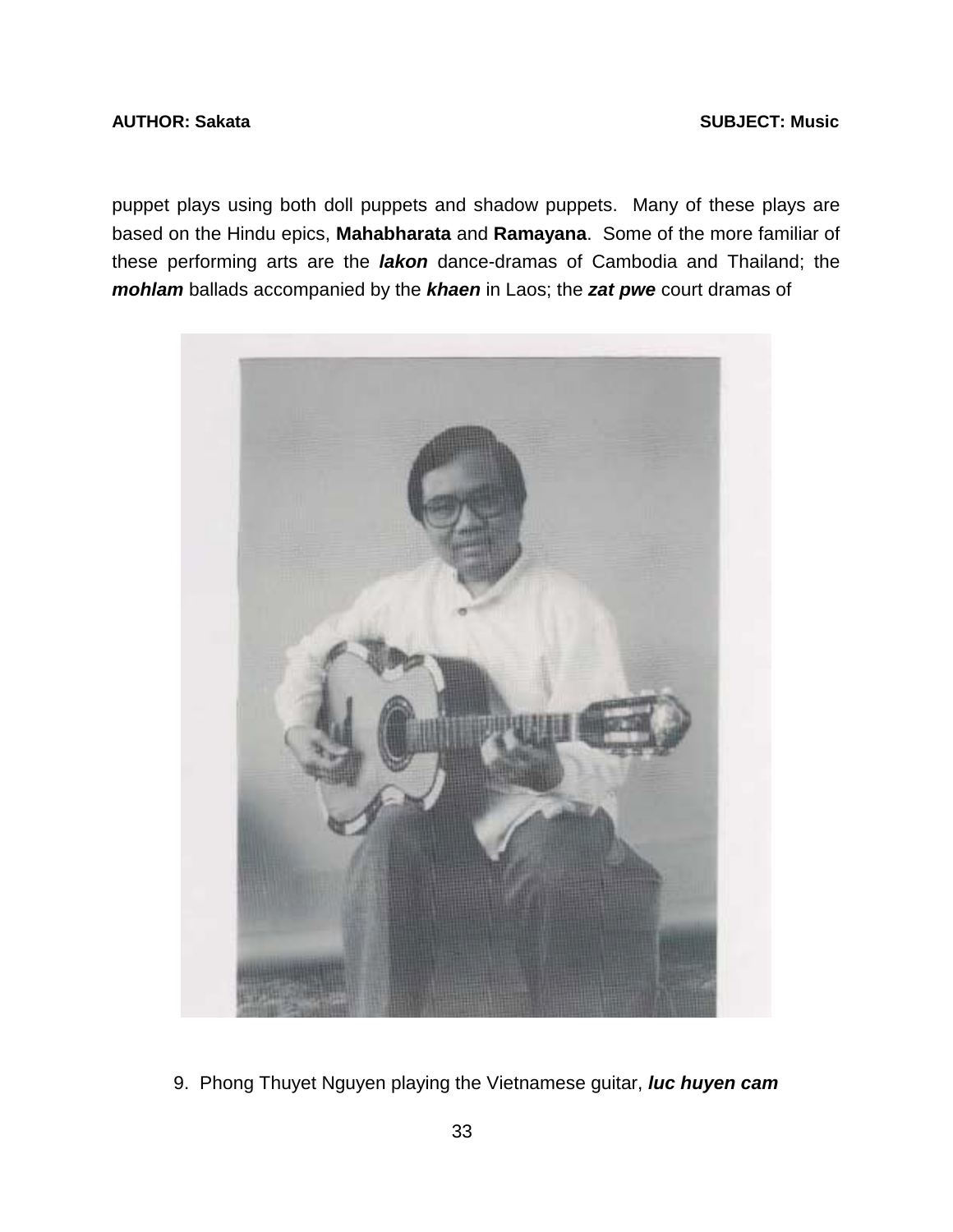$\overline{a}$ 

.

### (Courtesy of Phong Thuyet Nguyen)

Myanmar (Burma); the Indonesian and Malaysian shadow theater, *wayang kulit*; 12 the Balinese *legong* danced by a pair of pre-adolescent girls and the exorcism dancedrama, *barong*; the Javanese masked dance, *topeng*; the Vietnamese opera known as *hat boi* and the reformed theater, *cai luong*; and the *komedya* or *moro moro* of the Philippines based on Spanish folk dramas depicting the defeat of the Moors by the Christians.

 A description of a Javanese shadow puppet performance, *wayang kulit*, will give the readers a feel for the place and function of music in Southeast Asia. *Wayang kulit*  starts in the early evening and lasts until early dawn. A solo story-teller/puppeteer, known as *dalang*, manipulates the flat leather puppets against a screen, narrates the story, speaks and sings for all the puppets, and directs a *gamelan*, which accompanies the performance for a whole night. Speaking for all the characters, the *dalang* must know both archaic and modern Javanese and the different styles of speech representing various levels of Javanese society including courtly princes, heroic warriors, enemy demons and comic clowns. The *dalang* is a learned and respected individual who is regarded as a priest, a teacher or guide to mystical knowledge. For many Javanese, *wayang* performances are not only considered entertainment, but are interpreted as a reflection of their intellectual and spiritual life. The stories are imbued with ethics and moral values. The playing out of the cosmic battle, the victory of good over evil, and the connection between heaven and earth, ensure order and welfare on earth. Thus, these performances can mark significant times that symbolize the oneness of the religious significance and the ritual performance.

<sup>12</sup> The old meaning of *wayang* is "shadow," but in the modern sense, it refers to "theatrical performance"; *kulit* refers to "leather," the material out of which shadow puppets are made. From Molly Bondan, Teguh S. Djamal, Haryono Guritno and Pandam Guritno, *Lordly Shades*, Jakarta, Bapak Probosoetedjo, 1984, 7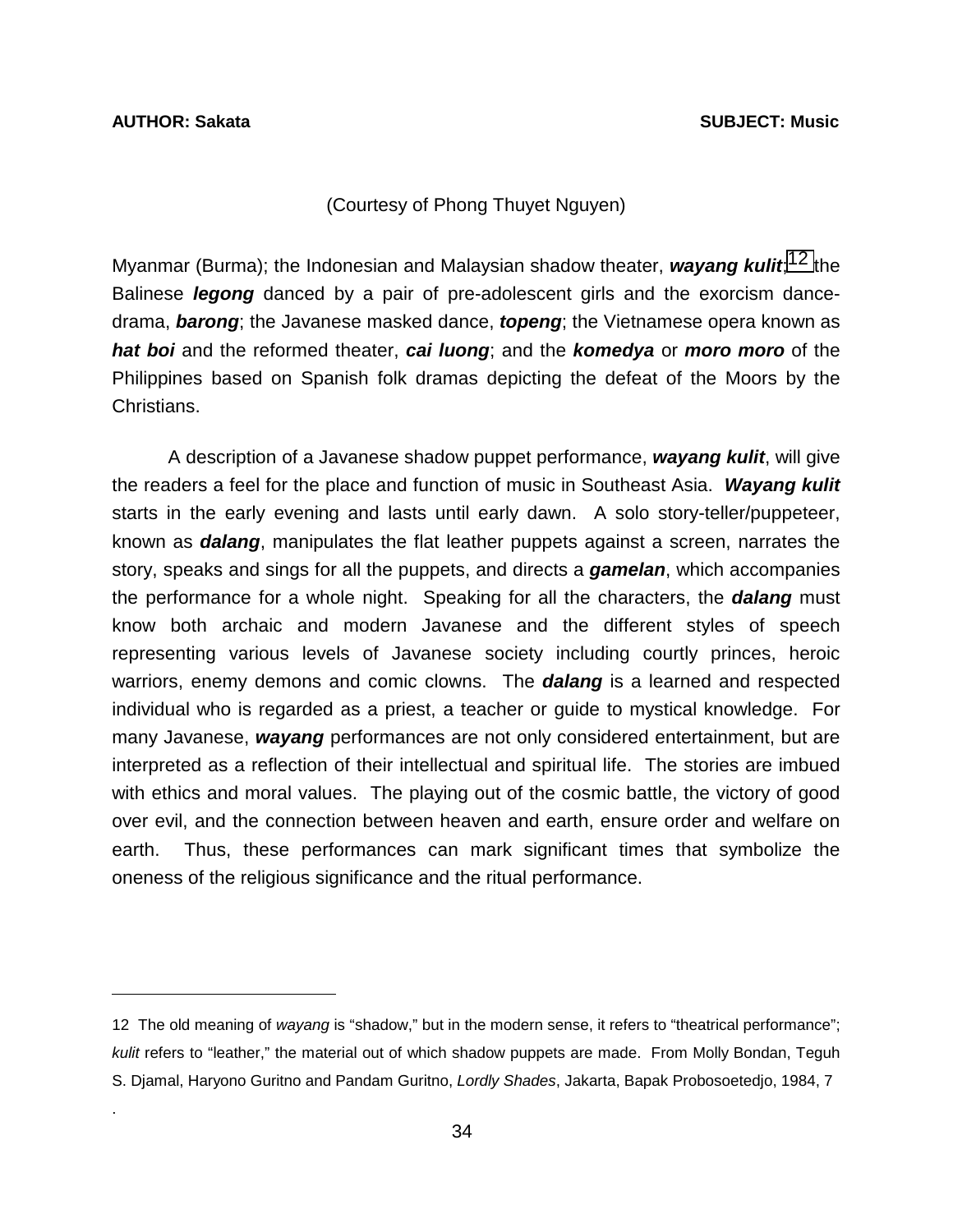# **SOUTH ASIA**

### **Music of the Temples and Courts**

 Although the importance of religious ritual and ceremonial court music has been discussed in East and Southeast Asia, the distinction between temple and court music is seemingly more obvious in discussing Indian classical music traditions. There are basically two classical music traditions in India, the *Hindustani* tradition of North India and the *Karnatak*13 tradition of South India. They are both based on a system of **melodic** and **rhythmic modes** known as *raga* and *tala*, respectively, but are perceived as representing a different musical style and repertoire rather than as different musical systems. Historically speaking, the Mogul courts in North India and the Hindu temples in South India provided the patronage and the context for performances. At one time, there may have been a difference in accessibility, with the temples providing more accessibility to its worshipers than the courts, which restricted access to the common people. Today, however, there is hardly any difference since the patronage of music has shifted to the public through radio, television, cinema and concerts.

### **Religious Music**

 "Artistic experience is generally equated with religious experience in India, and music has been described as one of the quickest paths toward the realization of divinity."<sup>14</sup> The ancient Vedic chants of the Aryans, hymns in praise of gods to be sung at sacrifices, are thought to be the source of the classical Indian music tradition. Because it was believed that the correct recitation of the Vedas would ensure a peaceful and harmonious universe, no change was admitted in the text or in the manner of recitation. Thus, the priest devised various methods to enhance memory for

l

<sup>13</sup> Also spelled Carnatic.

<sup>14</sup> Robert E. Brown, "India's Music," in *Readings in Ethnomusicology*, David P. McAllester, ed., New York: Johnson Reprint Corporation, 1971, 294.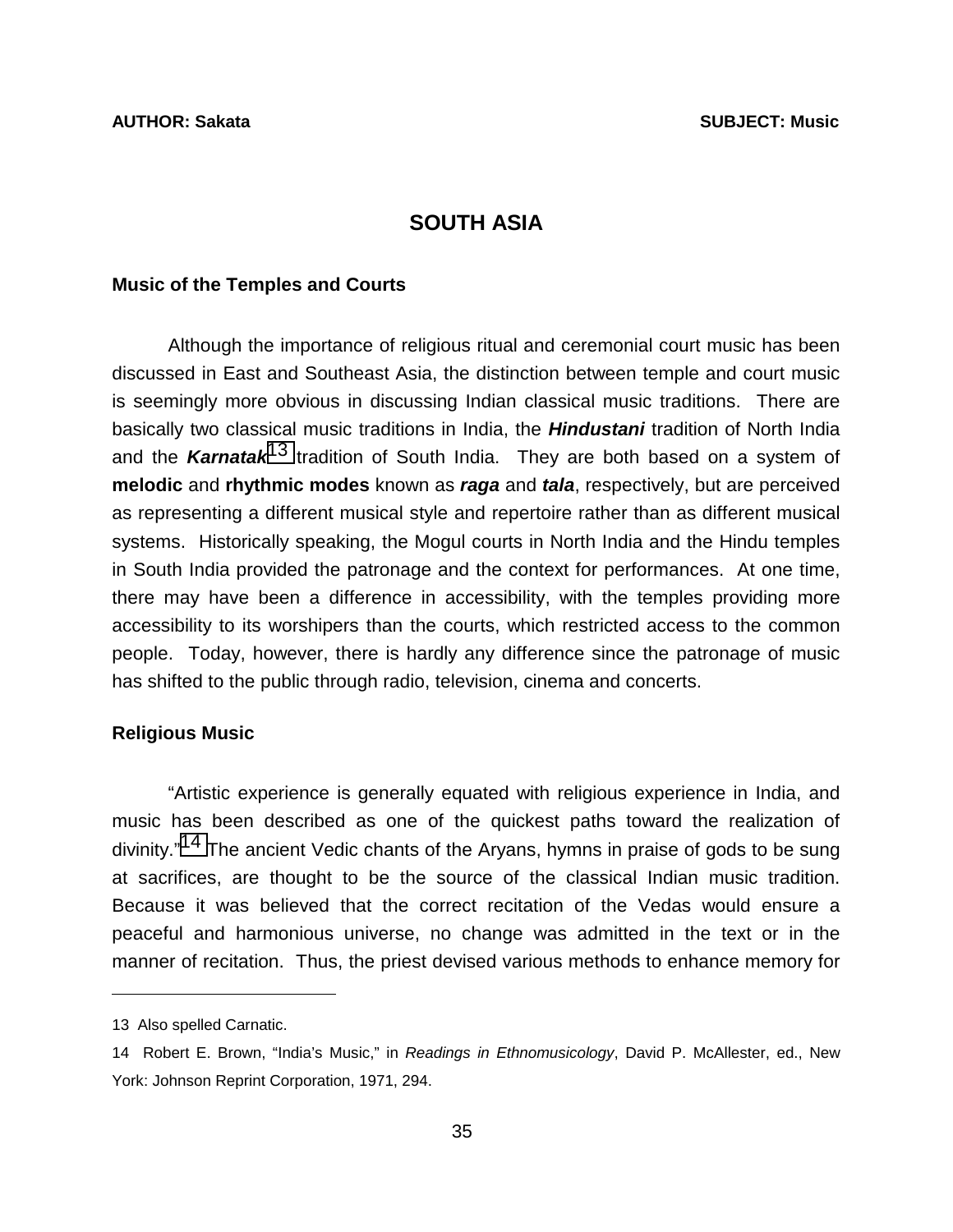accurate oral transmission. The devices included bodily movements and finger counting, a

system of musical notation, and mathematical permutations of text syllable-order. In this way, it is thought that the purity of the Vedic chants has been preserved for over 3,000 years and perhaps represents the oldest continuous musical tradition in the world.

 Hindu devotional songs known as *bhajan* or *kirtana* are popular throughout India. Songs describing the relationship between the human soul and God are sung by soloists or by groups led by a soloist. The songs of divine love are often expressed as human love of a mother for her child or of a woman for her beloved. A famous fifteenth century Hindu mystic and poet, Mira Bai, expressed the love of the daughter of a cowherd for Krishna, the divine cowherd, one of the most widely revered and most popular of all Indian divinities. Her poetry, the source of many *bhajan* song texts, is immensely popular in India, easily understood by the common people. There are, of course, a host of other poets whose devotional poetry is part of the folk repertoire, and their songs are sung as a form of individual devotion.

 Another popular form of religious musical expression among the Muslims of North India and Pakistan is the *qawwali.* Sufi poetry is sung as a form of devotion that conveys mystical songs in a manner that is intended to make the listeners more receptive to understanding the message of the songs. The songs are sung by a male chorus, led by a soloist, accompanied by supporting soloists and chorus, one or two harmoniums (small hand-pumped reed organ) played by the soloists, and a drummer or two. The number and makeup of the instruments vary, but the lead soloist, chorus and drummer constitute the core of a *qawwali* group. The music of *qawwali*, no doubt influenced by the *bhajan,* is based on the general principles of the classical *Hindustani* tradition. Although the traditional context of *qawwali* is a religious one, it has become extremely popular today to the extent that the songs are sung by soloists accompanied by a western ensemble of instruments such as a guitar, saxophone, synthesizer, etc. These popular songs seem to have a large market among the youth of South Asia, and popular *qawwali* has come to be identified as the national music of Pakistan. One of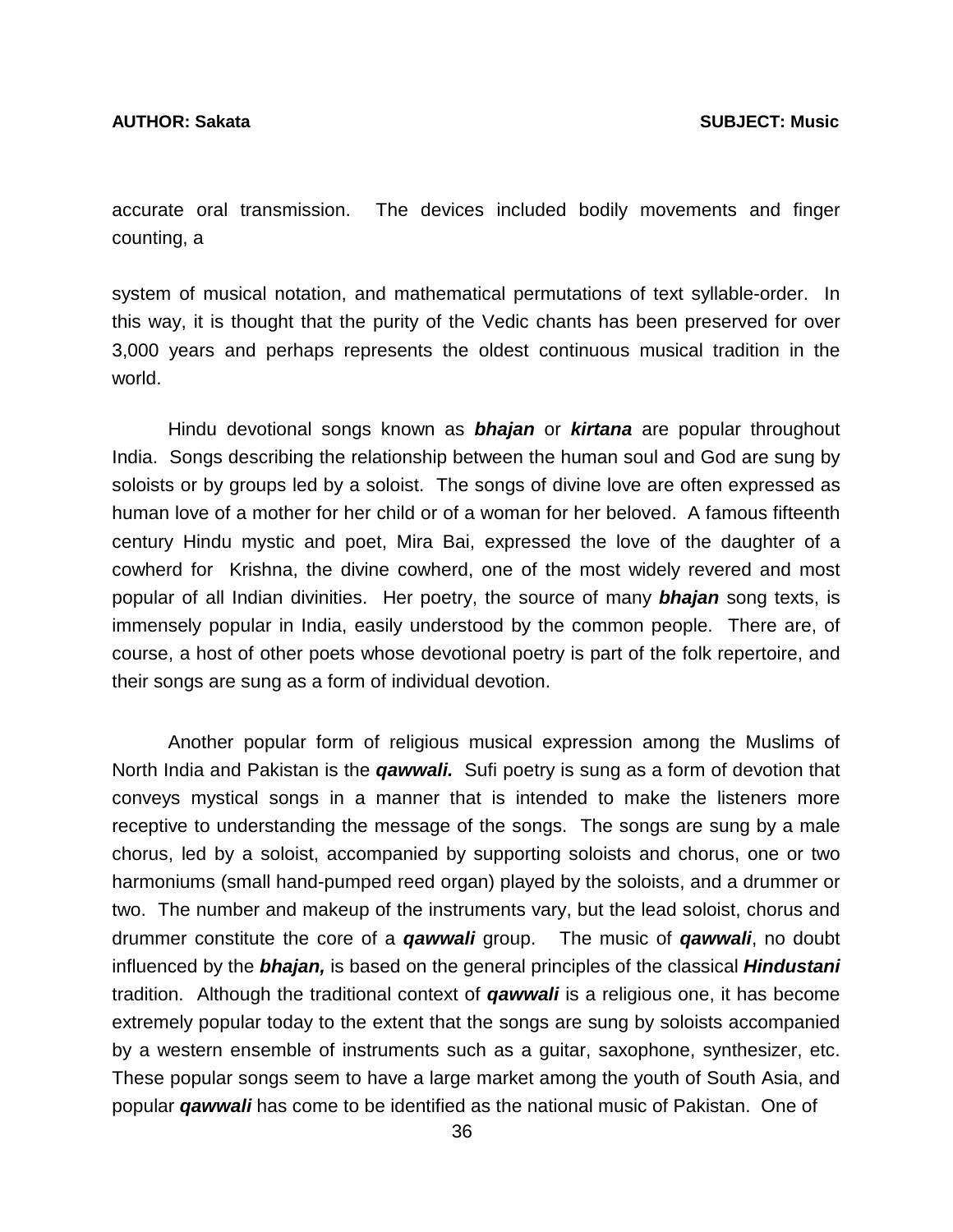the best known *qawwali* musicians today is Nusrat Fateh Ali Khan of Pakistan (Plate 10).<sup>15</sup> He is recognized as an international artist and recently composed and sang for the sound track for the movie, *Deadman Walking*. 16

### **Musical Composition**

l

 Both the *Hindustani* and *Karnatak* traditions of India are based on a system or organizational framework of melody known as *raga* and of rhythm known as *tala*. Each *raga* is identified by its scale, allowed pitches, characteristic phrases and ornamentation, as well as a character that suggests certain moods, seasons, and time of day with which it is associated. Each *tala* is identified by a particular cyclic pattern of beats with certain beats occupying structurally significant positions in the *tala* cycle. Although the organizational principles are similar for both North and South Indian traditions, it must be stressed that they do not share a common *raga* or *tala* vocabulary. Having such a highly structured conceptual framework allows musicians to improvise within a particular *raga* and *tala*. In such improvisations, the musician must be mindful of both the melodic and rhythmic framework within which s/he is working. A form of improvisation, both vocal and instrumental, that concentrates solely on melody or *raga* is known as *alap* or *alapana*. Here, the voice or instrument improvises melodies or characteristic phrases in free rhythm and without any reference to song texts.

<sup>15</sup> Nusrat Fateh Ali Khan spent six months in residency at the University of Washington, teaching *qawwali* in the Ethnomusicology Program. For examples of popular *qawwali*, listen to Peter Gabriel's release of Nusrat Fateh Ali Khan, *Mustt Mustt* on Real World Records, 1990. For examples of more traditional *qawwali*, see the video, *Nusrat! Live at Meany*, Seattle: University of Washington Press, 1993. 16 *Music From and Inspired by the Motion Picture Deadman Walking,* CD, Columbia, Sony Music Entertainment, Inc., 1995.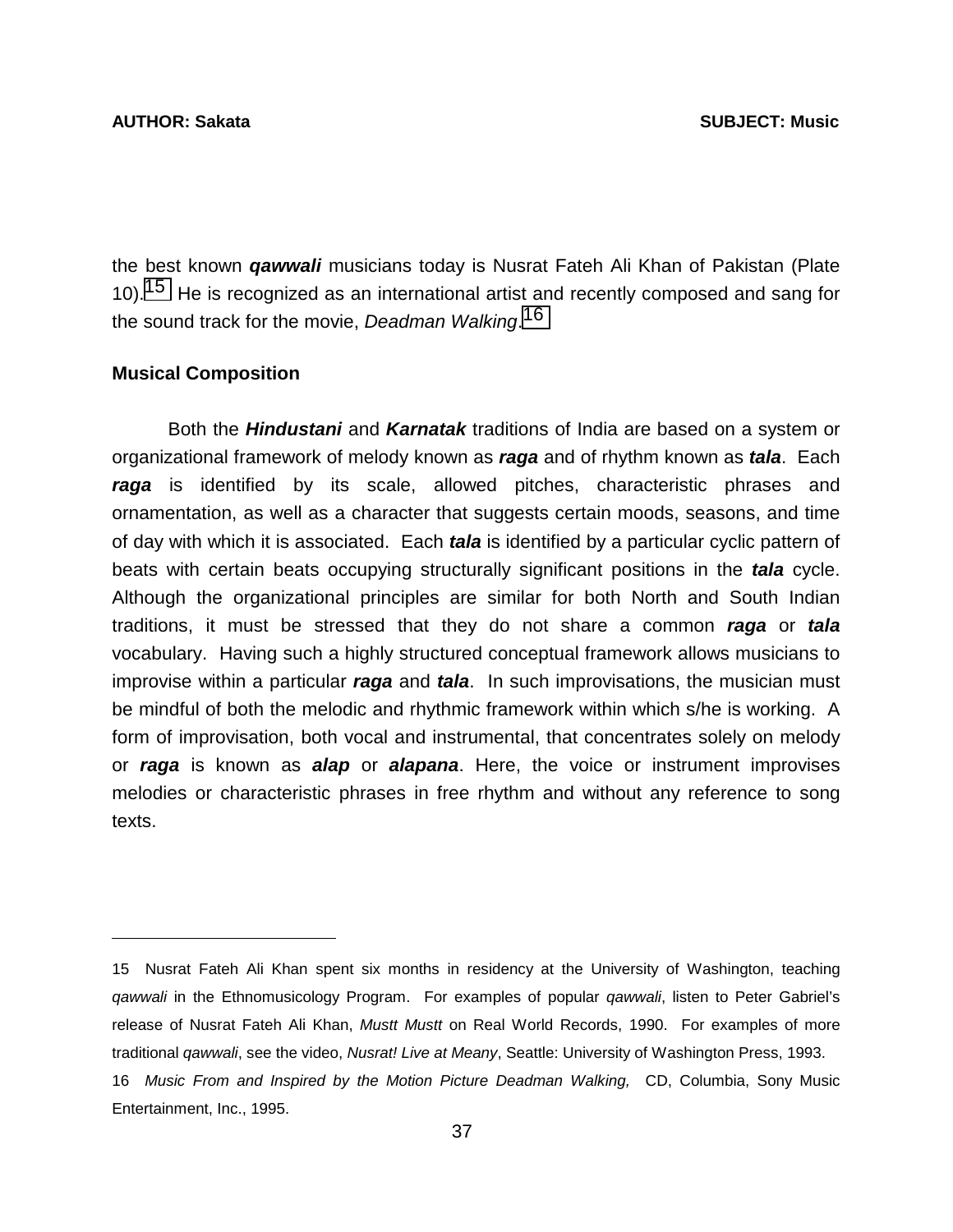## **AUTHOR: Sakata** SUBJECT: Music **AUTHOR: Sakata**

# **Musical Instruments**

 From ancient times, the Hindu concept of instrumental music was integrated with vocal music and dance and considered to have divine origin. Certain musical instruments—mainly drums, stringed instruments and flutes—are mentioned in Vedic



10. Nusrat Fateh Ali Khan and *qawwali* ensemble (Courtesy of S. Thomas Sakata)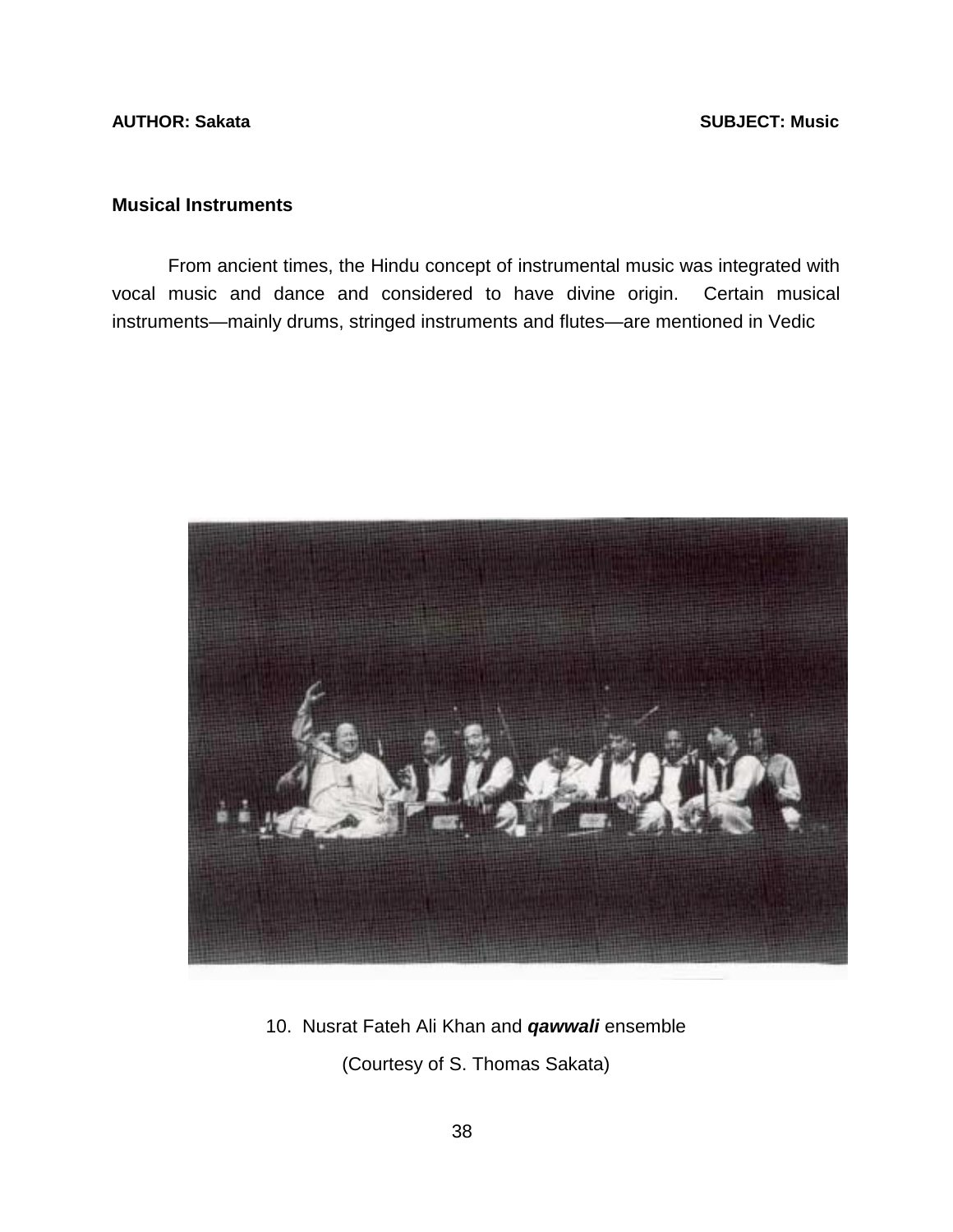### **AUTHOR: Sakata SUBJECT: Music**

l

literature.17 Although *Hindustani* and *Karnatak* music feature different instruments, both traditions accept the centrality of the human voice as the basis for all musical performances. In North India, two forms of compositions, the noble, classical *dhrupad* and the more popular, highly ornamented *khayal*, dictate the instruments that perform in their style. In the *Karnatak* tradition, there is no independent instrumental repertoire. The drone instrument, the *tambura* or *tampura*, is an important support instrument for both *Hindustani* and *Karnatak* singers. It provides a constant tonal reference point to the tonic pitch as well as all the pitches of the *raga*, which can be heard in the strong overtones produced by the instrument. Other string instruments are constructed with drone strings and sympathetic strings to produce the same type of drone and resonance as the *tambura*.

 The classic string instrument of India is the *vina*, which developed from a simple stick **zither** with two large resonators into a variety of forms. In North India, the *vina*  repertoire is associated with the older *dhrupad* style (Plate 11). Other common plucked string instruments of North India are the *sitar* and *sarod*. They are solo instruments that have a highly virtuosic and ornamented style that parallels the vocal *khayal* style. The *sitar* has seven plucked strings and a number of resonating sympathetic strings. It is thought to combine the physical qualities of both the Indian stick **zithers** and the **lutes** of Persia. The *sarod*, with its skin-covered body and fretless, metal fingerboard, is thought to have developed from the Afghan *rabab*, a short-neck plucked lute, also with a skin-covered body, but with a wooden neckboard with frets. The *sarod*, like the *sitar*, also has main playing strings, rhythm strings and sympathetic strings. The bowed string instrument, *sarangi*, is primarily used to accompany singers, but is being played more and more as a solo instrument today. The *sarangi*, with its skin-covered body, may have as many as forty sympathetic strings that vibrate under the main playing strings. A pair of small hand drums, the *tabla*, is used to accompany most *Hindustani* 

<sup>17</sup> Robert E. Brown, "India's Music," in David P. McAllester, ed., Readings in Ethnomusicology, New York: Johnson Reprint Corporation, 1971, 294.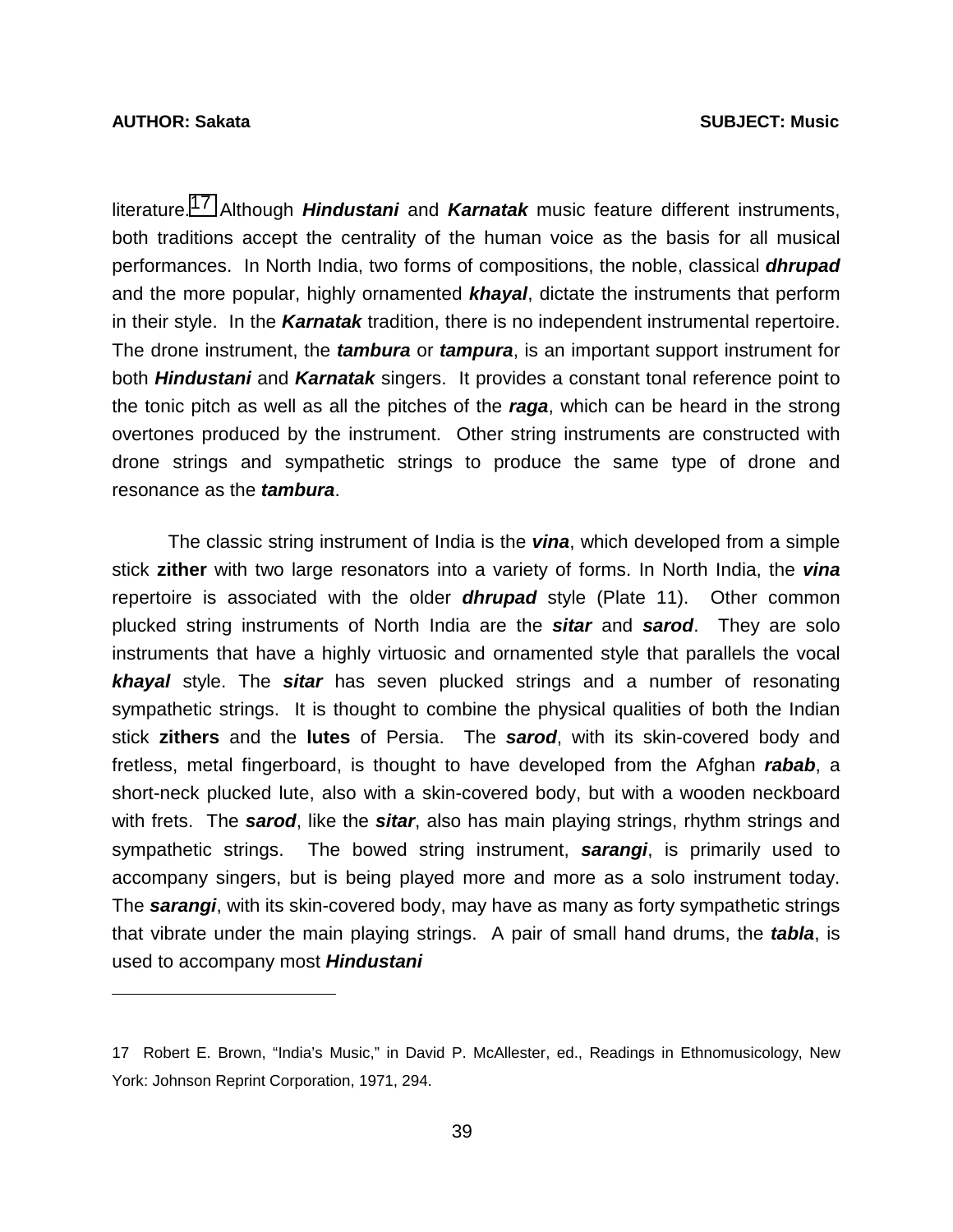# **AUTHOR: Sakata** SUBJECT: Music **SUBJECT: Music**



11. Ustad Zia Mohiuddin Dagar playing the *vina* (Courtesy of Jeff Lewis)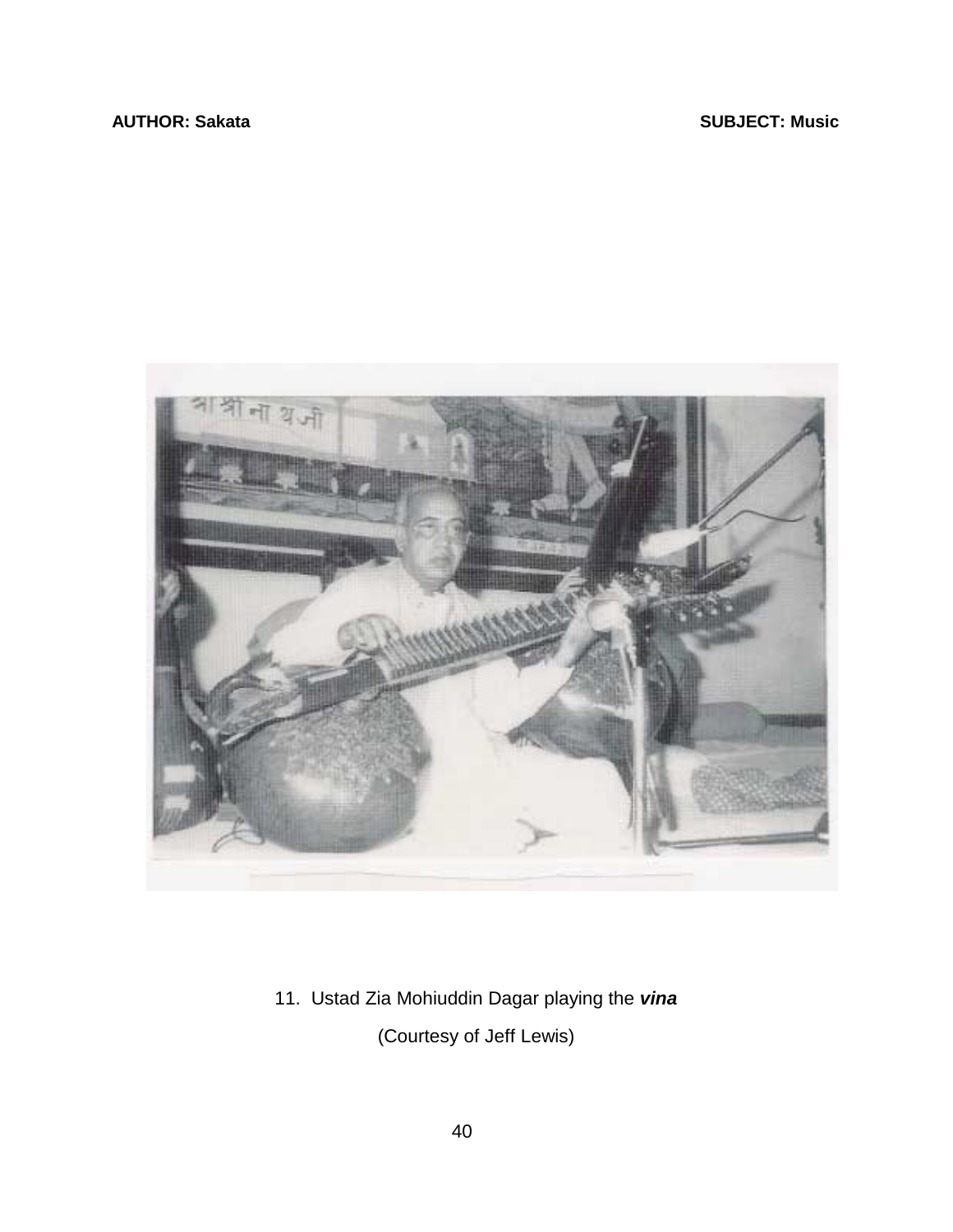performances. Its extreme popularity, especially in the West, is encouraging solo performances as well. The *dhrupad* repertoire is accompanied by the barrel drum, *pakhawaj.* 

 The musician most responsible for bringing the *sitar* and Indian music into the consciousness of the Western world is Ravi Shankar. Although an extremely disciplined musician and student of one of the most traditional musicians of *Hindustani* music, Ravi Shankar always had a penchant for working with artists outside the traditional realm of the *Hindustani* classical tradition. As a young boy, he was trained as a dancer by his eldest brother, Uday Shankar, who headed an innovative Indian dance company. While on tour in Europe, Ravi Shankar started taking *sitar* lessons from Ustad Allauddin Khan, the father of Ali Akbar Khan, who had briefly joined the company. Upon his return to India, he continued his lessons with Allauddin Khan and stayed with him for seven years. Combining his traditional training with his early exposure to European culture, Ravi Shankar began to write ballet music and film scores and to experiment with compositions for orchestras. In 1951, he met violinist Yehudi Menuhin who was visiting India at the time. A friendship sprang up between these two musicians that resulted in a number of collaborative performances. Since 1956, Ravi Shankar has traveled and performed all over the world, exposing and educating audiences with little previous knowledge or appreciation for Indian art music. Perhaps through such encounters, British rock musicians of the 60s started to use *sitar* and *tabla* in some of their recordings, and George Harrison of The Beatles took lessons from Ravi Shankar for a brief time. Since that time, the sound of these instruments has become familiar to our ears, and Ravi Shankar has gained a preeminence in our minds when we think about Indian music.

 The main classical string instrument in the *Karnatak* tradition is the South Indian *vina*, different from the North Indian *vina* in that one of the gourd resonators has become an integral part of the body. Another instrument similar in shape to the South Indian *vina* is the *gottuvadyam*. Like a Hawaiian steel guitar, a cylindrical wooden piece held in the left hand slides over the strings while the right hand plucks the strings. The European violin has been adopted into the classical music tradition and like the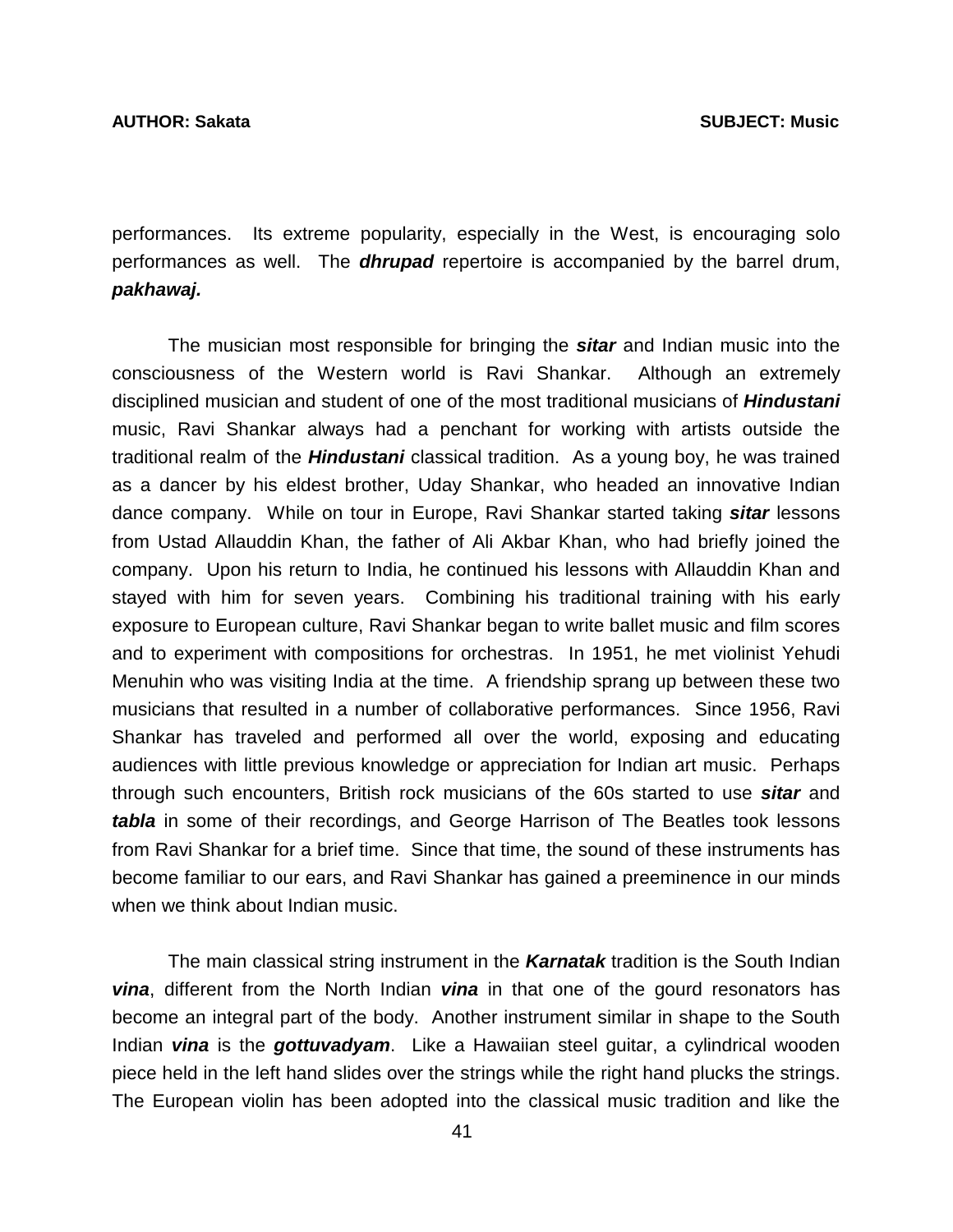### **AUTHOR: Sakata SUBJECT: Music**

North Indian *sarangi*, accompanies the voice, and again, is increasingly becoming a solo instrument. The chief accompanying drum in South India is the *mridangam*, a two-headed barrel drum used to accompany classical instrumental and vocal concerts. Other percussion instruments are the *ghatam*, a clay pot, and the *kanjira*, a frame drum like a tambourine.

 The instruments described above are those instruments associated with the classical art music traditions of India. The Indian flute is used both as a folk and a classical instrument. Krishna, one of the most popular of the Hindu divinities, is depicted as a flute player. The sound of his flute prompted the female cowherds to leave their homes for the forests to dance and play with him. Another wind instrument, the *shahnai* or *shenai* in North India, is a double-reed instrument commonly used as an outdoor, ritual instrument played at weddings and other important events. At the hands of a virtuoso, the *shahnai* can be played as a solo, classical instrument as well. The outdoor, ritual instrument corresponding to the *shahnai* of North India is the *nagasvaram* of South India. The *nagasvaram*, much longer and larger than the *shahnai*, is indispensable for weddings and temple ceremonies (Plate 12). It is accompanied by the *tavil*, a loud drum played with a short stick in one hand and with finger thimbles made of cloth and paste on the other hand. In a classical concert setting, there are always two *nagasvaram* accompanied by two *tavil*. Increasingly, the Western clarinet is taking the place of the *nagasvaram* in classical concerts. It is accompanied by the *tavil*, or the more popular *mridangam*.

# **Dramatic Forms**

 According to Hindu mythology, the gods fought the demons before the world was created. It is said that the god Brahma asked for a re-enactment of these battles for the amusement of the gods. Thus, there is a religious, ritual aspect to most Indian theatrical forms. As in the other parts of Asia, traditional drama includes the art of storytelling, dance and music. The following examples of Indian narrative and drama will give the reader an idea of the religious context and meaning of Indian drama as well as the integration of the arts.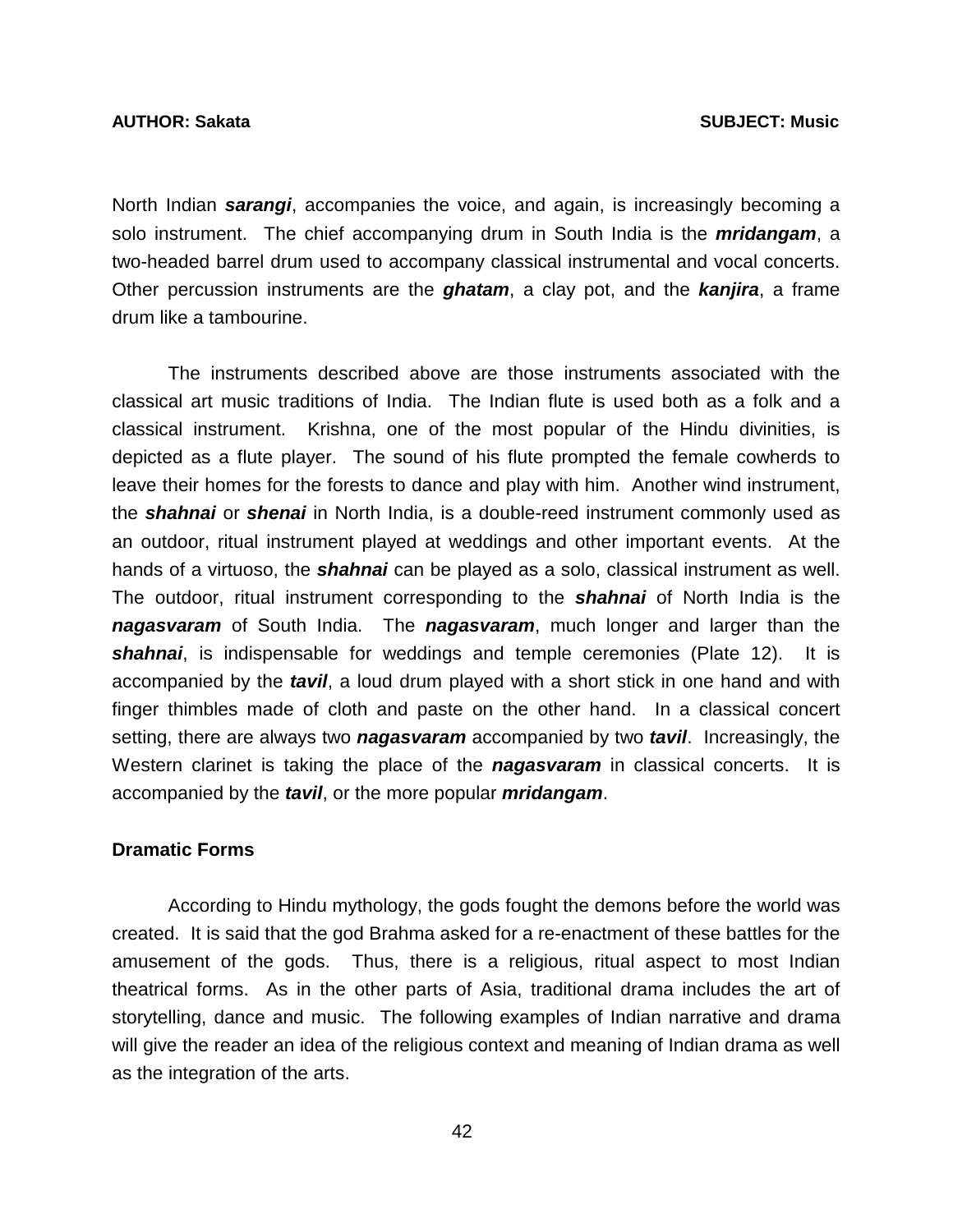## **AUTHOR: Sakata** SUBJECT: Music **SUBJECT: Music**



12. T. Godandapani and party from Tanjavur, India *instruments from left to right*: *tavil*, *sruti* box (small hand pumped organ to provide drone), *nagasvaram* (played by T. Godandapani), *nagasvaram*, *talam*, (finger cymbals), and *tavil*  (Courtesy of Yoshitaka Terada)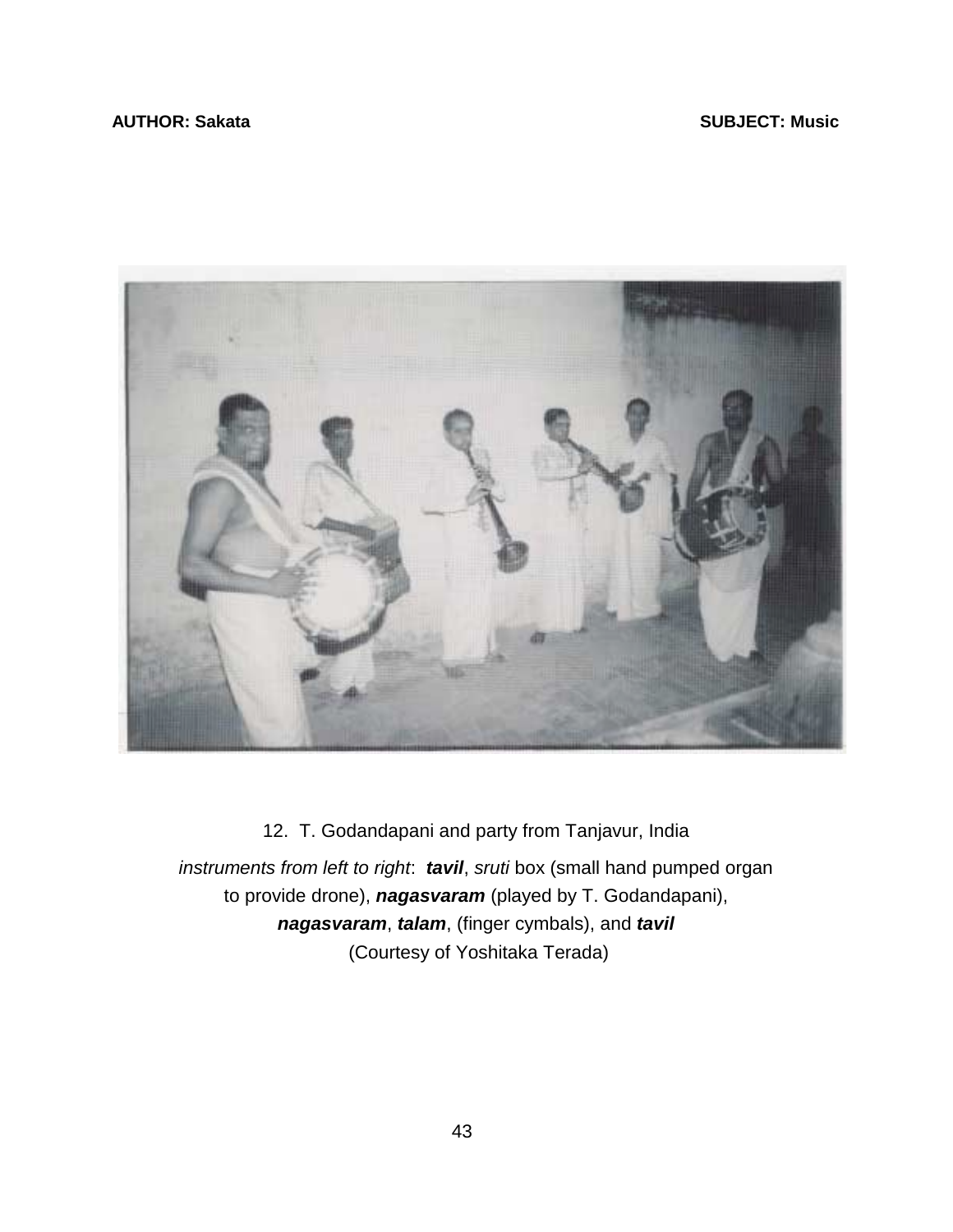## **AUTHOR: Sakata** SUBJECT: Music **SUBJECT: Music**

 $\overline{a}$ 



13. *Kathakali* dance-drama of Kerala, India

(Courtesy of Cassell Publishers, London<sup>18</sup>)

<sup>18</sup> All attempts at tracing the copyright holder of this illustration from plate 22 from Beryl de Zoete, *The Other Mind: The Study of Dance and Life in South India*, Victor Golancz Ltd., 1953, were unsuccessful.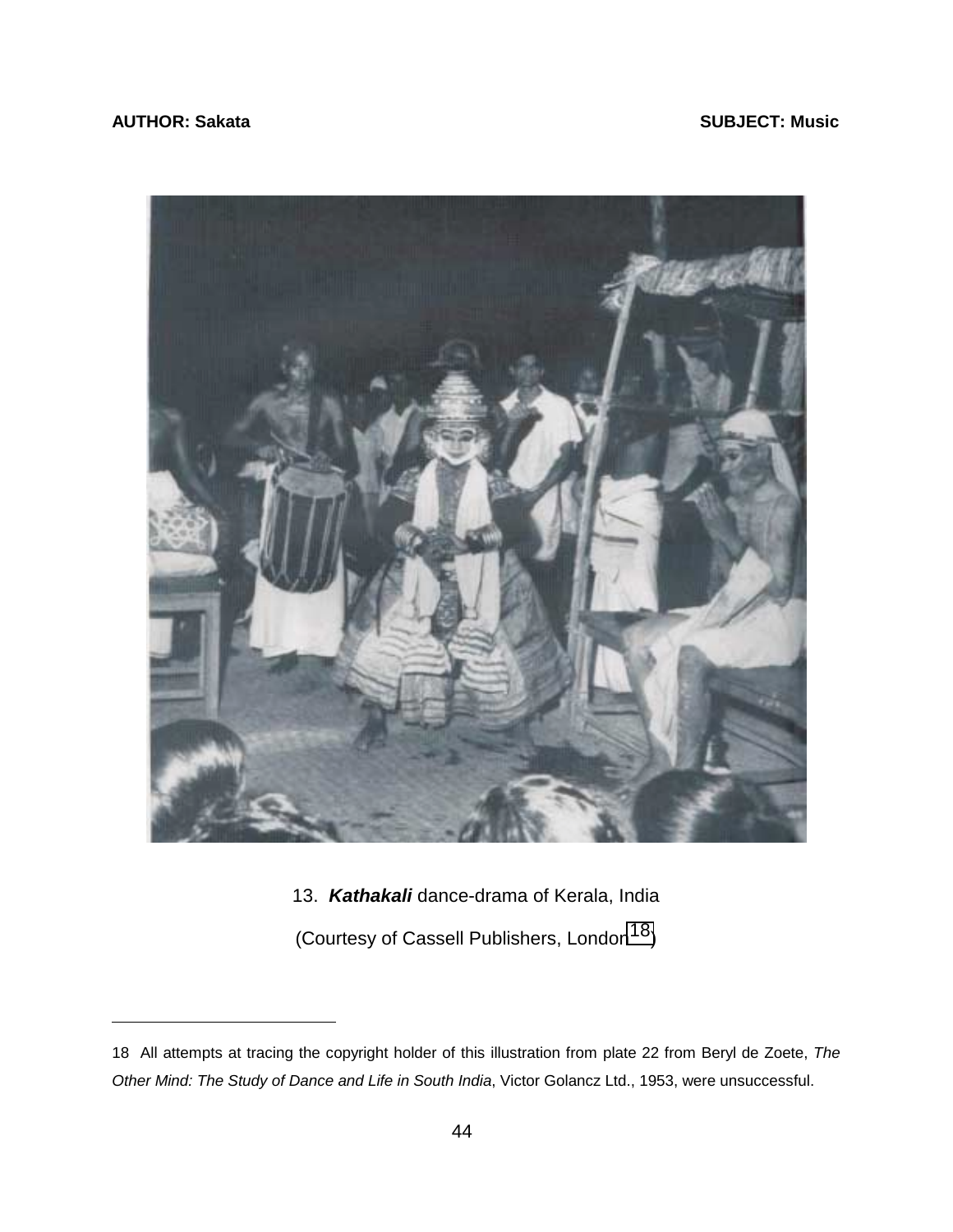*Kathakali* is one of the classical dance dramas of India (Plate 13). Considered both ritual and theater, it originated in the seventeenth century in Kerala, a state in southwestern India.

 The stories, taken from the **Ramayana**, **Mahabharata** and other texts, are told through the narration of singers and the mime and dance of the actors to the accompaniment of percussion instruments. The actors, usually in full, billowing skirts, towering headgear and elaborate makeup that looks like a painted mask, are men and young boys who play both male and female roles. The actors are all trained in institutions where strict discipline and techniques of body movements and musicianship are taught. *Kathakali* is enacted outdoors in an all-night performance. The musicians and dancers bow before a tall brass worship lamp before the performance, and the preliminaries include singing prayers.

*Mahakali pyakhan* is a masked dance drama of the Newar people of Nepal. It is related to the worship of the goddess Durga. This dance drama is performed for the festival of Indra in which the living goddess, Kumari, also participates. The stories are based on ancient Hindu legends, centering on the story of Durga destroying malevolent deities.

 In predominantly Buddhist Sri Lanka, a masked dance-drama known as *kolam* developed from rituals for safe childbirth and for fending off calamity. Some of the stories of gods and devils and of kings and princesses are based on the Jataka tales, legends of the Buddha in previous existence. Like the *kathakali*, *kolam* is an all night performance held outdoors in an open courtyard. The dancers are accompanied by singers and drummers. The play begins after songs of praise for the Buddha, the patron and other important personages.

 One cannot discuss South Asian dramatic forms without including a discussion of classical dance forms that tell stories in dance and also include abstract dance forms. The dancers communicate the meaning of a story through stylized gestures and body movements. Two important classical traditions in India are known as *bharatanatyam* of the South and *kathak* of the North. Both originated from devotional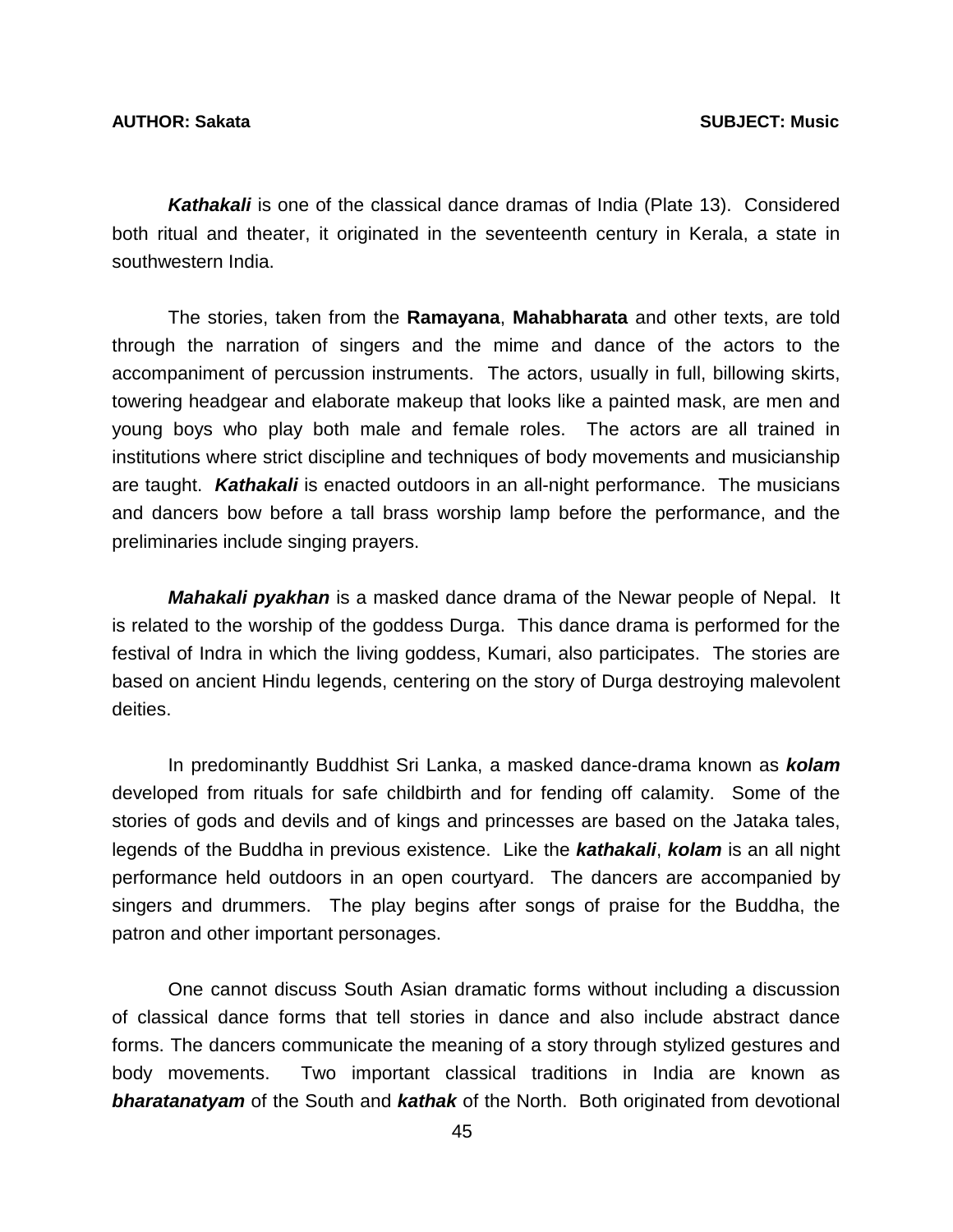art traditions associated with the Hindu temples, and both share a similar repertoire; however, *kathak* flourished as a secular dance under the patronage of the Muslim Mogul courts.

 As noted in examples from Southeast Asia, it is not uncommon to view some performances as both religious ritual and secular entertainment. Just one example among many, the **Pabuji** performances of Rajasthan, India, can suffice to show evidence of this dual function. **Pabuji** is an historical-mythical, medieval Rajput hero from Rajasthan who is worshipped as a folk-deity. The epic is told by an itinerant priest known as *bhopo*. The *bhopo* narrates episodes of the **Pabuji** story, by narrating, singing, playing a spike-fiddle and dancing in front of a large scrolled cloth painting detailing scenes from different episodes (Plate 14). Since the painting serves as a portable temple, certain ritual rules have to be followed in setting up the scroll and before the actual telling of the tale. The ground is swept clean, incense is burned, a lamp is lit, and the conch shell is played. Most performances take place at night. Today, abbreviated performances of **Pabuji** are held in tourist hotels and restaurants for the entertainment of their customers.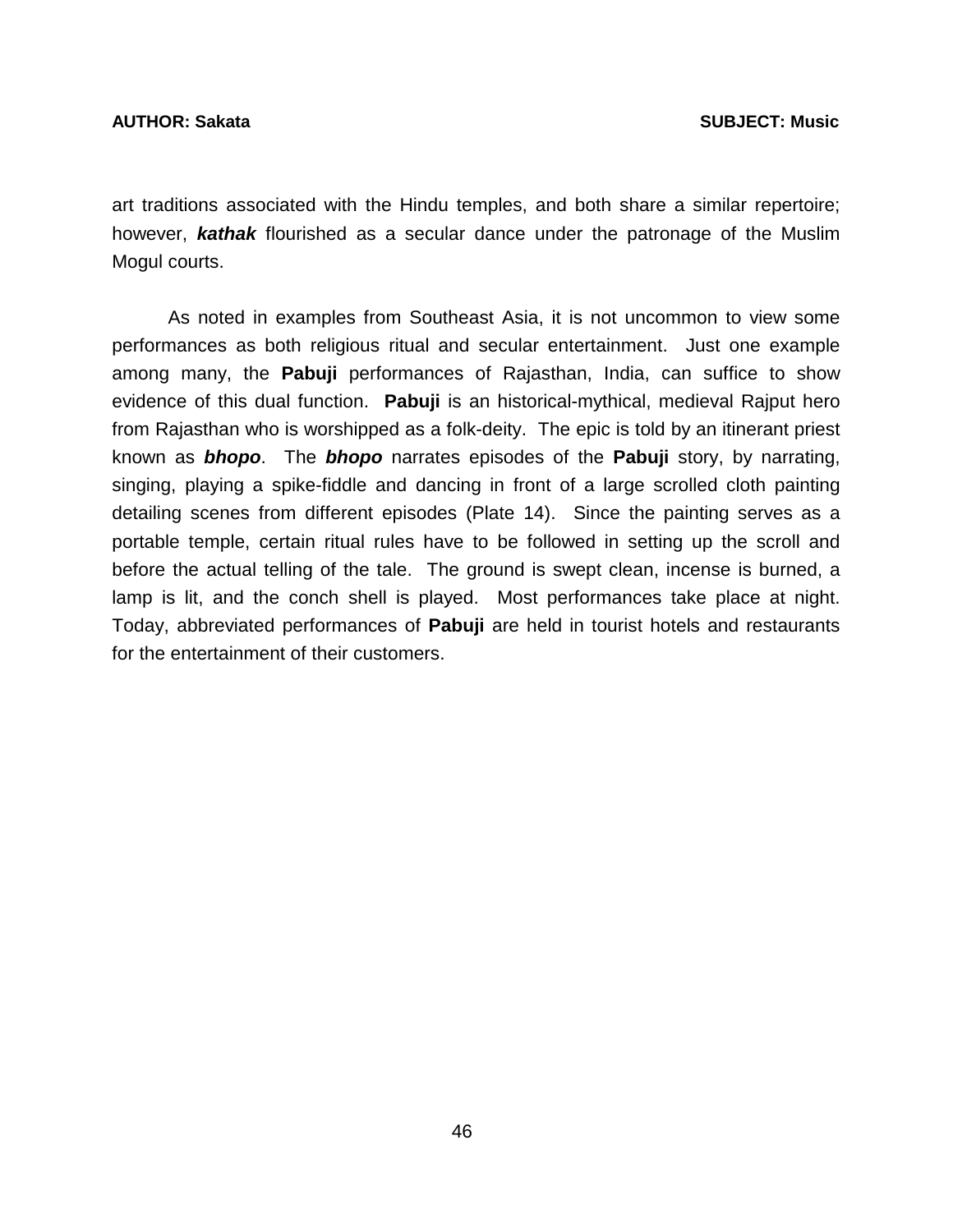

14. *Bhopo* telling the **Pabuji** epic, India

(Courtesy of Victor Mair)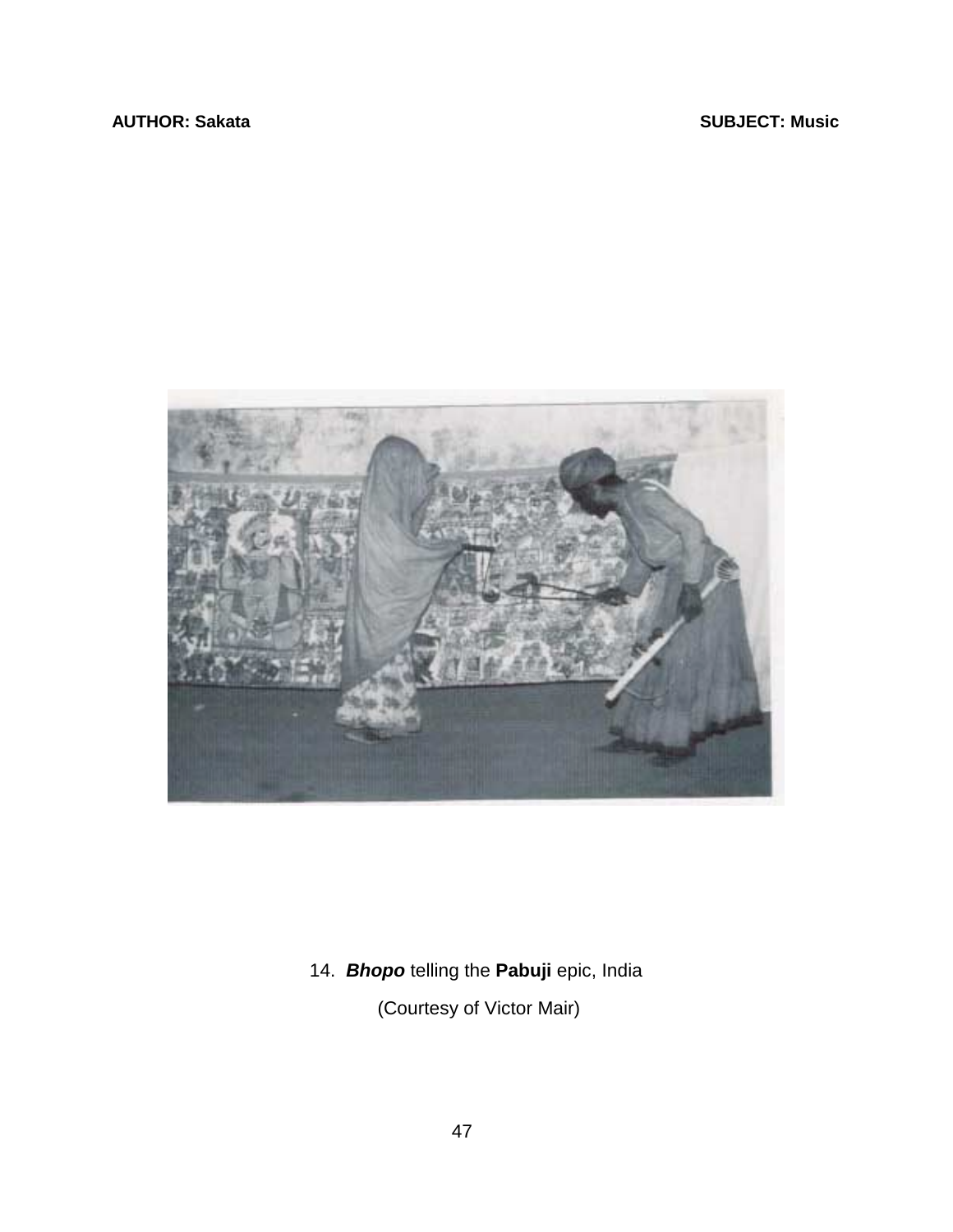# **CENTRAL AND NORTH ASIA**

 When speaking of Central and North Asia, one often refers to regions and spheres of musical cultures rather than to specific countries because musical practices and musical thoughts do not recognize political boundaries and tend to spill and spread over large areas. In this respect, one can speak of the music culture of Mongolia (an independent country) and Siberia (a region); the music culture of Turkestan and Central Asia, which includes the mainly Turkic-speaking republics of Azerbaijan, Turkmenistan, Uzbekistan, Kyrgyzstan and Kazakhstan, and the Persian-speaking republic of Tajikistan, northern Iran and northern Afghanistan, and Sinkiang, China, and the music culture of Tibet (including those countries in which there is a large Tibetan Buddhist population, such as Bhutan, Nepal and China). Although the majority of the urban inhabitants of Central Asian Turkestan are Muslims, a number of Jewish communities existed in the urban centers for centuries. Except for the use of Hebrew and Jewish liturgical chant in the synagogue, they spoke the language and performed the music of their Muslim neighbors. In fact, many Jewish musicians became professional musicians for Muslim communities as well as their own Jewish communities.<sup>19</sup>

### **Vocal Music and Musical Instruments**

 $\overline{a}$ 

 Much of Central Asian folk music developed out of a nomadic life style that discouraged the development of large stationary instrumental ensembles, and instead emphasized the development of the most portable of all instruments, the human voice. Accompanying instruments were limited to small, portable plucked or bowed **lutes**. The Tibetan Buddhist repertoire is performed by large choruses or ensembles of Buddhist monks living in monasteries. Even in this rather different context, the aesthetics of sound (both instrumental and vocal) are similar to those of the folk music of the whole area.

<sup>19</sup> The same can be said for the Jewish musicians in West and Southwest Asia.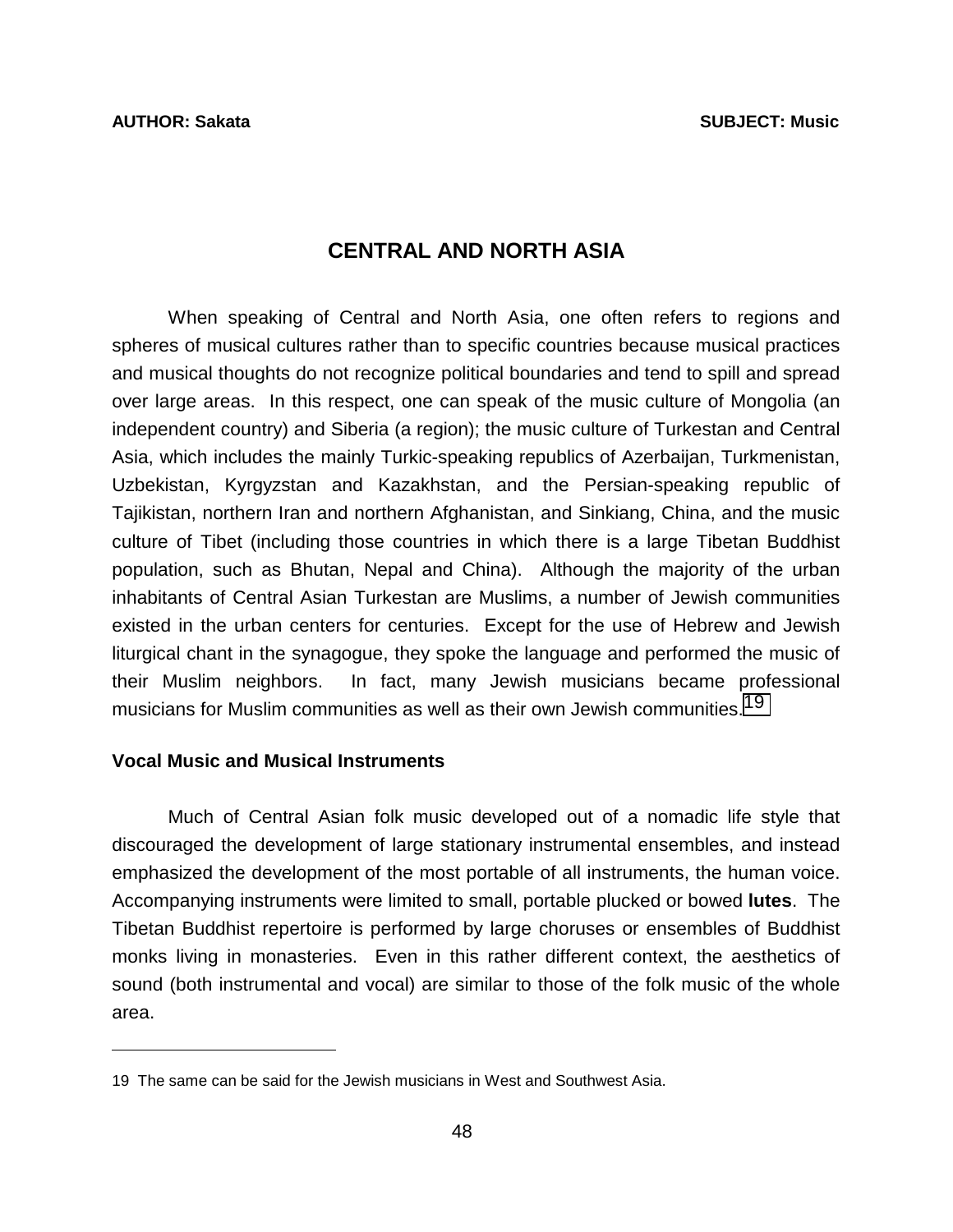$\overline{a}$ 

 The nomadic Mongolian and Siberian peoples have developed a number of interesting vocal techniques. The most famous of these is *khoomi*, a form of throatsinging whereby multiple tones are simultaneously produced by a solo singer. This multi-phonic vocal sound is based on the same principles of sound production as the jew's harp. One singer produces a single, low-pitched drone, then, by changing the configuration of his oral cavity, emphasizes different overtones to produce a melody line above the drone. Although women are capable of singing in the *khoomi* style, they are discouraged by a fear of infertility thought to be caused by this singing.<sup>20</sup> The Tibetan monks also chant using a similar technique of multiphonic singing. This vocal technique has captured the interest of a number of Americans who are incorporating some of these techniques in their own works.

 The jew's-harp, known as *chang kobuz, temir-komuz* or *khomuz*, is a common instrument throughout this area. A small, portable instrument made of bone or metal, it produces both a drone and melody. If *khoomi* is thought to be a man's genre, then the *khomuz* is often thought to be in the domain of women and children.

 The Central Asian vocal repertoire is vast, including both lyrical songs and narrative songs. The lyrical songs tend to emphasize elaborate vocal ornamentation over text. Some words are even broken into meaningless syllables that are used to display vocal techniques such as trills, tremolos and yodels. The range of lyric singers is wide and may extend up to three octaves. In narrative songs, the development of the melodic aspect of performance is kept at a minimum so as not to detract from the text. The singing style is syllabic and the vocal range is narrow. The narrative songs are often taken from long, heroic epics that are found throughout this region.

<sup>20</sup> Eduard Alekseev, Zoya Kirgiz and Ted Levin, notes to *Tuva: Voices from the Center of Asia*, Washington D.C.: Smithsonian Folkways CD SF 40017, 1990.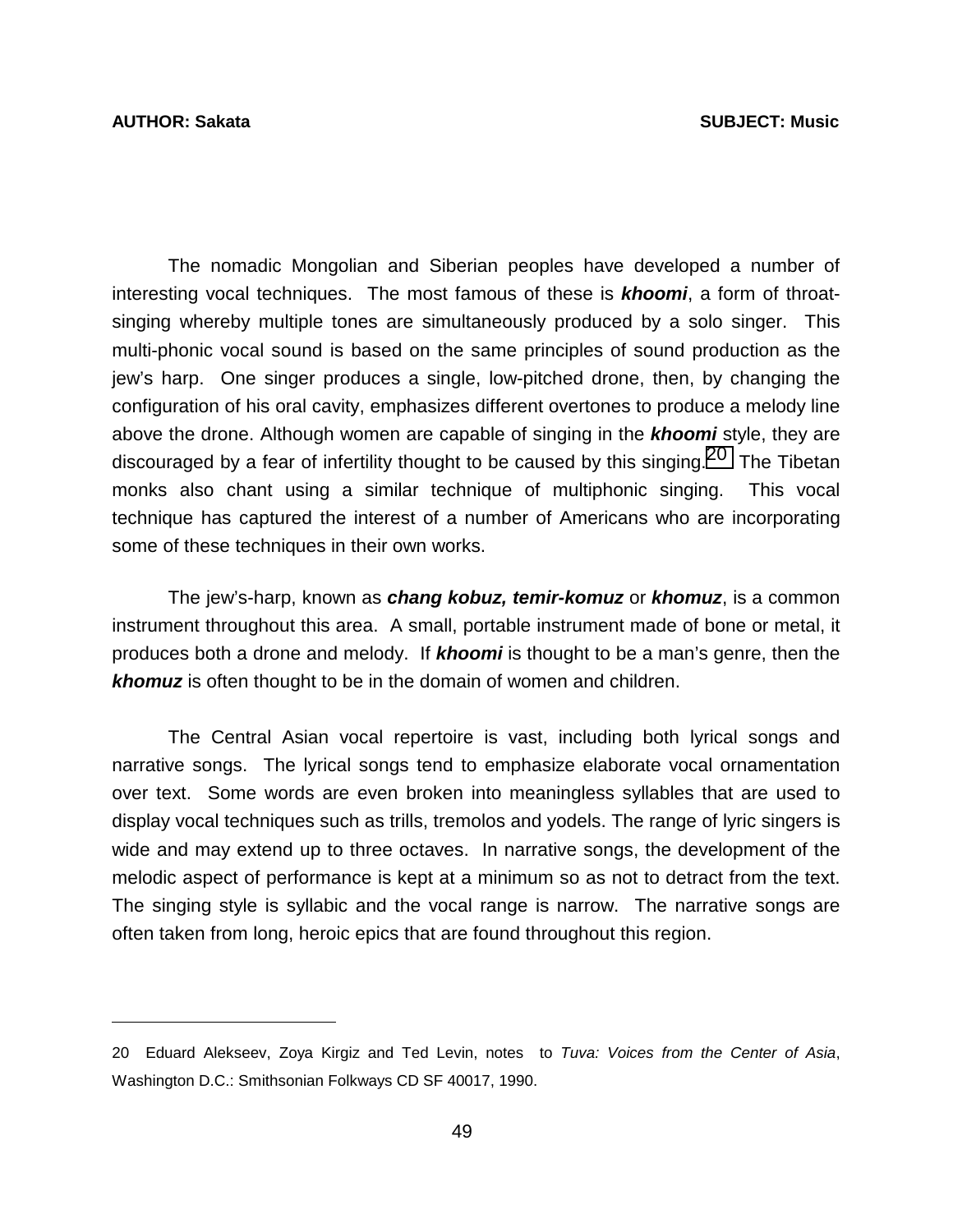The horse is important in Mongolia and among the Turkic peoples of Central Asia and Siberia as it provides transportation and food. Its hair is thought to have magical powers. In many Central Asian epics, the hero's main companion is his magical horse. In shamanic ceremonies of the Turkic peoples of Siberia, the soul of a sacrificed horse is supposed to carry the shaman's soul to Heaven. The Mongolian narrative singer often accompanies himself with a one- or two-string spiked fiddle known as *morinhur* or "horse fiddle" because its pegbox is carved in the shape of a horse's head. The body of the instrument is covered with horse hide and the strings and bow are made from horse hair. Interestingly, the epic singer of Bosnia Herzegovina and Montenegro also uses a horse-head fiddle to accompany his epic songs.

 Aside from the fiddle, a common instrument type is the long-neck **lute**, generally with two strings. Like the *khoomi*, the two-string **lute**, known by names such as *dutar* or *dombra*, provides both the drone and melody. The wooden lid of the body of the instrument is often struck in a percussive manner, thereby providing a percussive accompaniment to the drone and melody. The Kirghiz plucked-**lute** known as *komuz* is unique in that it has three strings.

 Large ensembles of plucked and bowed **lutes** can be found among the urbanized Central Asians. A single-headed frame drum known as the *daira* or *doira* provides the main rhythmic accompaniment to the ensemble. Although the *daira* is a simple drum, it produces an amazing variety of sounds in the hands of a skilled player.

 Most of the inhabitants of Turkestan are Muslims while those of Tibet, and to a lesser extent, Mongolia, are Buddhists who combine their beliefs with animism and shamanism. The main instrument of the Siberian shaman is a frame drum played with a curved stick. Like the horse-head fiddle, *morinhur*, the northern Siberian shaman's drum represents the animal that is most important to their traditional way of life, the reindeer. The Tibetan Buddhist ritual ensemble consists of metal trumpets of various sizes, conch shell trumpets, double-reed, conical bored aerophones, frame drums and cymbals. Again, this type of music is not meant as entertainment, but is meant to be played for ritual ceremonies.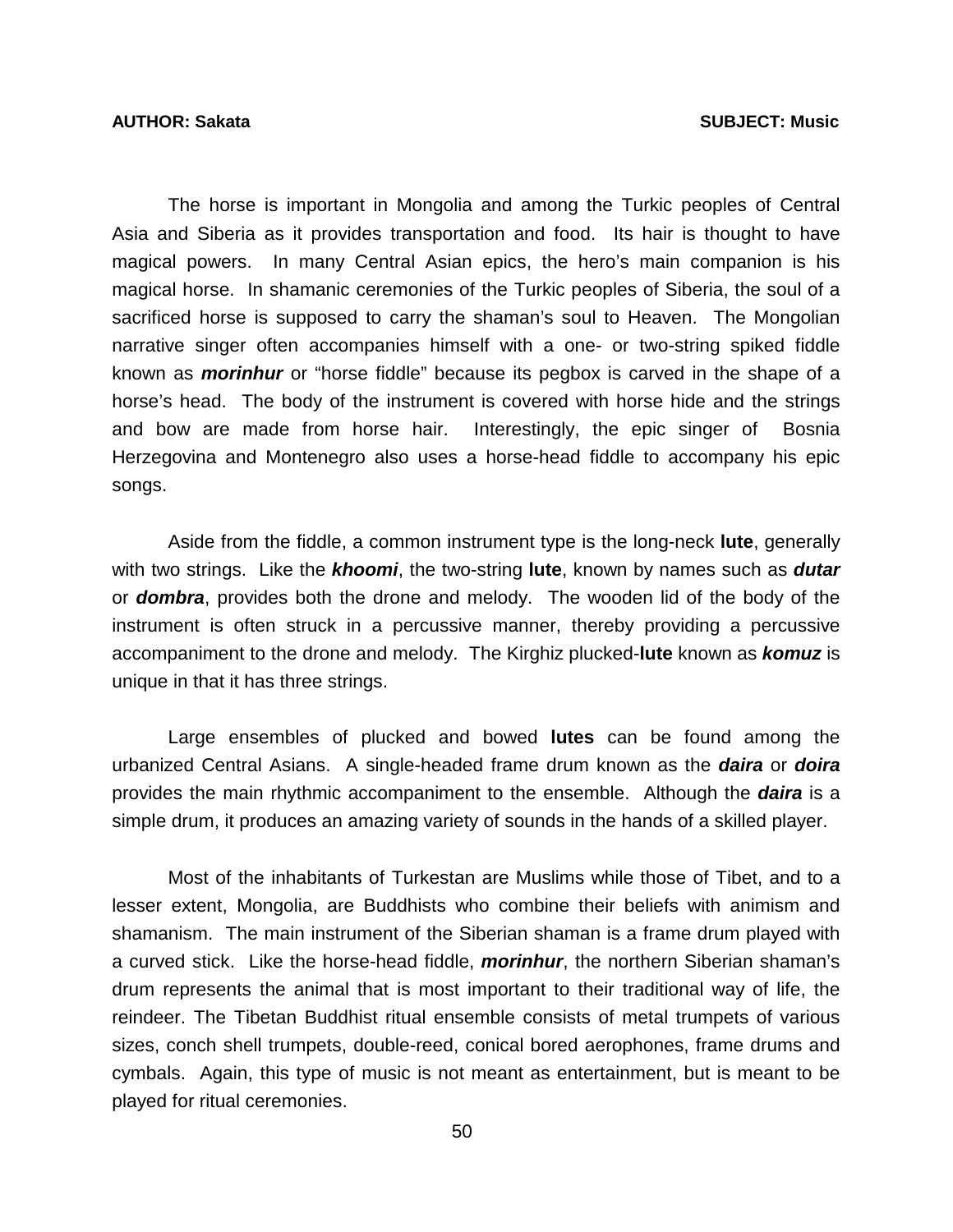# **WEST AND SOUTHWEST ASIA**

 West and Southwest Asia include areas often referred to as the Middle East or Near East, but these terms betray a European point of reference, as does the term "Far East" for East Asia. From the Asian perspective, this region of the world lies to the west and southwest. It encompasses areas that are mainly Arabic-, Turkish- and Persianspeaking where the dominant religion is Islam, but also includes important centers of Christianity and Judaism. As in other parts of Asia, religion influences the way people think and act; thus, it is an important factor in determining the culture of a people. Music is affected by religion in no less a way than are other aspects of culture.

### **Music and Religion**

 In many parts of Asia, ritual music was often interpreted as musical entertainment for the gods and eventually developed into secular forms. In Islamic Asia, religious performances such as the reading of the Qur'an or the call to prayer are never considered to be music, no matter how musical the performance. The concept of music in Islam is narrowly focused on popular entertainment music. This is not to say that there is no connection between religious and secular performances. Both place heavy emphasis and importance on the word, the text of songs. Both religious and secular performers acknowledge and share one and the same collection of **melodic modes**.

 Perhaps the best known singer of the Arabic world was Om Kalthum (1900- 1975) of Egypt. Although Egypt is a North African country not normally included in West Asia, its musical culture is an important part of Arab musical culture, and the knowledge of and appreciation for her art transcends political boundaries. At the height of her career, the whole Arab world would turn on their radios to listen to her monthly Thursday night radio program. Although known as a popular singer of secular music, her wide appeal was attributed to her correct pronunciation and articulation of the text, which she learned in a Qur'anic school where she was given a classical religious education. As a young girl, she possessed a powerful voice with tremendous range, so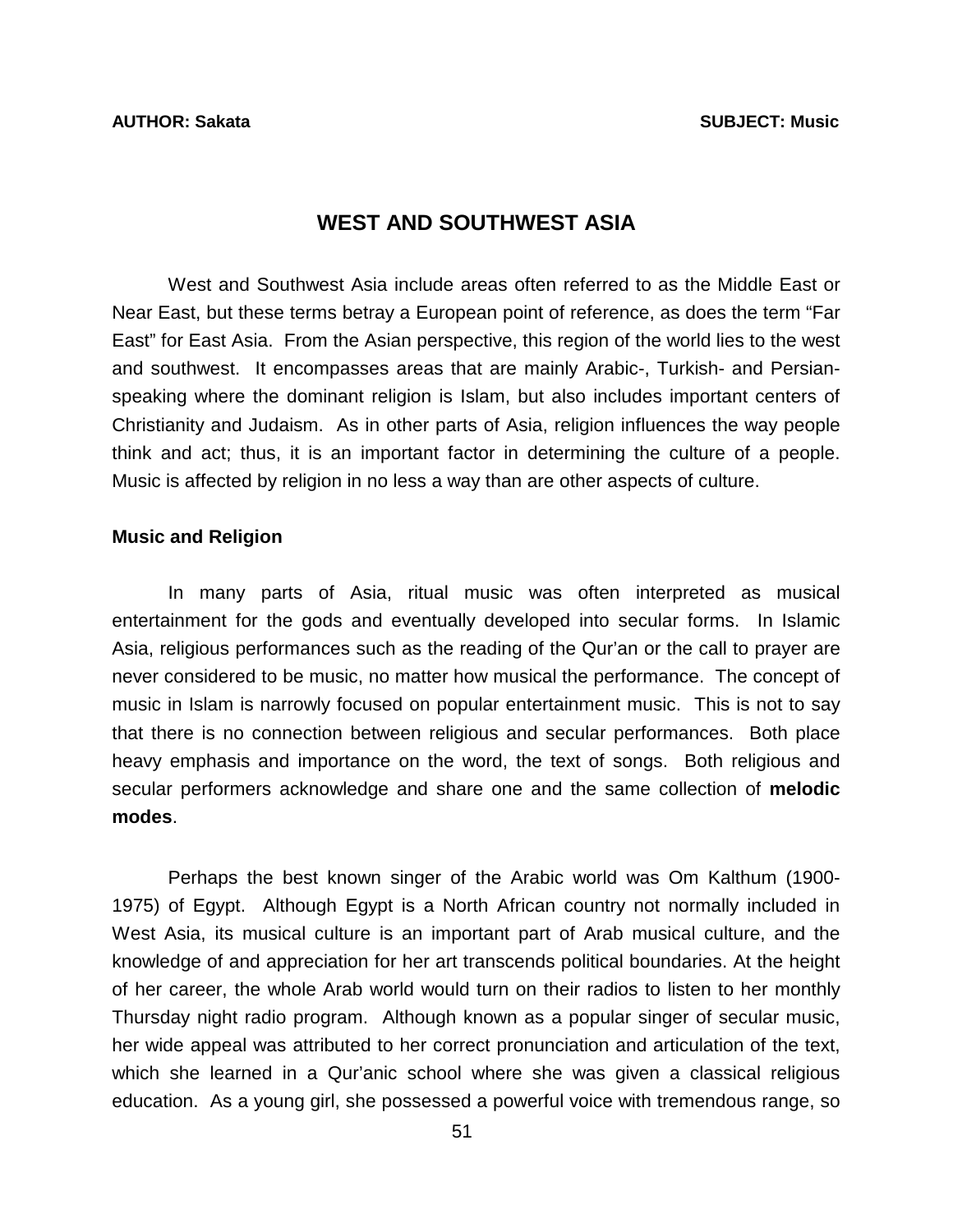### **AUTHOR: Sakata SUBJECT: Music**

her father, a farmer and religious singer, had her accompany him and sing with him at religious celebrations. However, her father found it increasingly difficult to accept the fact that his daughter should be a singer because the reputation of female singers in Egypt was not good; traditionally, proper women did not perform in public, so he had her dress as a boy. Her family moved to Cairo where she had to overcome much criticism and defend her reputation while developing her career. She eventually rose to become the most respected artist and one of the most politically influential women in the Arab world. She gave her last concert in Cairo in the spring of 1973. Following the news of her death in 1975, Cairo Radio changed its regular broadcast to readings from the Qur'an, an honor usually reserved for heads of state. Her funeral drew dignitaries from all the Arab countries and millions mourned her passing.21

 Another example of the close connection between secular and sacred music can be found in the repertoire of the Mevlevi Sufis of Turkey. The Mevlevi Sufis are the followers of Mevlana Jalalu'ddin Rumi, a thirteenth century Persian poet and mystic. In the West, they are popularly known as the "Whirling Dervishes" because their ritual involves a turning movement of the dancers to the sounds of classical music and songs. Many of the greatest composers and musicians of Turkish classical music were Mevlevi Sufis or were trained in the music classes or conservatories at Mevlevi dervish lodges.

### **Musical Theory**

 $\overline{a}$ 

 Although it is well known that theory follows practice, much more is known about theory of music of the medieval Arabs, Persians and Turks because of the writings of the great theorists, philosophers and scholars who wrote on cosmological and philosophical aspects of music as well as the mathematical and acoustic aspects of music.<sup>22</sup> This theoretical orientation was certainly stimulated by the great number of

<sup>21</sup> Excerpts from *The Umm Kulthum Nobody Knows* as told by Umm Kulthum, Famed Egyptian Singer to Mahmud 'Awad, translated by Elizabeth Warnock Fernea and Basima Qattan Bezirgan in *Middle Eastern Muslim Women Speak*, Austin: University of Texas Press, 1977, 135.

<sup>22</sup> Some well known music theorists were al-Kindi, al-Farabi and Ibn Sina, who were themselves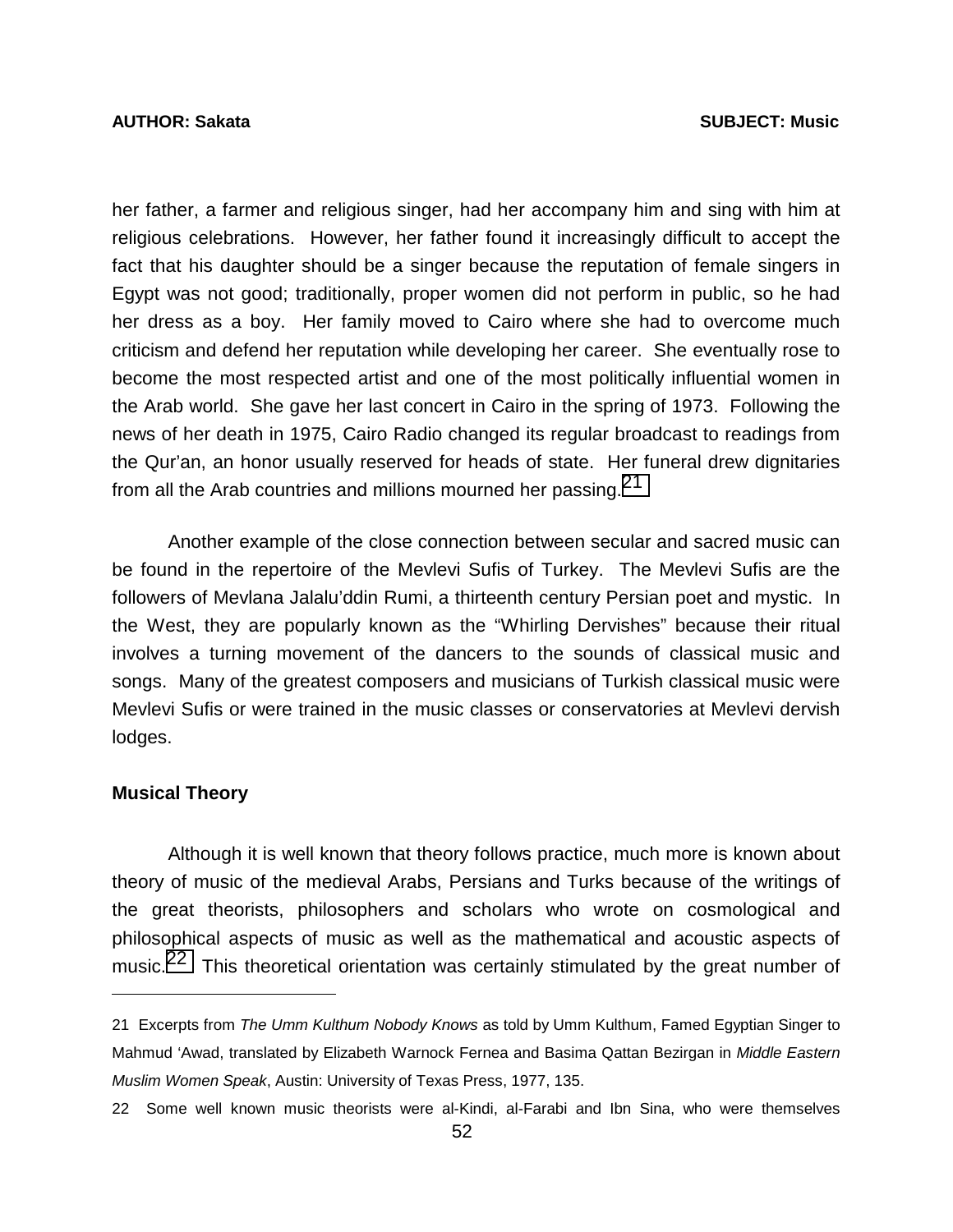Greek treatises translated into Arabic from the eighth to the tenth centuries.

 The classical musical traditions of West and Southwest Asia are based on a modal system known as *maqam* in Arabic or *makam* in Turkish. In Iran, the modal system is known as *dastgah*. Unlike the *raga* of South Asia, *maqam* refers not only to large structural units, but also to smaller working units which modulate from one *maqam* to another, except in special cases known as *ragamala* or "garland of ragas," an Indian piece that begins in one *raga* remains in that mode until the end. A performance of a *maqam* may begin and end in the same *maqam*, but the piece normally includes modulations to other, related *maqam*. It should be mentioned that the *maqam* system also forms the basis for the classical music of Central Asia, especially in the Turkic- and Persian-speaking republics. Musicologists explain these musical modes as the systematization and organization of a tuning system more subtle and complex in range and intervals than the equal tempered scale now in common use in the West. In the Iranian system, there are twelve principal modes, known as *dastgah*. Smaller melodic units within each *dastgah* are known as *gushe*.

 Performance practices that may have served as the original source or inspiration for theory may now help us explain or realize this modal theory. It is perhaps the modulatory nature of these modes that determines the typical organization of classical music performance as the suite form. Suite performances such as the *nuba* of North Africa, the *waslah* of Egypt, the *fasil* of Turkey (or *ayin* in the Mevlevi ritual), and the *avaz* of Iran, are based on an organizational structure in which several pieces, in different melodic and **rhythmic modes**, are performed one after the other with a gradual transition between each **melodic mode**. They are vocal and instrumental performances of composed and improvised genres in free or fixed rhythms. For example, an improvised, instrumental form known as *taqsim* (in Arabic) or *taksim* (in Turkish) is used to modulate from one melodic mode to another. The suite performance format gives artists the opportunity to display the full range of their musical offerings.

 $\overline{a}$ 

physicians, mathematicians and philosophers.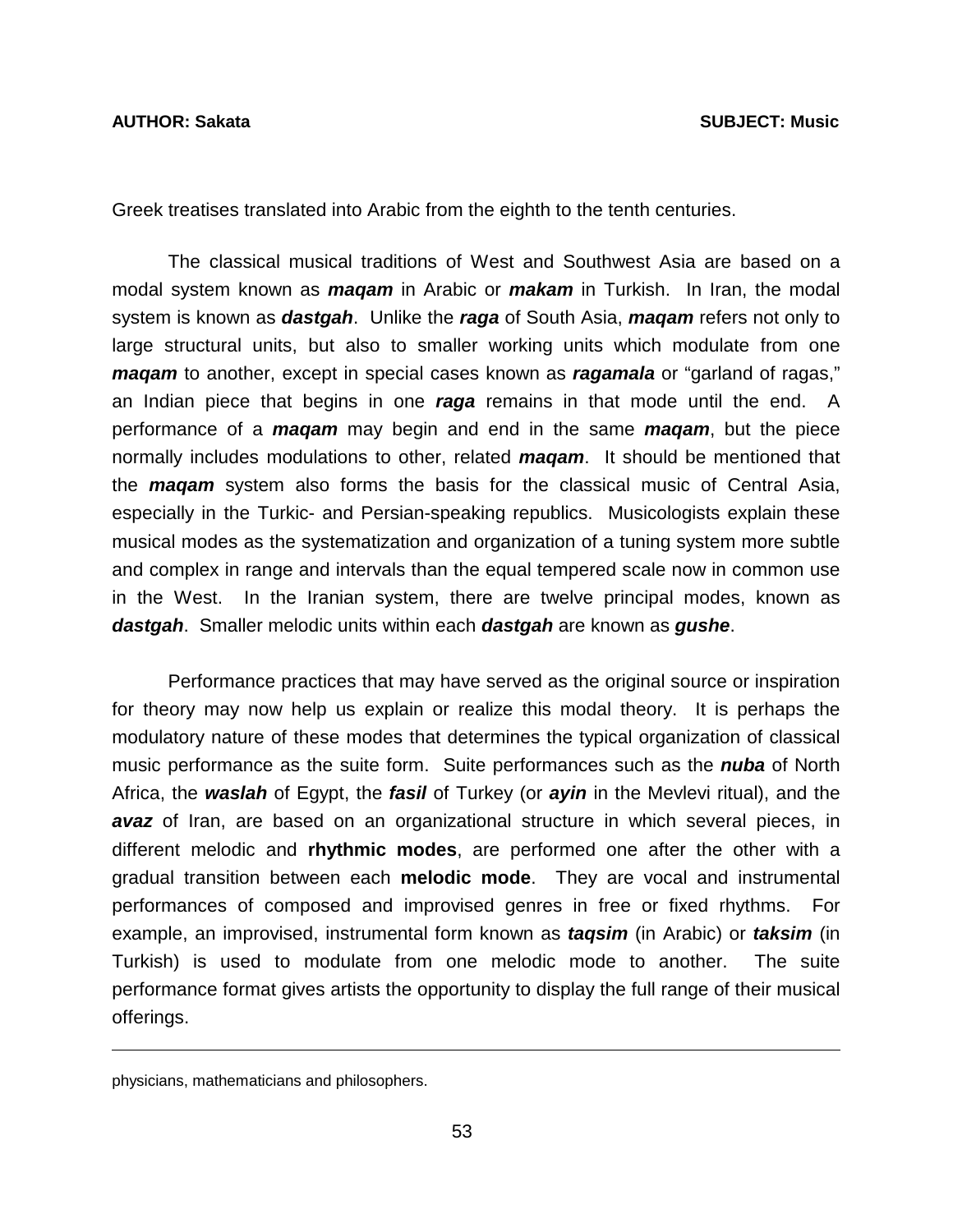## **AUTHOR: Sakata** SUBJECT: Music **SUBJECT: Music**

# **Musical Instruments**

 The discussion of musical instruments of West and Southwest Asia must start with the mention of those musical instruments depicted in ancient Assyrian reliefs, the harp and the lyre (Plates 15 and 16). Although these two instrument types are no



15. Detail from Assyrian relief showing vertical harp, lyre and double pipes (Copyright British Museum. From Plate XII. Rimmer, Joan*. Ancient Musical Instruments of Western Asia*. London: Trustees of the British Museum, 1969.)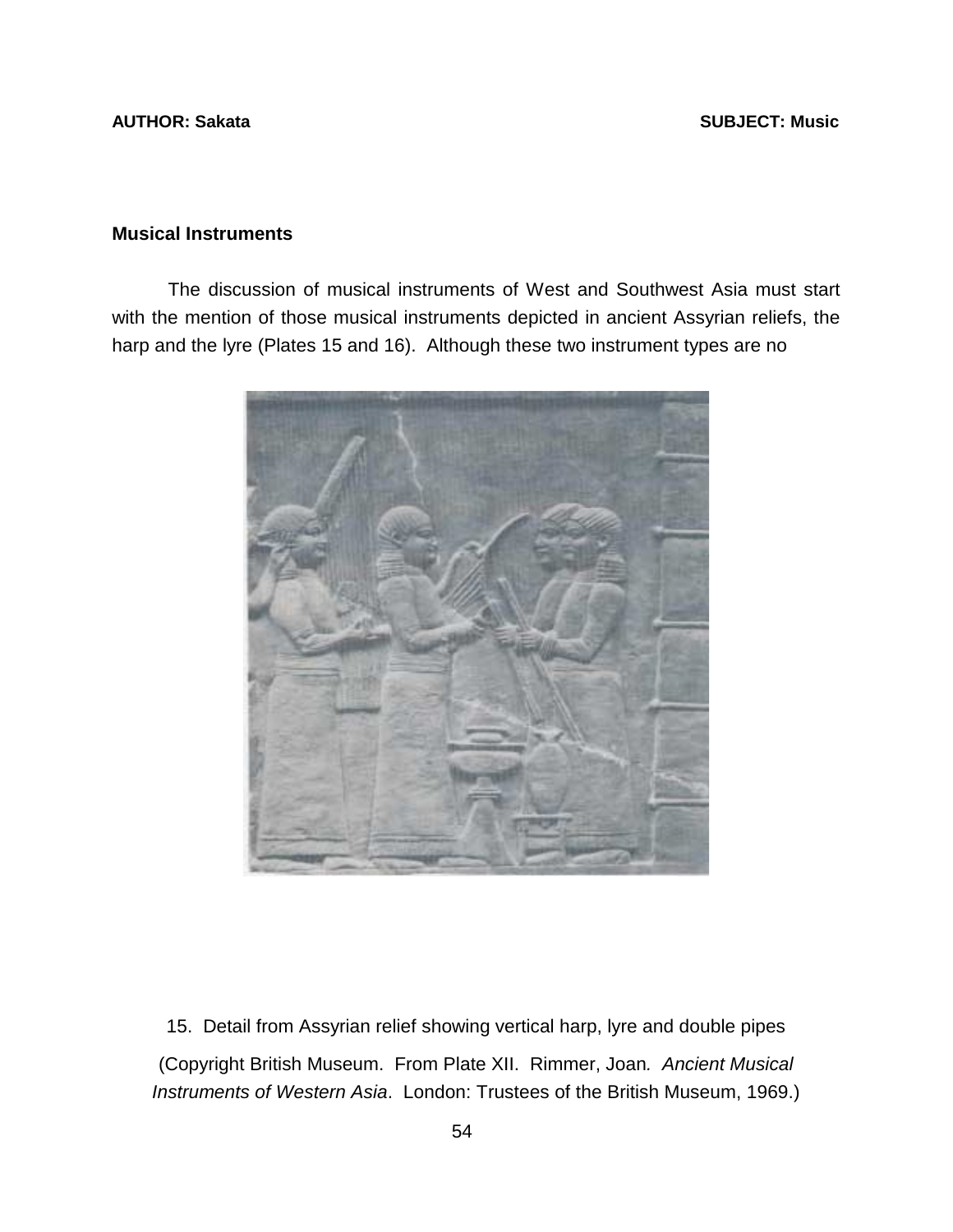

16. Detail from Assyrian relief showing a procession of musicians (Copyright British Museum. From Plate XII. Rimmer, Joan*. Ancient Musical Instruments of Western Asia*. London: Trustees of the British Museum, 1969.)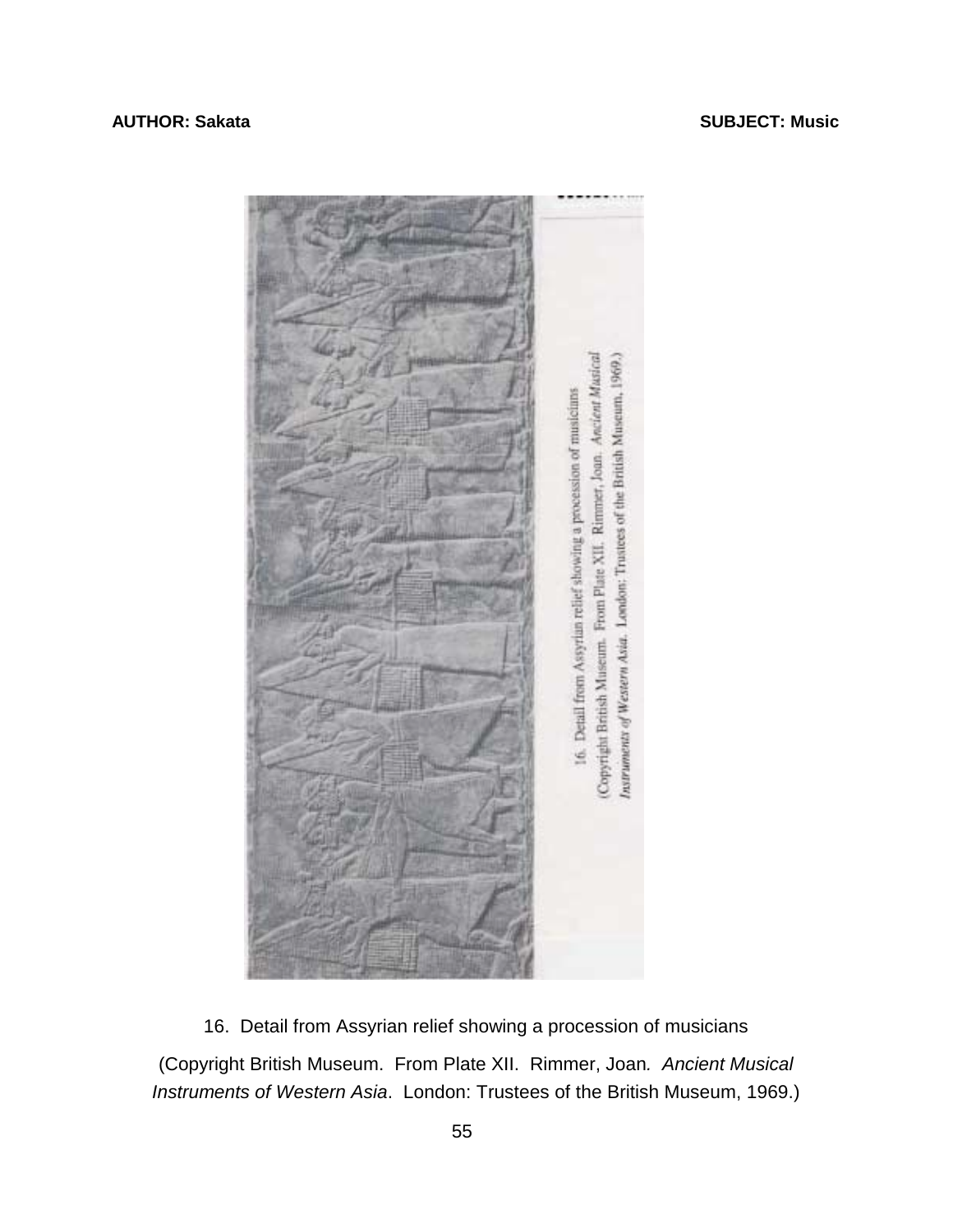l

longer used in this area, the function of accompaniment to poetry or to the musical setting of songs remains. A love ballad from an ancient cuneiform tablet found in Syria was deciphered and translated by Assyriologist Anne Kilmer. In order to perform this song, a replica of a Sumerian lyre was constructed by physicist Robert Brown and performed by musicologist Richard Crocker in 1976. Another reference to instrumental accompaniment to poetry can be found in a description of the tenth century Persian poet, Rudaki, who composed a poem to persuade his *amir* (king) to return to his home. Accordingly, "he picked up the *chang* (harp) and in the *ushaq* (melodic mode), he commenced this *qasida* (ode)."23 The Persian *chang* is similar to the Assyrian harps depicted in the earlier Mesopotamian reliefs and to the remains of two Persian angular harps housed in the Shosoin Repository in Nara, Japan.

 The most respected musical instrument associated with Arabic classical music is the *'ud*, the relative of the Chinese *pipa*, the Japanese *biwa*, the Vietnamese *ty-ba* and the predecessor of the European **lute**. This short-neck **lute** was often used by the medieval theorists to demonstrate and explain the tuning systems and the musical modes. Even today, of all the instruments found in West and Southwest Asia, it represents the classical music tradition of the Arab world. The *'ud* is found in the instrumentarium of Turkey and Iran, but each music culture also has another type of **lute** that holds the same high place and respect that the *'ud* holds. For the Turks, that **lute** is the *tanbur*, a long-neck **lute** with a very narrow neck and hemispherical body. It, too, has been used to demonstrate and explain Turkish classical music theory. Another long-neck plucked **lute**, the *saz,* is associated with Turkish folk music tradition and represents "all that is Turkish in music and all that is musical in the Turk."<sup>24</sup> The Iranians have two long-neck **lutes** known as *tar* and *sehtar*. The *sehtar* is a smaller, more delicate instrument than the *tar* with a body covered with a wooden lid (Plate 17).

<sup>23</sup> Nizami, "Chahar maqala," in *Ganjina-ye Nasar Parsi*, Tehran: Tabesh Press, 1962, 124. For a translation of the particular *qasida*, see A.J. Arberry, *Classical Persian Literature*, London: George Allen & Unwin Ltd., 1958, 33.

<sup>24</sup> Martin Stokes, *The Arabesk Debate,* Oxford: Clarendon Press, 1992, 70.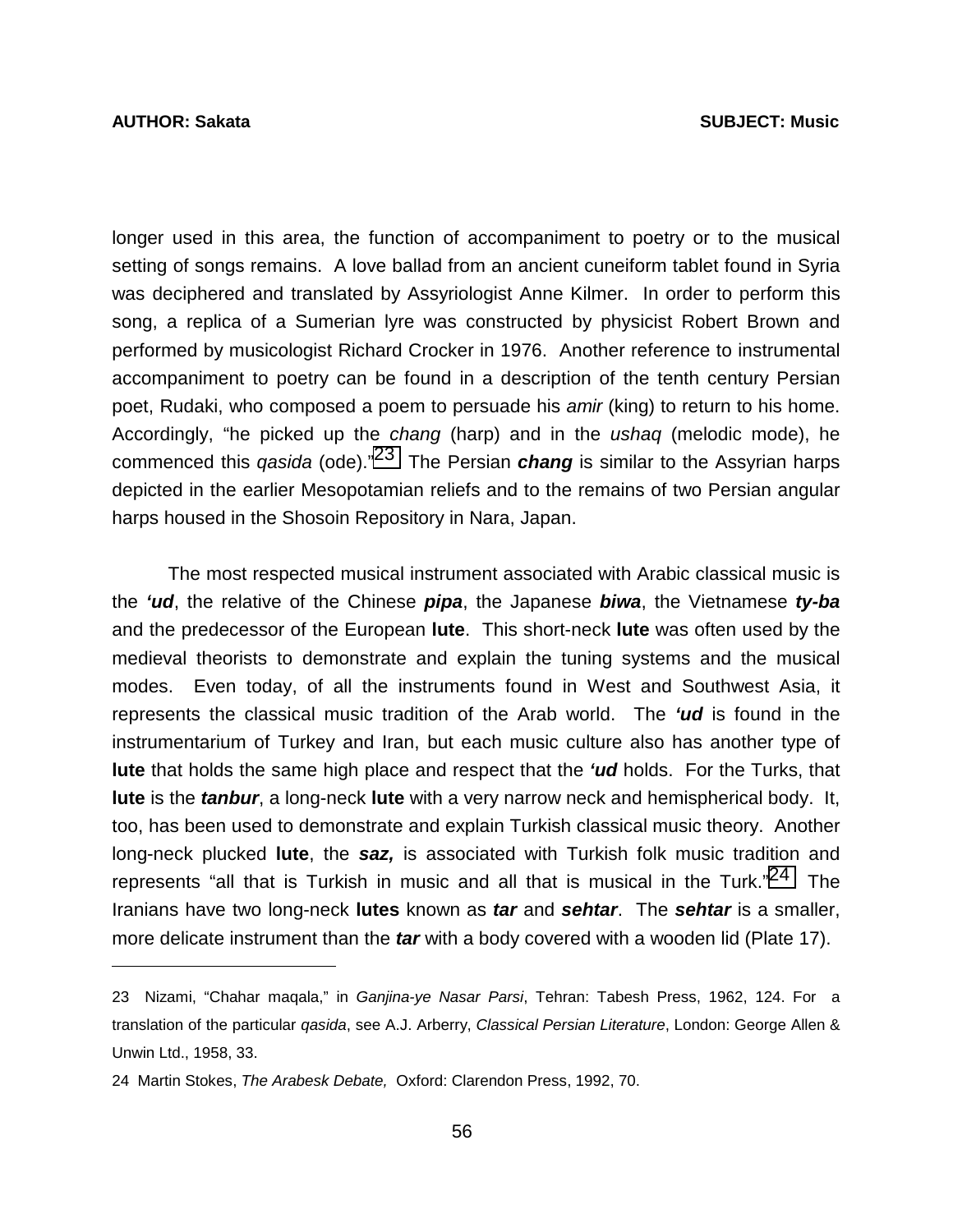### **AUTHOR: Sakata** SUBJECT: Music **SUBJECT: Music**



17. *Sehtar*, long-neck plucked lute of Iran

(Zonis, Ella. "Classical Iranian Music." In *Music of Many Cultures*. Elizabeth May, ed. University of California Press, Berkeley , 1980.)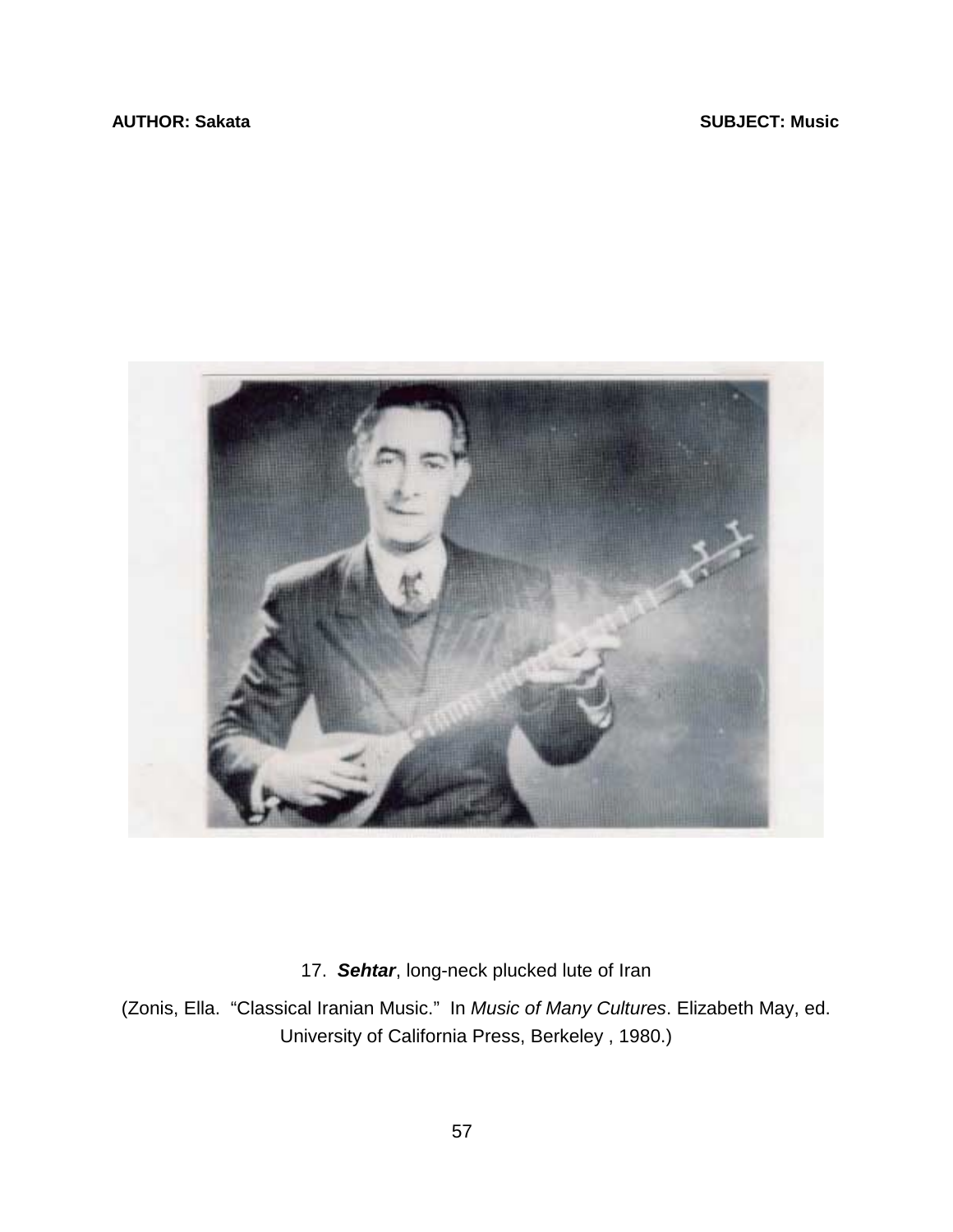The *tar* has a waisted body covered with membrane (Plate 18). The *santur* (hammered dulcimer) (Plate 19) and *qanun* (plucked **zither**) are two string instruments of the **zither** family that are prominent in Arab, Turkish, and Persian music.

 Other instruments from West and Southwest Asia are instruments associated with certain folk and popular traditions. A loud, double-reed, conical-bored aerophone related to the Indian *shahnai* and the *nagasvaram* is often used in ceremonial or outdoor ensembles. In Arabic-speaking regions, it is known as *mizmar* or *zamr*; in Turkey, as *zurna*; and in Iran, as *sorna*. In all cases, the double-reed instrument is coupled with a large double-headed drum played with sticks known as *tabl* (with *mizmar*), *davul* (with *zurna*) and *dhol* (with *sorna*). The *zurna* was one of the leading melody instruments in the famed military bands of the Ottoman Turks. Even today, outdoor wrestling matches in Turkey are announced by the playing of the *zurna* and *davul*.

 Besides the double-headed cylindrical drums described above, there are three other common drums found throughout the area. One is a single-headed gobletshaped drum known as *darbukka* in Arabic and as *zarb* or *dombak* in Persian. Fish skin is used for the membrane that covers the Egyptian *darbukka*. A pair of kettle drums, known by various names such as *kudum*, or *naqqara*, is the predecessor of the Western orchestral timpani. The tambourine, with or without attached jingles, is found throughout the area and is commonly known as *daf*, *daira, riqq* or *tar*.

 Various aerophones made of reed pipes are found throughout the area. Some have single reeds as in a clarinet and are often paired as in the Arabic *arghul, mijwiz*  or *zummarah*. These double pipes may have an attachment of a horn bell to amplify the sound or may have a skin bag attached for a wind reservoir. Others are plain, endblown flutes made out of cane reed commonly known as *nai, nay* or *ney* (Plate 20). The end- blown flute holds a symbolic place in the hearts of many Asians because of its close associations with nature. It is the instrument of the shepherds as well as the mystics.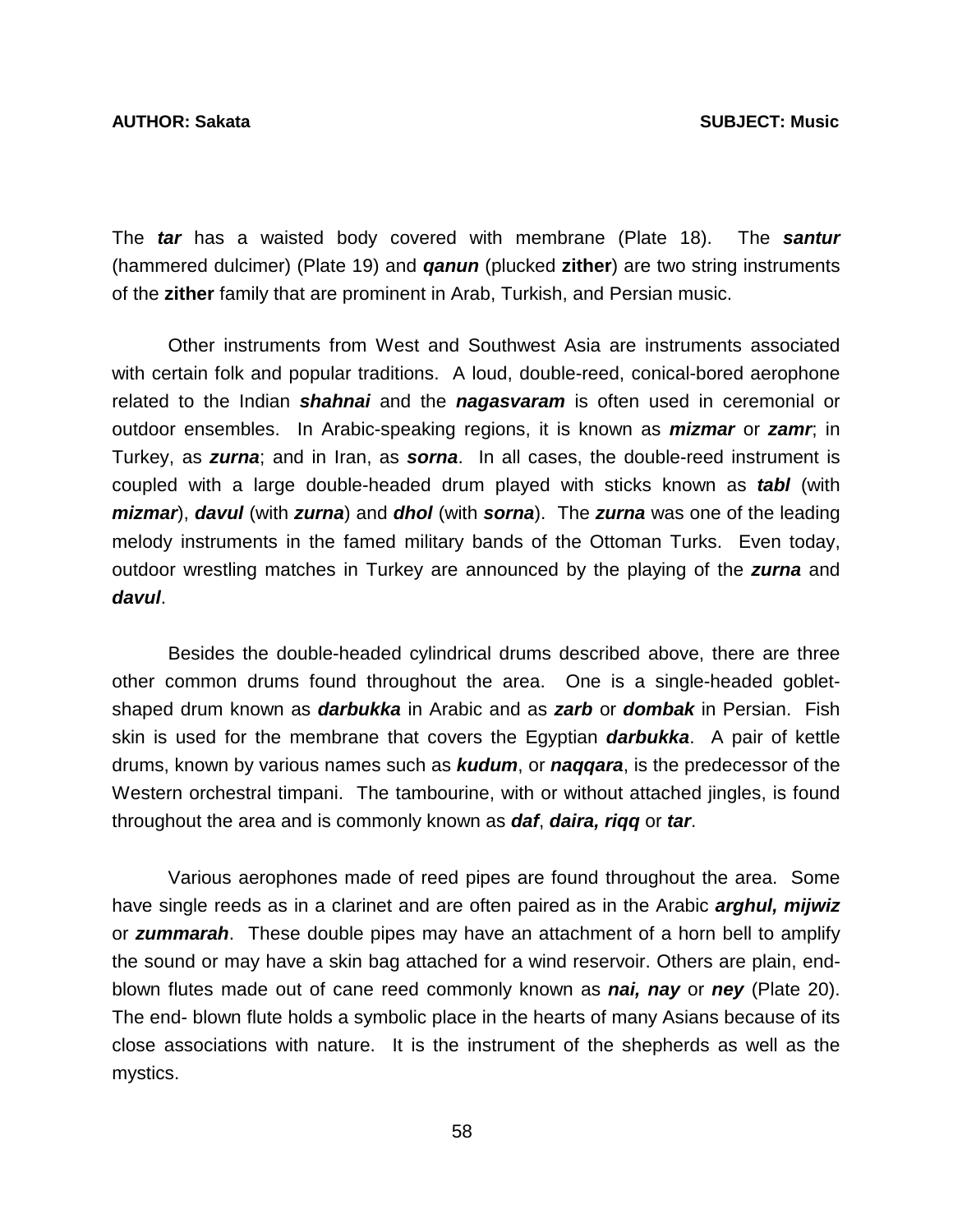

18. *Tar*, long-neck plucked **lute** of Iran and Central Asia

(Zonis, Ella. "Classical Iranian Music." In *Music of Many Cultures*. Elizabeth May, ed. University of California Press, Berkeley , 1980, 279.)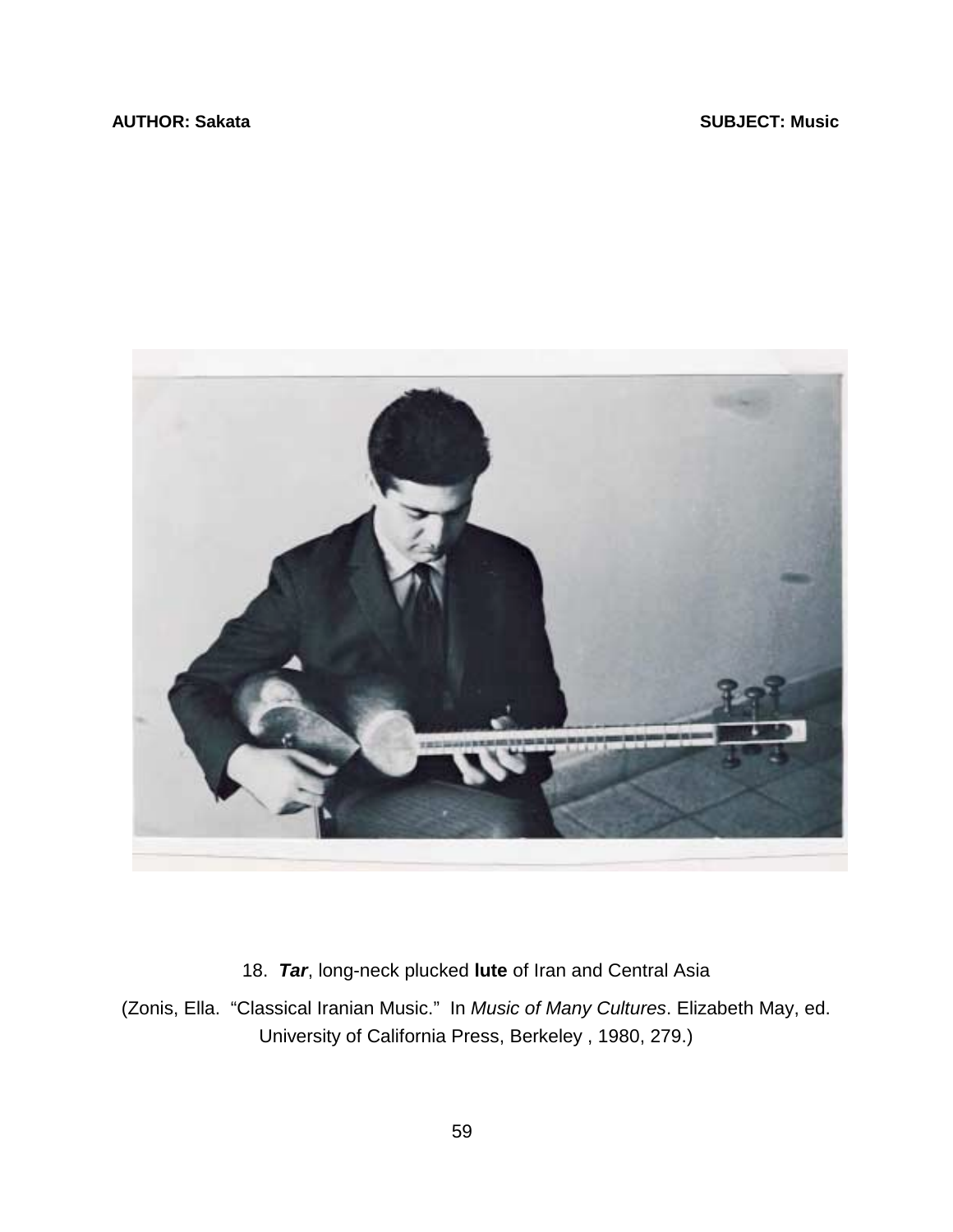

19. **Santur**, Persian struck **zither** or dulcimer

(Zonis, Ella. "Classical Iranian Music." In *Music of Many Cultures*. Elizabeth May, ed. University of California Press, Berkely, 1980, 280.)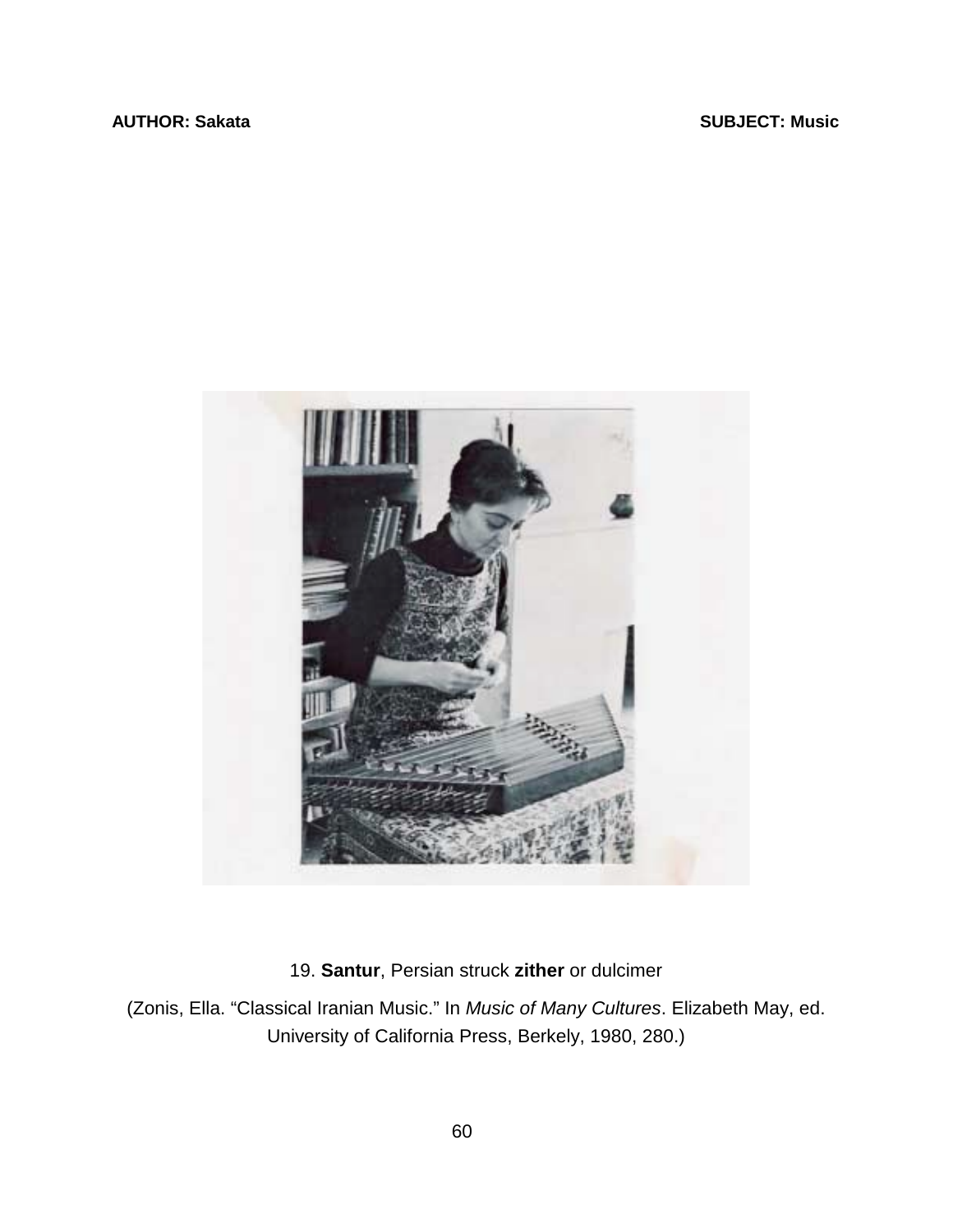

20. The Persian *nay* (Zonis, Ella. "Classical Iranian Music." In *Music of Many Cultures*. Elizabeth May, ed. University of California Press, Berkeley , 1980, 279.)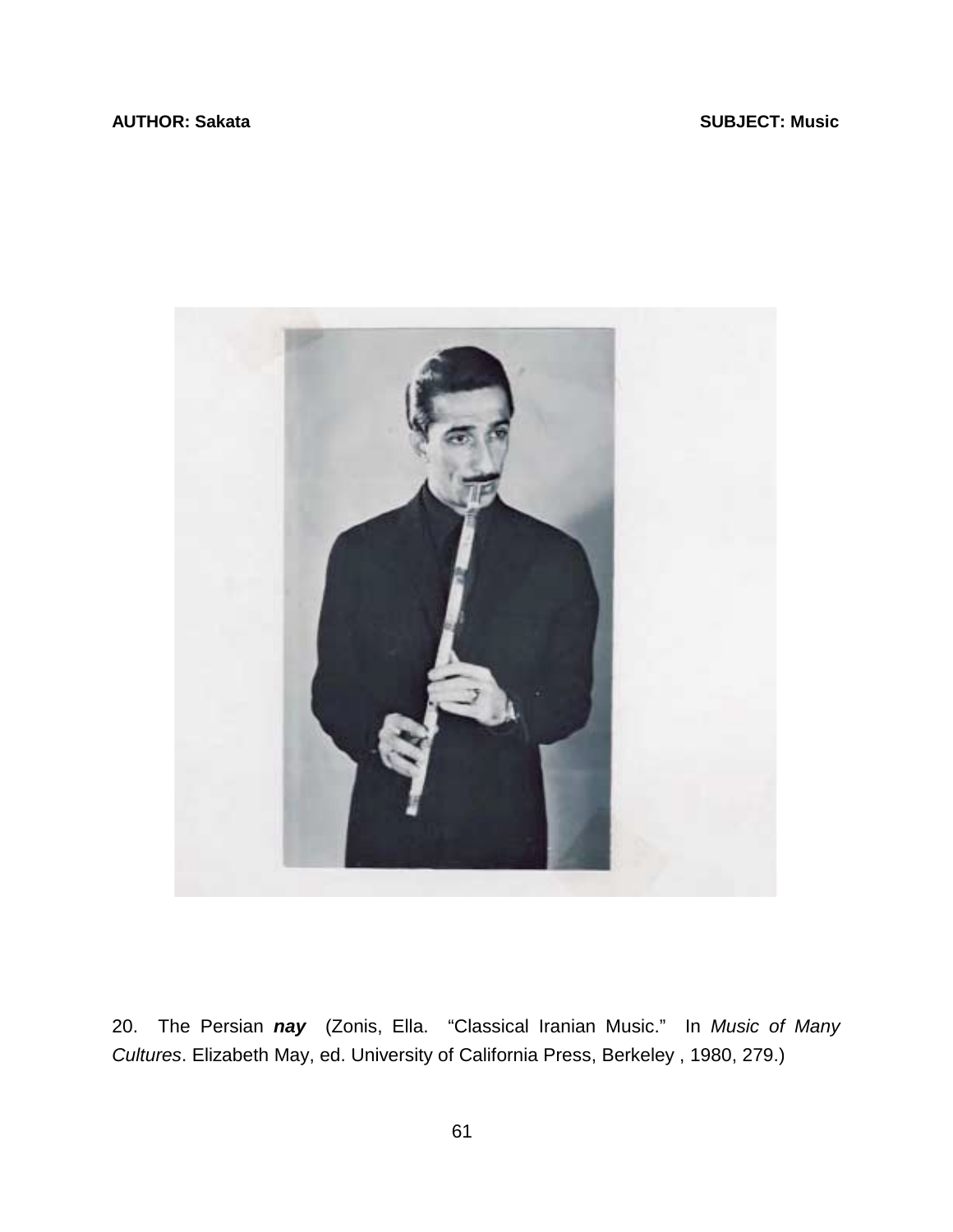As in some North Asian cultures, a bowed **lute**, often the simple spiked-fiddle known as *rebab* or *rababah,* is used as accompaniment to storytelling in Arabicspeaking areas. Along with the spread of Islam, a number of musical instruments from Arab cultures were adopted by other cultures. The *rebab*, keeping its name and principles of construction, was introduced to Indonesia where it remains one of the most important instruments of the large Central Javanese *gamelan*. In fact, it is the lead instrument in the special repertoire known as "soft style."

 Another form of borrowing and exchange of musical instruments is found in the military and brass bands of the West. The military units of the Ottoman Turks known as Jannisaries were accompanied by military bands consisting of *zurna* (oboe), *boru* (trumpets), *kös* and *naqqara* (kettle drums), *zil* (cymbals) and *chogun* (bells). Central Europe was introduced to these military sounds during the siege of Vienna in 1529 when the Ottomans drove the Hapsburgs from all of Hungary. Thereafter, during times of peace, Central European rulers vied with one another to have such military bands resident in their courts as symbols of power. In eighteenth century Europe, the Turkish military bands were so much in vogue that European composers such as Haydn and Mozart began to include instruments such as cymbals into their orchestral compositions. Even today, the best-known maker of cymbals is the Zildjian company of Canada, a company started by an Armenian family of instrument makers from Turkey who still guard the secret of their manufacture and the makeup of the copper-tin alloy used.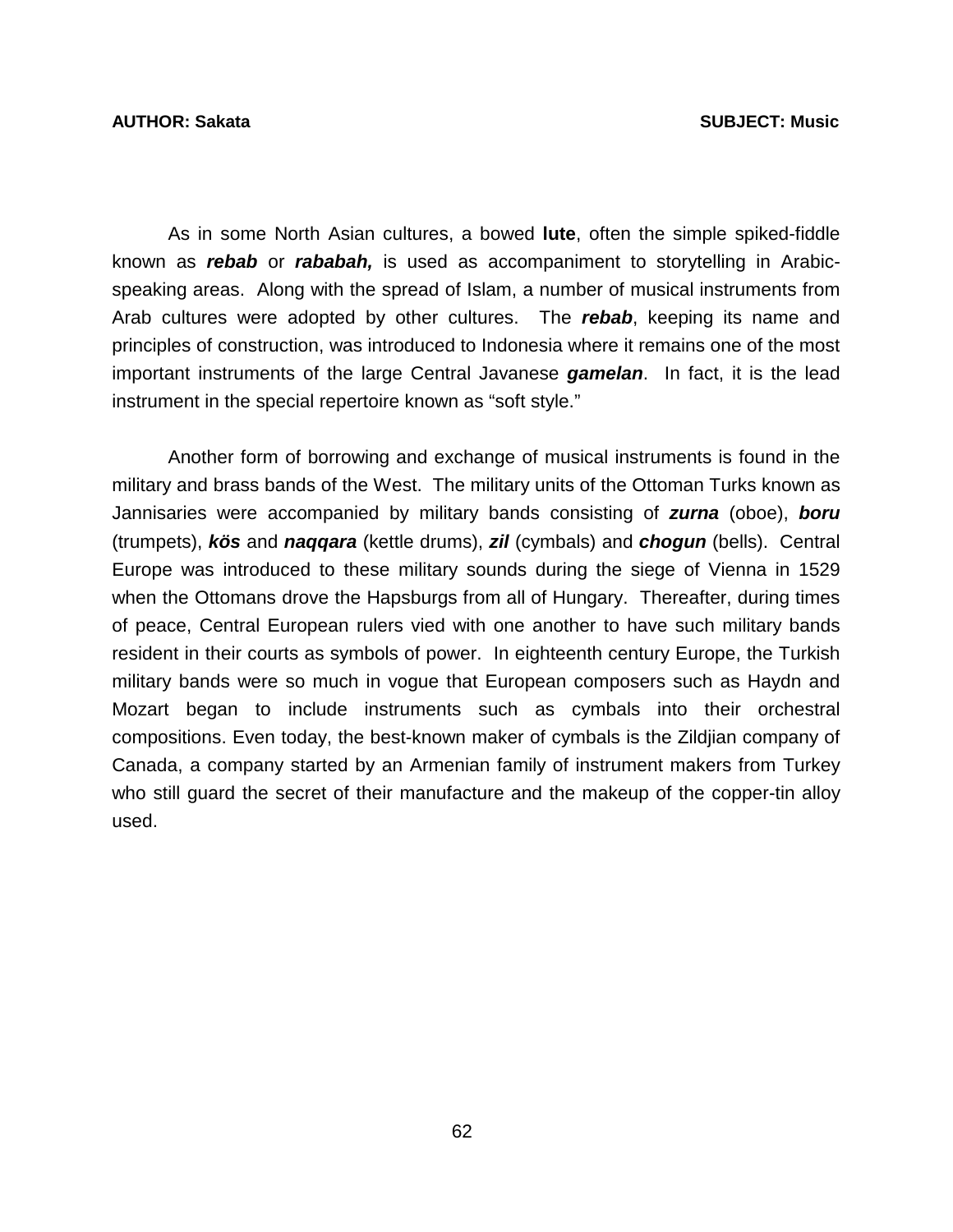# **ASIAN-AMERICANS IN THE UNITED STATES**

 Although there are records of earlier arrivals of Asians to North America, largescale Asian immigration began in the late nineteenth century. The early immigrants came to the New World mainly from China and Japan for economic reasons. Strictly speaking, many were considered contract laborers who expected to return to their homes after completing their work agreements. But others stayed on, raising families and forming communities that welcomed new arrivals from their homeland. Many of these early immigrants from Asia, which included people from the Philippines and India, worked as farm laborers on the West Coast. Armenian immigrants, mainly from Turkey, came to the United States in the first part of this century, many settling in California. Syrian and Lebanese Christians settled in New York, Boston, Chicago and the Detroit area at the beginning of this century, forming the foundation of an Arab-American community that subsequently welcomed new waves of Arab immigrants from Southwest Asia. At the present time, the largest concentration of Arab-Americans is in Dearborn, Michigan. Recent Asian Indians have settled mainly on the eastern seaboard.

 If the first Asian immigrants came mainly for economic reasons, subsequent Asian immigration is closely tied to the history of world and U.S. economy and politics. World War II, the Korean conflict, the Arab-Israeli conflict, the Vietnam war, the civil war in Lebanon, the Iranian revolution, the invasion of Afghanistan by the Soviet Union, the normalization of trade between the United States and China, the dissolution of the Soviet Union, and the rise of the economic power of the countries of the Pacific Rim all these events, many tumultuous and all far-reaching, have contributed to the multiethnic makeup of the American population. Family reunification is another reason for Asian immigration to the United States, and Asian-Americans are now involved in a wide range of economic activities including the professions, skilled workers and small business.

 Asian-Americans represent a great range of cultural diversity, including music traditions, in their native lands. Individual Asian-American communities have worked to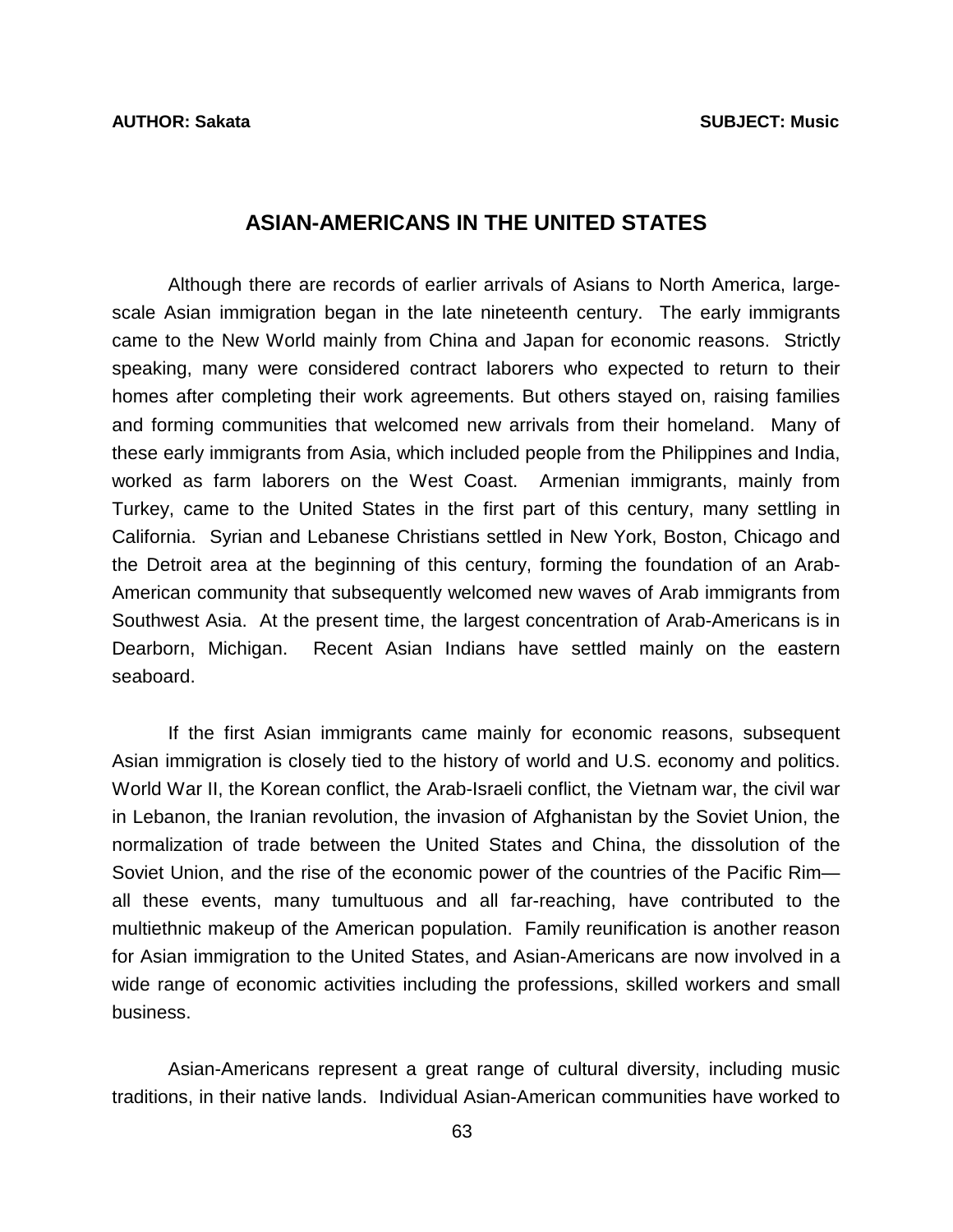l

keep their traditional modes of artistic expressions alive in their own American communities. Culturally significant celebrations often involve music and dance. The wedding celebration is an occasion for most Arab and Armenian communities to gather and celebrate with music and dance, especially the popular line dance known as *dabke*.

 In many Chinese communities, Chinese New Year is celebrated with the Lion dance, usually manned by members of a martial arts group and accompanied by gongs and fire-crackers. Many Southeast Asian-American communities sponsor religious ceremonies and music performances to commemorate their important dates including New Year celebrations.

 *Ch'u sok* is a harvest thanksgiving holiday that is celebrated by many Korean Americans on August 15. This celebration of thanksgiving is also the occasion where Koreans pay respect to their ancestors. A percussion ensemble known as *samulnori* consisting of *puk* (barrel drum), *changgo* (hour-glass drum), *ching* (large hanging gong) and *kkaeng'ari* (small hanging gong) often perform for these celebrations.

**O-bon** dances, commemorating a Buddhist celebration honoring dead ancestors, are held in Japanese communities in late summer. The first *O-bon* dance is attributed to Mokuren, a disciple of Buddha, who helped his dead mother out of hell by preparing a feast for monks completing their spiritual retreat. Upon seeing his mother saved, Mokuren is said to have danced with joy.<sup>25</sup> The traditional music to accompany **O-bon** dances consists of special songs, many of them identified by regional styles, accompanied by *taiko* (large double-headed drum played with thick drum sticks) and flute, or at least, a *taiko* played along with tape recordings.

<sup>25</sup> Christine R. Yano, "The Reintegration of Japanese Bon Dance in Hawaii After World War II," in *Selected Reports in Ethnomusicology, Vol VI, Asian Music in North America*, Los Angeles, UCLA, 1985, 152.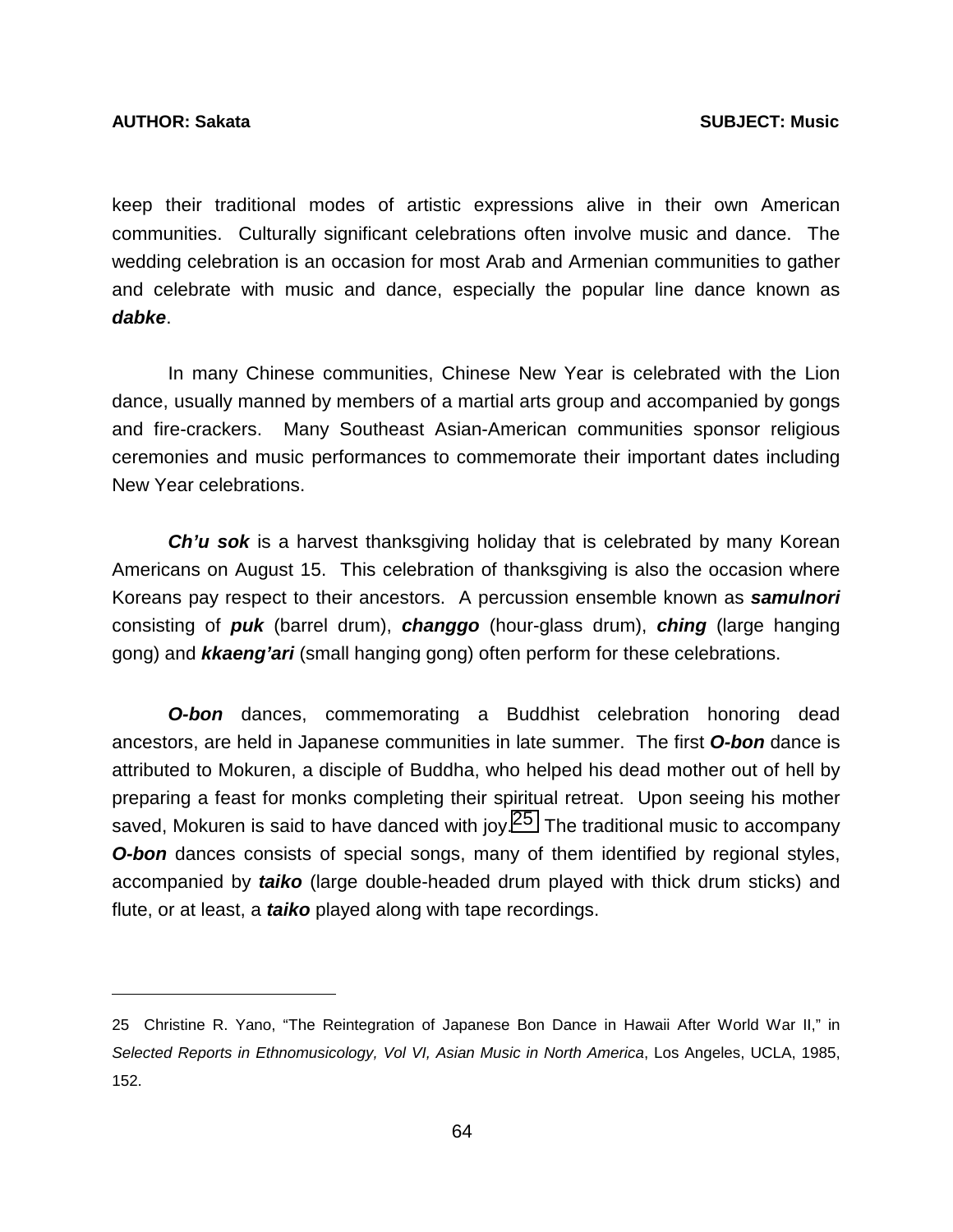Besides these seasonal celebrations, arts organizations have been formed to foster traditional art genres by facilitating the presentation of traveling Asian music concerts and performances while others are formed specifically with the intent of disseminating practical musical knowledge through lessons and workshops. One such organization is SPICMACAY: Society for Promotion of Indian Classical Music and Culture Among Youth. Since 1989, 35 chapters have been founded at universities throughout North America.

 Chinese dramatic forms, mainly Cantonese and Beijing opera, are performed by amateur musicians who have formed music clubs in urban centers with a high concentration of Chinese-Americans. Individual teachers representing Japanese traditional schools continue to teach Japanese *koto* and solo dance in many of the large urban centers of the United States. These teachers represent a direct link to the schools in Japan where they received their certificates of learning and licenses to teach. Dance teachers of Indian *bharatanatyam* and *kathak* can be found in most Indian-American communities throughout the United States and Canada. They also periodically return to their teachers (mainly in India) to refresh their training and knowledge.

 A number of Southeast Asian ensembles have been formed to participate not only in the rituals and ceremonies of their own communities, but also those of other communities that are not as fortunate to have their own ensembles. A Cambodian musician and scholar, Samang Sam, has noted a number of changes in the traditional arts taking place in the United States. In the traditional court dances of Cambodia, females performed male and super-human, supernatural roles as well as female roles. Because there is a lack of female dancers in the United States, male dancers are now dancing male and supernatural roles. Instruments belonging to specific ensembles are now being combined into the same ensembles, or Western instruments such as flutes are being incorporated into traditional ensembles. Even the traditional repertoire is changing due to repertoire substitutions and abbreviations. Samang Sam sees these new developments as necessary in meeting the challenges facing traditional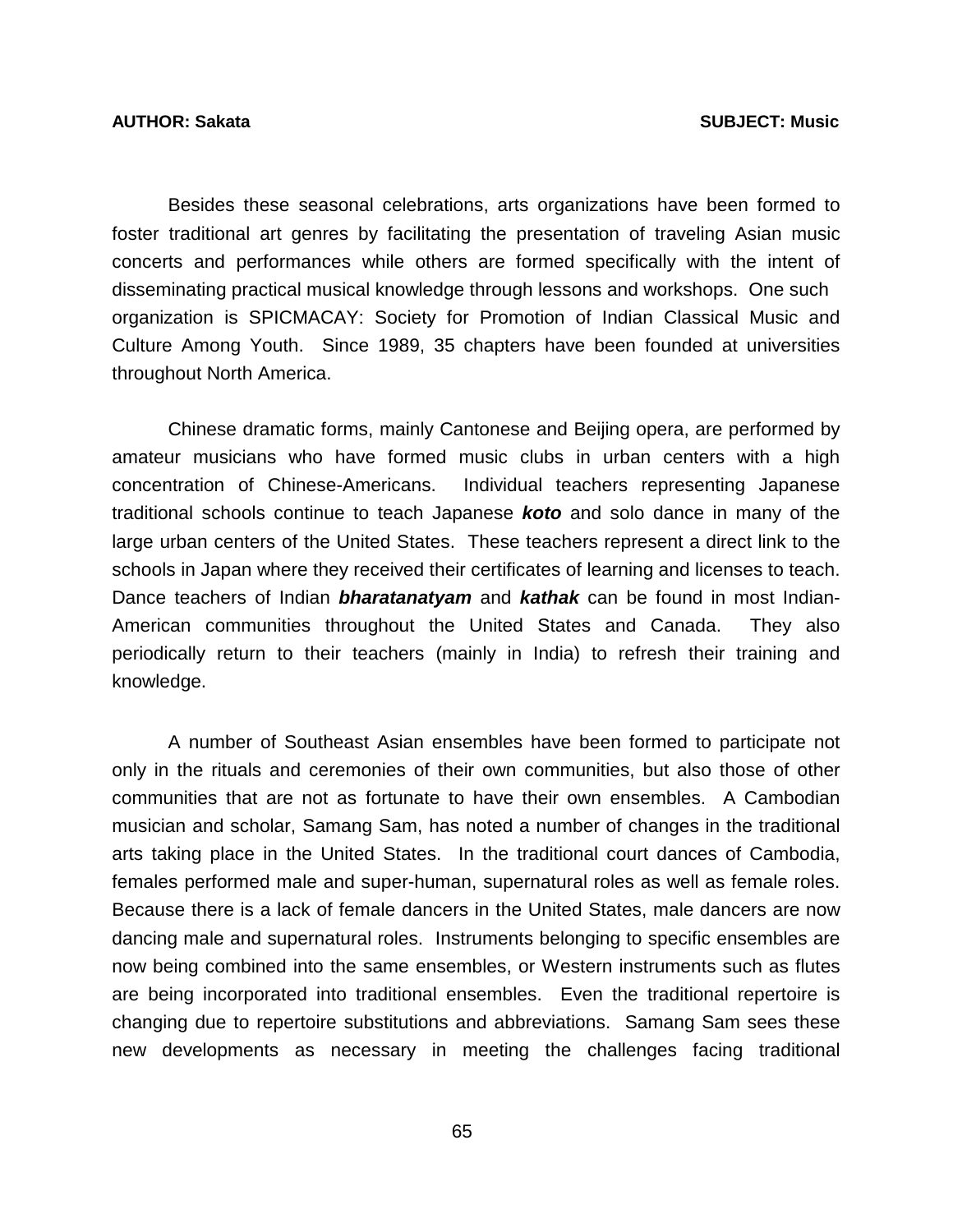l

performances outside of Cambodia.<sup>26</sup> Another Southeast Asian ensemble, the

*gamelan*, has inspired the formation and development of a number of American *gamelan* performing groups that perform traditional repertoire as well as new compositions by both Indonesian and American contemporary composers.

 Southwest Asian musicians teach their art to individual students but also inform larger audiences about the music by forming small ensembles that perform for mixed community and non-community audiences. A number of professional Central Asian Jewish musicians from Tashkent, Samarkand, Bukhara and Dushanbe have emigrated to the United States and live and perform in the New York area. Some have organized ensembles to perform at local community events and also to tour the United States to perform for American audiences, particularly American Jewish audiences. In each case, the bearers and teachers of a musical tradition learned their art in Asia and continue to keep contact with that musical culture in Asia. Of the hundreds and thousands of such dedicated teachers and bearers of traditional Asian music and dance, only a few have been nationally recognized by organizations such as the National Endowment for the Arts and the MacArthur Foundation.

 "Each year since 1982, the Endowment [NEA], through its Folk and Traditional Arts Program, has honored some of the nation's most accomplished and influential artists who have worked to preserve, shape, and share the traditions of their heritage part of *our* heritage as Americans." 27 The following lists the Asian-American musicians and dancers who received The National Heritage Fellowships.<sup>28</sup>

<sup>26</sup> Samang Sam, *Traditional Music of Cambodia*, Middletown, CT: Center for the Study of Khmer Culture, 1987, 3-4.

<sup>27</sup> Jane Alexander, Chairman of the National Endowment for the Arts, quoted from *The National Heritage Fellowships 1994* program.

<sup>28</sup> Reflecting the close association of music and dance in Asia, I have chosen to list both musicians and dancers of Asian descent. Other Asian-American National Heritage Fellowship recipients such as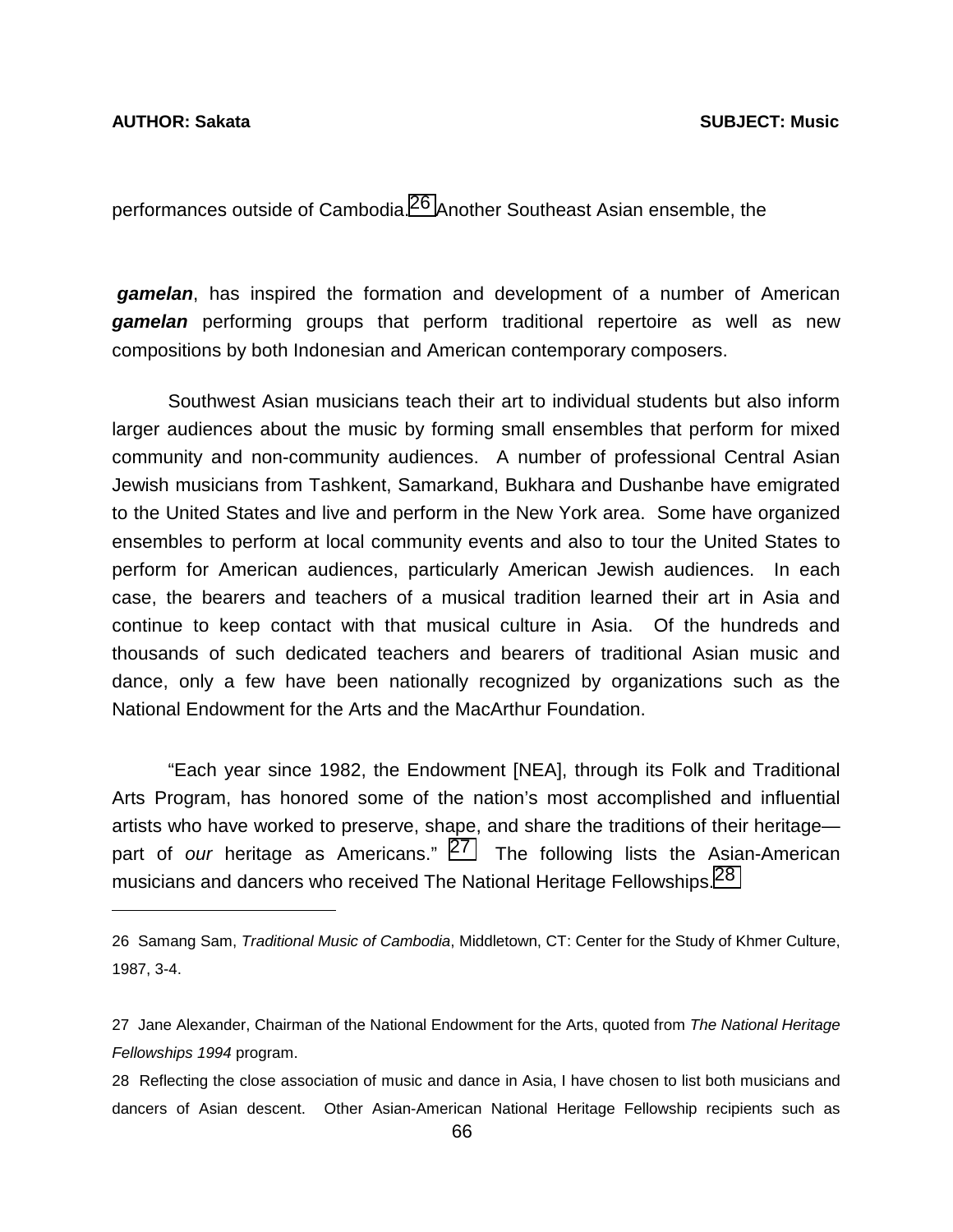Bua Xou Mua, Hmong musician from Portland, Oregon, 1984

 Peou Khatna, Cambodian court dancer/choreographer from Silver Spring, Maryland, 1986

 Kansuma Fujima, Japanese dancer from Los Angeles, California, 1987

 Richard Avedis Hagopian, Armenian *oud* [*'ud*] player from Visalia, California, 1989

 Khamvong Insixiengmai, Laotian singer from Fresno, California, 1991

> Seisho "Harry" Nakasone, Okinawan musician from Honolulu, Hawaii, 1991

> Fatima Kuinova, Bukharan, Jewish singer from Rego Park, New York, 1992

> Ng Sheung-Chi, *Toissan muk'yu* folk singer from New York, New York, 1992

> T. Viswanathan, South Indian flute master from Middletown, Connecticut, 1992

> Liang-xing Tang, Chinese *pipa* player from Bayside New York, 1993

> Simon Shaheen, Arab *oud* [*'ud*] player from Brooklyn, New York, 1994

> Bao Mo-Li, Chinese *jing erhu* player from Flushing, New York, 1995

> Danongan Kalanduyan, Filipino *kulintang* musician from San Francisco, California, 1995

 Two musicians who were recently honored by the MacArthur Foundation with generous fellowships popularly known as "the genius prize" are:

 $\overline{a}$ 

weavers and quilters are not mentioned here.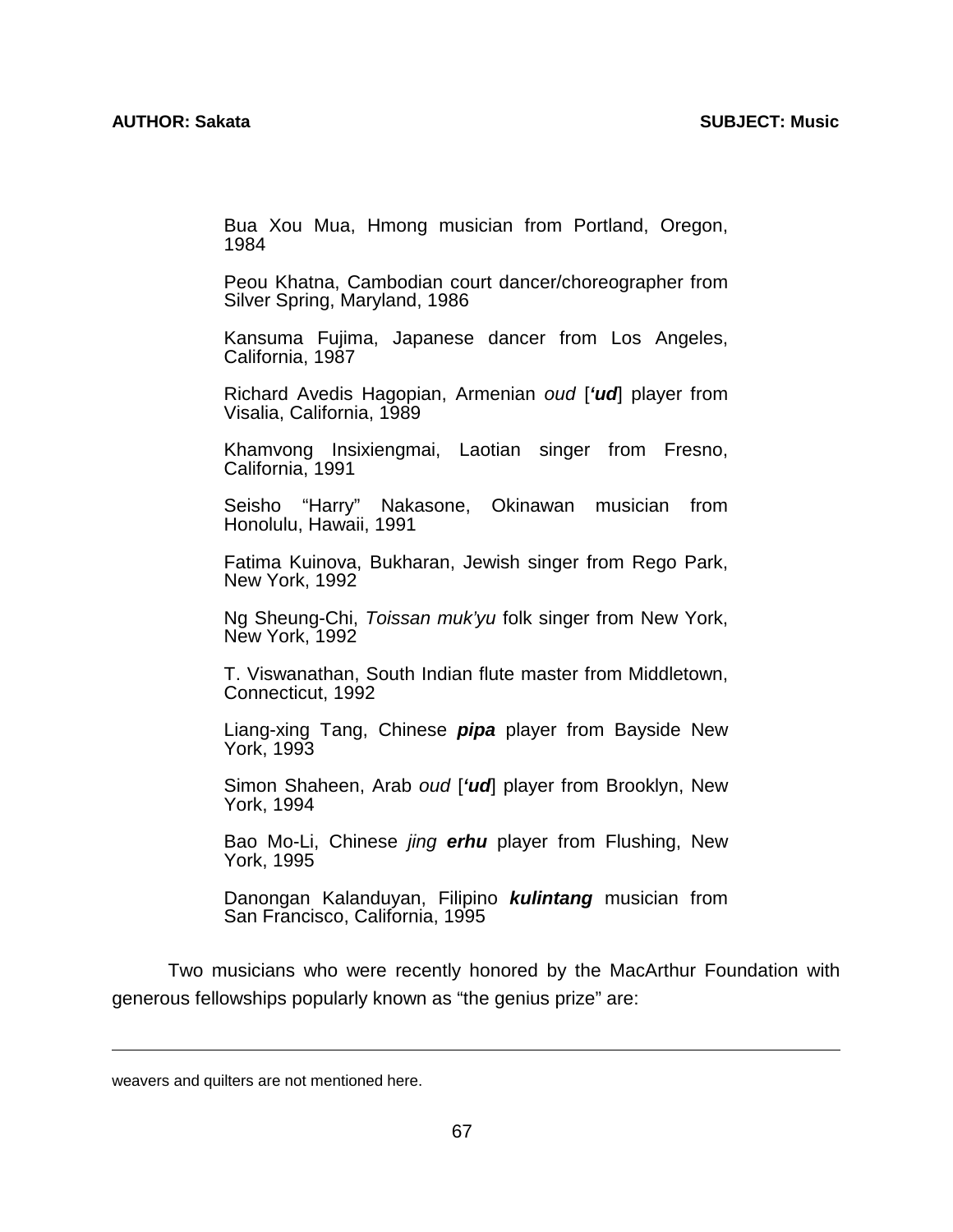l

Ustad Ali Akbar Khan, virtuoso Indian *sarod* master and founder of the Ali Akbar College in Marin County, California

Samang Sam, Cambodian musician and ethnomusicologist working in Washington, D.C.

 The Asian-American artists mentioned above have all been involved in furthering the development of a traditional art form that represents a particular Asian culture. There have been examples of Western musical compositions that incorporate the use of Asian instruments.<sup>29</sup> But these examples do not represent particularly American music. However, a number of young Asian-American artists have consciously drawn on their experience as American musicians with a sense and knowledge of their Asian cultural background. Two such artists, Jon Jang, jazz musician, and Kenny Endo, *taiko* musician, recently performed in New York for the Asia Society's Crossover series, which explored "interactions between Asian and American forms"  $30$  (Plate 21).

 There are forms of music that have a wider appeal to Asian-American youth than just those who identify with a particular music culture. The first such music is the *taiko* drumming ensembles, originally associated with festival drumming in Japan. The first teacher of *taiko* drumming in the United States, Seiichi Tanaka, combined the principles of martial arts training and music ensemble playing, both emphasizing the discipline of mind and body, of movement and sound. He established the first *taiko* group in San Francisco in 1968 and was instrumental in teaching and establishing *taiko* groups in other North American cities. Many of the participants are young Americans of East Asian or Southeast Asian descent. Perhaps *taiko*'**s** popularity can be partly attributed to the sense of belonging to a performing ensemble founded on spiritual discipline and aesthetics contained in Confucian, Buddhist, and Taoist philosophies.<sup>31</sup>

<sup>29</sup> A case in point is the composition, "Sudden Thunder," a pipa concerto by Bun-Ching Lam, recently

performed by the American Composers Orchestra at Carnegie Hall, reviewed in the *New York Times*, October 25, 1994. Page number unknown.

<sup>30</sup> Allan Kozinn jazz review, "Mixing Asian Music and Jazz," *New York Times*, June 12, 1995. Page number unknown.

<sup>31</sup> According to Susan Asai, this type of drumming is referred to as "Buddhist taiko" and was a part of the tradition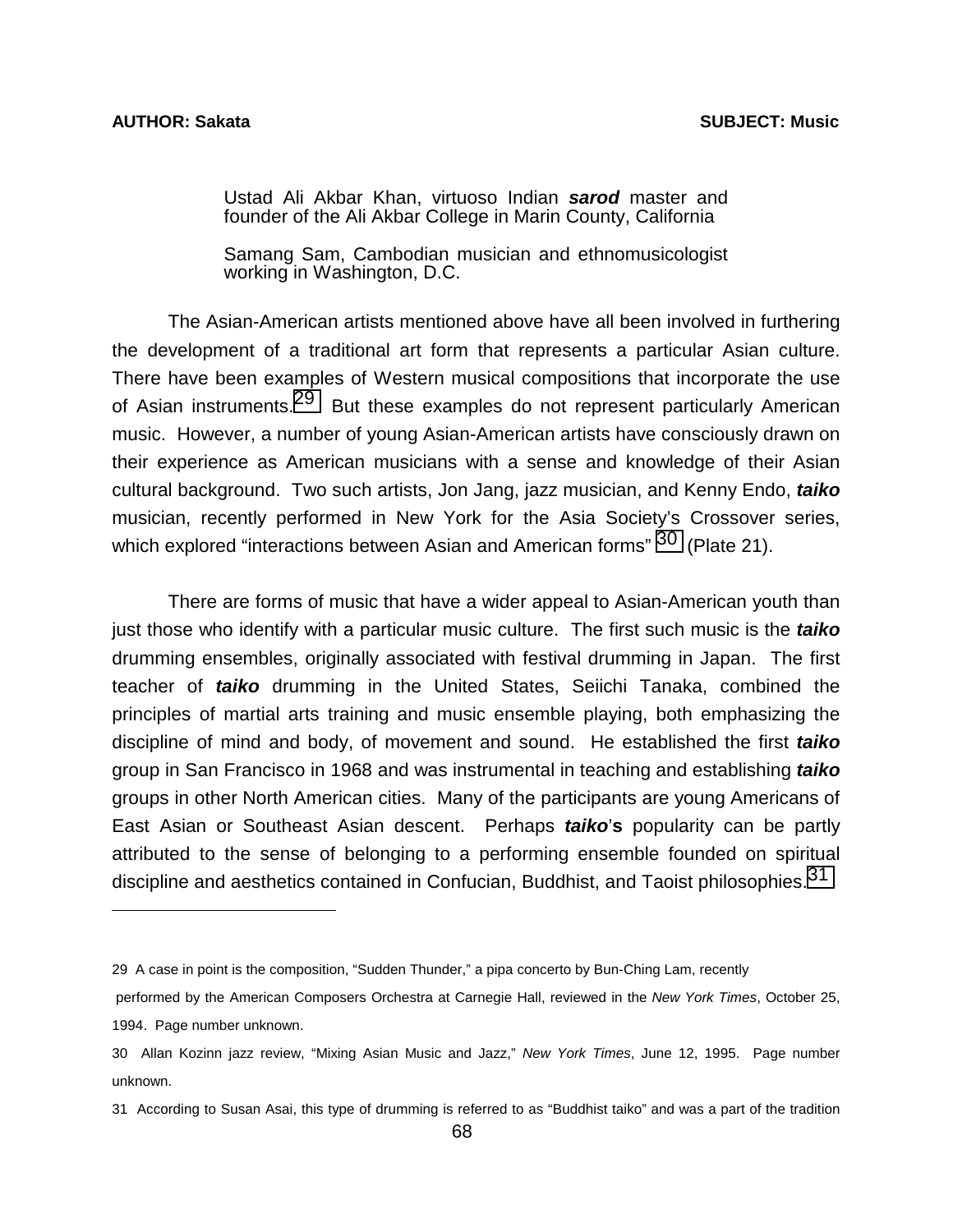## **AUTHOR: Sakata SUBJECT: Music**

l

 Another ensemble tradition that has found a popular following among Asian-Americans is the Southern Philippine gong ensemble known as *kulintang* (Plate 22). Its popularity in the United States is perhaps due to two musicians/ethnomusicologists.



of Buddhist performing arts introduced to the United States by the first generation of Japanese immigrants. See "Horaku: A Buddhist Tradition of Performing Arts and the Development of Taiko Drumming in the United States," in *Selected Reports in Ethnomusicology*, Vol VI, Asian Music in North America, 1985, 163-171.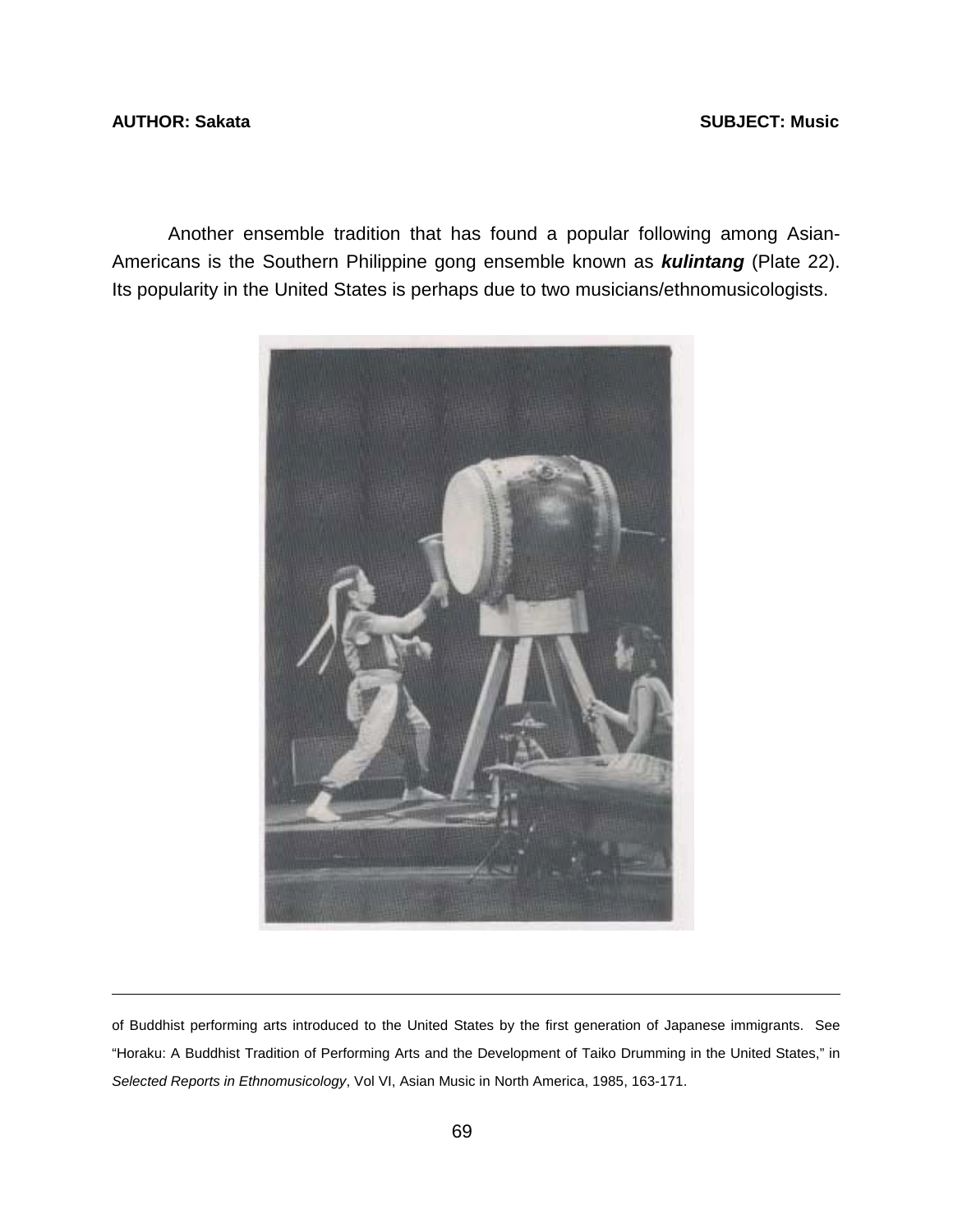l

21. Japanese *taiko* drumming by Asian-American musician, Kenny Endo.

Jazz review, "Mixing Asian Music and Jazz," New York Times, June 12, 1995 (Photo copyright Jack Vartoogian, New York, NY)

who teach and perform *kulintang* to scores of young Asian-Americans: Usopay Cadar of the Maranao tradition and Danongan Kalanduyan of the Maguindanao tradition *Kulintang* music represents an indigenous Philippine tradition that has close ties to other Asian gong ensembles. The wide appeal of *taiko* and *kulintang* ensembles lies in the participatory aspect of performance.

 On the one hand, the informal, participatory ensembles mentioned above have allowed Asian music to spread their spheres of influence, while on the other hand, a technical, highly specialized instrument, the electronic synthesizer, has allowed a single performer to play and represent the music of a number of different cultures, mainly from South and Southwest Asia. The electronic keyboard instrument, unlike the piano, a fixed-pitch instrument, can be finely tuned to represent the subtle intervals that are sometimes referred to as "quarter tones." These intervals do not necessarily match the Western equal-tempered intervals that are based on equal half-step tones but change according to the **melodic modes** being played; from one *maqam* or *makam* to another or from one *dastgah* to the next. A second versatile feature of the instrument allows the musician to re-create the timbre of some traditional musical instruments through the use of digital sampling. Therefore, a single performer accompanied by a drummer can produce the sounds of a whole, traditional ensemble.<sup>32</sup> This versatile instrument thus allows a single musician to play to a wider, mixed audience who share some common musical sensibilities. The same instruments can accompany traditional and popular Arabic, Turkish, Iranian, Afghan, and Indian songs and dances.

<sup>32</sup> Much of the information on the use of synthesizer comes from a paper presented by Anne Rasmussen at the 1994 Society for Ethnomusicology/American Folklore Society Annual Meeting . The paper was entitled, "Theory and Practice at the 'Arabic Org:' Technique, Timbre and Technology among Arab American Musicians."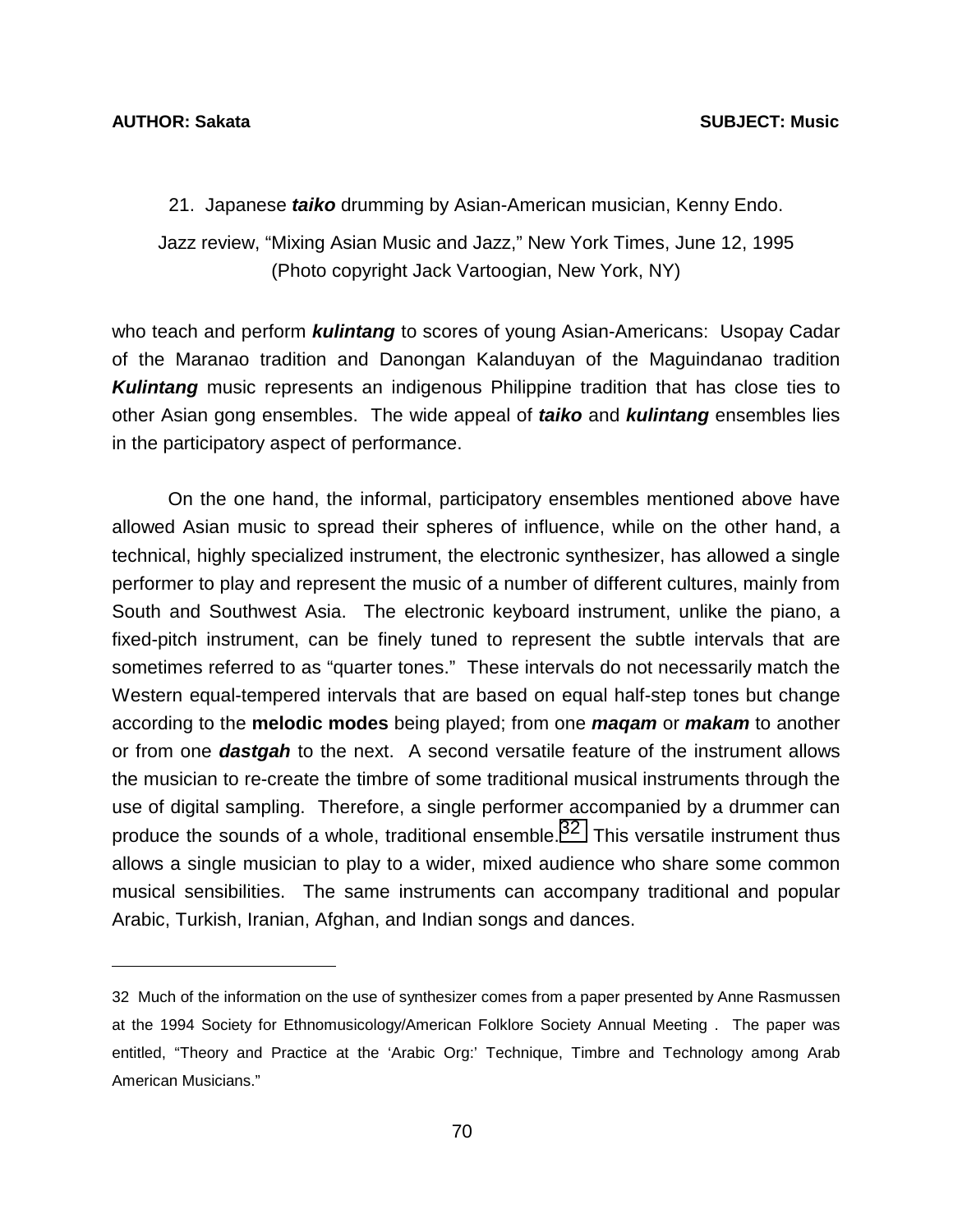**AUTHOR: Sakata** SUBJECT: Music **AUTHOR: Sakata** 

 Reaching out to wider audiences seems to be a step in the process of adapting or creating traditional music for people in a changing world. Americans are extremely fortunate to have a vast resource of musical ideas and expressions from around the world. Asian-Americans have not yet adopted, and perhaps may never come to adopt,



22. The Mindanao Kulintang Ensemble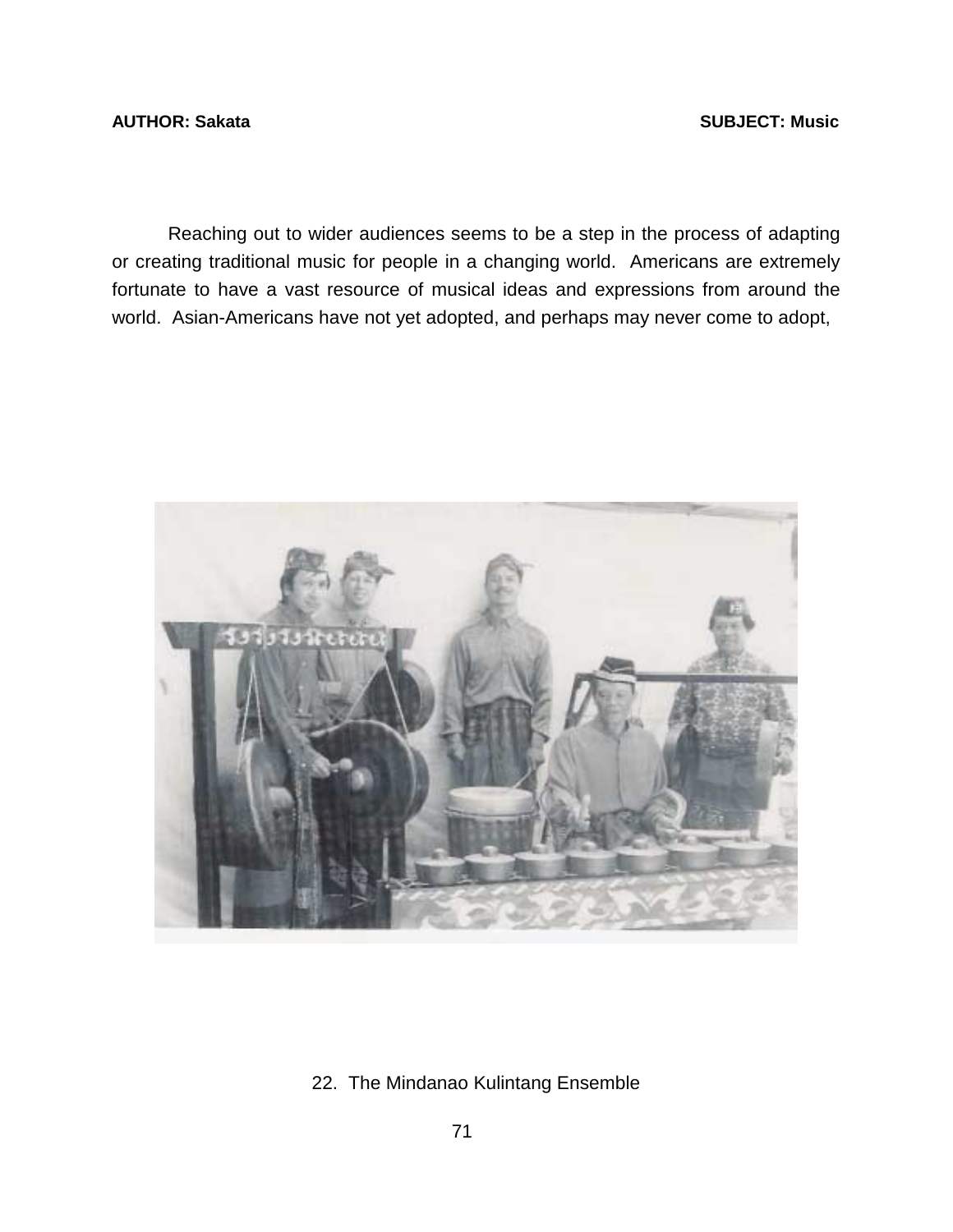l

# *from left to right*: Yoshitaka Terada, *agong*; Scott Scholz, *babandil*; Daniel Giray, *dabakan*; Usopay Cadar, *kulintang*; Danongan Kalanduyan, *gandingan*  (Courtesy of Usopay Cadar)

a single voice to express their American musical experiences. From the standpoint of American audiences, it is to our advantage to learn to understand and appreciate the vast palette of musical hues available to us. Simon Shaheen, the talented Arab-American musician from Brooklyn, recounts his experience of playing Arabic music for a famous violinist at the Manhattan School of Music. "I changed the tuning of my violin and played. He listened and said: 'Tell me one thing. Why did you play so much out of tune; what are those out-of-tune notes?' He was referring to quarter tones. I laughed but later I felt sad because it showed how much people are absorbed in their own worlds and do not have openness towards others."<sup>33</sup> As Americans, we should take responsibility for knowing about and understanding our "own world," the rich multicultural world of America.

<sup>33</sup> Quoted from an article about Simon Shaheen by Sheila Rule, "A Man and his Oud. His What?" in The Arts section of *The New York Times*, Saturday, October 19, 1994.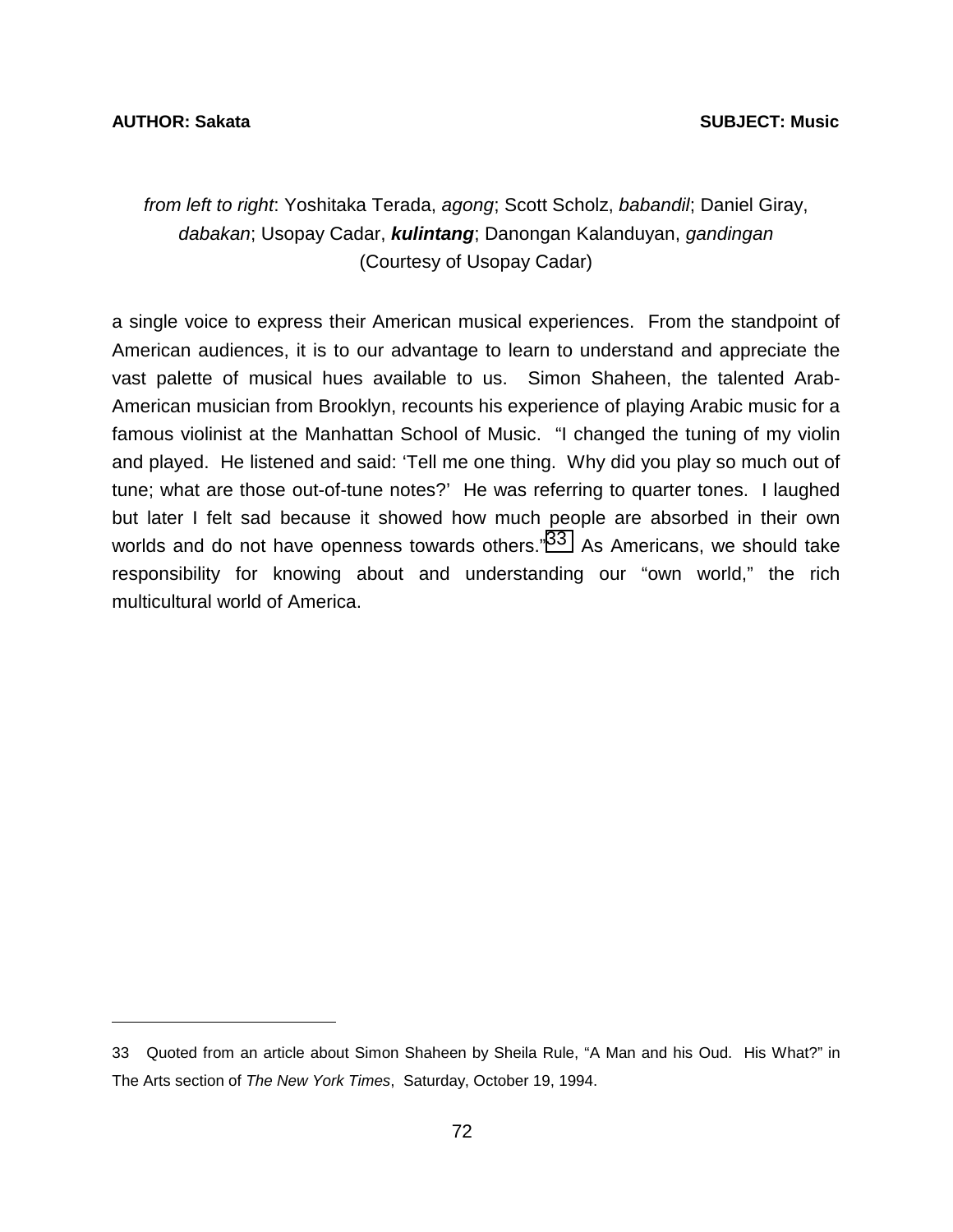# **Suggested Reading, listening and Viewing**

## *EAST ASIA*

## **Books and Articles**

- Brandon, James R. *Kabuki: Five Classic Plays*. Cambridge: Harvard University Press, 1970.
- Cavaye, Ronald. *Kabuki: A Pocket Guide*. Tokyo: Charles E. Tuttle Company, 1993.
- Fujie, Linda. "East Asia/Japan." In *Worlds of Music: An Introduction to the Music of the World's Peoples*. Second Edition, Jeff Todd Titon, gen. ed. New York: Schirmer Books, A Division of Macmillan, Inc., 1992, 320-375.
- Gulik, R. H. Van. *The Lore of the Chinese Lute*. Tokyo: Sophia University in cooperation with Charles E. Tuttle Company, 1969.
- Han, Kuo-huang. *The Lion's Roar: Chinese Luogu Percussion Ensembles*. With Patricia Shehan Campbell. Accompanied by audio cassette. Danbury, CT: World Music Press, 1992.
- Komparu, Kunio. *The Noh Theater: Principles and Perspectives*. New York: Weatherhill, 1983.
- Lee, Hye-ku. *Essays on Korean Traditional Music*. Translated and edited by Robert C. Provine. Seoul: Royal Asiatic Society, Korea Branch, 1981.
- Lee, Kang-sook. "Certain Experiences in Korean Music." In Elizabeth May, ed. *Music of Many Cultures.* Berkeley: University of California Press, 1980, 32-47.
- Liang, Mingyue. *Music of the Billion: An Introduction to Chinese Musical Culture*. New York: Heinrichshofen Edition, 1985.
- Malm, William P. *Japanese Music and Musical Instruments*. Rutland, Vermont: Charles E. Tuttle,1959.
- Scott, A. C. *Mei Lan-Fang: Leader of the Pear Garden*. Hong Kong: Hong Kong University Press, 1959.
- Wong, Isabel K. F. "China." In *Excursions in World Music*. Englewood Cliffs: Prentice Hall, 1992, 70-104.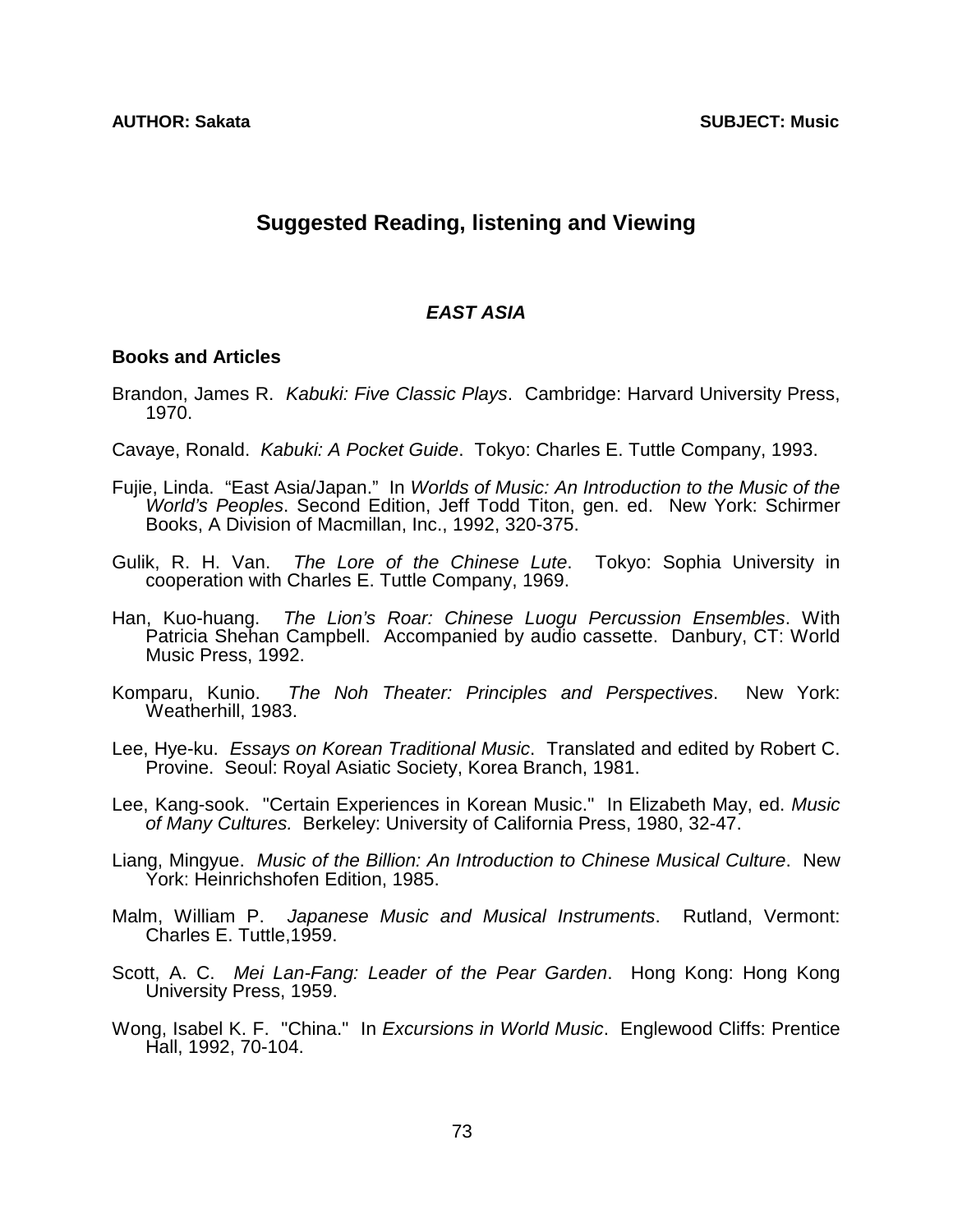## **Sound Recordings, Videotapes and Films**

- *Chine: Opera de Pekin.* Musiques de l'Asie traditionnelle, V. 5. 33 1/3 rpm, Playa Sound PS 33505. n.d.
- *Chine Populaire Musique Classique.* Musiques traditionnelles vivants. III, Musiques d'art. 33 1/3 rpm, OCORA 558 519. n.d.
- *The Chinese Opera. Arias from Eight Operas*. 33 1/3 rpm, Lyrichord LLST 7212. 1970.
- *Coree*.*Musique de cour*. CD, Playa Sound PS 65023. 1988.
- *The God with a Green Face.* VHS videocassette on *kathakali.* American Society for Eastern Arts. 1971.
- *Japon 3: Gagaku.* Musiques traditionnelles vivantes. III, Musiques d'art. 33 1/3 rpm, OCORA 558 551. 1980.
- Jong Nong Ak Ho Ensemble. *Coree: musique instrumentale de la tradition classique.*  CD, OCORA C558701. 1988.
- Kim, So-Hee, et al. *P'ansori, Korea's Epic Vocal Art and Instrumental Music*. Explorer series. 33 1/3 rpm, Nonesuch H 720049. 1972.
- Kina, Shoukichi. *Shoukichi Kina & Champloose*. CD, Sky Ranch, SR652316. 1992.
- Liang, Tsai-ping. *China: Shantung Folk Music and Traditional Instrumental Pieces*. Explorer series. 33 1/3 rpm, Nonesuch H 72051. n.d.
- Malm, William P., Sidny D Brown and Eugene Enrico. *Gagaku: The Court Music of Japan*. VHS Videocassette, Early Music Television, University of Oklahoma. 1989.
	- \_\_\_\_\_\_\_. *Music of Bunraku*. VHS Videocassette, Early Music Television, University of Oklahoma. 1991.
- Miyata, Kohachiro. *Shakuhachi: The Japanese Flute*. 33 1/3 rpm, Nonesuch H 72076. 1977.
- Nguyen, Phong. *Traditional Music of Vietnam*. 33 1/3 rpm, Lyrichord LLST 7396. n.d.
	- \_\_\_\_\_\_\_. *Music of Vietnam*. Cassette, World Music Institute WMI 008. 1989.
- Oguchi, Daihachi. *O-Suwa-Daiko: Japanese Drums*. Musical Sources: Language of Rhythm, III-1. UNESCO Collection. 33 1/3 rpm, Philips 6586 029. 1978.
- Quiquemelle, Marie-Claire. *The Education of a Singer at the Beijing Opera.* VHS videocassette. Princeton, NJ: Films for the Humanities & Sciences. 1994.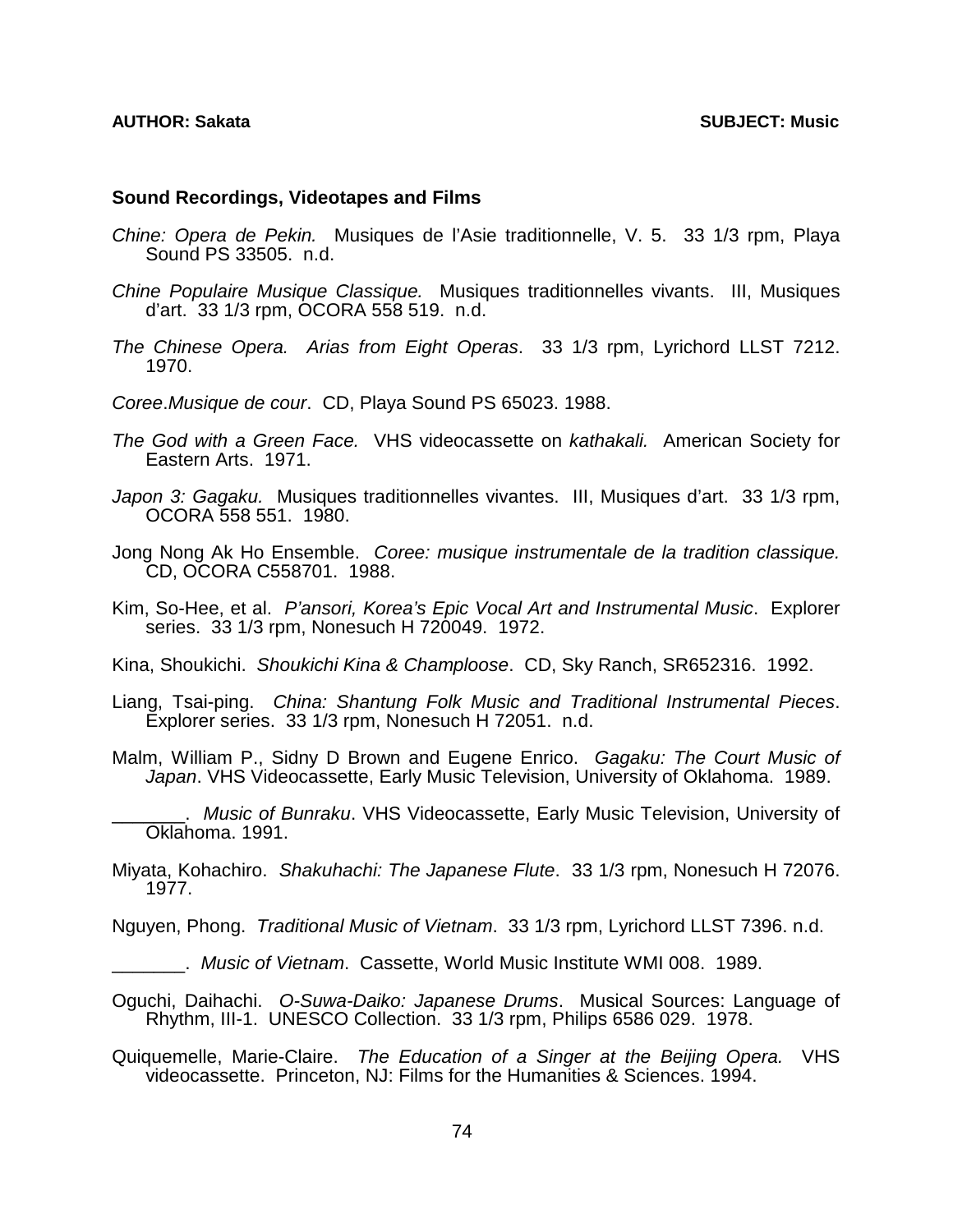- *The Sound of Wisdom.* VHS videocassette about Tibetan ritual music. Cos Cob, CT: Harley Film Foundation. 1987.
- *The Tradition of Performing Arts in Japan: the Heart of Kabuki, Noh, and Bunraku.*  VHS video cassette. Japan: Shin-ei. 1989.
- *Viet-nam.* UNESCO collection. Musical Anthology of the Orient, 22-23. 2 discs, 33 1/3 rpm, Barenreiter Musicaphon, BM 30 L 2022, 2023. n.d.
- *Wayang Kulit, the Shadow Puppet Theater of Java.* VHS videocassette. Los Angeles: B. Glascock. 1978.
- Zhongguo Mijian Yishu Tuan. *Chine: Musique Classique Vivante*. Cercle d'Art Populaire. CD, OCORA C 559 049. 1988.

## *SOUTHEAST ASIA*

## **Books and Articles**

- *Asian Music.* The entire issue of *Asian Music: Journal of the Society for Asian Music* Vol. 26(1), 1994/95, is devoted to six articles on musical narrative traditions of Asia.
- *Asian Music.* The entire issue of *Asian Music: Journal of the Society for Asian Music*Vol. 27(2), 1996, is devoted to eight articles on *kulintang* music and one on popular music in Southeast Assia.
- Becker, Judith O.*Traditional Music in Modern Java: Gamelan in a Changing Society*. Honolulu: University Press of Hawaii, 1980.
- Brandon, James R. *On the Thrones of Gold: Three Javanese Shadow Plays*. Cambridge: Harvard University Press, 1975.
- Cadar, Usopay H. "The Role of Kulintang Music in Maranao Society." *Ethnomusicology* 17(1): 1973, 41-51.
- Lindsay, Jennifer. *Javanese Gamelan: Traditional Orchestra of Indonesia*. Singapore: Oxford University Press, 1992.
- Matusky, Patricia. *Malaysian Shadow Play and Music: Continuity of an Oral Tradition*. Kuala Lumpur: Oxford University Press, 1993.
- Morton, David. "The Music of Thailand." Iin Elizabeth May, ed. *Music of Many Cultures*. Berkeley: University of California, 1980, 63-82.
- Nguyen, Thuyet Phong. *From Rice Paddies and Temple Yards: Traditional Music of Vietnam*. With Partricia Shehan Campbell. Accompanied by audio cassette. Danbury, CT: World Music Press, 1990.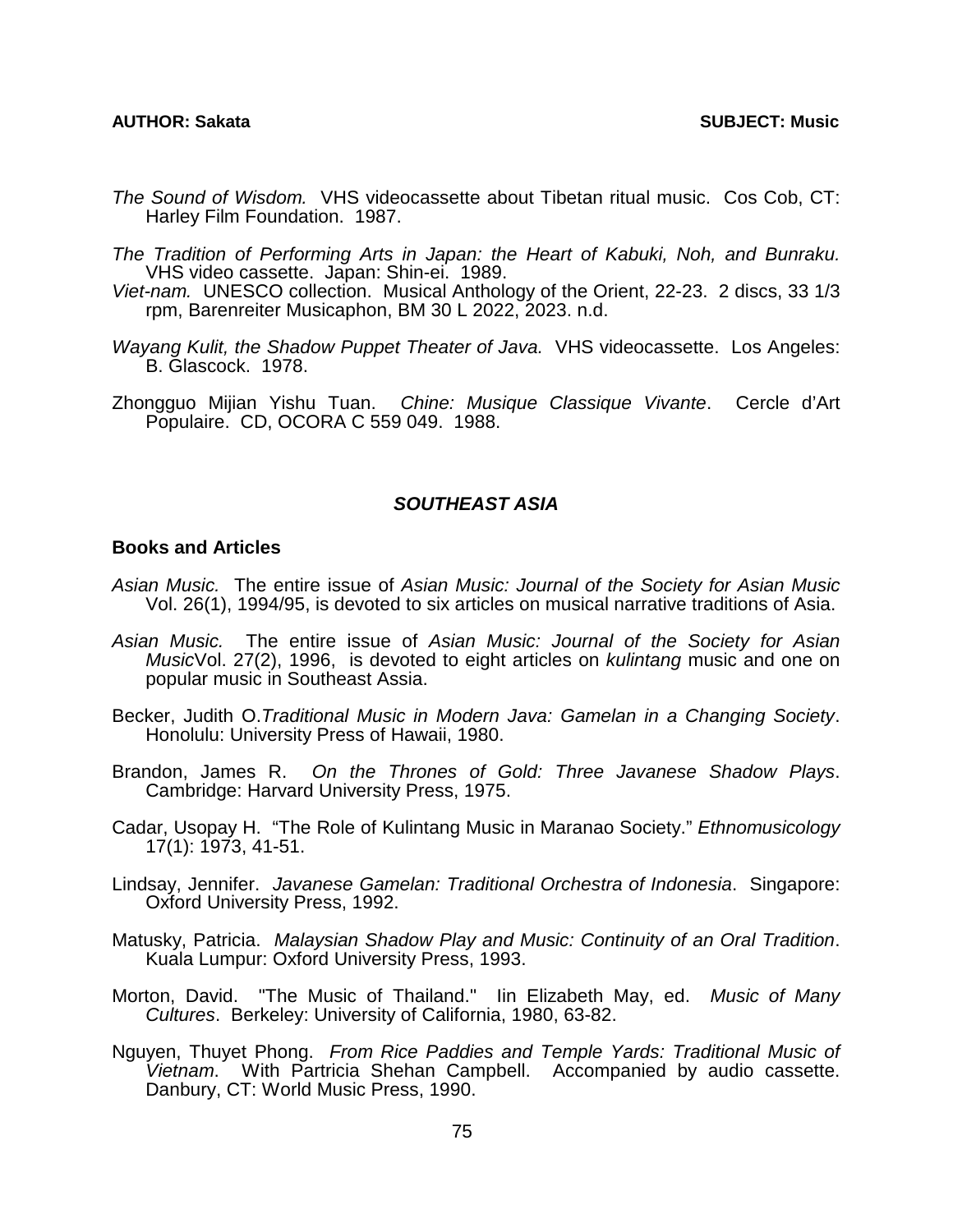Sam, Samang. *Silent Temples, Songful Hearts: Traditional Music of Cambodia*. With Patricia Shehan Campbell. Accompanied by audio cassette. Danbury, CT: World Music Press. 1991.

Sorrell, Neil. *A Guide to the Gamelan*. Portland, Oregon: Amadeus Press. 1990.

Sutton, R. Anderson.*Music of Indonesia*. New York: Festival of Indonesia Foundation. 1991a.

\_\_\_\_\_. *Traditions of Gamelan Music in Java: Musical Pluralism and Regional Identity*. Cambridge: Cambridge University Press, 1991b.

\_\_\_\_\_. "Asia/Indonesia." In *Worlds of Music: An Introduction to the Music of the World's Peoples*. Second edition. Jeff Todd Titon, gen. ed. New York: Schirmer Books, A Division of Macmillan, Inc., 1992, 266-317.

## **Sound Recordings, Videotapes and Films**

- Browning, Robert. *Java: Javanese Court Gamelan from the Pura Paku Alaman, Jogyakarta.* Explorer series. CD, Elektra Nonesuch 972044-2. 1971.
- Cadar, Usopay and Steve Otto. *Philippine Gong Music from Lanao: Muranao Kakolintang.* 2 records. 33 1/3 rpm, Lyrichord LLST 7322 and 7326. n.d.
- Lewiston, David. *Bali: Gamelan & Kecak*. Explorer series. CD, Elektra Nonesuch 979204-2. 1989.

Nguyen, Phong. *Traditional Music of Vietnam*. 33 1/3 rpm, Lyrichord LLST 7396. n.d.

\_\_\_\_\_. *Music of Vietnam*. Cassette, World Music Institute WMI 008. 1989.

- Parsons, David and Kay. *The Music of Cambodia: Royal Court Music* Vol. 2. CD, Celestial Harmonies 13075-2. 1993.
- Sam, Samang. *Traditional Music of Cambodia*. Center for the Study of Khmer Culture. 33 1/3 rpm, TMC-SS-NR001. 1987.

\_\_\_\_\_. *Music of Cambodia: Sam-ang Sam Ensemble*, cassette, World Music Institute, WMI 007. 1989.

Yampolsky, Philip. *Music of Indonesia* 1-9. Continuing series of recordings from different areas of Indonesia. Smithsonian/Folkways Recordings, CD SF 40055, 40056, 40057, 40420, 40421,40422. 1991-95.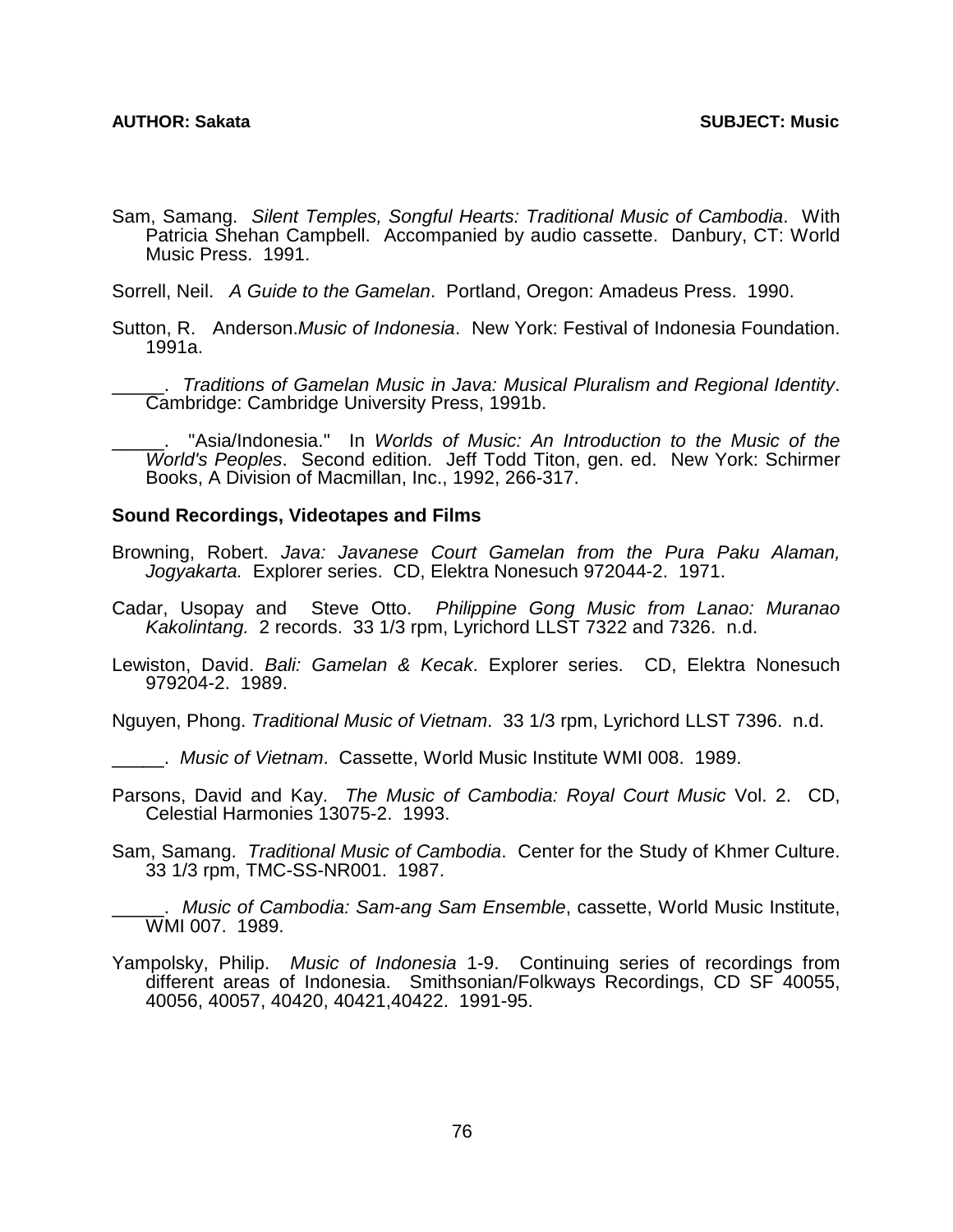## *SOUTH ASIA*

## **Books and Articles**

- Brown, Robert E. "India's Music." In *Readings in Ethnomusicology*. David P. McAllester, ed. New York: Johnson Reprint Corporation, 1971, 293-329
- Capwell, Charles. "The Music of India." In *Excursions in World Music*. Englewood Cliffs: Prentice Hall, 1992, 14-42.
- Manuel, Peter. *Cassette Culture: Popular Music and Technology in North India*. Chicago: The University of Chicago Press, 1993.
- Neuman, Daniel M. *The Life of Music in North India*. Chicago: University of Chicago Press, 1990.
- *Popular Music in India.* Originally published as *Journal of Popular Music*, Vol. 7, No. 2. New Delhi: Manohar Publications with Cambridge University Press, 1988.
- Reck, David B. "India/South India." In *Worlds of Music: An Introduction to the Music of the World's Peoples. S*econd edition. Jeff Todd Titon, gen. ed. New York: Schirmer Books, A Division of Macmillan, Inc., 1992, 320-375.
- Sakata, Hiromi Lorraine. "The Sacred and the Profane: *Qawwali* Represented in the Performances of Nusrat Fateh Ali Khan." *The World of Music* 36(3): 1994, 86-99.
- Shankar, Ravi. *My Music, My Life*. With an introduction by Yehudi Menuhin. New York: Simon and Schuster, 1968.

## **Sound Recordings, Videotapes and Films**

- Khan, Ali Akbar. *The Classical Music of India*: *Ustad Ali Akbar Khan*. 33 1/3 rpm, Prestige PR 1079. 1964.
- Khan, Bade Ghulam Ali. *A Doyen of Patiala Gharana*. 33 1/3 rpm, All India Radio PMLP 3020. 1988.
- Khan, Bismillah. *The Magic Shehnai of Bismillah Khan*. 33 1/3 rpm, Odeon EALP 1262. n.d.

Khan, Nusrat Fateh Ali. *Mustt Mustt*. CD, Real World Records 91630-2. 1990.

\_\_\_\_\_. *The Day, the Night, the Dawn, the Dusk*. CD, Shanachie 64032. 1991.

\_\_\_\_\_. *Nusrat! Live at Meany*. VHS videocassette. Seattle: University of Washington Press, 1993.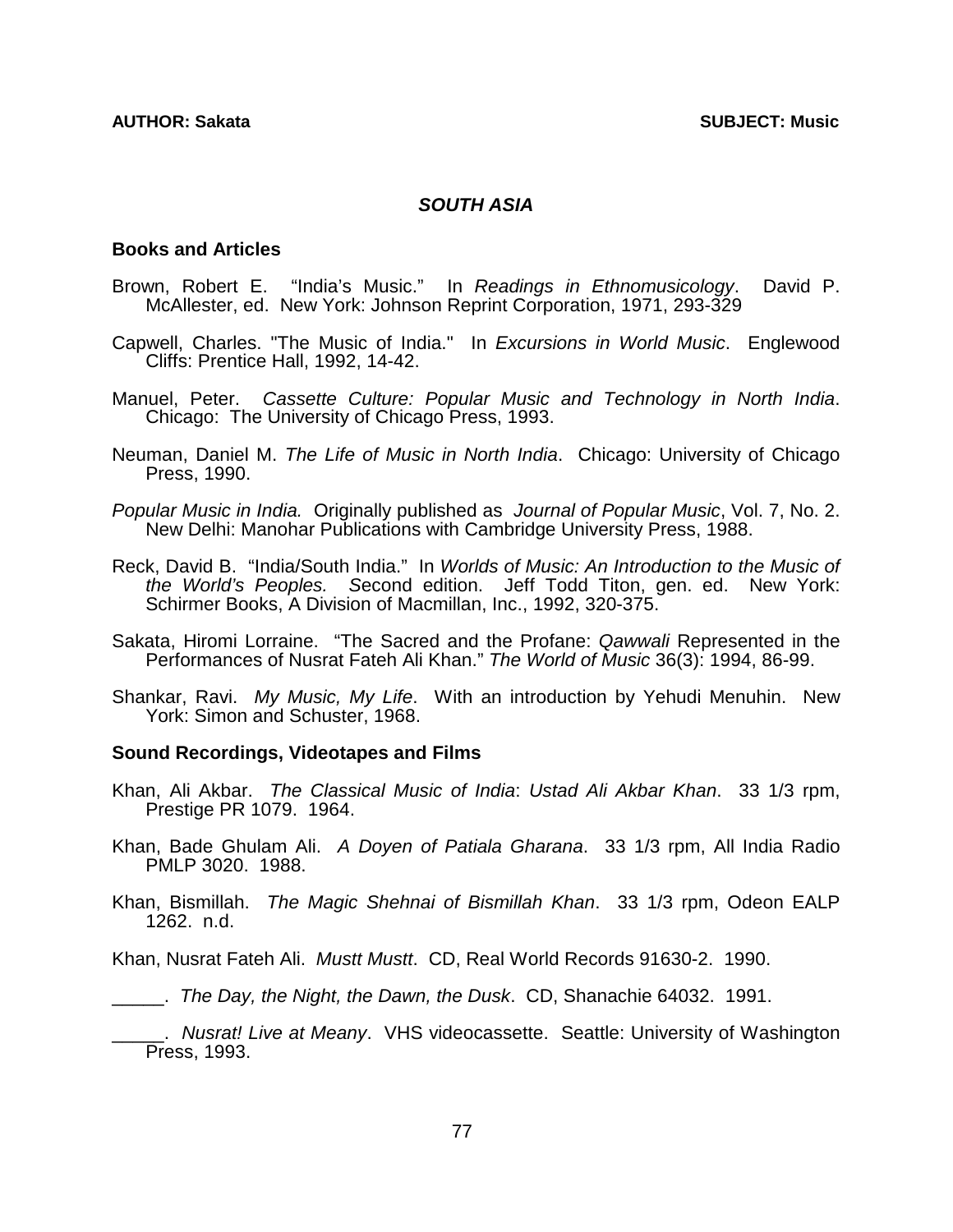### **AUTHOR: Sakata SUBJECT: Music**

- Khan, Ustad Vilayat. *Ustad Vilayat Khan: Sitar*. CD, India Archive Music IAM CD 1001. 1991.
- Krishnan, Ramnad. *Kaccheri: A Concert of South Indian Classical Music*. Explorer Series. 33 1/3 rpm, Nonesuch H 72040. 1971.
- Levy, John. *Classical Music of India*. 33 1/3 rpm. Nonesuch H 2014. n.d.
- Lieberman, Frederic and Amy Catlin. *South Indian Classical Music: House Concert with M.D. Ramanathan, Vocalist*. VHS videocassette, Apsara Media for Intercultural Education, 13659 Victory Boulevard, Suite 577, Van Nuys, CA 91401. 1993.
- Neuman, Arundhati. *The Story of a Musician: Ustad Yunus Husain Khan*. VHS videocassette, Apsara Media for Intercultural Education, 13659 Victory Boulevard, Suite 577, Van Nuys, CA 91401. 1994.
- Shankar, Ravi. *Pandit Ravi Shankar*. CD, OCORA C 558674. 1986.

Subramaniam, L. *L. Subramaniam en Concert*. CD, OCORA C558656. 1985.

## *CENTRAL AND NORTH ASIA*

## **Books and Articles**

- Ellingson, Ter. "The Mathematics of Tibetan Rol mo," *Ethnomusicology* 23(2): 1979, 225-243.
- Karomatov, F. M. and I. Radjabov. "Introduction to the Sasmaqam." *Asian Music* 8(1): 1981, 97-118.
- Levin, Theodore. *The Hundred Thousand Fools of God: Musical Travels in Central Asia and Queens, New York*. With accompanying CD. Bloomington: Indiana University Press, 1996.
- Lhalungpa, Lobsang P. "Tibetan Music: Secular and Sacred." *Asian Music* 1(2): 1969,  $2 - 10$ .
- Zeranska-Kominek, Slawomira, Beniamin Kostrubiec and Joanna Wierzejewska. "Universal Symbols in the Bukharan Shashmaqam." *Asian Music* 14(1): 1983, 74- 93.

### **Sound Recordings, Videotapes and Films**

Alekseev, Eduard, Zoya Kirgiz and Ted Levin. *Tuva: Voices from the Center of Asia*. Smithsonian Folkways, CD SF 40017. 1990.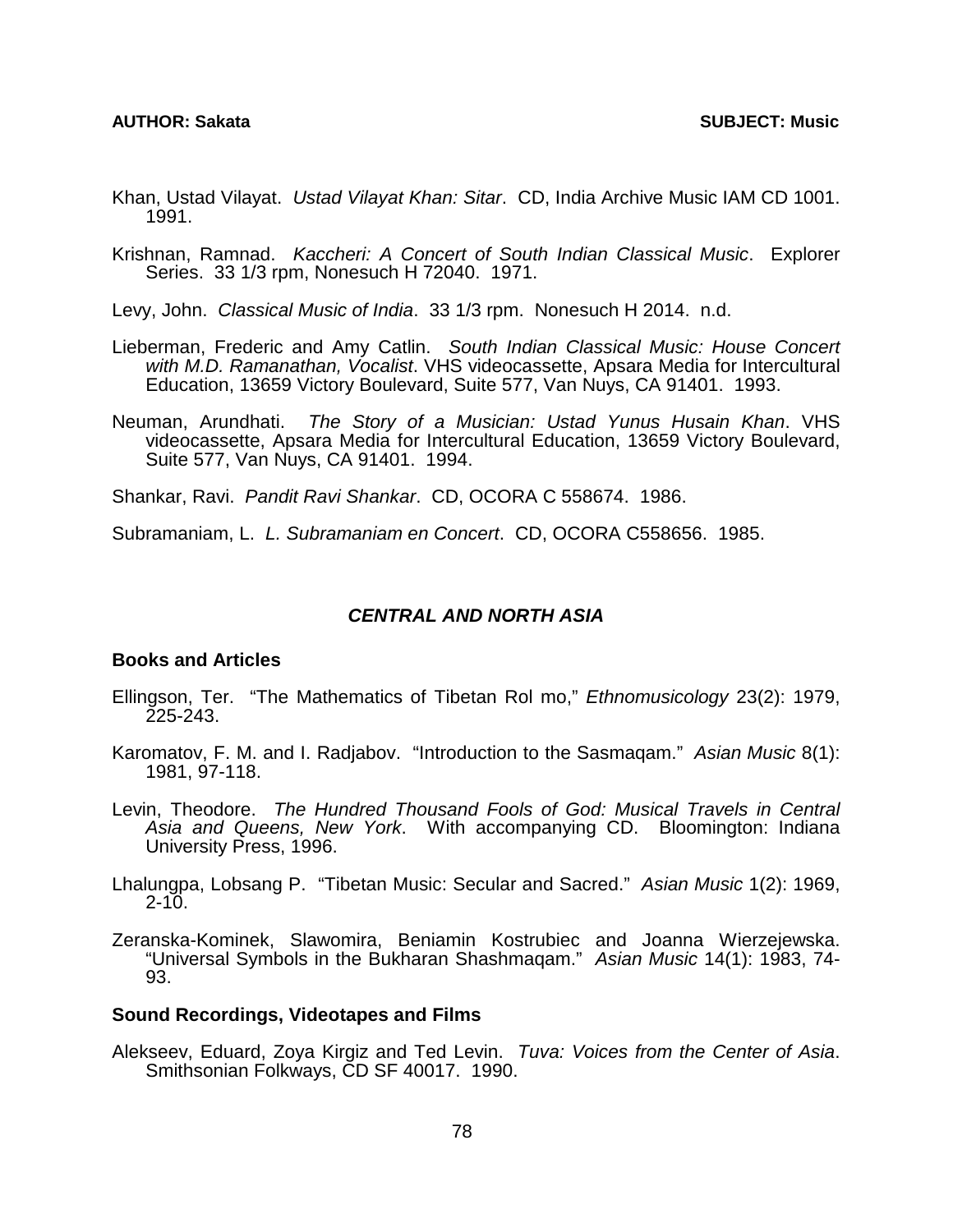- Aubert, Laurent and Thomas Kayser. *Musique sur les Routes de la Soie: Chine, Mongolie, Sibérie, Bouriatie, Xinjiang, Ouzbébistan, Bachkirie*. CD Ethnic Auvidis. B 6776. 1992.
- Gründ, Françoise. *Voix de l'Orient Sovietique: Ouzbékistan, Touva, Kazakhstan, Turkménistan, Azerbaïdjan, Géorgie, Arménie*. Maison des Cultures du Monde. CD, W 260008. 1989.
- Levin, Ted and Otanaza Matyakubov. *Bukhara: Musical Crossroads of Asia*. Smithsonian Folkways, CD SF 40050. 1991.
- Lewiston, David. *Tibetan Buddhism: the Ritual Orchestra and Chants*. Explorer series. Nonesuch H 72071. n.d.

\_\_\_\_\_. *Tibetan Buddhism: Tantras of Gyuto: Mahakala*. Explorer series. Nonesuch 72055. 1973.

## *WEST AND SOUTHWEST ASIA*

## **Books and Articles**

- `Awad, Mahmud. "Excerpts from *The Umm Kulthum Nobody Knows* as told by Umm Kulthum, Famed Egyptian Singer to Mahmud 'Awad." Translated by Elizabeth Warnock Fernea and Basima Qattan Bezirgan. In *Middle Eastern Muslim Women Speak*. Austin: University of Texas Press, 1977.
- Farmer, H. G. *A History of Arabian Music to the XIIIth Century*. London: Luzac and Co., 1967.
- Friedlander, Shems. *The Whirling Dervishes*. Albany: State University of New York Press, 1992.
- Levin, Theodore. *The Hundred Thousand Fools of God: Musical Travels in Central Asia and Queens, New York.* With accompanying CD. Bloomington: Indian University Press, 1996.
- Nelson, Kristina. *The Art of Reciting the Qur'an*. Austin: University of Texas Press, 1985.
- Nettl, Bruno. "Music of the Middle East." In *Excursions in World Music*. Englewood Cliffs: Prentice Hall, 1992, 43-69.
- Racy, Ali Jihad. "Music." In *The Genius of Arab Civilization*. Third edition. New York: New York University Press, 1992, 151-171.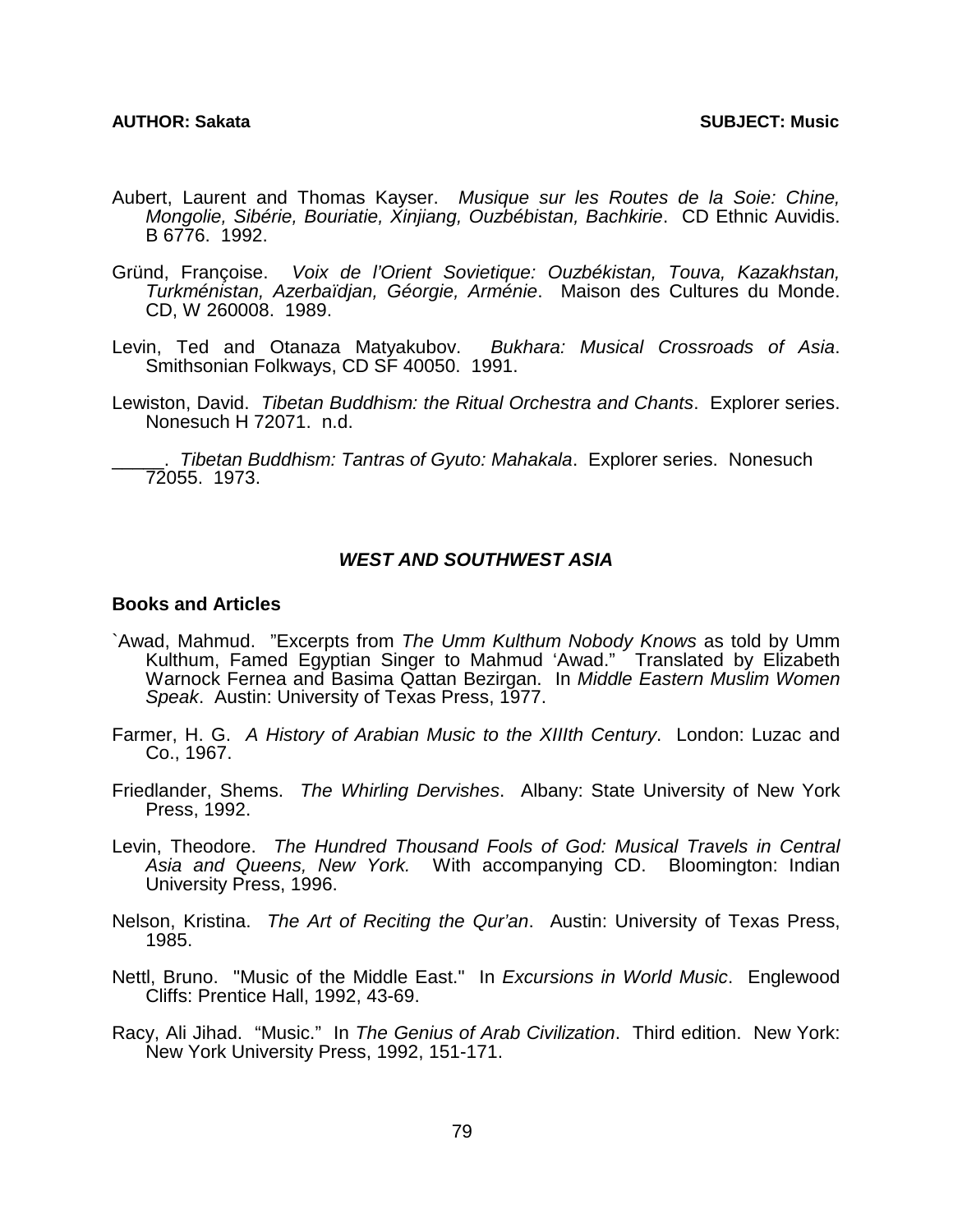- Sakata, Hiromi Lorraine. *Music in the Mind: The Concepts of Music and Musician in Afghanistan*. Kent, Ohio: Kent State University Press, 1983.
- Shiloah, Amnon. *Music in the World of Islam: A Socio-Cultural Study*. Hants, England: Scolar Press, 1995.
- Stokes, Martin. *The Arabesk Debate: Music and Musicians in Modern Turkey*. Oxford: Clarendon Press, 1992.
- Touma, Habib Hassan. *The Music of the Arabs*. Translated by Laurie Schwartz. Portland, Oregon: Amadeus Press, 1996. (A CD to accompany the book is sold separately.)
- Zonis, Ella. *Classical Persian Music: An Introduction*. Cambridge: Harvard University Press, 1973.

## **Sound Recordings, Videotapes and Films**

- Erguner, Kudsi. *Fasl: Musique de l'Empire Ottoman*. CD Ethnic Auvidis. B 6737. 1990a.
	- \_\_\_\_\_. *Les Janissaires: Musique Martiale de l'Empire Ottoman*. CD Ethnic Auvidis B6738. 1990b.
- Jenkins, Jean and Poul Rovsing Olsen. *Music in the World of Islam*. (Six-record boxed set.) Tangent, TBX 601. 1976.
- Oum Kaltsoum. *Anthologie del la Musique Arabe: Oum Kaltsoum, Vol. VIII, 1937*. CD, Club du Disque Arabe, 125 boulevard de Menilmontan, 75011, Paris. 1991.
- Racy, Ali Jihad and Simon Shaheen. *Taqasim: Improvisations in Arab Music*. 33 1/3 rpm. Lyrichord LLST 7374. 1983.
- Shaheen, Simon. *The Music of Mohamed Abdel Wahab*. Axiom, 539 865-2, Island Records, Inc., 1990.
	- \_\_\_\_\_. *Simon Shaheen Performs Masterworks of the Middle East: Turath.* CMP, CD 3006. 1991.
- YaÍar, Necdet. *The Necdet YaÍar Ensemble: Music of Turkey*. CD, Music of the World, CDT-128. 1992.
- Theatre de la Ville. *Iran: Les Maitre de la Musique Traditionnelle.* Vol. 3. Shahram Nazeri, voice, Dariush Talai , sehtar, Bijan Kamkar, zarb and daf. CD OCORA, C560026. 1992.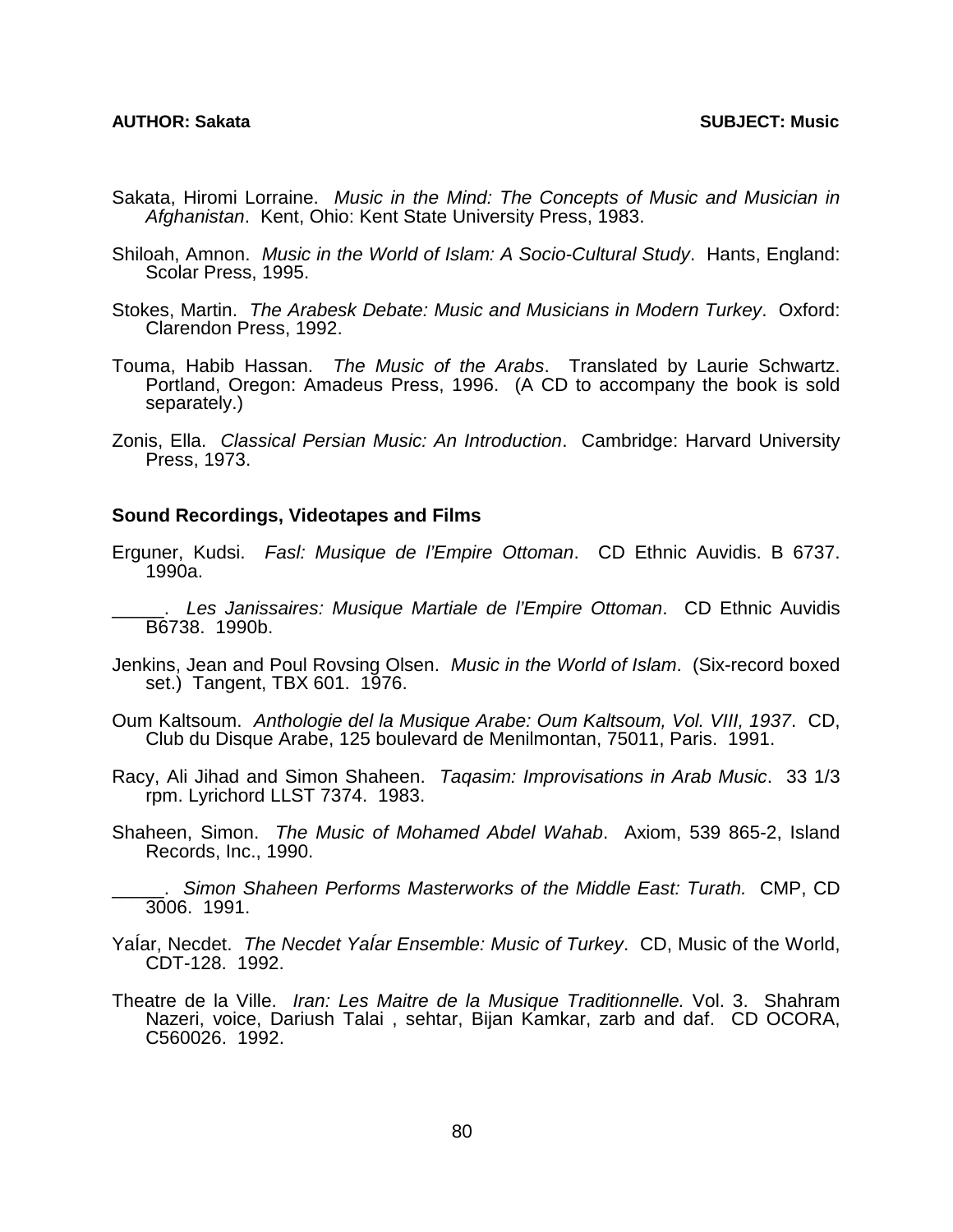## *ASIAN-AMERICA*

## **Books and Articles**

- Cadar, Usopay. "Maranao Kolintang Music and its Journey in America." *Asian Music* 27(2): 1996, 131-148.
- Levin, Theodore. *The Hundred Thousand Fools of God: Musical Travels in Central Asia and Queens, New York* With accompanying CD. Bloomington: Indiana University Press, 1996.
- Lum, Casey Man Kong. *In Search of a Voice: Karaoke and the Construction of Identity in Chinese America*. Mahwah, New Jersey: Lawrence Erlbaum Associates, Publishers, 1996.
- Jairazbhoy, Nazir A., and Sue CaroleDeVale, eds. *Selected Reports in Ethnomusicology Vol. VI., Asian Music in North America*. Los Angeles: Department of Music, University of California, Los Angeles, 1985.
- Riddle, Ronald. "Music Clubs and Ensembles in San Francisco's Chinese Community." In *Eight Urban Musical Cultures: Tradition and Change*. Ed. BrunoNettl. Urbana: University of Illinois Press, 1978, 223-59.

\_\_\_\_\_. *Flying Dragons, Flowing Streams: Music in the Life of San Francisco's Chinese*. Westport: Greenwood Press, 1983.

- Roche, David. "Brave New Worlds: Mindanaoan Kulintang Music and Cambodian Classical Dance in America." In *The Changing Faces of Tradition: A Report on the Folk and Traditional Arts in the United States*. National Endowment for the Arts. Office of Public Information, 1100 Pennsylvania Ave., NW, Washington, D.C. 20506, 1996.
- Wong, Isabel. "The Many Roles of Peking Opera in San Francisco in the 1980s." *Selected Reports in Ethnomusicology* 6: 1985, 173-88.
- Zheng, Su de San. "Music and Migration: Chinese American Traditional Music in New York City," *World of Music* 32(3): 1990, 48-67.

### **Sound Recordings, Video Tapes and Films**

- Catlin, Amy. *From Angkor to America: The Cambodian Dance and Music Project of Van Nuys California 1984-1990*. VHS Videocassette. Apsara Media for Intercultural Education, 13659 Victory Boulevard, Suite 577, Van Nuys, CA 91401, 1991.
- Endo, Kenny. *Eternal Energy*. CD, Kendo Taiko AIR 0021. Tel./fax 808-737-7236. 1994.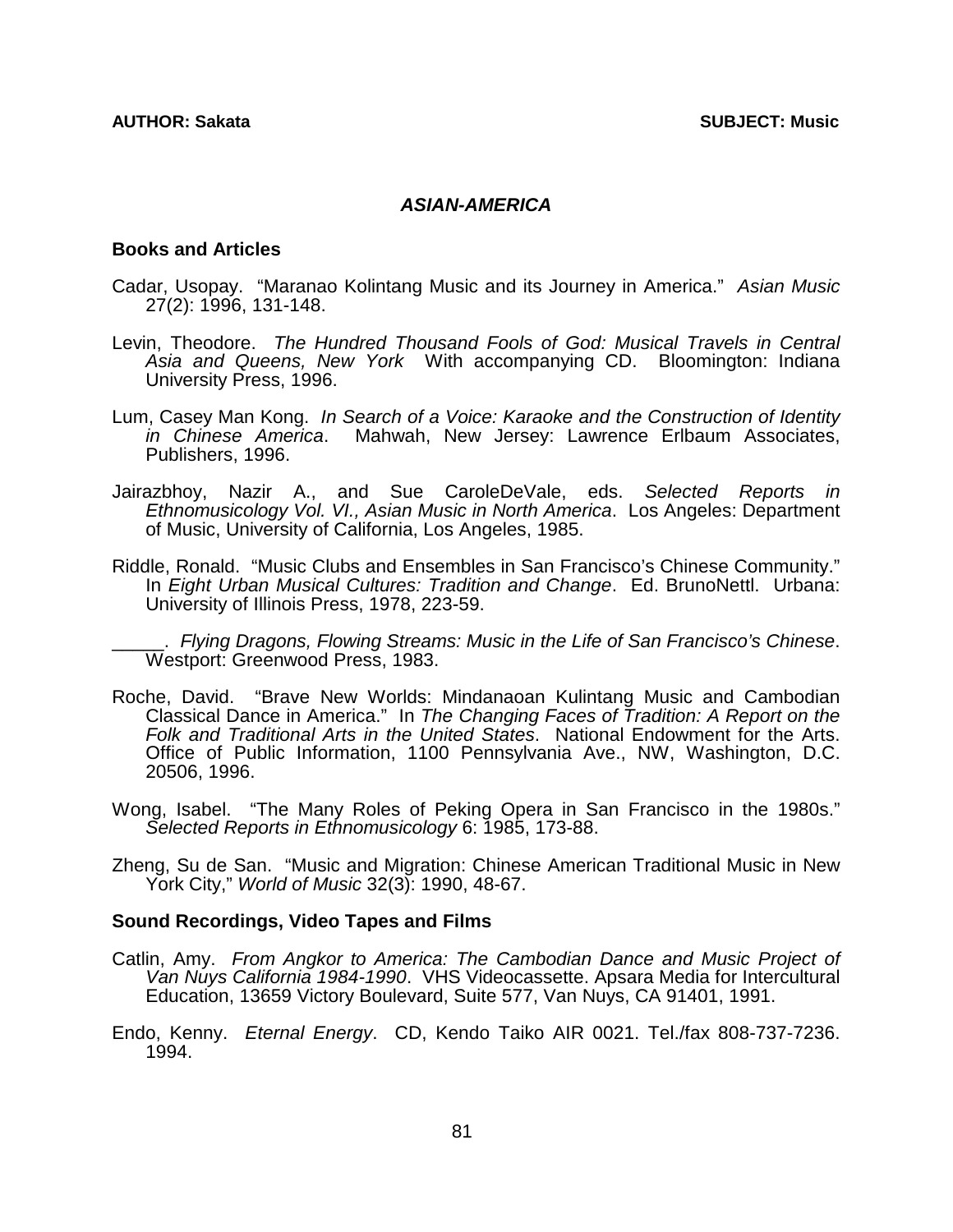- Gamelan Sekar Jaya. *Balinese Music in America*. CD, Gamelan Sekar Jaya GSI-011. Tel/fax237-6849. 1995.
- Hawaii State Foundation on Culture and the Arts. *Musics of Hawai`i: "it all comes from the heart."* Study guide by Lynn Martin. Cassette anthology. Honolulu: SFCA. Tel 808-586-0302. 1993.
- Jang, Jon. *Tiananmen!* Jon Jang and the Pan Asian Arkestra. CD, Soul Note 121 223. 1993.
- Mandell, Joan. *Arab Detroit*. VHS Videocassette, Olive Branch Productions, 1511 Sawtelle Blvd., Suite 265, Los Angeles. CA 90025. 1995.
- The Mindanao Kulintang Ensemble. *Kulintang: Traditional Gong Music from Mindanao Island, Philippines*. Produced by the Mindanao Kulintang Ensemble. CD available from Sirong Ganding, Inc./MKE, 3 Sheridan Square, Ste. 2C, NY, NY 10014-6830. 1995.
- Nguyen, Phong Th. and Terry E. Miller. *Eternal Voices: Traditional Vietnamese Music in the United States*. CD, New Alliance Records NAR 053. 1993.
- Signell, Karl. *Sounds of the World, Music of Southeast Asia: Lao, Hmong, Vietnamese*. Cassette tape. Study Guide by Patricia K. Shehan. Reston, Virginia Music Educators National Conference, 1986.

\_\_\_\_\_. *Sounds of the World, Music of East Asia: Chinese, Korean, and Japanese Traditions in the United States.* Cassette tape. Study Guide by William M. Anderson. Reston, Virginia: Music Educators National Conference. 1980?

\_\_\_\_\_. *Sounds of the World: Music of the Middle East: Arab, Persian/Iranian, and Turkish Traditions in the United States.* Cassette tape. Study Guide by Sally Monsour. Reston, Virginia: Music Educators National Conference, 1990.

Shashmaqam. *Central Asia in Forest Hills N.Y.: Music of the Bukharan Jewish Ensemble Shashmaqam*. Project directed by Ethel Raim and Martin Koenig. Annotated by Ted Levin. Smithsonian Folkways, CD SF 40054. 1991.

## **GENERAL REFERENCES**

*Beats of the Heart: Popular Music of the World.* 14 VHS videotapes. Producer-director Jeremy Marre for Harcourt Films. Newton, N.J.: Shanachie Records, 1982-1994.

*The JVC Video Anthology of World Music and Dance.* 30 VHS videotapes. Ed. Tomoaki Fujii. Victor Company of Japan, Ltd., 1989-90.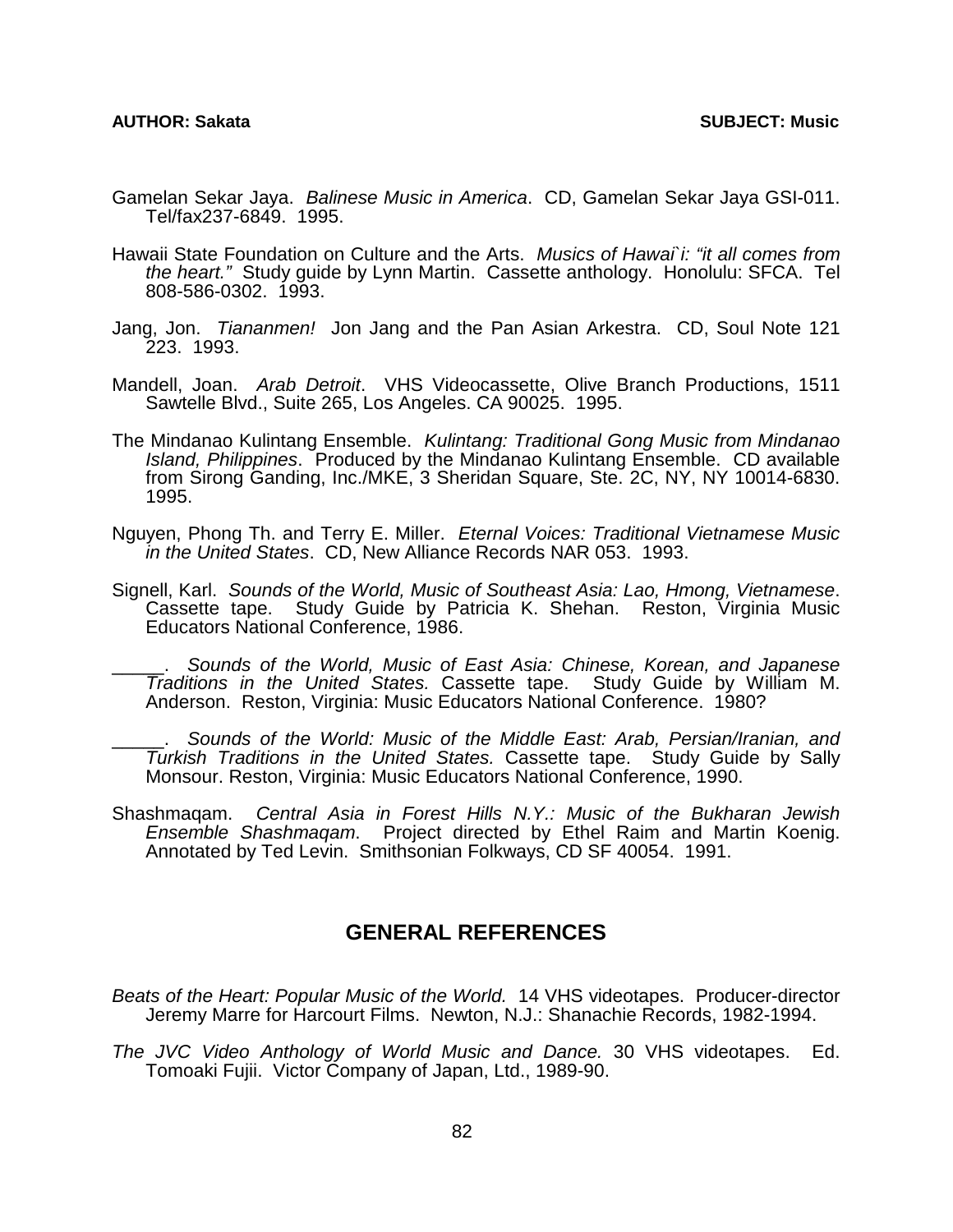*Microsoft Encarta 96 World Atlas,* CD-ROM, Microsoft Corporation, 1995.

*Microsoft Encarta 96 Encyclopedia,* CD-ROM, Microsoft Corporation, 1995.

- *Microsoft Musical Instruments,* CD-ROM, Microsoft Corporation, 1992-1994.
- *The New Grove Dictionary of American Music.* 4 vols. Eds. H. Wiley Hitchcock and Stanley Sadie. London: Macmillan, 1986.
- *The New Grove Dictionary of Music and Musicians*. 20 vols. Ed. Stanley Sadie. New York: Macmillan, 1980.
- *The New Grove Dictionary of Musical Instruments*. 3 vols. Ed. Stanley Sadie. New York: MacMillan, 1984.
- *Smithsonian/Folkways Recordings*. Center for Folklife Programs & Cultural Studies. 955 L'Enfant Plaza, Suite 2600, Smithsonian Institution, Washington, D.C. 20560. Date not applicable.
- *World Music: The Rough Guide*. Eds. Simon Broughton, Mark Ellingham, David Muddyman, Richard Trillo and Kim Burton. London: Rough Guides Ltd., 1994.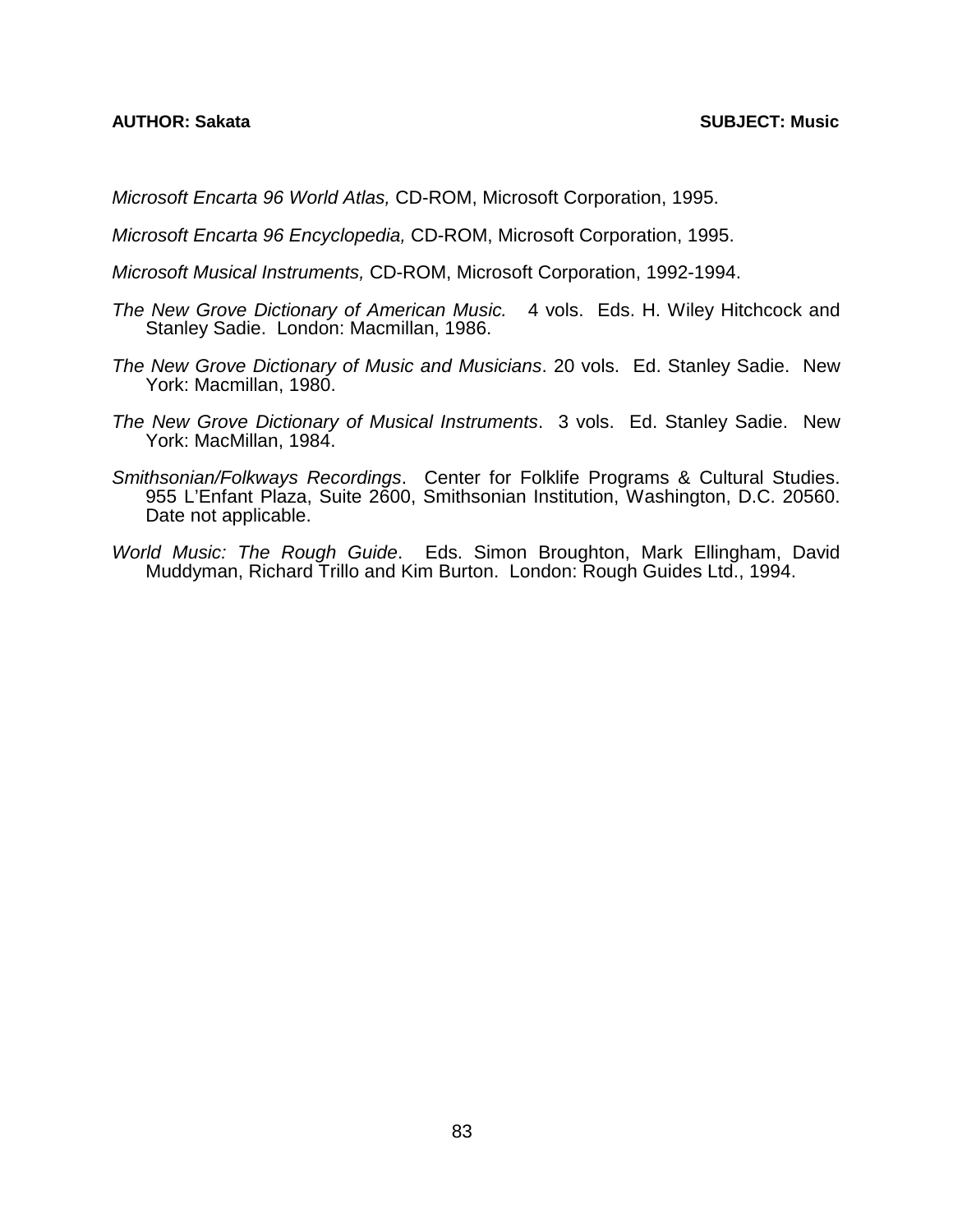l

# **GLOSSARY-INDEX OF TERMS**

Brief definitions of words in bold print are given here with reference to page numbers in the main text. Page numbers in brackets refer to an illustration. Italicized words are indigenous terms. An asterisk after the term indicates that an illustration is included in the essay.

Many of the foreign terms are written according to a transliteration system of a particular language; therefore, certain letters may represent different sounds, or a number of different letters may approximate the same sounds. Where there appears to be some question, an approximate, phonetic spelling is provided in parentheses.

Additional references to articles and media in Microsoft CD-ROM products *Encarta 96 Encyclopedia*, *Encarta 96 World Atlas*, and *Musical Instruments* are given in parentheses. All references in *Musical Instruments* have a musical example, caption, and illustration. All references in *Atlas 96* have a musical example, caption, and an illustration of the geographic location where the music is found. $34$ 

*Alap* A form of improvisation of a *raga* in free rhythm. Also known as *alapana* in the Karnatac tradition. 30. (Encarta 96: word search "alapa") (Atlas 96: India: Dhrupad)

*Arghul* (ar gul) Arabic paired single-reed pipes providing a melody and drone. 46.

*Avaz* A vocal suite performance form of Iran in which the various *gushe* of a single *dastgah* are explored. 45. (Atlas 96: Iran: Persian Art Music; Iran: Classical Music)

*Ayin* A suite performance form of the Mevlevi ritual repertoire of Turkey. 45. (Atlas 96: Turkey: Classical Music)

<sup>34</sup> Cross-reference list to Microsoft products provided by Microsoft Audio Acquisitions and Editorial Division.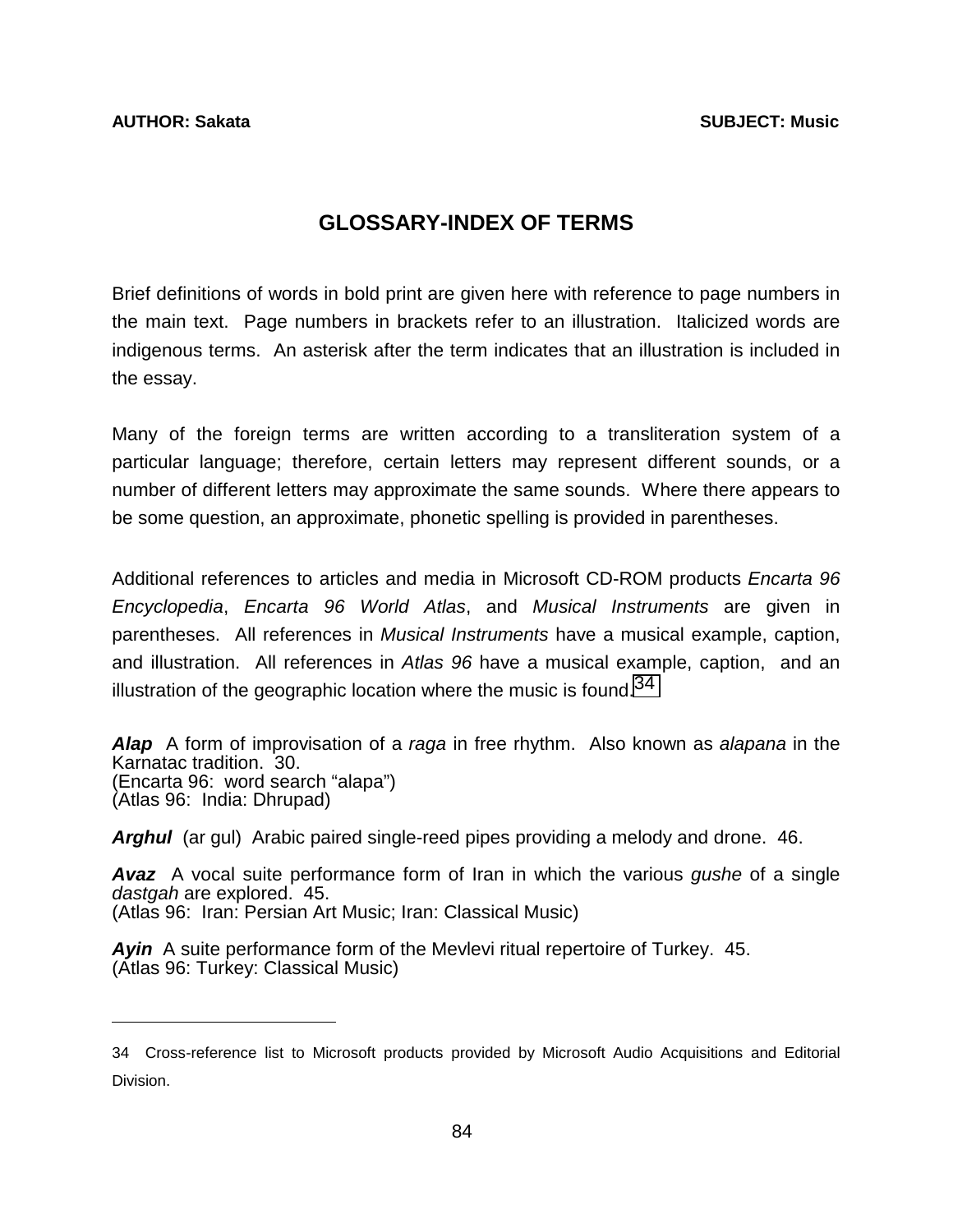*Barbat* The Persian name for a plucked lute with a pear-shaped body, short neck, and a bent pegbox. It is thought to be the predecessor of the Chinese *pipa*, the Japanese *biwa*, the Vietnamese *ty-ba*, the Middle Eastern *'ud* and the European lute. 2, 10.

*Barong* Balinese exorcism dance-drama. 26. (Encarta 96: word search "barong")

*Bhajan* Popular Hindu devotional song. 29. (Encarta 96: musical example of "Classical Bhajan" in article "Indian Music")

*Bharatanatyam* Classical dance tradition of South India. 36, 55. (Encarta 96: word search "bharata natyam")

*Bhopo\** Itinerant priest-storyteller of North India. 36, [39].

**Biwa** Japanese short-neck, plucked lute related to other short-neck, plucked lutes of East and Southeast Asia, Middle East and Europe. 2, 7, 10, 14, 45. (Encarta 96: word search "biwa"; musical example of "Classical Gagaku Music of Japan" in article "Japanese Music") (Atlas 96: Japan: Gagaku Music)

**Boru** Trumpets of the Jannisary-style military bands of Turkey. 47.

*Bunraku* A puppet theater of Japan that utilizes three-quarter life-size dolls, each one operated by three men and elaborate scenery and narrated by a solo singer accompanied by a large *shamisen*. 23. (Encarta 96: word search "bunraku")

*Cai luong* (kai lu ong)Vietnamese reformed, popular musical theater genre. 26.

*Chang\** The ancient harp of Persia and Asia. Also, in contemporary Central Asian usage, a reference to a jew's harp. 2, 24, 41, 45.

*Changgo*\* Korean hour-glass drum. [12], 55.

*Ching* Large hanging gong used in the Korean *samulnori* percussion ensemble. 55.

*Chogun* Bells or jingles used in Turkish military-style bands. 47.

*Ch'u sok* An August 15th Korean celebration commemorating a harvest thanksgiving and a time for remembering and paying respect to ancestors. 53.

*Dabke* A popular Arab and Armenian line dance. 53.

*Daf* A general term for a single-headed frame drum common in West, Southwest and Central Asia. Also known as *daira*. 46.

(Encarta 96: musical example of "Classical Music of Azerbaijan" in article "Arab Music: Introduction")

(Atlas 96: Azerbaijan: Vocal Song; Iran: Persian Art Music, Tajikistan: Praise Song)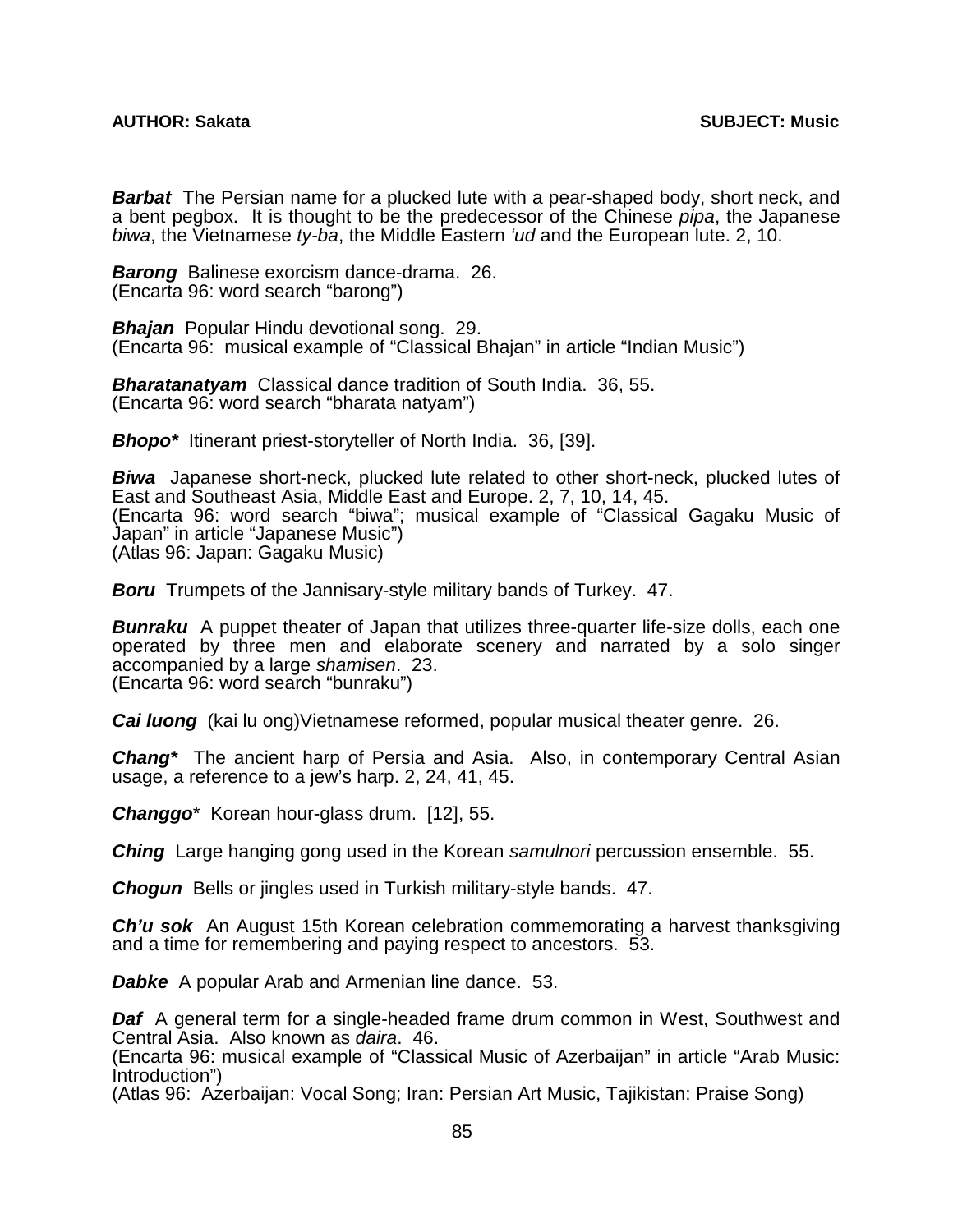*Daira* A single-headed, shallow frame drum used in Central Asia, Afghanistan and Iran. The term literally means "circle." Also spelled, *doira*. 42, 46.

*Dalang* Javanese solo story-teller/puppeteer who is regarded as a priest. 27.

*Dan tranh* Vietnamese board zither with strings passing over moveable bridges; similar to the Chinese *zheng*. 7, 10, [13], 26. (Encarta 96: musical example of "Classical Zither Music of Vietnam" in article "Vietnam: Culture") (Atlas 96: Vietnam: Dan tranh Music)

*Darbukka\** Arabic single-headed, goblet shaped drum. 46. (Musical Instruments: "darabukka") (Atlas 96: Tunisia: Classical Music)

**Dastgah** A term that refers to a major scale-type or category of Persian modal theory. 44, 59. (Encarta 96: word search "dastgah") (Atlas 96: Iran: Classical Music; Iran: Persian Art Music)

*Davul* A large, Turkish, double-headed drum played with sticks; often paired with the outdoor double-reed instrument, *zurna*. 46.

*Dhol* A large, double-headed drum played with sticks. In Iran, it accompanies the outdoor double-reed instrument, *sorna*. The *dhol* is also a common outdoor, ceremonial drum in Afghanistan, Pakistan and Northern India. 46.

musical example of "Traditional Dance of Afghanistan" in article (Encarta 96:<br>"Afghanistan")

(Atlas 96: Afghanistan: Dance Music)

*Dhrupad* An old, classical form of composition in Hindustani music. 31. (Encarta 96: word search "dhrupad") (Atlas 96: India: Dhrupad)

**Dizi** (di tsa) A transverse (side-blown), bamboo Chinese flute with six fingerholes, a mouth hole and another hole covered by a thin membrane that vibrates, giving the instrument a reedy sound. 7, 11.

*Dombak* Persian single-headed, goblet shaped hand drum. Also known as *zarb*. 46. (Atlas 96: Iran: Persian Art Music)

*Dombra* A two-string plucked lute of Kazakhistan. 42. (Encarta 96: word search "dombra") (Atlas 96: Kazakhstan: Lute Music)

**Dutar** Literally, "two strings," is a plucked lute common in parts of Central Asia and Afghanistan. 41.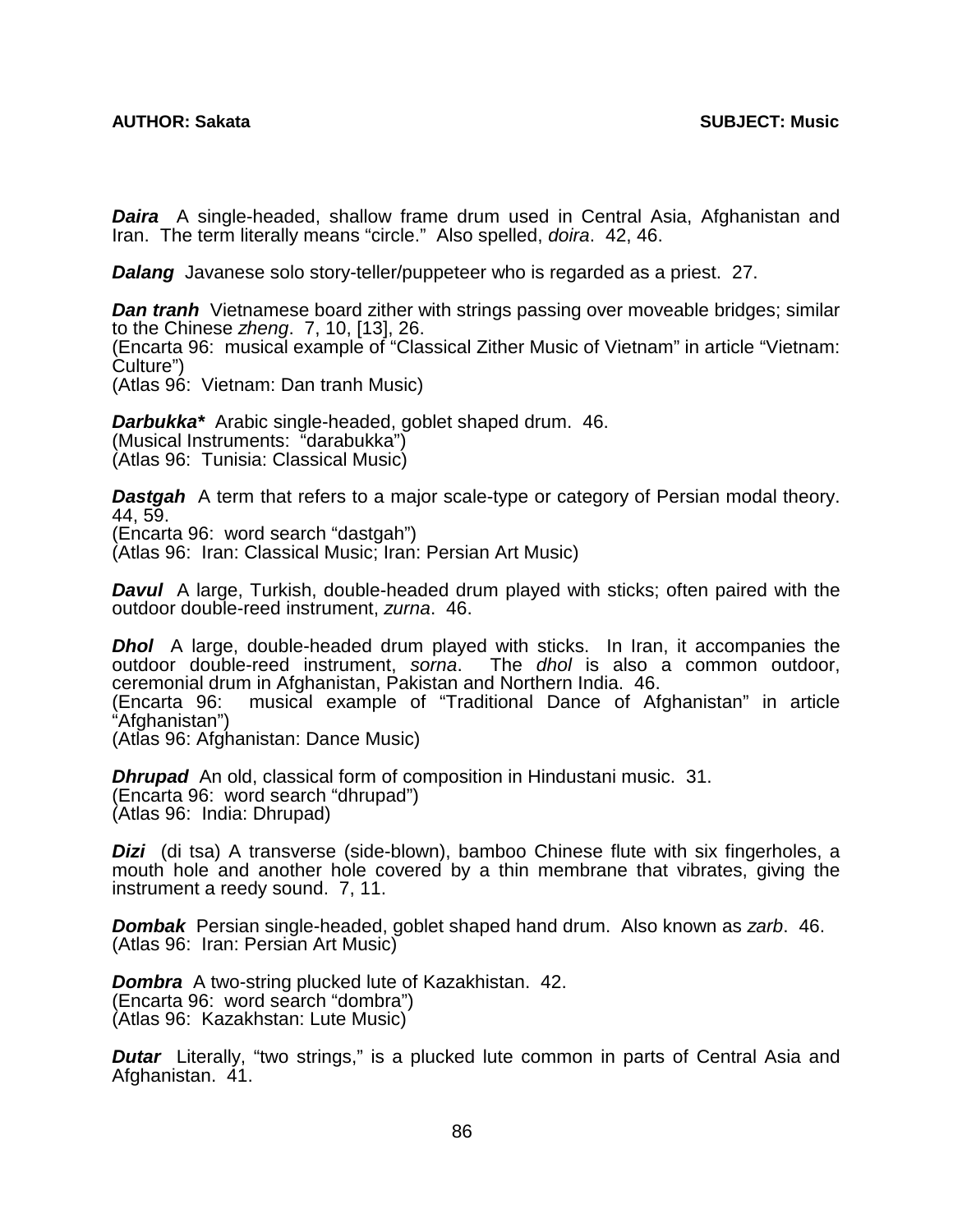*Erhu* A two-string, Chinese spiked fiddle (bowed lute). The body is a hollow, wooden, cylindrical sound box that is covered with snake skin on one end. 7, 14, 58. (Musical Instruments: "erhu") (Atlas 96: China: Solo Erhu)

*Fasil* A suite performance form for the classical, secular repertoire of Turkey. 45.

*Gagaku\** Japanese court music. [8]. musical example of "Classical Gagaku Music of Japan" in article "Japanese Music") (Atlas 96: Japan: Gagaku Music)

*Gamelan* Generally speaking, a reference to the gong ensembles of Indonesia. The term is used mainly in Java more specifically, to large central Javanese gong ensembles. 23, 24, 27, 47, 55. (Encarta 96: word search "gamelan"; musical examples "Classical Gamelan of Java, and "Traditional Gamelan of Bali" in article "Indonesian Music") (Musical Instruments: "gamelans") (Atlas 96: Indonesia (Java): Gamelan Music; Indonesia (Bali): Gamelan Music)

*Ghatam* A clay pot used as a percussion instrument in *Karnatak* music. 33. (Encarta 96: word search "ghatam") (Musical Instruments: "ghatam")

*Gottuvadyam* A *Karnatak* string instrument similar to the South Indian *vina* except that a cylindrical wooden piece held in the left hand slides over the strings. 33.

**Greenroom** A retiring room in a theater used by actors and actresses when they are not required on stage. 18.

*Gushe* (goo she) A short piece or melody-type representing a Persian improvisatory section of *dastgah* performance. A *dastgah* performance is usually made up of a string of *gushe* that explore different parts and aspects of a *dastgah*. 44.

*Haegum* A Korean spiked fiddle related to the Chinese Erhu. 7, 10.

*Hanamichi* A walkway that runs from the back of the theater, through the audience, to the *kabuki* stage. Most of the highly stylized stances of the main *kabuki* actors take place on the walkway in close proximity and in plain view of the audience. 21. (Encarta 96: word search "hanamichi")

*Hat boi* (ha' boi) Vietnamese opera genre. 26.

*Hindustani* The classical music tradition of North India and Pakistan. 27, 29, 30, 31, 33.

(Encarta 96: word search "hindustani"; musical examples of "Classical Khyal of North India", "Classical Sarangi of North India", "Classical Sitar of North India" in article "Indian Music")

(Atlas 96: India: Shenai Music; India: Dhrupad; India: Sarangi Music)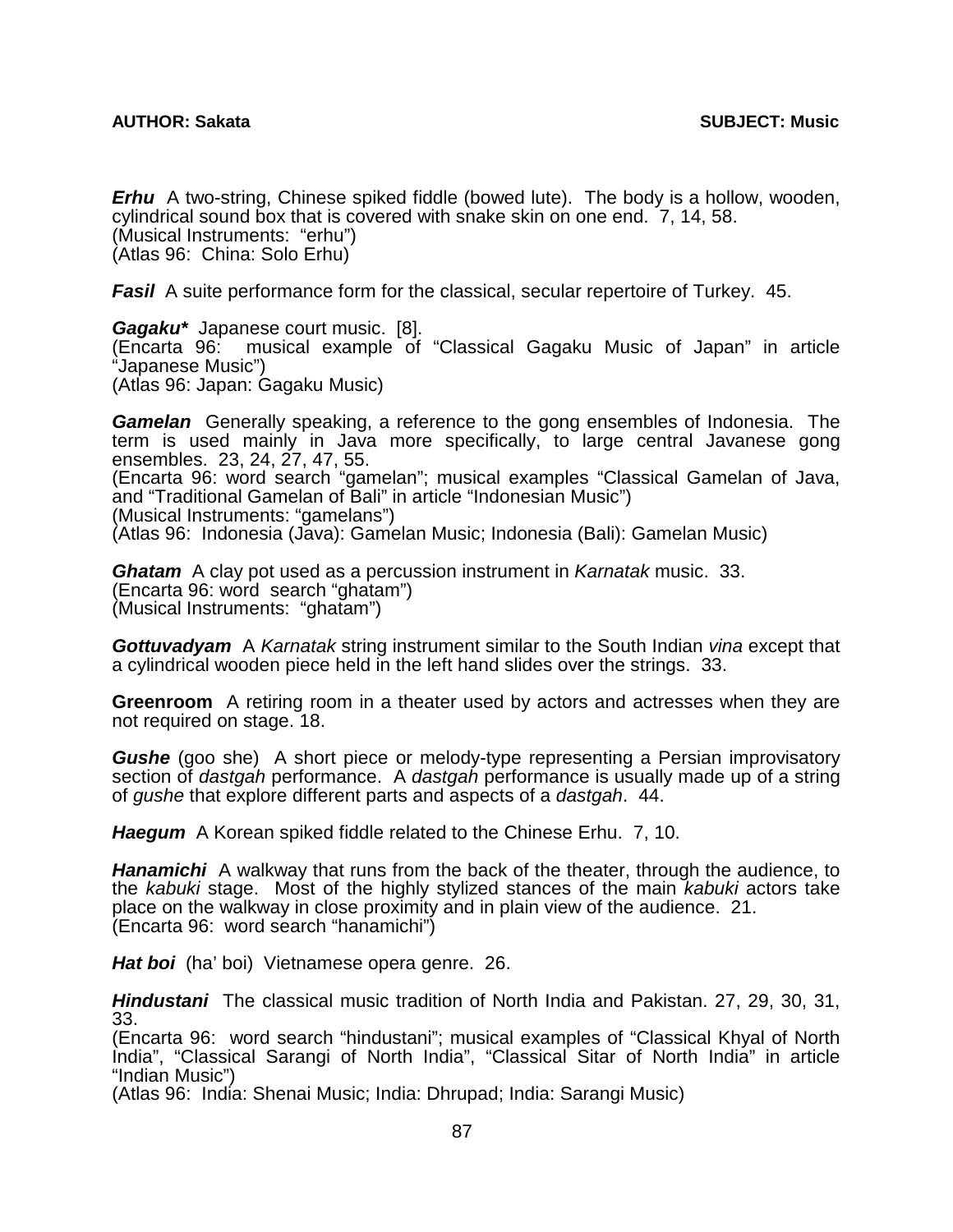*Hsaing waing* (sain wain)The large, ceremonial gong ensemble of Burma (Myanmar). 24, 25.

(Atlas 96: Burma: Hsaing waing Music)

*Kabuki\** A popular, Japanese theatrical form that features all male actors, dancers and singers, elaborate costumes, makeup, state machinery and lively *shamisen* music. 18, 21, [22].

(Encarta 96: word search "kabuki")

*Kanjira* A tambourine-like frame drum used to accompany *Karnatak* music. 33. (Encarta 96: word "kanjira")

*Karnatak* The classical musical tradition of South India, also known as "Carnatic." 27, 30, 31, 33.

(Encarta 96: word search "karnataka"; musical example "Classical Drumming of South India" in article "Indian Music")

(Atlas 96: India: Vina Music)

*Kathak* Classical dance tradition of North India and Pakistan. 36, 55. (Encarta 96: word search "kathak")

*Kathakali\** A ritual-theatrical dance drama from Kerala, South India. The actors of this all-male genre dance and mime to the narration of singers and percussion accompaniment. 35, 36, [38].

(Encarta 96: word search "kathakali"; musical example of "Classical Dance of South India" in article "Indian Dance"; photo)

(Atlas 96: keyword "kathakali" –photo only)

*Kayagum\** A Korean board zither with 12 silk strings passing over moveable bridges. 7, 9, [12].

*Khaen* (kan) Bamboo mouth organ of Laos and Thailand. 25, 26.

(Encarta 96: musical example "Traditional Khaen Music of Laos" in article "Laos"; musical example "Traditional Music of Thailand" in article "Thailand"; in Interactive Media Game)

(Musical Instruments: "khaen")

(Atlas 96: Laos: Khaen Music; Thailand: Khaen Ensemble)

*Khayal* A virtuosic, highly ornamented Hindustani vocal style. 31.

(Encarta 96: word search "khyal"; musical example of "Classical Khyal of North India" in article "Indian Music")

*Khoomi* A form of throat-singing or overtone singing used in Mongolia and Siberia in which a singer produces a single, low-pitched drone and emphasizes different overtones by changing the shape of his oral cavity in order to create a clear, high melody above the drone. 40, 41.

(Atlas 96: Mongolia: Traditional Music)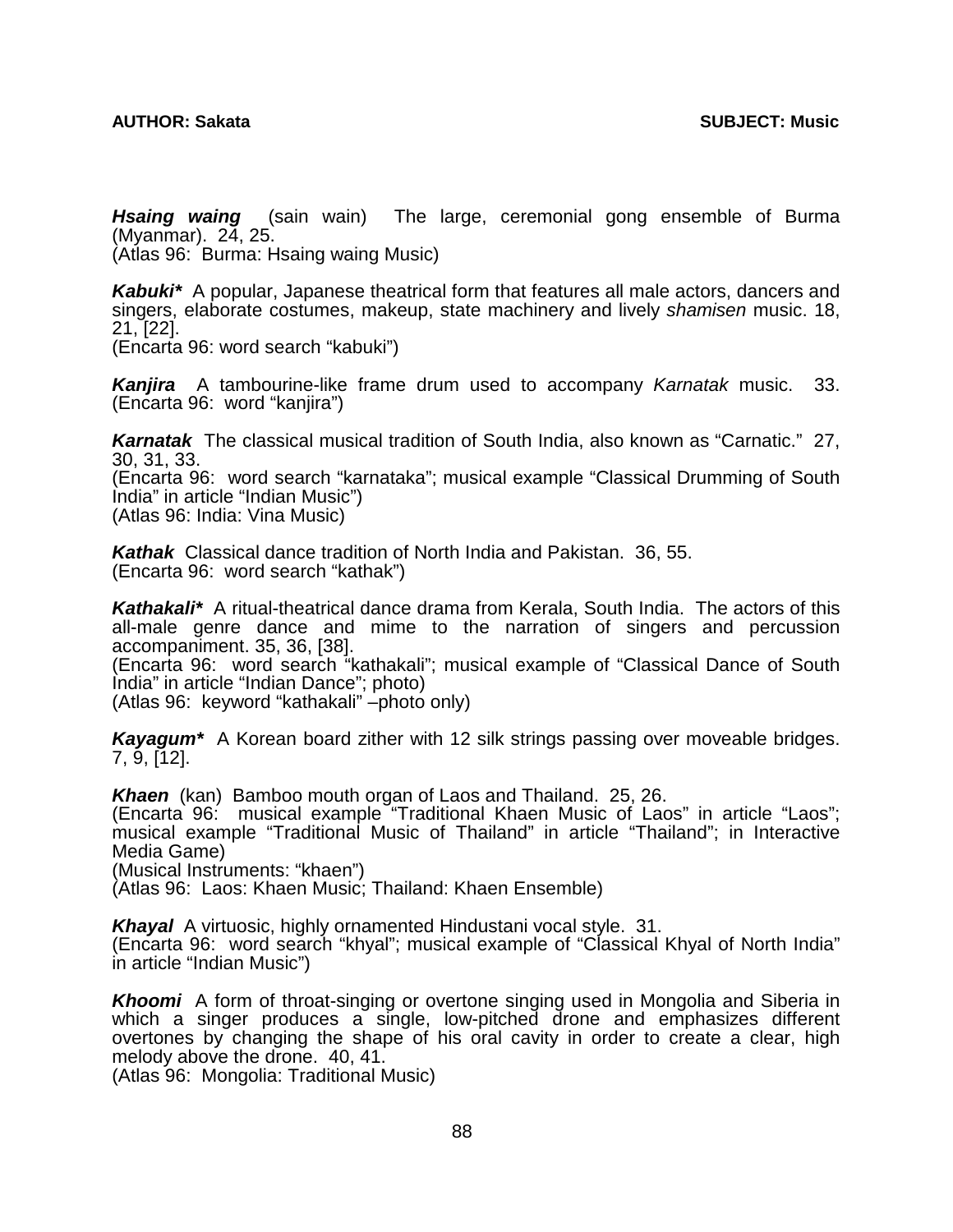## **AUTHOR: Sakata SUBJECT: Music**

*Khomuz* Common term for jew's-harp in Central Asia. 41, 42. (Atlas 96: Kyrgyzstan: Jew's Harp Song)

*Kirtana* Hindu devotional song. 29.

*Kkaeng'ari* Hanging gong played in the Korean *sanulnori* ensemble. 55.

*Kolam* Masked, dance drama of Sri Lanka. 36.

*Komedya* Philippine theater genre based on Spanish folk dramas depicting the defeat of the Moors by the Christians. 26.

*Kös* Turkish, small kettle drums. 47.

*Koto* Japanese board zither with 13 strings stretched over moveable bridges. Unlike its relatives the *zheng*, *dan tranh* and *kayagum*, the *koto* is played by plucking strings with ivory picks worn on the thumb, index and middle fingers of the right hand. Also

*kutu* in Okinawa. 7, 10, 11, 55. (Encarta 96: word search "koto"; musical example of "Classical Gagaku Music of Japan" in article "Japanese Music") (Atlas 96: Japan: Gagaku Music)

*Kotsuzumi* Small, hour-glass shaped hand drum used in the *noh* ensemble. 21. (Encarta 96: word search "ko tsuzumi"; musical example of "Classical No Drama of Japan" in article "Japanese Music") (Musical Instruments: "kotsuzumi")

*Kruang sai* (krong sai) String and wind ensemble of Thailand. 25.

*Kulintang\** Gong ensemble of the southern Philippines. Also the name of the instrument with eight gongs in a rack, which lends its name to the ensemble. 26, 58, 59, [62].

(Encarta 96: musical example of "Traditional Music of the Philippines" in article "Philippines, Republic of the")

(Atlas 96: Philippines: Gong Ensemble)

*Lakon* Dance-dramas of Cambodia and Thailand. 26.

*Legong* A Balinese dance drama danced by a pair of pre-adolescent girls. 26.

*Luc huyen cam* (lÒk hu yen kam) A Vietnamese guitar that literally means "sixstringed instrument" and is a modified Western guitar. 26, [28].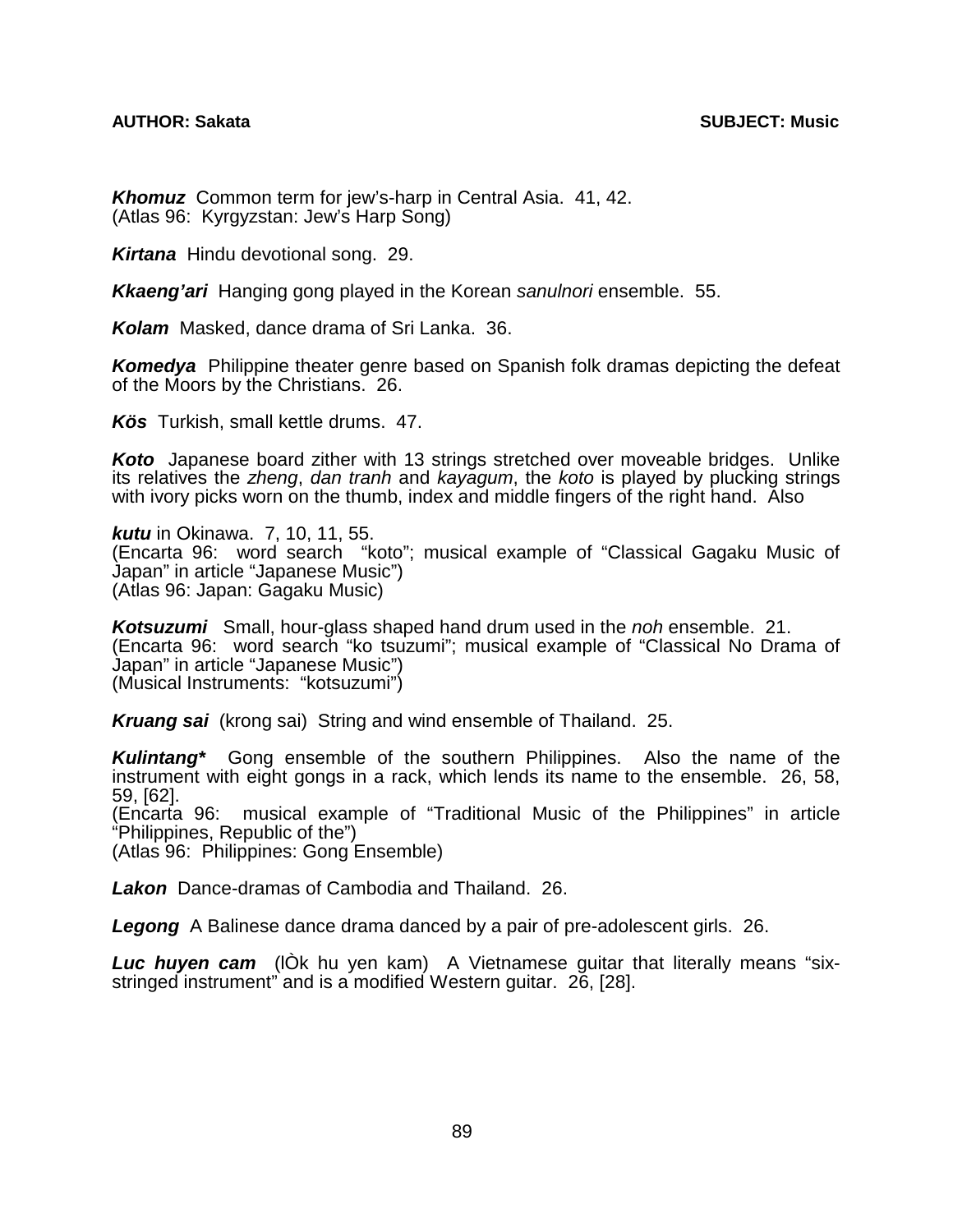**Lute** European short-neck, plucked lute related to the Middle Eastern *`ud* from which it takes its name, and other short-neck, plucked lutes of Asia. Also a general term to denote an instrument that has strings stretched over the neck and body of the instrument, such as the guitar. 2, 7, 10, 11, 31, 40, 41, 42, 45, 46, 47, [50], [51]. (Encarta 96: word "lute"; musical examples in article "Lute" and others, photo) (Musical Instruments: "lute") (Atlas 96: keyword "lute"—36 examples)

**Mahabharata** Classical Sanskrit epic composed between 200 B.C. and A.D. 200. It is the longest poem in world literature and the foremost source on classical Indian civilization. It remains an important source for the many dance-dramas and performing arts of South and Southeast Asia. 24, 26, 35. (Encarta 96: word search "mahabharata")

*Mahakali pyakhan* Masked dance drama of the Newar people of Nepal. It is related to the workship of the goddess Durga. 35.

*Mahori* Mixed wind, string and percussion ensemble of Thailand, Laos, and Cambodia. 25.

*Maqam* (ma qam) A general term denoting melodic mode in the Arabic classical music systems. The spelling *makam* with a "k" instead of "q" is used in Turkey. Each *maqam* is identified by a specific name such as "bayyati." 44, 59.

(Encarta 96: word search "maqam"; musical examples in article "Arab Music")

(Atlas 96: Jordon: Arabic Music; Lebanon: Qanun Music, Turkey: Classical Music; Turkey: Ney Music; Turkey: Sharki Music; Turkey Tzigane Music)

**Melodic mode** A system of rules pertaining to scales, melodies, moods and ornamentation that forms the basis for improvisation. A general term that is used to identify a melody-type according to a scale-type or structure that is used in classifying music in Asia. 27, 43, 44, 45, 59.

(Encarta 96: word search "mode (music)"; musical examples and photo of notation in article "Arab Music")

**Metallophone.** A musical instrument with metal bars or keys placed over resonators and played with mallets much in the manner of a xylophone, which has wooden keys. 23, 24, 25.

*Mijwiz* Arabic paired single-reed pipes providing a melody and drone. 46. (Encarta 96: word search "mijwiz")

*Mizmar* The loud, outdoor, double-reed instrument of the Arabic-speaking regions of West and Southwest Asia. (Also called *zamr.*) 46. (Encarta 96: word search "mizmar")

*Mohlam* Ballads accompanied by the *khaen* in Laos and Northeastern Thailand. 26.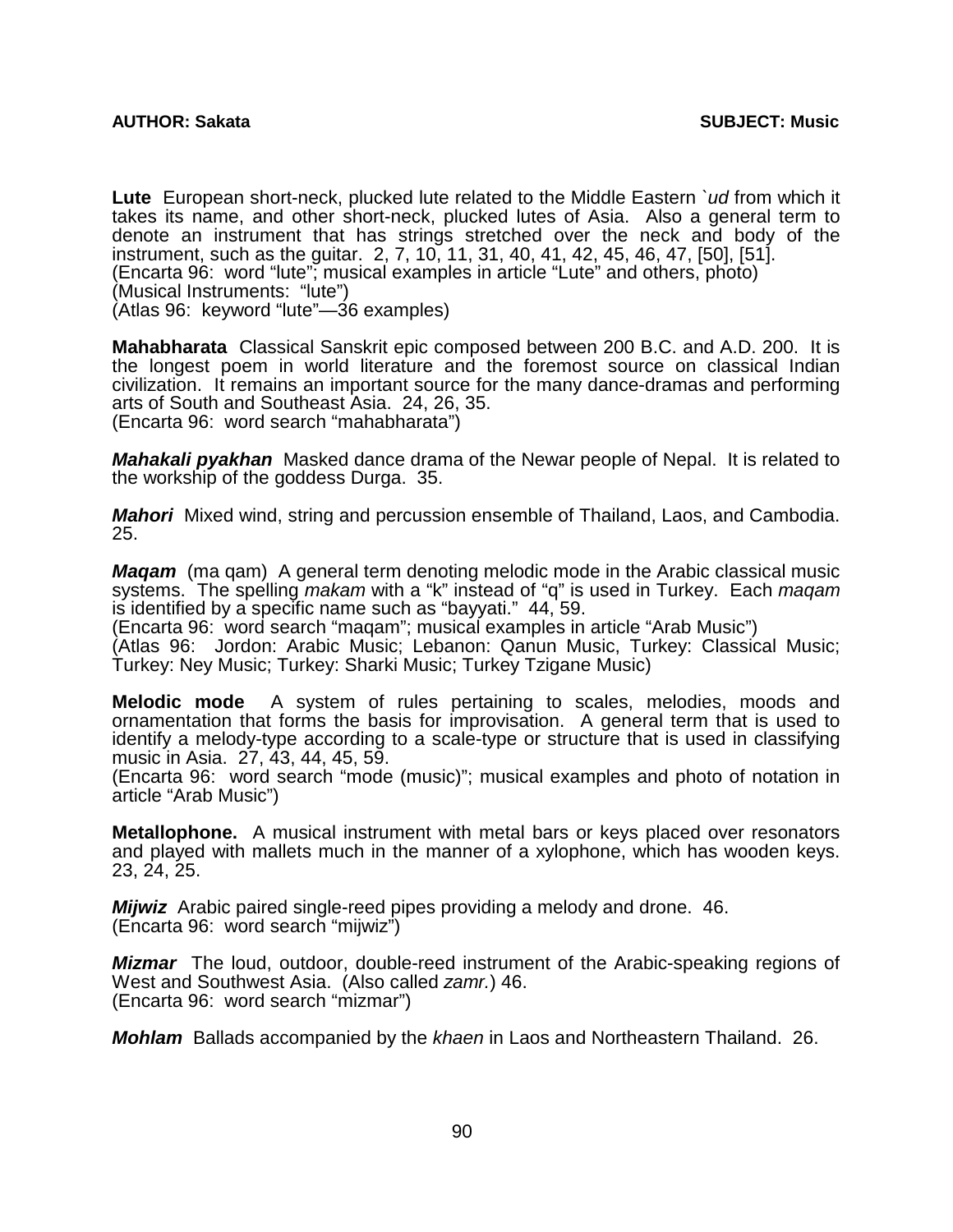*Morinhur* "Horse-head fiddle" of Mongolia. A horse-hide covered spike-fiddle with a carved horse-head pegbox. 41, 42.

(Encarta 96: musical example of "Traditional Music of Mongolia" in article Mongolia, Republic of")

(Atlas 96: Mongolia: Traditional Music)

*Moro Moro* Philippine theater genre based on Spanish folk dramas depicting the defeat of the Moors by the Christians. 26.

*Mridangam* A double-headed, barrel drum used to accompany classical *Karnatac* instrumental and vocal concerts. 33, 35. (Encarta 96: word search "mrdangam"; musical example of "Traditional South Indian Drumming" in article "Indian Music") (Musical Instruments: "mrdanga") (Atlas 96: India: Vina Music)

*Nagasvaram\** The double-reed, outdoor, ceremonial instrument of South India and Sri Lanka. 35, [37], 46.

(Encarta 96: word search "nagasvaram")

(Atlas 96: Malaysia: Temple Music)

*Nai/Nay\** A common West and Southwest Asian end-blown flute made out of cane reed. Also spelled *nay* or *ney*. 47, [54].

(Encarta 96: word search "nay"; musical example of "Sacred Sufi Nay Music of Turkey" in article "Arab Music"; in Interactive Media Game "ney") (Musical Instruments: "nay")

(Atlas 96: Iraq: Traditional Music; Turkey: Ney Music; Greece: Rebetika Music; Tunisia: Classical Music; Morocco: Religious Festival Music; Tanzania: Taarab Music)

*Naqqara* (nak ka ra) Kettle drums common in West and Southwest Asia. The predecessor of the Western timpani. (Also known as *kudum.*) 46, 47. (Encarta 96: word search "naqqara") (Musical Instruments: "naqqara") (Atlas 96: Tunisia: Classical Music)

*Noh\** The fourteenth century, classic theater of Japan that is still performed today. The plays are based on Confucian and Buddhist philosophy. 18, [20], 21, 23. (Encarta 96: word search "no"; musical example "Classical No Drama of Japan" in

article "Japanese Music") *Nohkan* A transverse flute used in the *noh* ensemble. It is constructed so that

overblowing does not produce an octave. 21. (Encarta 96: word search "nokan"; musical example "Classical No Drama of Japan" in

article "Japanese Music")

*Nuba* A suite performance form in the Andalusian music, the classical music of North Africa. 45.

(Atlas 96: Tunisia: Classical Music)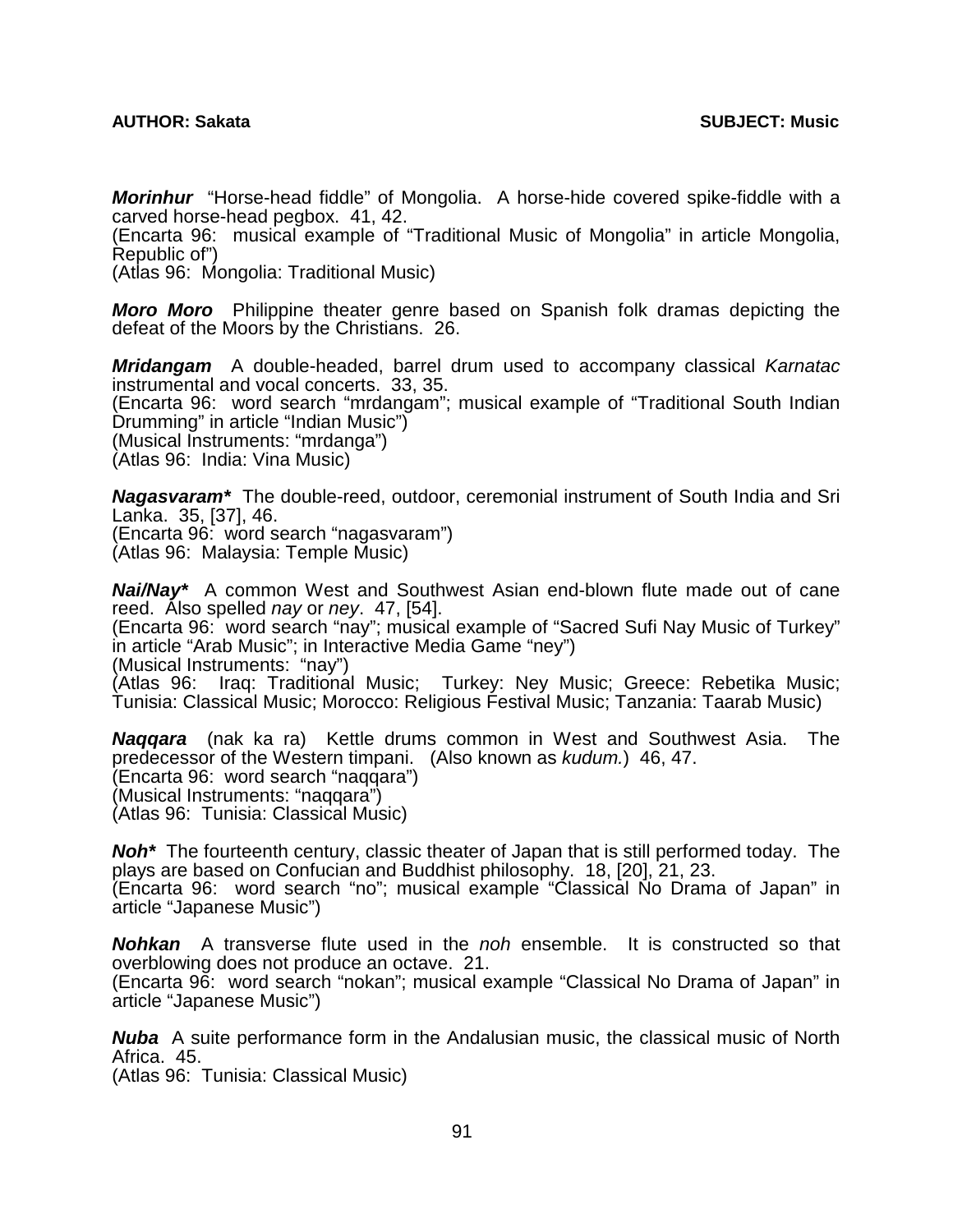*O-bon* Japanese Buddhist festival that honors ancestors. The highlight of these festivities is *bon odori*, group folk dances in which everyone participates. 55.

*Otsuzumi* Large hour-glass shaped hand drum of the *noh* ensemble. The drum head is struck with thimbles worn on the fingers, thereby producing a high-pitched crack. 21. (Encarta 96: word search "o tsuzumi"; musical example "Classical No Drama of Japan" in article "Japanese Music")

*Pabuji\** Epic tale of historical-mythical, medieval Rajput hero from Rajasthan. 36, [39].

**Pakhawaj** Double-headed, barrel-shaped drum of North India. It is the principal accompanying instrument for the *dhrupad* repertoire. 31. (Encarta 96: word search "pakhavaja") (Atlas 96: India: Dhrupad)

**Pansori** Korean narrative genre in which a single storyteller performs, accompanied by a *puk* drum. 14.

(Atlas 96: South Korea: P`ansori Singing)

**Pat waing** A circle of 21 tuned drums played by the leader of the Burmese hsaing *waing*. 24.

(Encarta 96: musical example of "Classical Patt waing of Burma" in article "Burma") (Atlas 96: Burma: Hsaing waing Music)

**Pentatonic** A general term referring to any melody or melodic system based on 5 principal tones. 9.

(Encarta 96: word search "pentatonic"—5 examples)

*Pinpeat* (pi pat) The outdoor, ceremonial ensemble of Cambodia. 25. (Encarta 96: musical examples of "Classical Pinpeat of Cambodia", and "Classical Dance of Cambodia" in article "Cambodia") (Atlas 96: Cambodia: Pin Peat Music)

**Pipa** Chinese short-neck, plucked lute related to other short-neck, plucked lutes of East and Southeast Asia, Middle East and Europe. 2, 7, 10, 14, 45, 57. (Encarta 96: word search "pipa"; musical example of "Classical Pipa Music of China" in article "Lute") (Musical Instruments: "pipa")

*Pi phat* The outdoor, ceremonial ensemble of Thailand. 25. (Atlas 96: Thailand: Pi Phat Music)

*Puk* Korean double-headed, barrel-shaped drum played with a stick used to accompany *pansori*. Also included in *samulnori* ensemble. 14, 55. (Atlas 96: South Korea: P`ansori Singing)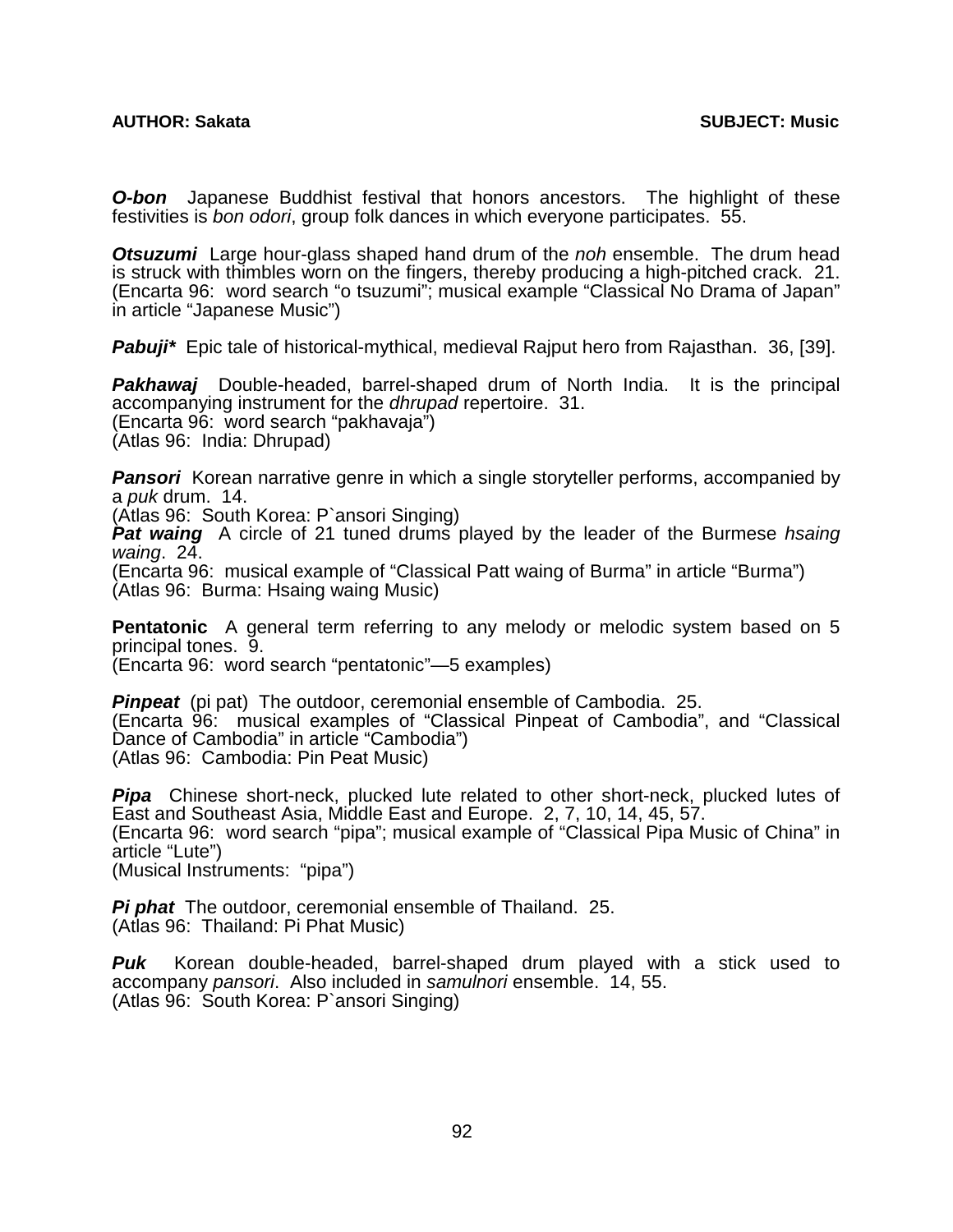## **AUTHOR: Sakata SUBJECT: Music**

*Qanun* (ka nun) A plucked zither. The instrument is spelled with a "k" in Turkish, *kanun*. 46.

(Encarta 96: word search "qanun"; musical example of "Classical Music of Morocco" in article "Arab Music")

(Atlas 96: Lebanon: Qanun Music; Egypt: Classical Music; Tunisia: Classical Music; Jordan: Arabic Music; Turkey: Classical Music; Turkey: Tzigane Music)

*Qawwali\** (kaw wa li) Muslim devotional songs based on Sufi poetry. 29, 30, [32]. (Encarta 96: musical example of "Sacred Sufi Music of Pakistan" in article "Arab Music")

(Atlas 96: Pakistan: Qawwali Music)

*Qin* (chin) A Chinese board zither with seven silk strings. It is considered to be the classic instrument of the Chinese Confucian scholar. Sometimes also spelled *ch'in*. 2, 7, 9, 10.

(Encarta 96: word search "qin"; musical example of "Classical Zin Music of China" in article "Chinese Music", photo)

(Musical Instruments: "qin") (Atlas 96: China: Qin Music)

*Rabab* Short-neck, plucked lute with skin-covered body from Afghanistan. It is thought to be the predecessor of the Indian *sarod*. 31. (Encarta 96: word "rabab") (Atlas 96: Tunisia: Classical Music)

*Raga* A term denoting melodic mode in both the *Hindustani* and *Karnatac* traditions. It is the basis for melodic improvisations in Indian music. 27, 30, 31, 44.

(Encarta 96: word search "raga"; musical examples "Classical Sarangi of North India", Classical Khyal of North India", "Classical Sitar of North India", "Classical Dance of South India" in article "Indian Music")

(Atlas 96: keyword "raga"—5 examples)

*Ragamala* Literally, "garland of ragas." Refers to a special performance practice that enables a musician to modulate from one *raga* to another. 44.

**Ramayana** Classical Sanskrit epic of India probably composed in the third century BC. The source of many dance-dramas and performing arts of South and Southeast Asia. 24, 26, 35.

(Encarta 96: word "Ramayana"; musical examples "Classical Dance of Cambodia" and "Classical Dance of South India" in article "Ramayana")

(Atlas 96: Cambodia: Pin Peat Music; Indonesia: Kecak Chant)

*Rebab* An Arabic spiked-fiddle also known as *rababah*. The *rebab* is also a spikedfiddle used in Central Javanese *gamelan*s. 47.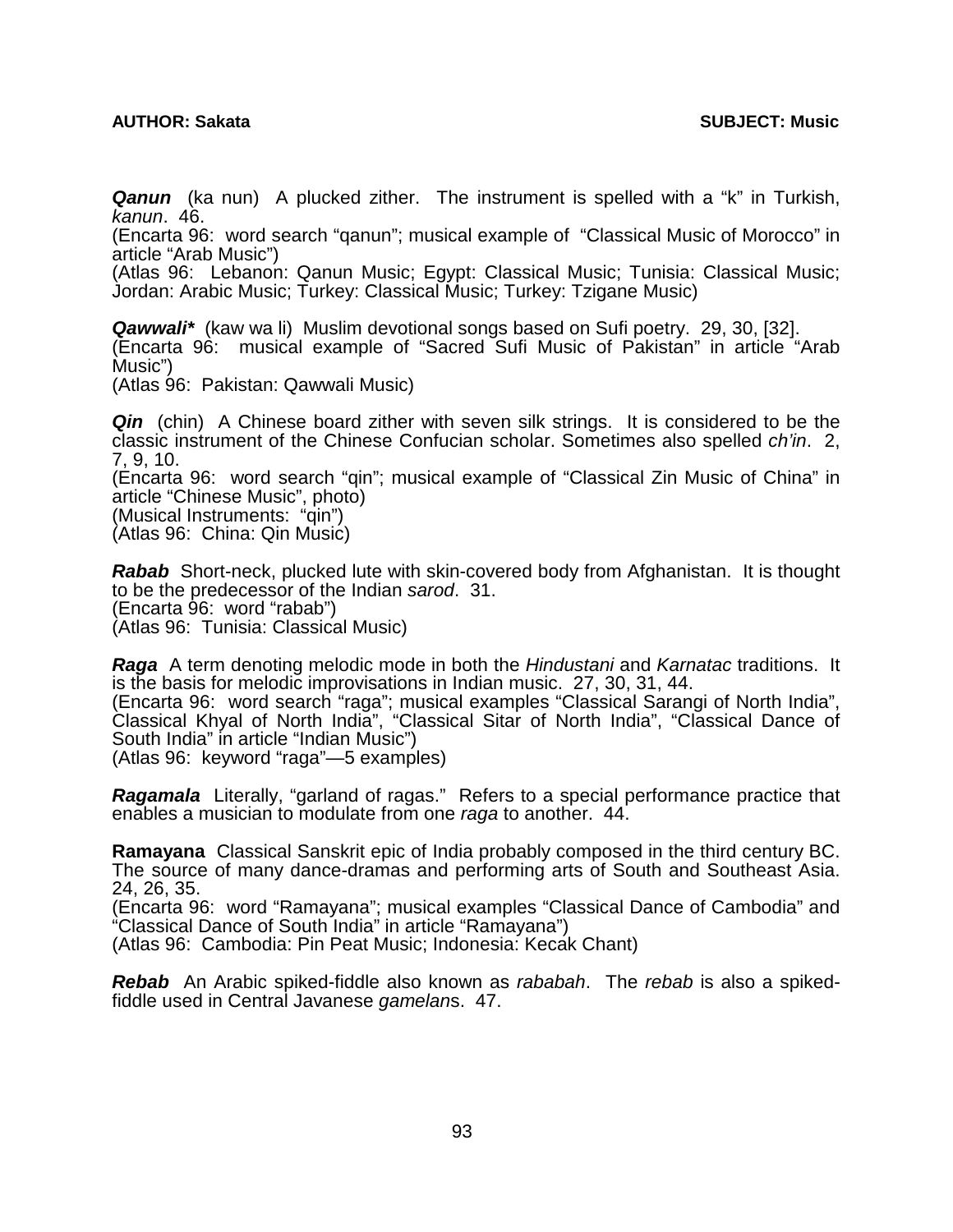**Rhythmic mode** A general term used to identify a rhythmic structure according to a system of rules concerning the number of beats in a cycle and the function and character of beats within the cycle. 27, 45.

(Encarta 96: word search "rhythmic mode"; musical example and photo of notation in article "Arab Music")

*Riqq* (rik) A single-headed frame drum used in Arabic music ensembles. 46. (Atlas 96: Egypt: Classical Music)

*Rondalla* (rondalya) String ensemble of the Philippines. 26.

*Samulnori* A Korean percussion ensemble sometimes known as "farmer's music." 53. (Atlas 96: South Korea: Popular Music)

*Sanshin\** Okinawan three-string, plucked lute. Introduced to Okinawa from China, the sound box is covered with snake-skin. Later, the *sanshin* was introduced to Japan where the snake-skin was replaced by cat-skin and became known as the *shamisen*. 7, 11, [15]. (Atlas 96: Japan: Okinawan Music)

*Santur\** Persian struck zither or dulcimer. 10, 46, [52]. (Encarta 96: word search "santur"; musical example of "Classical Santur Music of Iran" in article "Iran") (Atlas 96: Iran: Classical Music)

**Sanxian** (san shian) A Chinese three-string, plucked lute with a membrane-covered body. Related to the Japanese *shamisen* and the Okinawan *sanshin*. 7, 11, 14.

*Sarangi* Hindustani bowed lute with skin-covered body. With more than forty sympathetic strings, it provides a rich, resonant accompaniment to vocal music. 31, 33. (Encarta 96: word search "sarangi"; musical example of "Classical Sarangi of North India" in article "Indian Music")

(Musical Instruments: "sarangi")

(Atlas 96: India: Popular Vocal Music; India: Sarangi Music; Nepal: Gaine Music)

*Sarod* Plucked short-neck lute with a skin-covered body of North India. 31, 58. (Encarta 96: word search "sarod")

*Saung gauk* (san gak) Burmese harp of thirteen strings. 24. (Encarta 96: musical example of "Classical Saung-gauk of Burna" in article "Burma") (Musical Instruments: "saung-gauk") (Atlas 96: Burma: Saung Gauk Music)

*Saz* A long-neck, plucked lute of the Turkish folk and popular music tradition. 46. (Encarta 96: musical example of "Classical Saz Music of Turkey" in article "Arab Music")

*Sehtar\** A small, long-neck plucked lute of Iran. 46, [50]. (Atlas 96: Iran: Persian Art Music)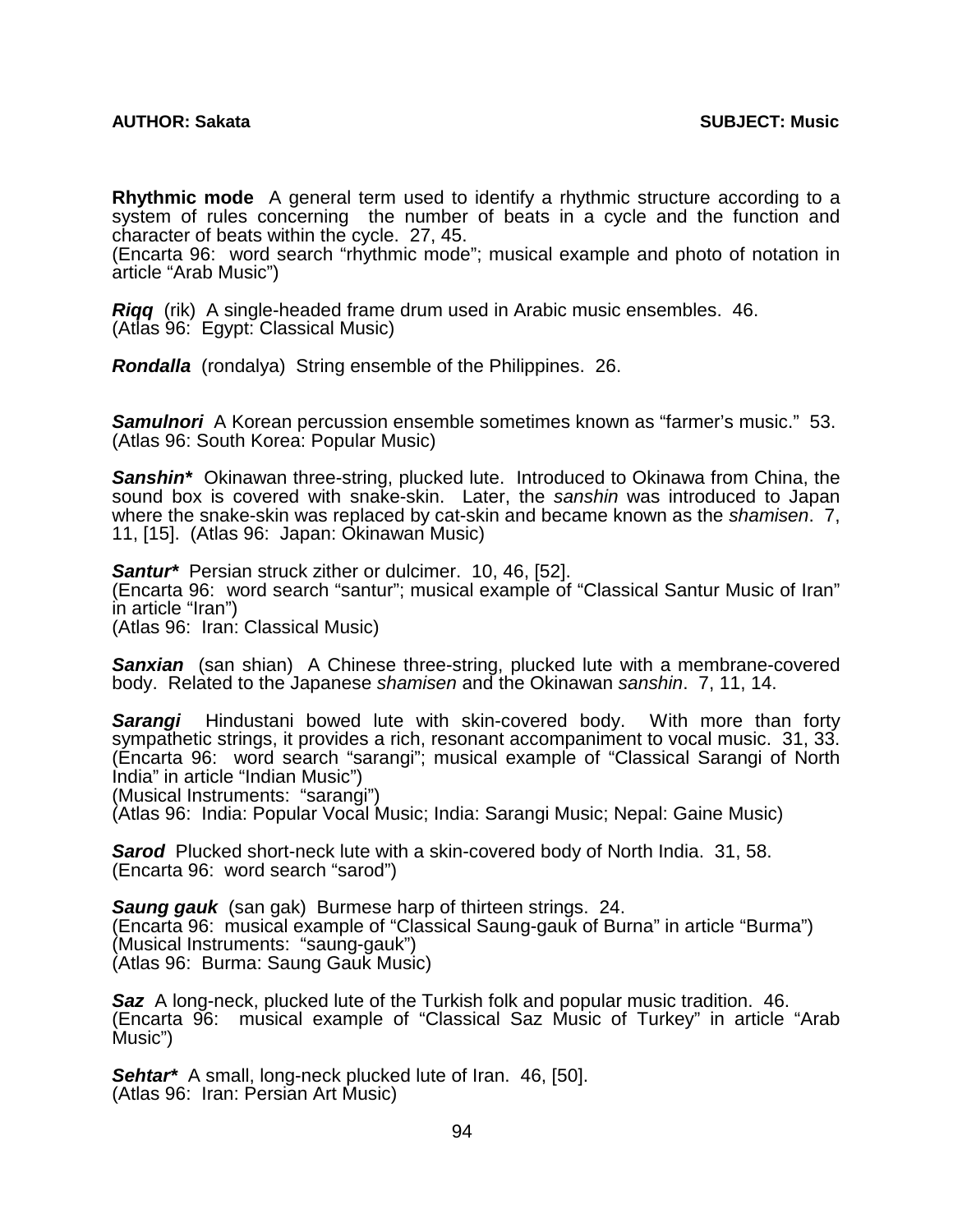*Shahnai* Double-reed, outdoor, ceremonial instrument of North India and Pakistan. Also spelled, *shenai*. 33, 35, 46. (Encarta 96: word search "shahnai") (Atlas 96: India: Shenai Music)

*Shakuhachi* A Japanese end-blown bamboo flute related to the Chinese *xiao*. 7, 10, 11. (Encarta 96: word search "shakuhachi") (Musical Instruments: "shakuhachi") (Atlas 96: Japan: Shakuhachi Music)

**Shamisen** Japanese three-string plucked lute with membrane-covered body (cat-skin) related to the Okinawan *sanshin* and the Chinese *sanxian*. The *shamisen* is played with an ivory or tortoise plectrum shaped like a paddle. 7, 10, 11, 14, 21, 23. (Encarta 96: word search "samisen"; illustration in article "Japanese Music") (Musical Instruments: "shamisen")

*Sheng* Chinese mouth organ. 7, 11. (Encarta 96: word search "sheng") (Musical Instruments: "sheng")

*Sho* Japanese mouth organ related to the Chinese *sheng*. 7, 11. (Encarta 96: word search "sho"; illustration in article "Japanese Music"; musical example of "Classical Gagaku Music of Japan" in article "Japanese Music") (Atlas 96: Japan: Gagaku Music)

*Sitar* A North Indian plucked lute with frets like those on the Indian *vina*, an Indian stick zither. These high, curved frets permit the player to pull and stretch the strings as well as simply stopping the strings by pressing. The *sitar* owes its rich, resonant sounds to its great number of sympathetic strings. 31, 33.

(Encarta 96: word search "sitar"; musical example of "Sitar" in article "Indian Music", photo)

(Musical Instruments: "sitar") (Atlas 96: India: Dhun)

**Sizhu** (shi tsu) Literally, "silk and bamboo," a reference to the string and wind instruments of China. 7.

**Sorna** The loud, outdoor, double-reed instrument of Iran and Afghanistan, related to the *shahnai*, *zurna,* and *mizmar*. 46.

musical example of "Traditional Dance of Afghanistan" in article (Encarta 96:<br>"Afghanistan")

(Musical Instruments: "zurna")

(Atlas 96: Afghanistan: Dance Music; Bulgaria: Wedding Music)

**Tabl** Large double-headed drum played with sticks often paired with the outdoor double-reed instrument, *mizmar*. 46.

(Encarta 96: musical example of "Traditional Music of Yemen" in article "Arab Music")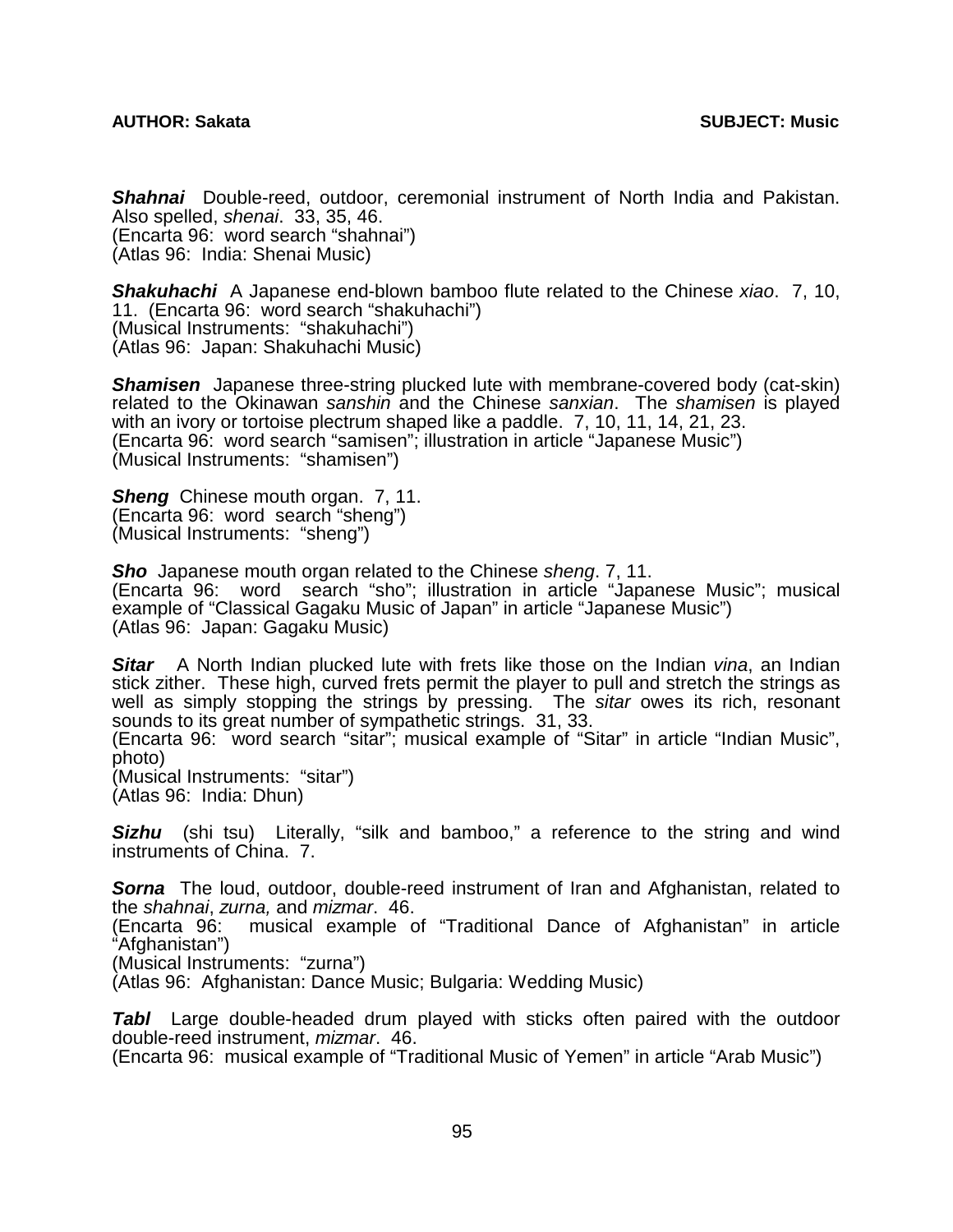*Tabla* A pair of North Indian drums used to accompany *Hindustani* classical music. 31, 33.

(Encarta 96: word search "tabla"; musical examples "Sitar" and "Classical Sarangi of North India" in article "Indian Music")

(Musical Instruments: "tabla")

(Atlas 96: keyword "tabla"—6 examples)

**Taegum** A transverse or side-blown Korean flute with a membrane-covered hole added to make a slight buzzing sound. 7, 11.

*Taiko\** A Japanese term that denotes "drum" in general, but in the context of the *noh* ensemble, the *taiko* is a shallow barrel drum played with two sticks. In Okinawa, the *taiko* is a pair of drums. The drums of the *taiko* ensembles are of varying shapes and sizes. 11, [16], 21, 55, 58, 59, [61].

(Encarta 96: word search "taiko"; musical example of "Classical Drum Music of Japan" and "Classical Gagaku Music of Japan" in article "Japanese Music"; in Interactive Media Game)

(Atlas 96: Japan: Gagaku Music; Japan: Taiko Drum Music)

*Tala* A rhythmic cycle or rhythmic mode in Indian music. 27, 30.

(Encarta 96: word search "tala"; musical examples of Classical Drumming of South India" and "Classical Khyal of North India" in article "Indian Music")

(Atlas 96: India: Dhrupad; India: Shenai; India: Vina; India: Popular Vocal Music)

*Talam\** Small finger cymbals used to keep the tala in some South Indian ensembles. [37].

*Tambura* A plucked, drone instrument used in both *Hindustani* and *Karnatak* music. Also spelled *tampura*. 31.

(Encarta 96: word search "tambura"; musical example of "Classical Bhajan of North India" in article "Indian Music")

(Atlas 96: India: Dhrupad)

*Tanbur* long-neck, plucked lute of the classical music tradition of Turkey. 46. (Atlas 96: Turkey: Sharki Music)

*Taqsim* (tak sim) An instrumental improvisation that modulates from one *maqam* to another. The word is Arabic, but in Turkish, it is spelled with a "k," *makam*. 45. (Encarta 96: word "taqsim")

(Atlas 96: Turkey: Classical Music; Turkey: Tzigane Music; Greece: Urban Folk Music; Jordan: Arabic Music)

*Tar\** A long-neck plucked lute with a membrane-covered waisted-body of Iran and Central Asia. In some Arabic-speaking areas, a reference to a single-headed frame drum. 46, [51].

(Encarta 96: musical example of "Classical Music of Azerbaijan" in article "Arab Music") (Atlas 96: Azerbaijan: Tar Music; Azerbaijan: Vocal Song; Tunisia: Classical Music)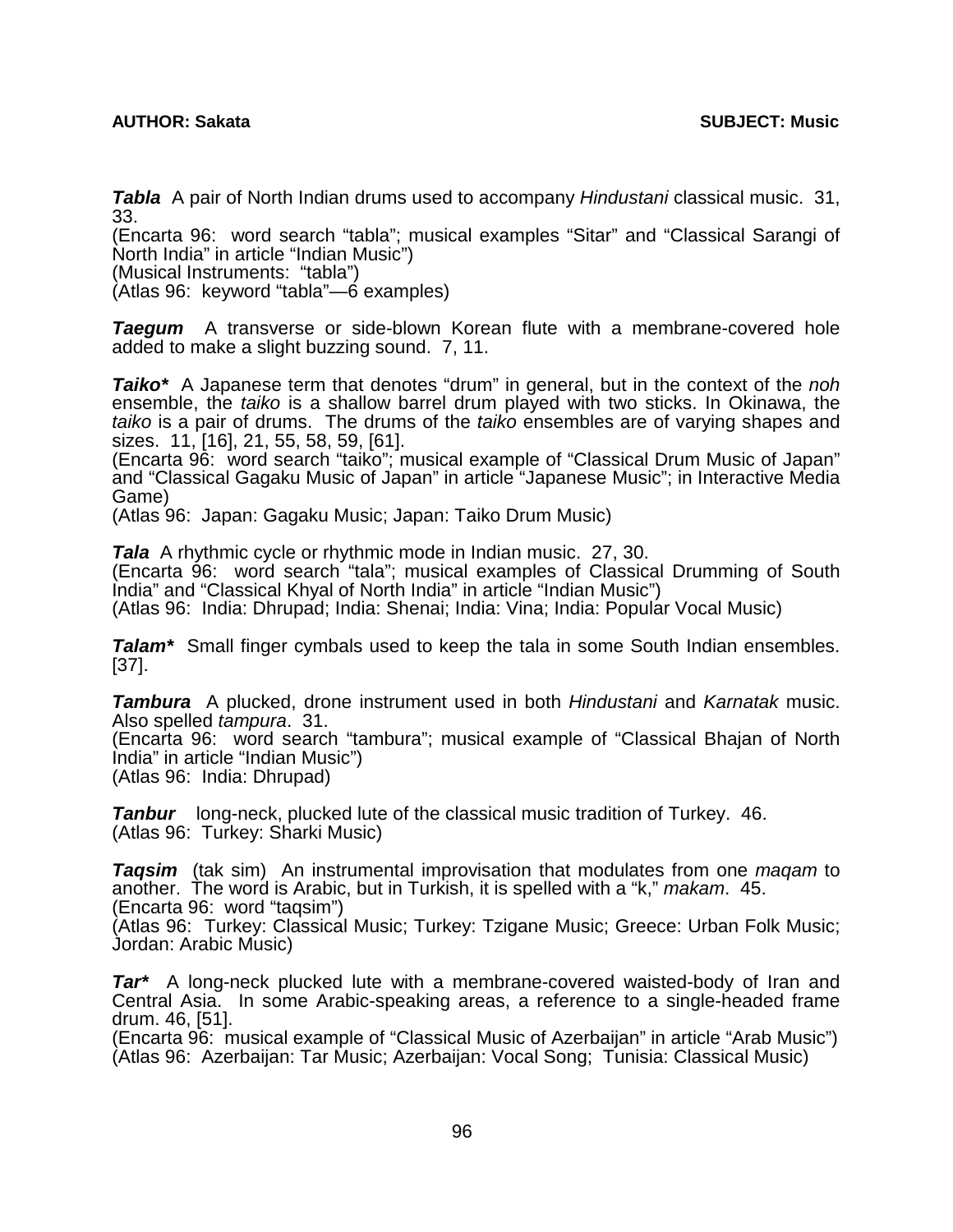*Tavil\** A *Karnatak* double-headed drum played with a stick and finger thimbles. It is used for ceremonial music and to accompany *nagasvaram*. 35, [37]. (Atlas 96: Malaysia: Temple Music)

*Temir-komuz* Khirgiz jew's harp. 41. (Atlas 96: Kyrgyzstan: Jew's Harp Song)

*Topeng* Javanese masked dance. 26. (Encarta 96: word search "topeng")

*Ty-ba* Vietnamese short-neck, plucked lute related to other short-neck, plucked lutes of East and Southeast Asia, Middle East and Europe. 2, 7, 10, 26, 45.

*`Ud* (ööd) Middle Eastern short-neck, plucked lute related to other short-neck, plucked lutes of East and Southeast Asia and Europe. 2, 45, 46, 57. (Encarta 96: word search "'ud"; musical examples "Classical 'ud Music of Egypt" and "Classical Music of Morocco" in article "Arab Music") (Musical Instruments: "ud") (Atlas 96: keyword "`ud"—9 examples)

*Vina\** The classic string instrument of India. The various forms of vina in India developed from a simple stick zither. It is also known as *bin*. 31, 33, [34]. (Encarta 96: word search "vina") (Musical Instruments: "vina") (Atlas 96: India: Vina Music)

*Waslah* Egyptian suite performance form. 45. (Encarta 96: word search "waslah")

**Wayang kulit** Shadow puppet theater of Indonesia and Malaysia. 26, 27. (Encarta 96: word search "wayang kulit")

*Xiao*(shao) A Chinese, bamboo vertical or end-blown flute. 7, 11.

*Yanggum*A Korean dulcimer related to the Persian *santur* and the Chinese *yanqin*. 10.

Yangqin (yang chin) A Chinese zither or dulcimer struck with a pair of bamboo sticks. It was possibly introduced to China from Persia where the instrument is known as *santur*. 10.

(Encarta 96: word search "yangqin") (Atlas 96: China: Yang-chin Music)

*Zarb*Persian single-headed, goblet-shaped hand drum; also known as *dombak*. 46. (Atlas 96: Iran: Persian Art Music)

**Zat pwe** Court dance drama of Burma (Myanmar). 26.